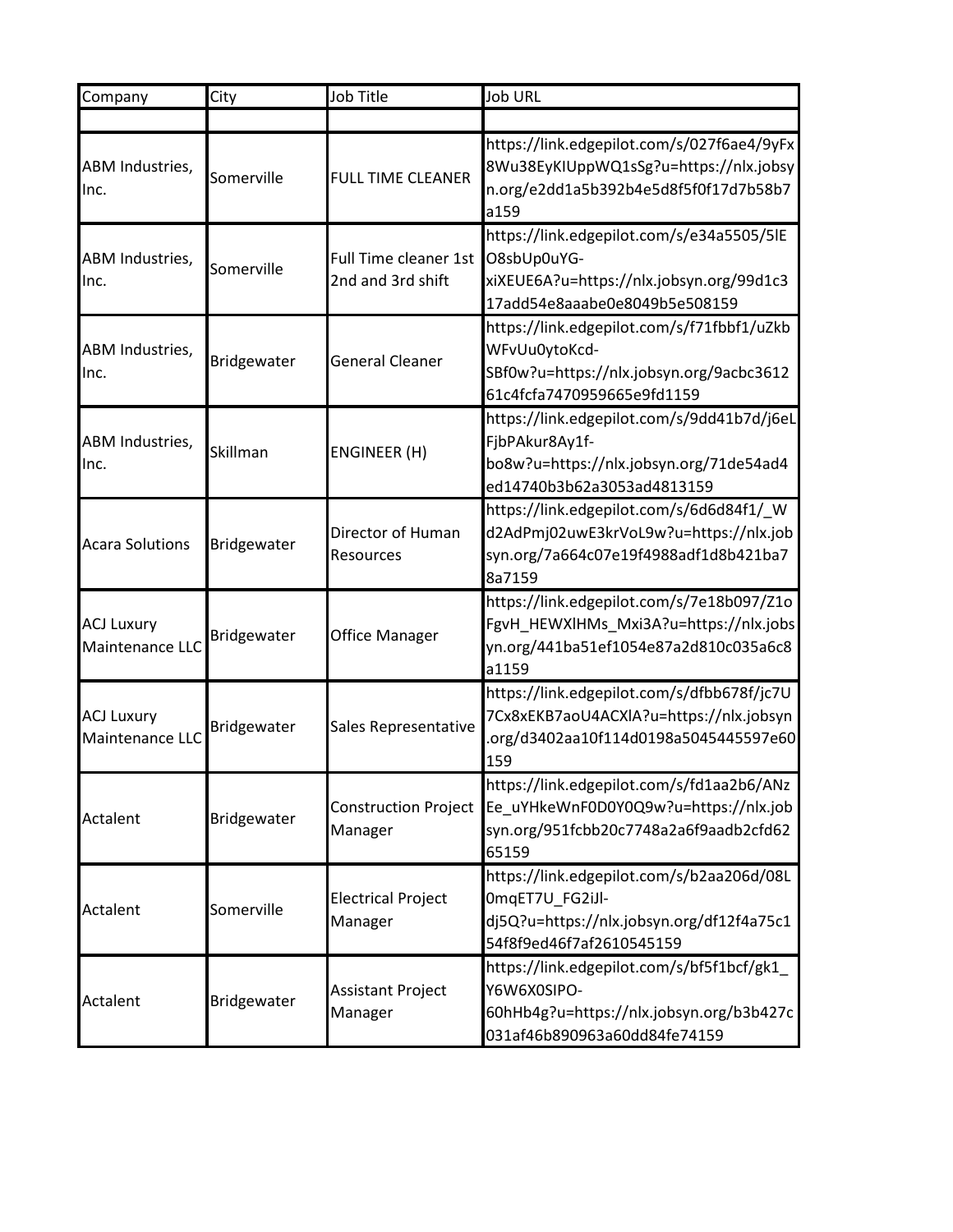| Actalent | Bridgewater          | Publisher -<br><b>Regulatory Affairs</b><br>Operations<br>Submissions<br>Specialist | https://link.edgepilot.com/s/cef71c3f/wqml<br>PuPPP0WZmI4khtaSiA?u=https://nlx.jobsyn<br>.org/92ab262bd9324baba144245ad4a60e7<br>e159 |
|----------|----------------------|-------------------------------------------------------------------------------------|---------------------------------------------------------------------------------------------------------------------------------------|
| Actalent | Raritan              | (Overnight) Lab<br>Accessioner                                                      | https://link.edgepilot.com/s/1ddc7ce5/toR<br>H9P7uaEiJbwzfDj8WWw?u=https://nlx.jobs<br>yn.org/82607f58fb8b43029258c4711fbb5a<br>b9159 |
| Actalent | <b>Basking Ridge</b> | Clinical Study<br>Associate II                                                      | https://link.edgepilot.com/s/cf0cd7bb/6NK<br>E7y6ykE6WDxP4XfFSew?u=https://nlx.jobsy<br>n.org/0730792f61f84e8b8b4fa479b17fdd44<br>159 |
| Actalent | Raritan              | <b>NMR Chemist</b>                                                                  | https://link.edgepilot.com/s/32729229/_n0<br>PFq0MrUOm-<br>F96f2Pz4w?u=https://nlx.jobsyn.org/78d8fa<br>707298404e9980e7922852609e159 |
| Actalent | <b>Basking Ridge</b> | Clinical<br>Documentation<br>Specialist                                             | https://link.edgepilot.com/s/8c4e8e1f/UG<br>bEzPJSUy7lusWa4Kh1A?u=https://nlx.jobsy<br>n.org/ab16bcf103a24e4d8de05fc9125f7eae<br>159  |
| Actalent | Bridgewater          | Publisher -<br><b>Regulatory Affairs</b><br>Operations<br>Submissions<br>Specialist | https://link.edgepilot.com/s/e91fe5af/0Dd0<br>EBXCL02g2QWSnbZsLQ?u=https://nlx.jobsy<br>n.org/8dc30a2b9bc74f8fb90087839fc805fb<br>159 |
| Actalent | Raritan              | <b>PCR Technologist</b><br><b>Trainee</b>                                           | https://link.edgepilot.com/s/a0c81d34/zM7<br>K66IOWkWv7EilTdrz9A?u=https://nlx.jobsy<br>n.org/b2320a052d994f68b14b147d70ef0ae<br>9159 |
| Actalent | Raritan              | <b>Survey Drafter</b>                                                               | https://link.edgepilot.com/s/0a61bf3f/9j1u<br>dabBOECmEN25pDS7sw?u=https://nlx.jobs<br>yn.org/53fb8861e3ca4ffbb83b50dbbfc0db5<br>b159 |
| Actalent | Raritan              | 100% Remote Supply<br>Chain Leader                                                  | https://link.edgepilot.com/s/3ad87eec/kP_<br>69iG9NkO3xn-w-<br>r1D9g?u=https://nlx.jobsyn.org/25731e3ee<br>e904061a761b6d7f7e6f8ee159 |
| Actalent | Raritan              | <b>Technical Writer</b>                                                             | https://link.edgepilot.com/s/a1db9ca0/UM<br>QBy-YZg0qk1-<br>7pgAuebg?u=https://nlx.jobsyn.org/1c9eb2<br>bcdff345b7a0f5bd92d78a6477159 |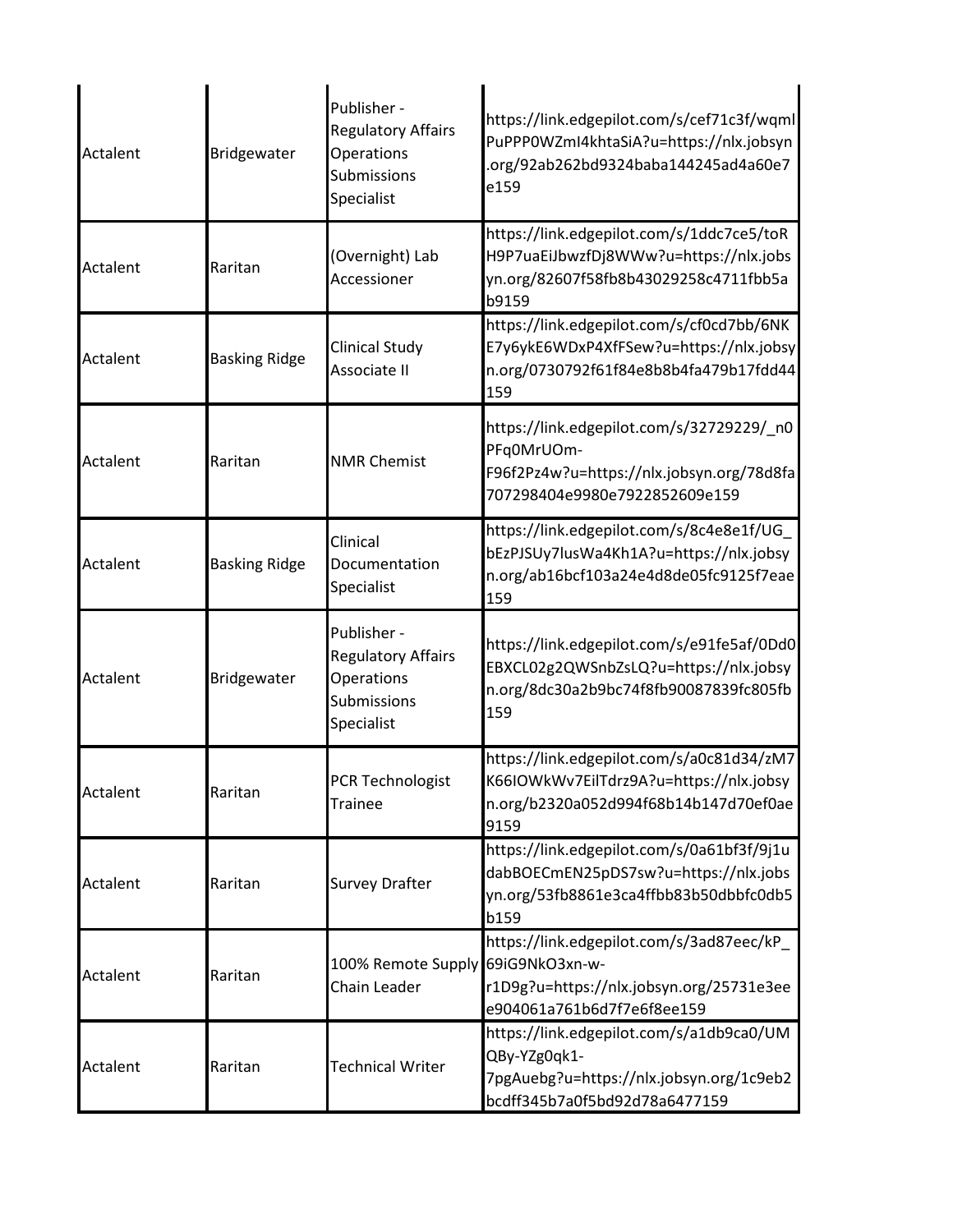| Actalent                                     | <b>Basking Ridge</b> | Developer                                                                  | https://link.edgepilot.com/s/65b59c95/XCN<br>*REMOTE* Full Stack mTYE1uUCejJC79rCbhw?u=https://nlx.jobsy<br>n.org/57d95981442d4549a96c5b21f4c0d4c<br>5159 |
|----------------------------------------------|----------------------|----------------------------------------------------------------------------|-----------------------------------------------------------------------------------------------------------------------------------------------------------|
| <b>ActionLink</b><br><b>Services LLC</b>     | <b>BRIDGEWATER</b>   | <b>Retail Sales - Home</b><br>Care Products -<br>Weekends                  | https://link.edgepilot.com/s/c61b1de2/hP2l<br>EJoTykWRS2OZzaM4sg?u=https://nlx.jobsy<br>n.org/902fc806cc2a473abaece4ad3e0fbe51<br>159                     |
| <b>ADT Commercial Branchburg</b>             |                      | <b>Technical Support</b><br>II.Comml                                       | https://link.edgepilot.com/s/c43b5f8c/ndXh<br>ATFrOUuGTZuA7It3kQ?u=https://nlx.jobsyn<br>.org/4e7669259fb14c68bef15140eff657e31<br>59                     |
| Advantage<br>Solutions                       | Somerville           | Specialist Fresh Food<br>\$18 per hour                                     | https://link.edgepilot.com/s/6a3871df/DAq<br>sallboEKnwWw-sV-<br>VuA?u=https://nlx.jobsyn.org/3f9177f7317<br>74367a69526b89d49f8df159                     |
| Advent<br>Intermodal<br><b>Solutions LLC</b> | Somerset             | <b>Network Systems</b><br>Architect - Marine<br><b>Terminal Operations</b> | https://link.edgepilot.com/s/da52f0f9/plCD<br>CjwglUSDBJZkfL1oaQ?u=https://nlx.jobsyn.<br>org/7b8beca3f379441abc1c51abff475df715                          |
| Aerotek                                      | Manville             | <b>Warehouse Cherry</b><br>Picker                                          | https://link.edgepilot.com/s/38753e34/104<br>fTQ_3ZkKRB7DhPbwLMA?u=https://nlx.jobs<br>yn.org/d4a07dc0a0a341b28b82ba94429cdd<br>85159                     |
| Aerotek                                      | Somerset             | <b>Electronic Quality</b><br>Inspector                                     | https://link.edgepilot.com/s/ac079676/l08<br>5KjjrUia1U0EOJQVVg?u=https://nlx.jobsyn.<br>org/f850cfc1d87c45dfaa4b5cf77bb5adf315                           |
| Aerotek                                      | Somerset             | Electromechanical<br>Technician                                            | https://link.edgepilot.com/s/ed2b046a/Sba<br>giixrq0uNvxtldZPfqQ?u=https://nlx.jobsyn.o<br>rg/366d316468244cf49315ce9087513c611<br>59                     |
| Aerotek                                      | Somerset             | <b>Second Shift</b><br>Packaging Worker                                    | https://link.edgepilot.com/s/19c546a2/ZpU<br>vY x-<br>ZE_sT4mgTQutcw?u=https://nlx.jobsyn.org/<br>a47aced47d644e91b9b2a22c14a7fd6b159                     |
| Aimbridge<br>Hospitality                     | <b>Branchburg</b>    | Laundry Attendant<br>FT \$16.00                                            | https://link.edgepilot.com/s/0a4116f5/O5C<br>PJGfkqUSyGAkjixrYog?u=https://nlx.jobsyn.<br>org/58cf060a9b8d4c52af696c37d9e1d7cc1<br>59                     |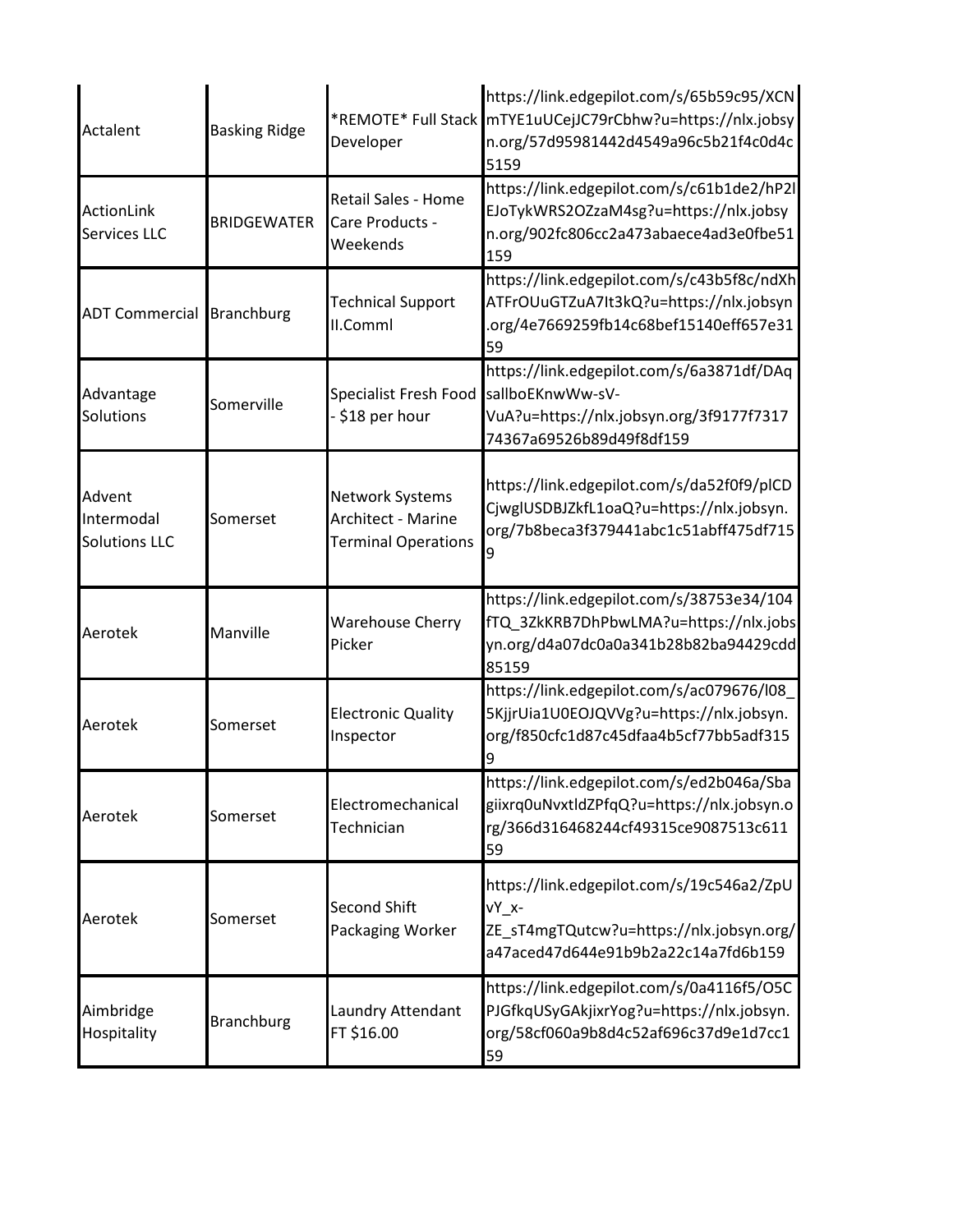| Aimbridge<br>Hospitality      | <b>Branchburg</b> | Housekeeper FT \$16                              | https://link.edgepilot.com/s/8408c3ab/5U<br>Wlngj-<br>tkKnnjtG0YfLQg?u=https://nlx.jobsyn.org/1<br>9079ea12d144726bde78929819ddfcf159 |
|-------------------------------|-------------------|--------------------------------------------------|---------------------------------------------------------------------------------------------------------------------------------------|
| Aimbridge<br>Hospitality      | <b>Branchburg</b> | Front Desk Agent PT<br>\$16.00                   | https://link.edgepilot.com/s/a1f408eb/Sgzi<br>CXOm1k21qnjRXiVC1w?u=https://nlx.jobsy<br>n.org/e1a0f71ab654476688460526f8e72b5<br>9159 |
| Aimbridge<br>Hospitality      | <b>Branchburg</b> | House Attendant AM<br>FT \$16.00                 | https://link.edgepilot.com/s/ac8cdc7b/1UtZ<br>cBpyCkS42NJQ2wFLJg?u=https://nlx.jobsyn.<br>org/249540e335c54b7084c6a13fc2c78f301<br>59 |
| Air Liquide USA<br><b>LLC</b> | Somerville        | Administrative<br>Assistant                      | https://link.edgepilot.com/s/84f50658/kr4C<br>Ug0LOEilk1aFYeDFNQ?u=https://nlx.jobsyn.<br>org/19a37e4a4dcf49f09d389997b3d7b749<br>159 |
| Air Liquide USA<br><b>LLC</b> | Somerville        | Administrative<br>Assistant                      | https://link.edgepilot.com/s/a6e37295/oEz<br>7fT1rhkeyPSuKlZDw8g?u=https://nlx.jobsyn<br>.org/7a00957a1d7e49c28a2f6d35131342b3<br>159 |
| Air Liquide USA<br>LLC        | Somerville        | <b>Senior Process</b><br>Development<br>Engineer | https://link.edgepilot.com/s/06722821/Asn<br>HtabJTUeozgfS1fj7wg?u=https://nlx.jobsyn.<br>org/d4fe59e5e5ca46849aababf487c7a7dc1<br>59 |
| Air Liquide USA<br><b>LLC</b> | <b>Branchburg</b> | Instrument &<br>Controls Technician              | https://link.edgepilot.com/s/20f4c459/194<br>Mx8631keXVqQmCVAZMQ?u=https://nlx.jo<br>bsyn.org/a74b4bcf38504273beb52ef63cb4<br>aa8f159 |
| Air Liquide USA<br><b>LLC</b> | <b>Branchburg</b> | Process<br>Development<br>Technician             | https://link.edgepilot.com/s/65cb7b8c/lNfo<br>zpKb1U6iIZFEZvqunA?u=https://nlx.jobsyn.<br>org/3153a4a21ea24ed8833224fd705ece53<br>159 |
| Air Liquide USA<br><b>LLC</b> | <b>Branchburg</b> | IT Lead - SAP<br><b>Production Planning</b>      | https://link.edgepilot.com/s/22167d8e/5rjz<br>orh-<br>SESvPxdkOM5i8A?u=https://nlx.jobsyn.org/<br>6869ceede0aa4a3ea49fee34a8bdbe91159 |
| Air Liquide USA<br><b>LLC</b> | <b>Branchburg</b> | <b>Asset Project</b><br>Manager                  | https://link.edgepilot.com/s/a004ec5d/yoJe<br>ntge70eYO-<br>vu0x3mNg?u=https://nlx.jobsyn.org/e26ae<br>923624f4e8d965cbe2d2a39e81e159 |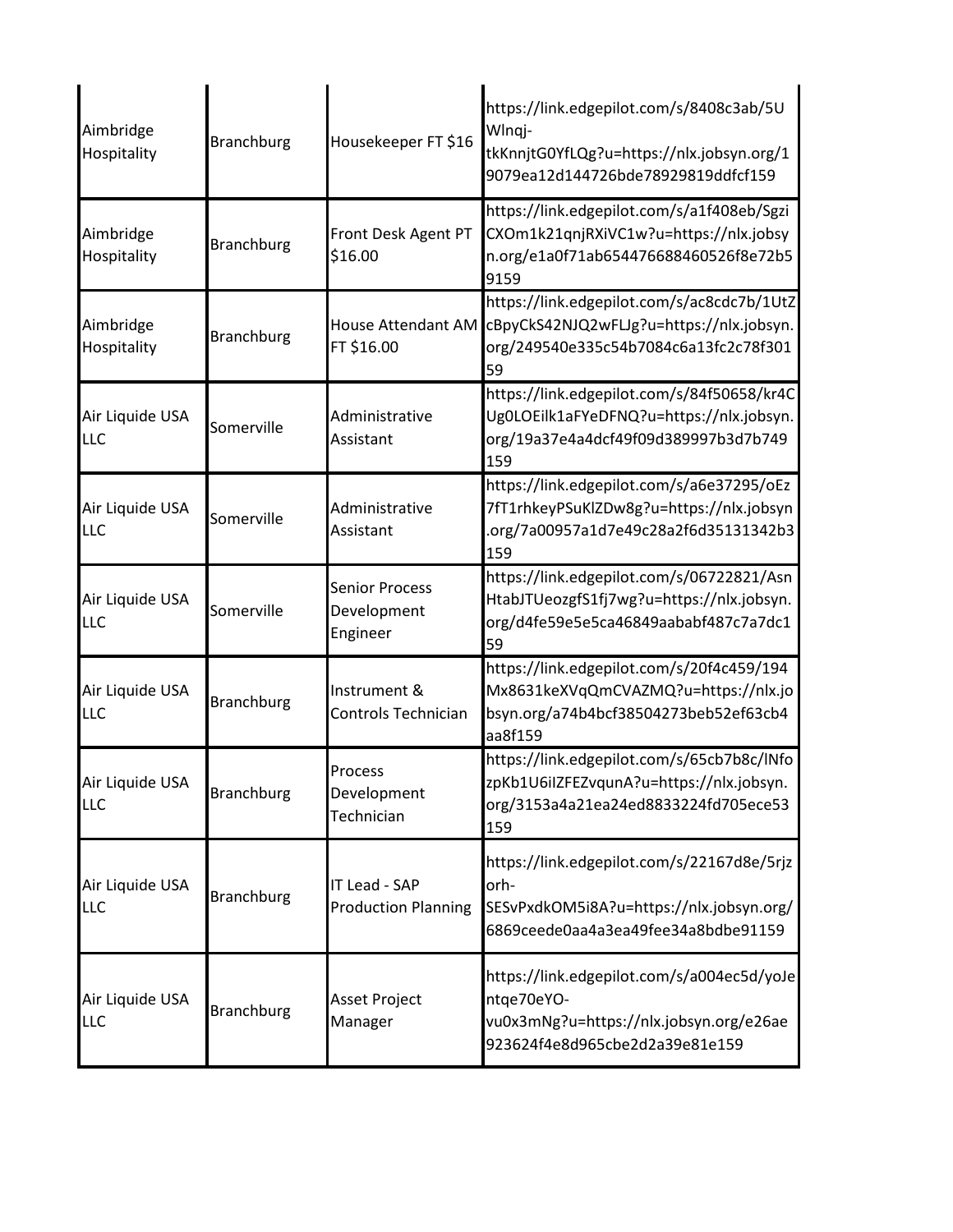| Air Liquide USA<br><b>LLC</b> | <b>Branchburg</b> | Associate Analyzer<br>Engineer                     | https://link.edgepilot.com/s/d632d5c3/9Np<br>2v3L0Z0qmI3v2QK ZNQ?u=https://nlx.jobs<br>yn.org/011df07e36764427ae49736c312cc4<br>05159 |
|-------------------------------|-------------------|----------------------------------------------------|---------------------------------------------------------------------------------------------------------------------------------------|
| Air Liquide USA<br>LLC        | Somerville        | Instrument &<br>Controls Technician                | https://link.edgepilot.com/s/be7e1a87/AilZ<br>eNXhyU6Mtxh2WSVt6g?u=https://nlx.jobsy<br>n.org/a65ce2fa72d241fa88b64a79e06773b<br>4159 |
| Air Liquide USA<br><b>LLC</b> | Somerville        | Process<br>Development<br>Technician               | https://link.edgepilot.com/s/b4ff645a/k6Tp<br>rCMfgE2NRXAJlqaxjA?u=https://nlx.jobsyn.<br>org/8044fad203b540cbb852c2ba5bc54829<br>159 |
| Air Liquide USA<br>LLC        | Somerville        | Associate Analyzer<br>Engineer                     | https://link.edgepilot.com/s/17484d24/7CJ<br>1uu3dHUquEMCLQasupA?u=https://nlx.job<br>syn.org/d2eddfc2672647acbb9db826cef5d5<br>ec159 |
| Air Liquide USA<br>LLC        | Somerville        | <b>Asset Project</b><br>Manager                    | https://link.edgepilot.com/s/90bd7dd3/GN<br>00gPWpW0u3iV_sgeEwIA?u=https://nlx.job<br>syn.org/d0bf28dddbb345d0a994708ebae5a<br>702159 |
| Air Liquide USA<br>LLC        | Somerville        | <b>IT Lead - SAP</b><br><b>Production Planning</b> | https://link.edgepilot.com/s/d8e3a317/PY<br>MztZK5O0K-<br>iyOVKqtCNg?u=https://nlx.jobsyn.org/5dbe<br>5f4d8a4242149377fa4c3d4c76e2159 |
| Air Liquide USA<br>LLC        | <b>Branchburg</b> | Production<br>Technician                           | https://link.edgepilot.com/s/fa36076b/2RHI<br>X5mLwEy701Dtr78_9Q?u=https://nlx.jobsy<br>n.org/c23bad1619c14b70b003c72c48a71c6<br>2159 |
| Air Liquide USA<br><b>LLC</b> | <b>Branchburg</b> | <b>Project Controls</b><br>Manager                 | https://link.edgepilot.com/s/18fe5f6d/CAF7<br>upjLVUS1kKmm7TPu0w?u=https://nlx.jobsy<br>n.org/4cf4c1c2785e48eeb2d653626cff8a48<br>159 |
| Air Liquide USA<br><b>LLC</b> | <b>Branchburg</b> | IT Lead-SAP S4<br><b>HANA Finance</b>              | https://link.edgepilot.com/s/a5b4bc4a/goP<br>Lh9Rpz0 M5phZDJ6fcg?u=https://nlx.jobsy<br>n.org/33f9bd91f5124a04a91b840afccdd48f<br>159 |
| Air Liquide USA<br><b>LLC</b> | <b>Branchburg</b> | Administrative<br>Assistant                        | https://link.edgepilot.com/s/b440f1d6/0tdK<br>yOB5jUmSdR3dVANLqQ?u=https://nlx.jobsy<br>n.org/e6c126a409f342e2bc347e9e34bd048<br>7159 |
| Air Liquide USA<br>LLC        | <b>Branchburg</b> | IT Lead-SAP S4<br>HANA Order To Cash               | https://link.edgepilot.com/s/b6705c13/y-<br>LsH2kLlEu70luyGitT2Q?u=https://nlx.jobsyn<br>.org/2d43860cde6f494db6ee6c4eadd4c56b<br>159 |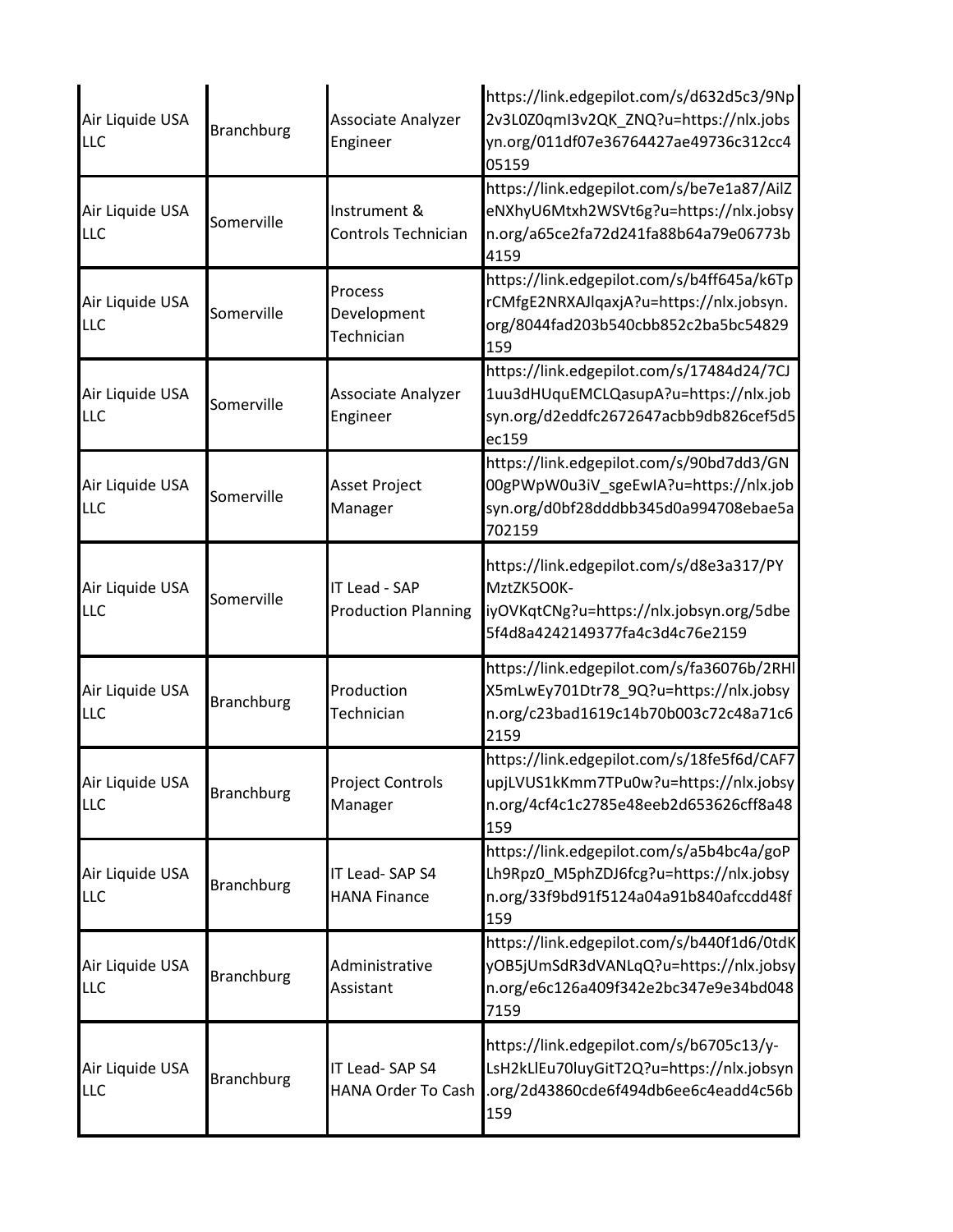| Air Liquide USA<br><b>LLC</b> | <b>Branchburg</b> | IT Lead - SAP S4<br><b>ABAP and Fiori Lead</b>   | https://link.edgepilot.com/s/afb62749/t1zg<br>sJ4z50iYSt9keToRiA?u=https://nlx.jobsyn.or<br>g/3e32a03d9b3546fc88fd805472dbffe9159                        |
|-------------------------------|-------------------|--------------------------------------------------|----------------------------------------------------------------------------------------------------------------------------------------------------------|
| Air Liquide USA<br>LLC        | <b>Branchburg</b> | Administrative<br>Assistant                      | https://link.edgepilot.com/s/1e028279/C63<br>yojaStEaAQXuU2KmLPg?u=https://nlx.jobsy<br>n.org/6a71677fc8a448c598f5433de82433a<br>2159                    |
| Air Liquide USA<br>LLC        | Somerville        | <b>Project Controls</b><br>Manager               | https://link.edgepilot.com/s/cebf2937/YwP<br>4mEmsJEiMJLeVLsXd4Q?u=https://nlx.jobsy<br>n.org/a57976a90d6c49e0a94945e3f2af5fd6<br>159                    |
| Air Liquide USA<br>LLC        | Somerville        | IT Lead - SAP S4<br><b>ABAP and Fiori Lead</b>   | https://link.edgepilot.com/s/71af0e5c/SFqP<br>bMV_wkWLNIZ1Ac_omw?u=https://nlx.job<br>syn.org/88eed2a32085402ea5b3dd0a3327<br>df8e159                    |
| Air Liquide USA<br><b>LLC</b> | Somerville        | IT Lead-SAP S4<br><b>HANA Finance</b>            | https://link.edgepilot.com/s/69416498/aOa<br>IQPEi1UC_qdwe6ePaNA?u=https://nlx.jobsy<br>n.org/54081e5753024e80920f3bd3c069f10<br>b159                    |
| Air Liquide USA<br><b>LLC</b> | Somerville        | IT Lead-SAP S4                                   | https://link.edgepilot.com/s/38600064/Isdf<br>TA4AB0GVswDmnoPvoQ?u=https://nlx.jobs<br>HANA Order To Cash vn.org/5e7c5b06c1504f6ebac065db8cb6b9<br>64159 |
| Air Liquide USA<br>LLC        | Somerville        | Production<br>Technician                         | https://link.edgepilot.com/s/dde9cf29/dxZE<br>mJjrWE2SbEXBcP7Qdg?u=https://nlx.jobsyn<br>.org/779c8f174fea42808acf854b8f864aba1<br>59                    |
| Air Liquide USA<br>LLC        | Somerville        | <b>Senior Process</b><br>Development<br>Engineer | https://link.edgepilot.com/s/9e7100e2/Nm<br>gHbc7gJ0eCIFSJZNFL0A?u=https://nlx.jobsy<br>n.org/e44afc8633be419295b2eb9c051ec06<br>7159                    |
| Air Liquide USA<br><b>LLC</b> | Somerville        | Senior Reliability<br>Engineer                   | https://link.edgepilot.com/s/cd06afdd/vUj6<br>xj86fk6BepNgsO45uQ?u=https://nlx.jobsyn.<br>org/7d6e86b74b7543089f6cb4865942d3d6<br>159                    |
| Akorn, Inc                    | Somerset          | Packaging Operator<br>(2nd Shift)                | https://link.edgepilot.com/s/8a39d960/2t4f<br>9GY4Z0ChzrEILv5KHQ?u=https://nlx.jobsyn.<br>org/8f22400b85f34f3fbbf81e5fb3b3714115                         |
| Akorn, Inc                    | Somerset          | Distribution<br>Associate I-<br>Temporary        | https://link.edgepilot.com/s/76d1b707/eqE<br>htuLB00ykth-<br>kdRiTcA?u=https://nlx.jobsyn.org/07e0a3f7<br>a11d4a989dc1b9516aeda09f159                    |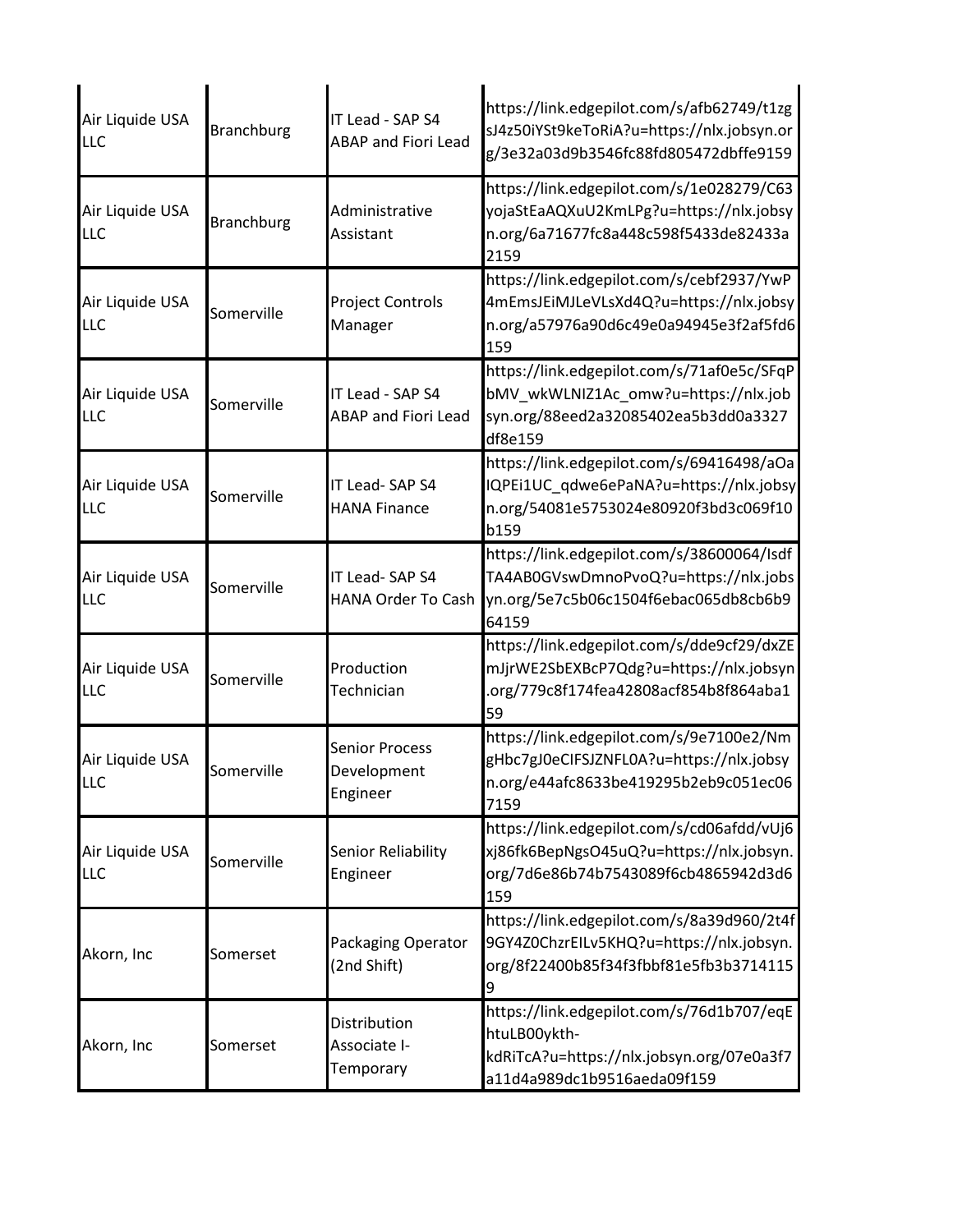| Akorn, Inc | Somerset | Microbiologist I                                               | https://link.edgepilot.com/s/c7e9ff0c/f3ic7<br>hmGzkuY0YvC9yty8Q?u=https://nlx.jobsyn.<br>org/2b96cd1035eb4b3c9d9026560f133bc8<br>159 |
|------------|----------|----------------------------------------------------------------|---------------------------------------------------------------------------------------------------------------------------------------|
| Akorn, Inc | Somerset | <b>Facility Mechanic-</b><br>3rd Shift                         | https://link.edgepilot.com/s/f545ce8e/kfW<br>Y4NMLqEWz7pda-<br>FvsFg?u=https://nlx.jobsyn.org/c710e3fcac<br>6c45439e5c229802f08885159 |
| Akorn, Inc | Somerset | Manager, QA<br>Investigations                                  | https://link.edgepilot.com/s/0446c963/hqc<br>pXxgeK06TwrOODBZFWQ?u=https://nlx.job<br>syn.org/365aad7bbad742dca37012a3565a1<br>b92159 |
| Akorn, Inc | Somerset | <b>Production Line</b><br>Operator- 2nd shift                  | https://link.edgepilot.com/s/6ec8923e/ay2<br>CMSdzAkG12mPIOT-<br>OVA?u=https://nlx.jobsyn.org/cb9334a9a18<br>e4638a8eeee8bfed169c0159 |
| Akorn, Inc | Somerset | Chemist II                                                     | https://link.edgepilot.com/s/d0ce3fd3/63W<br>30DL4_02yljrF1U7lCw?u=https://nlx.jobsyn.<br>org/a53d4c9102d9431c92d81f0189150a01<br>159 |
| Akorn, Inc | Somerset | <b>Aseptic Production</b><br>Supervisor - 2nd Shift            | https://link.edgepilot.com/s/283dff40/THRr<br>6saQWkq0jIooIMUD9g?u=https://nlx.jobsy<br>n.org/9c7114898a3142d3a4146700209307<br>18159 |
| Akorn, Inc | Somerset | Investigation<br>Specialist-Quality<br>Control                 | https://link.edgepilot.com/s/0b6702f3/KFq<br>6K2cUY0ORWXACDE31ig?u=https://nlx.jobs<br>yn.org/96702829f2a34981811c84bbb15542<br>c3159 |
| Akorn, Inc | Somerset | <b>Validation Engineer II</b>                                  | https://link.edgepilot.com/s/b9a5293e/rQh<br>q9n88gUe-GeJd-<br>9TcHw?u=https://nlx.jobsyn.org/04f8eaa7a<br>a6441f6b93abb14f6bb1a11159 |
| Akorn, Inc | Somerset | Laboratory Data<br><b>System Specialist</b>                    | https://link.edgepilot.com/s/4c45f8a6/2dW<br>xFKcqAUytTDZSyXakNw?u=https://nlx.jobsy<br>n.org/2c401d7c3d6144d690d6a778df329a3<br>b159 |
| Akorn, Inc | Somerset | Aseptic Core Monitor J-<br>3rd Shift- \$5,000 Sign<br>On Bonus | https://link.edgepilot.com/s/0e7b8bb5/e4H<br>7dGiEm9kjKA7nqTsA?u=https://nlx.jobsyn.o<br>rg/9a4f8ae122674624a7e2603fc761683915        |
| Akorn, Inc | Somerset | Aseptic Core Monitor R-<br>1st Shift- \$5,000 Sign<br>On Bonus | https://link.edgepilot.com/s/2706e0ab/T2t<br>3WZO0SglQha8kfJjA?u=https://nlx.jobsyn.o<br>rg/f808c4260e6b4932955baef225023d3e15<br>9   |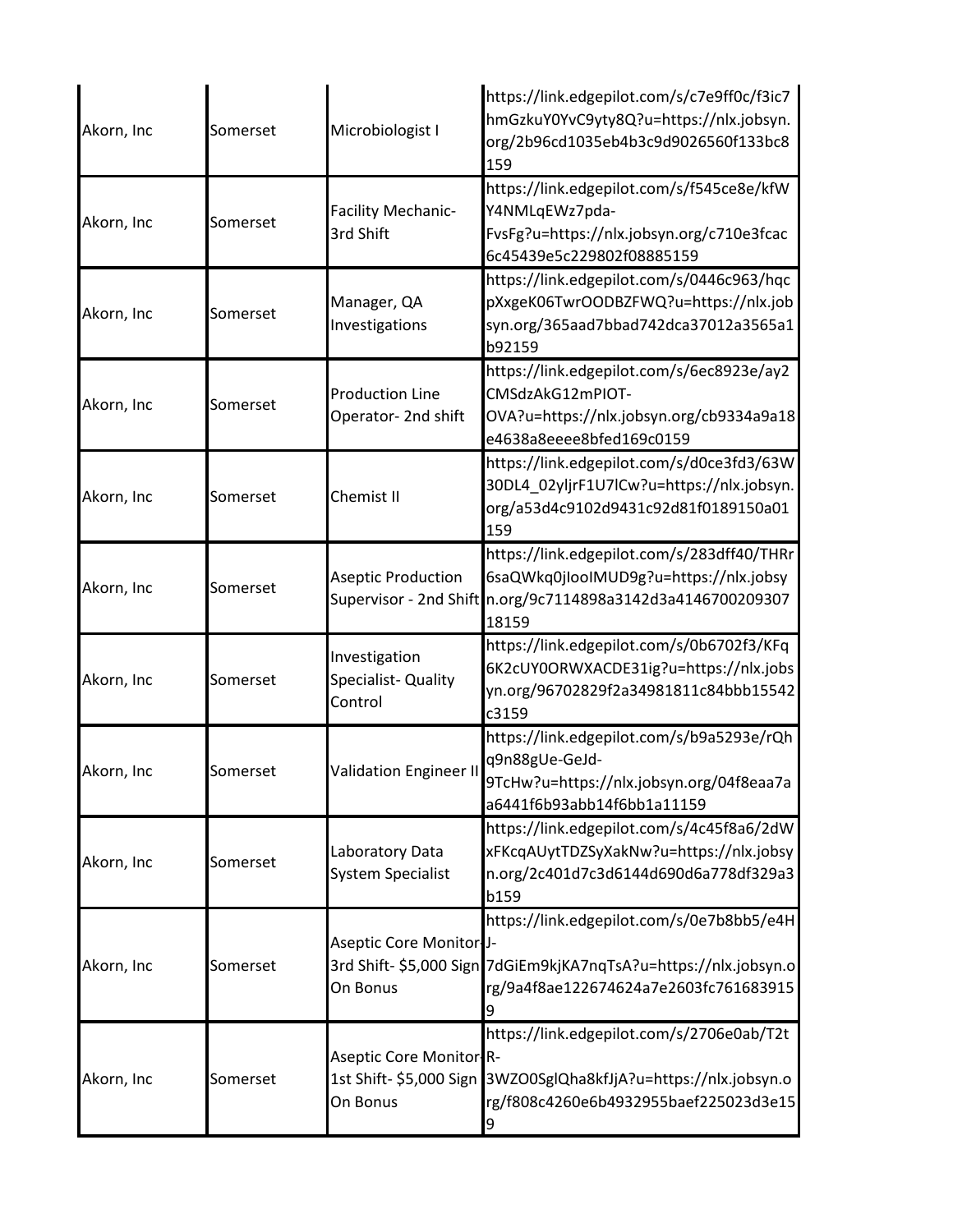| Akorn, Inc | Somerset | <b>Aseptic Core Monitor</b><br>3rd Shift- \$5,000 Sign<br>On Bonus                | https://link.edgepilot.com/s/4d88453d/Me<br>LOKSwQSUSkGHFctmBL8Q?u=https://nlx.jo<br>bsyn.org/38704c4493f34b97bf7730bfed454<br>27d159                        |
|------------|----------|-----------------------------------------------------------------------------------|--------------------------------------------------------------------------------------------------------------------------------------------------------------|
| Akorn, Inc | Somerset | <b>Validation Engineer II</b>                                                     | https://link.edgepilot.com/s/23c1679d/EYr<br>E7eOfxUCqGQlxIlVnog?u=https://nlx.jobsyn<br>.org/54f5b1bfb3684f1cb63b685a0d00b3fb1<br>59                        |
| Akorn, Inc | Somerset | -Pharmaceutical<br>Manufacturing<br>Equipment                                     | Validation Engineer II https://link.edgepilot.com/s/1363c7bd/7hC<br>1Pq8OUEGPZrrOfs0NRQ?u=https://nlx.jobs<br>yn.org/5781442b957245d6b2d3ecde32c00<br>301159 |
| Akorn, Inc | Somerset | Supervisor, Quality<br>Systems                                                    | https://link.edgepilot.com/s/83bd0daf/heX<br>omBP5O0Sv1ysg_7xWtQ?u=https://nlx.jobs<br>yn.org/9938c9751ff147978b9414c44fafbef<br>8159                        |
| Akorn, Inc | Somerset | Manager,<br>Environmental<br><b>Health Safety</b>                                 | https://link.edgepilot.com/s/ae92712e/iLN<br>dmkX-<br>U0y4hWIB9AnBQA?u=https://nlx.jobsyn.or<br>g/e6095f72ea55470d8c2f4c3abe7d428615                         |
| Akorn, Inc | Somerset | Investigation<br>Specialist-<br>Engineering                                       | https://link.edgepilot.com/s/142e12b3/8VZ<br>4E1QlVEivSW3Y084NvQ?u=https://nlx.jobsy<br>n.org/369a37e5e7294370a2c7fae73a25e98<br>3159                        |
| Akorn, Inc | Somerset | Investigation<br>Specialist-<br>Pharmaceutical<br>Manufacturing &<br>Microbiology | https://link.edgepilot.com/s/13ebad03/hhS<br>5quilJECmOiZYBN7cIQ?u=https://nlx.jobsyn.<br>org/eb673e7c886f4f8ba49d6341dcb8a7101<br>59                        |
| Akorn, Inc | Somerset | Supervisor, QA<br>Documentation                                                   | https://link.edgepilot.com/s/b260d35d/aK2<br>txd3Ndkmmzli86Q1FxQ?u=https://nlx.jobsy<br>n.org/5a6f246d2c3e48af8bcd48e39fd5dd40<br>159                        |
| Akorn, Inc | Somerset | Manager, Human<br>Resources                                                       | https://link.edgepilot.com/s/9a18947f/JARJ<br>aSNrh02-<br>WIGn_N8K1w?u=https://nlx.jobsyn.org/b32<br>5426023c14dacb95d957f05aaa6c1159                        |
| Akorn, Inc | Somerset | QA Investigations<br>Specialist II- Quality<br>Systems                            | https://link.edgepilot.com/s/748f344f/uvoS<br>uO7U7EeW1tb2pbK-<br>cQ?u=https://nlx.jobsyn.org/3321c60044ba<br>41238e98c4428a209e1d159                        |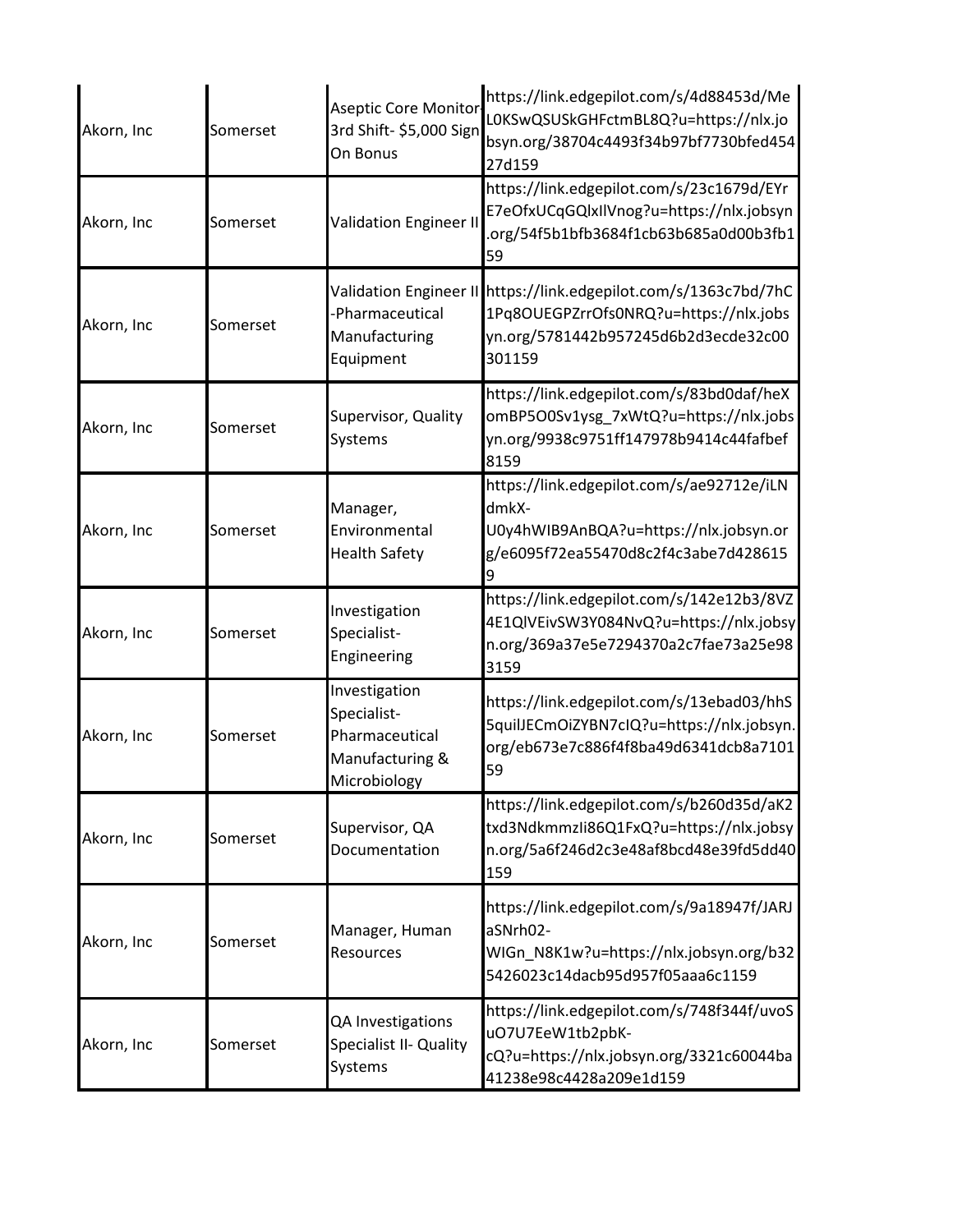| Akorn, Inc              | Somerset          | Associate Director,<br>Quality Systems &<br>Compliance             | https://link.edgepilot.com/s/759503cd/nZH<br>hZrTs-USskQZc-<br>PUCWA?u=https://nlx.jobsyn.org/8f4e054e<br>699043599f187a1cf3a0c699159 |
|-------------------------|-------------------|--------------------------------------------------------------------|---------------------------------------------------------------------------------------------------------------------------------------|
| Akorn, Inc              | Somerset          | Microbiologist I-2nd<br>Shift                                      | https://link.edgepilot.com/s/53f30edc/9ltlg<br>yMKf0KxOHDRDSbclg?u=https://nlx.jobsyn.<br>org/503dbd652584487f8e2dd93a1a1b9559<br>159 |
| Akorn, Inc              | Somerset          | Distribution<br>Associate                                          | https://link.edgepilot.com/s/4f371062/XfcR<br>Sn9AG0q63aX8nrJjlg?u=https://nlx.jobsyn.o<br>rg/9b48555687244a1b8b0ece23ad701a651<br>59 |
| Akorn, Inc              | Somerset          | Porter-2nd shift                                                   | https://link.edgepilot.com/s/9b34439f/Plk6<br>lgSCPU g9ElGgI-<br>EPA?u=https://nlx.jobsyn.org/87e0487ab51<br>d4747a01e0c2b84d43b45159 |
| Akorn, Inc              | Somerset          | Packaging Operator-<br>2nd Shift                                   | https://link.edgepilot.com/s/9aee0208/B9j<br>6Y68_n06agjDJuRoYow?u=https://nlx.jobsy<br>n.org/baef410c8aa84f6ca1fdc752b2700780<br>159 |
| <b>Allied Universal</b> | Bridgewater       | P/T College Campus<br>Security Officer                             | https://link.edgepilot.com/s/97c1ec6f/0TDj<br>9v3Hh0iGrSaiNyro0Q?u=https://nlx.jobsyn.<br>org/54c838059dd04504b6260e40eab8dfbb<br>159 |
| <b>Allied Universal</b> | Somerset          | Security Guard for<br>Logistics, and<br>Technology FT 2nd<br>Shift | https://link.edgepilot.com/s/f8c0783b/DICK<br>t3_w8UyIIIL7ev3sFQ?u=https://nlx.jobsyn.o<br>rg/64a9556705db4d7f93727d3e354876df1<br>59 |
| <b>Allied Universal</b> | Somerset          | <b>College Campus</b><br>Security Officer                          | https://link.edgepilot.com/s/a47b2e50/GeB<br>Llqjk00GKbEwxhuEI-<br>w?u=https://nlx.jobsyn.org/9c92fa74941d4<br>4018d076e37e21ae6d8159 |
| <b>Allied Universal</b> | Somerset          | P/T College Campus<br>Security Officer                             | https://link.edgepilot.com/s/139bc8ac/4fAS<br>wNKO2UCdfao4Te9MMQ?u=https://nlx.job<br>syn.org/7b80c2686dbb457488624e440a3e<br>bd99159 |
| <b>Allied Universal</b> | <b>Branchburg</b> | P/T College Campus<br><b>Security Officer</b>                      | https://link.edgepilot.com/s/7b5be310/ncA<br>KCfBh6kSATgFLt1xWYw?u=https://nlx.jobsy<br>n.org/38122ee7eff54b15b70b8c4ee6711df<br>e159 |
| <b>Allied Universal</b> | Bridgewater       | Security Officer -<br>Pharma                                       | https://link.edgepilot.com/s/d1203a3b/P5g<br>w4bkDxkWPqU_CRqz3BQ?u=https://nlx.job<br>syn.org/feec835543c547b0b571f50537217<br>89e159 |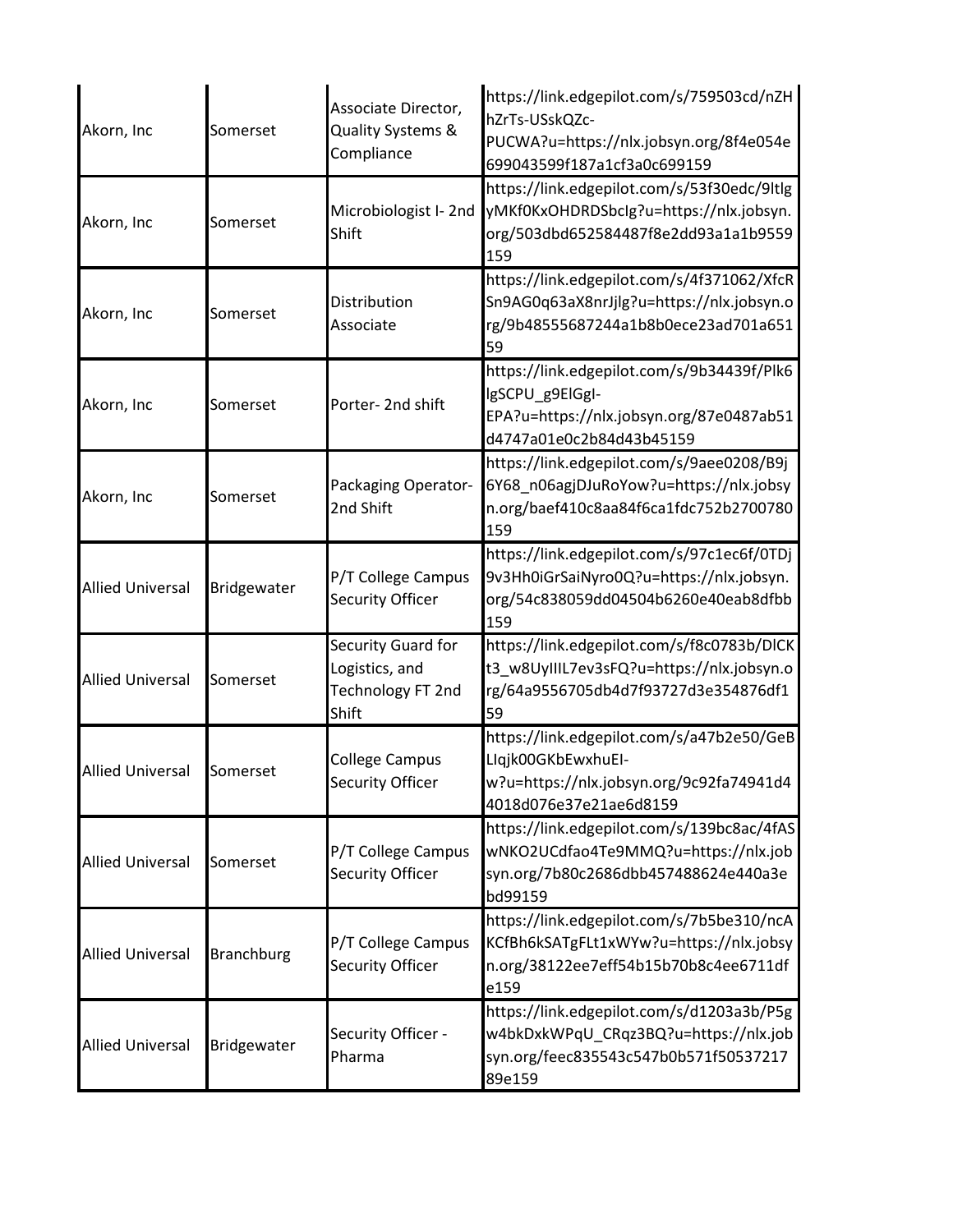| <b>Allied Universal</b> | Somerset             | <b>Security Guard</b><br><b>Pharmaceutical Mon</b><br>Fri 3P-8P                   | https://link.edgepilot.com/s/57e3a33f/X9J0<br>OpTAEkaQwjmBHj39dw?u=https://nlx.jobsy<br>n.org/02eb7eeb1e9547bd8319f71952121a<br>3f159 |
|-------------------------|----------------------|-----------------------------------------------------------------------------------|---------------------------------------------------------------------------------------------------------------------------------------|
| <b>Allied Universal</b> | <b>Branchburg</b>    | <b>College Campus</b><br><b>Security Officer</b>                                  | https://link.edgepilot.com/s/2de54479/gu6<br>9RwhzTk6n4KsmKU1W0A?u=https://nlx.job<br>syn.org/04402cdcfee54222bb89651bb2c19<br>67f159 |
| <b>Allied Universal</b> | Bedminster           | <b>Security Officer</b><br>Telecommunications                                     | https://link.edgepilot.com/s/2ca87378/xJUc<br>h-<br>vemkWqknTPYHEvDA?u=https://nlx.jobsyn.<br>org/fe034f3c2810479cbec3afa48d29c0ca15  |
| <b>Allied Universal</b> | <b>Basking Ridge</b> | <b>Security Guard FT</b><br><b>Medical Facility</b><br><b>Driving</b>             | https://link.edgepilot.com/s/c3782c9f/4FdC<br>P67V2USr0vjKInSPuw?u=https://nlx.jobsyn.<br>org/49d948e471494a1cb1ef912e1f8896021<br>59 |
| <b>Allied Universal</b> | Manville             | <b>Security Officer</b><br>Driving                                                | https://link.edgepilot.com/s/5e129728/qj3<br>3XubBcU 3p3vMNYl-<br>0A?u=https://nlx.jobsyn.org/e37ce377348c<br>47d7ab37d08fbdc91d5b159 |
| <b>Allied Universal</b> | Somerset             | <b>Security Officer</b><br>Pharmaceutical<br><b>Facility 2nd Shift</b><br>Driving | https://link.edgepilot.com/s/4a310180/yVz<br>TN1hrckOYp4ctekNpgw?u=https://nlx.jobsy<br>n.org/95e64f62c2614755ad2441f7c4a88e0<br>9159 |
| <b>Allied Universal</b> | <b>Branchburg</b>    | <b>Security Officer</b><br>Driving                                                | https://link.edgepilot.com/s/5a058811/BAy<br>6XDhFnUqIWD1kyoXsIA?u=https://nlx.jobsy<br>n.org/d768c314fa8f4882a124d69765222be<br>b159 |
| <b>Allied Universal</b> | Bridgewater          | Security Officer FT,<br>Afternoon,<br>Overnight, Multiple<br><b>Shifts</b>        | https://link.edgepilot.com/s/078c232b/Lzd<br>ZDWhhjUCdUOxs-<br>7IA7g?u=https://nlx.jobsyn.org/b3e620b60<br>2f545a79033df69a7bfc29f159 |
| <b>Allied Universal</b> | Bridgewater          | Security Officer 2nd<br>Shift FT<br>Pharmaceutical                                | https://link.edgepilot.com/s/08473bb4/dM<br>6aC7eLm0StJ4rKlyNi6g?u=https://nlx.jobsyn<br>.org/37fb7782038f4ed0b3b0704769153925<br>159 |
| <b>Allied Universal</b> | Bridgewater          | <b>College Campus</b><br><b>Security Officer</b>                                  | https://link.edgepilot.com/s/469fd03e/hxN<br>0DdehUUykLqfVunK6pA?u=https://nlx.jobs<br>yn.org/b03bacc681c149599da901fcd9c98e<br>d2159 |
| Amazon                  | Somerset             | Amazon Fulfillment<br>Center Warehouse<br>Associate                               | https://link.edgepilot.com/s/15625d17/d31<br>4z8fa-<br>EaUMVuzHwtG0g?u=https://nlx.jobsyn.org/<br>20a010cd27794c55b2f02dae17d71b4a159 |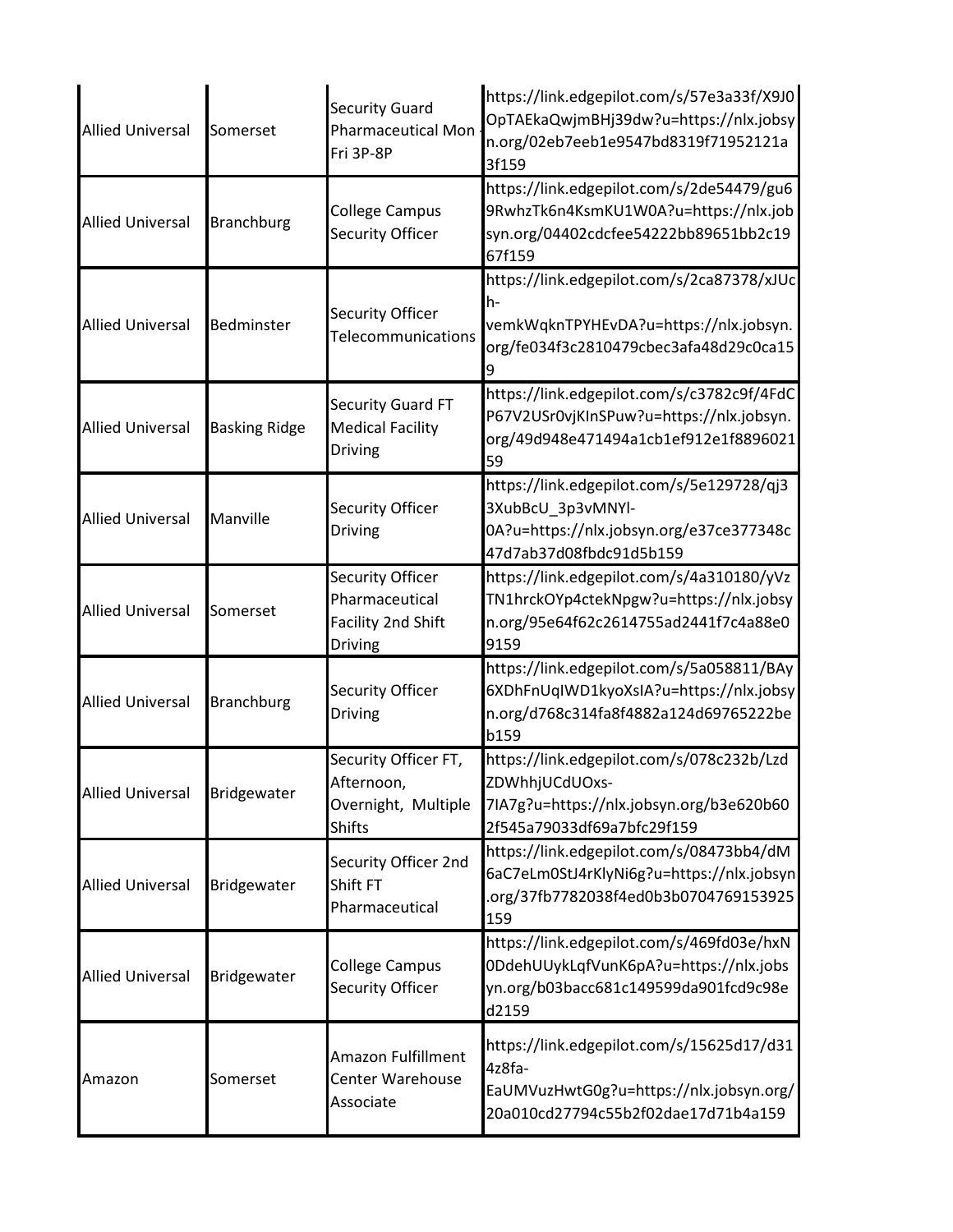| Amazon<br>Corporate LLC                      | Somerset           | Amazon Fulfillment<br><b>Center Warehouse</b><br>Associate | https://link.edgepilot.com/s/8c7d5c0e/l2ipj<br>vopJEyslHwOlDoDuA?u=https://nlx.jobsyn.o<br>rg/2f96feecc1c34b889e59667da87d99a615                          |
|----------------------------------------------|--------------------|------------------------------------------------------------|-----------------------------------------------------------------------------------------------------------------------------------------------------------|
| Amedisys<br>Holding, LLC                     | Somerville         | <b>Health Aide</b>                                         | https://link.edgepilot.com/s/29734112/o4L<br>Hospice Aide   Home kl8eFJ0Gxnm oVYA8FA?u=https://nlx.jobsy<br>n.org/93c0a8c93ee5406299a272a30a8d4b9<br>3159 |
| Amneal<br>Pharmaceuticals                    | Bridgewater        | Senior Analyst,<br>Returns                                 | https://link.edgepilot.com/s/aa53d408/N5i<br>dRsHnpkCuPA4XOVVGMQ?u=https://nlx.jo<br>bsyn.org/b3a2ec4a7569462886ad06556583<br>0928159                     |
| Amneal<br>Pharmaceuticals                    | Bridgewater        | Manager, CRM                                               | https://link.edgepilot.com/s/449c7c0d/PcZI<br>J9AYa0_2C6Et1-<br>NDwg?u=https://nlx.jobsyn.org/348511a31f<br>3443d6ba5832d19b821c7d159                     |
| Amneal<br>Pharmaceuticals<br>LLC (JOP)       | Bridgewater        | Manager, CRM                                               | https://link.edgepilot.com/s/41d002d2/K12<br>n9CDkH06FSuaR673fVw?u=https://nlx.jobs<br>yn.org/f1814fd566db44c7bf3e16e47ab262f<br>f159                     |
| Applied<br>Industrial<br><b>Technologies</b> | Somerset           | Account<br>Manager(Outside<br>Sales)                       | https://link.edgepilot.com/s/dd65a960/7IV<br>ujgcHbEmARbkHAB7UNQ?u=https://nlx.job<br>syn.org/d9a0022afeae41cda1d06ab66d997<br>d84159                     |
| AquaSafe Pool<br>Management,<br>Inc.         | Montgomery         | Summer Lifeguard -<br>Belle Meade, NJ                      | https://link.edgepilot.com/s/5192c93d/uEy<br>eEs2DQkujhzyOFtbY3Q?u=https://nlx.jobsy<br>n.org/309fda6115754efc8bd78f18d9192b0<br>9159                     |
| Aspen Dental                                 | Bridgewater        | <b>Patient Services</b><br>Representative                  | https://link.edgepilot.com/s/a94f4edc/Dsdt<br>gxOqSEWdeSsUnAn18w?u=https://nlx.jobsy<br>n.org/bc253f38b1df4adabb2ca51c3ce98327<br>159                     |
| <b>Aston Carter</b>                          | Somerville         | <b>Office Coordinator</b>                                  | https://link.edgepilot.com/s/a7a57ad5/7ii<br>M-<br>a7LF0mtUi2xGpf24Q?u=https://nlx.jobsyn.o<br>rg/8c4cad2440b84bf8b881f83b1a962f3c15<br>9                 |
| <b>Aston Carter</b>                          | <b>BRIDGEWATER</b> | <b>Customer Service</b><br>Specialist                      | https://link.edgepilot.com/s/cd6bdbb9/e7fz<br>p3CX4ECAYI5zm0XErw?u=https://nlx.jobsyn<br>.org/332789a03324487e9815602885a7593<br>1159                     |
| <b>Aston Carter</b>                          | <b>BRIDGEWATER</b> | <b>Customer Service</b><br>Specialist                      | https://link.edgepilot.com/s/194d3c30/k6s<br>ODBcxRki25F4zC_WVqg?u=https://nlx.jobsy<br>n.org/be442ab0d20b477faed34cd47547f77<br>5159                     |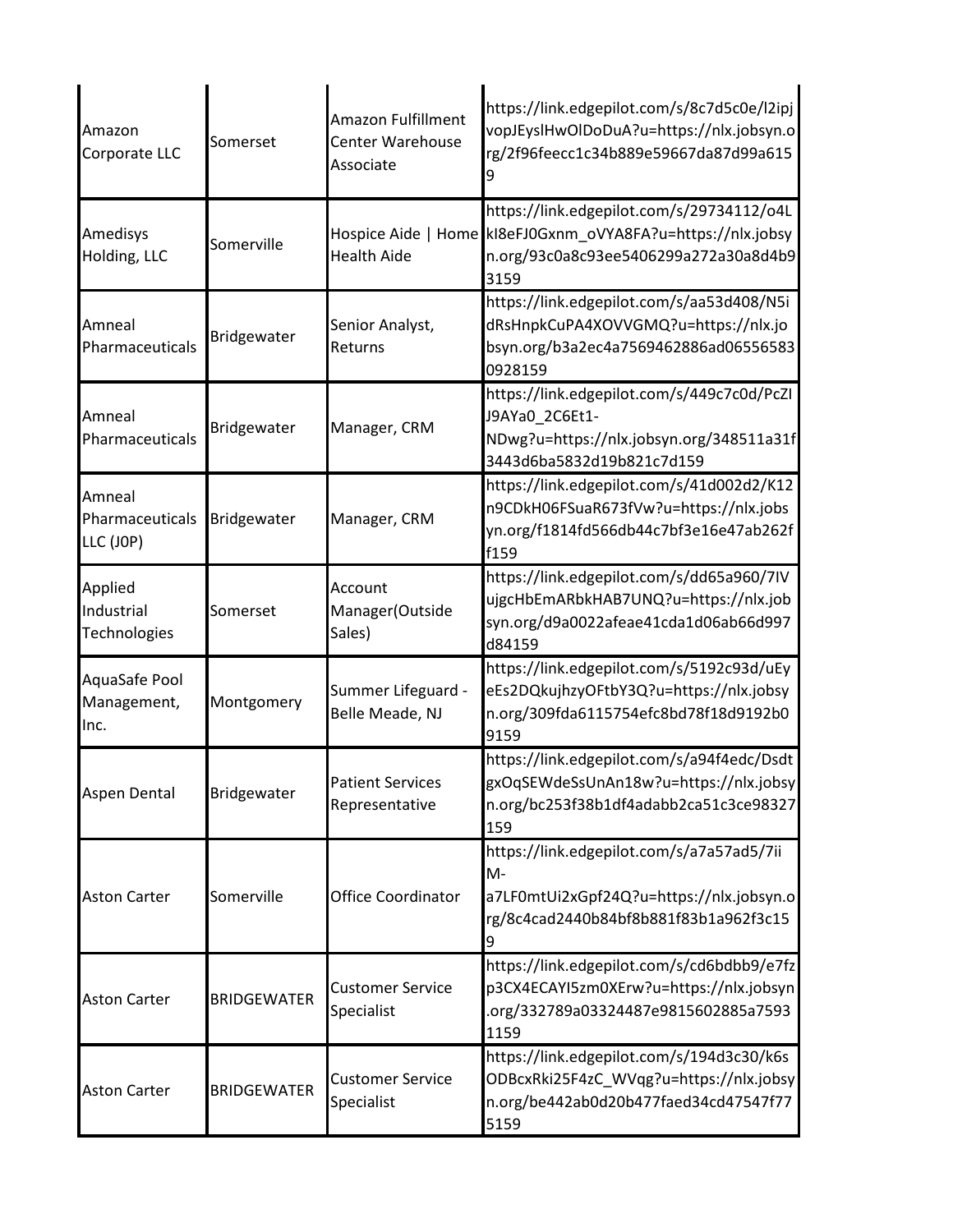| AT&T | Bedminster | Sales Program<br><b>Execution Lead</b>                                              | https://link.edgepilot.com/s/8d4f3631/h6T<br>9huia6Ua3E9cUIC5YeA?u=https://nlx.jobsy<br>n.org/d5b7f8282bbf45f78bbe13c4dbde5b8<br>a159 |
|------|------------|-------------------------------------------------------------------------------------|---------------------------------------------------------------------------------------------------------------------------------------|
| AT&T | Bedminster | Senior-System<br>Engineer, Global<br><b>Supply Chain</b>                            | https://link.edgepilot.com/s/cf17b07d/4mO<br>JjHqGAUi13xayjxug9g?u=https://nlx.jobsyn.<br>org/368ff3fe54bf44bf982ee8076a7e058515      |
| AT&T | Bedminster | <b>Senior Consultant 5G</b>                                                         | https://link.edgepilot.com/s/a01fe49c/4oW<br>eK7kF-<br>kyeHppi8FSCUg?u=https://nlx.jobsyn.org/d<br>d89841bf0984e9cab79fe2a414b8206159 |
| AT&T | Bedminster | Senior System<br>Engineer                                                           | https://link.edgepilot.com/s/f782482b/tbed<br>EQwxtESWcImtI3xcZA?u=https://nlx.jobsyn.<br>org/f0702ed8147b4f01881c49fbdedb7b891<br>59 |
| AT&T | Bedminster | Senior Data Scientist                                                               | https://link.edgepilot.com/s/d69687b0/qVc<br>sErRReEKFAQ8zSGOfnA?u=https://nlx.jobsy<br>n.org/4c7f0f22f3f644f38f9687a0c2f7db7e1<br>59 |
| AT&T | Bedminster | Senior-System<br>Engineer                                                           | https://link.edgepilot.com/s/825697df/iTrH<br>wa1Fek2ab4Bc3IO90A?u=https://nlx.jobsyn<br>.org/9a2aeef100eb4294a86b37dbe17190a6<br>159 |
| AT&T | Bedminster | Senior Member of<br><b>Technical Staff</b>                                          | https://link.edgepilot.com/s/290af133/b4p<br>eJMbLnE_jGJXhGpKZJQ?u=https://nlx.jobsy<br>n.org/8aa3a46ba5034415a8c66726631f79c<br>e159 |
| AT&T | Bedminster | Planning & Strategy<br><b>Business Lead</b><br>(Professional<br>Solution Architect) | https://link.edgepilot.com/s/6a303cb4/yiw<br>MjjBDckOOTPoATx52gQ?u=https://nlx.jobs<br>yn.org/f3d418f2b1db4eea8ec8837764803d<br>99159 |
| AT&T | Bedminster | Senior Member of<br><b>Technical Staff</b>                                          | https://link.edgepilot.com/s/53054ed7/z44<br>EPI85PkKZMtKjFWs_aA?u=https://nlx.jobsy<br>n.org/4d9eb7ba99f94f65a2b9e8d20301acd<br>2159 |
| AT&T | Bedminster | <b>Lead Financial</b><br>Analyst                                                    | https://link.edgepilot.com/s/7d07a622/T3<br>ZXaW1LEO74xm2mPXgXQ?u=https://nlx.jo<br>bsyn.org/0da8ef56c3664e36a4eddb9ae67b<br>0674159  |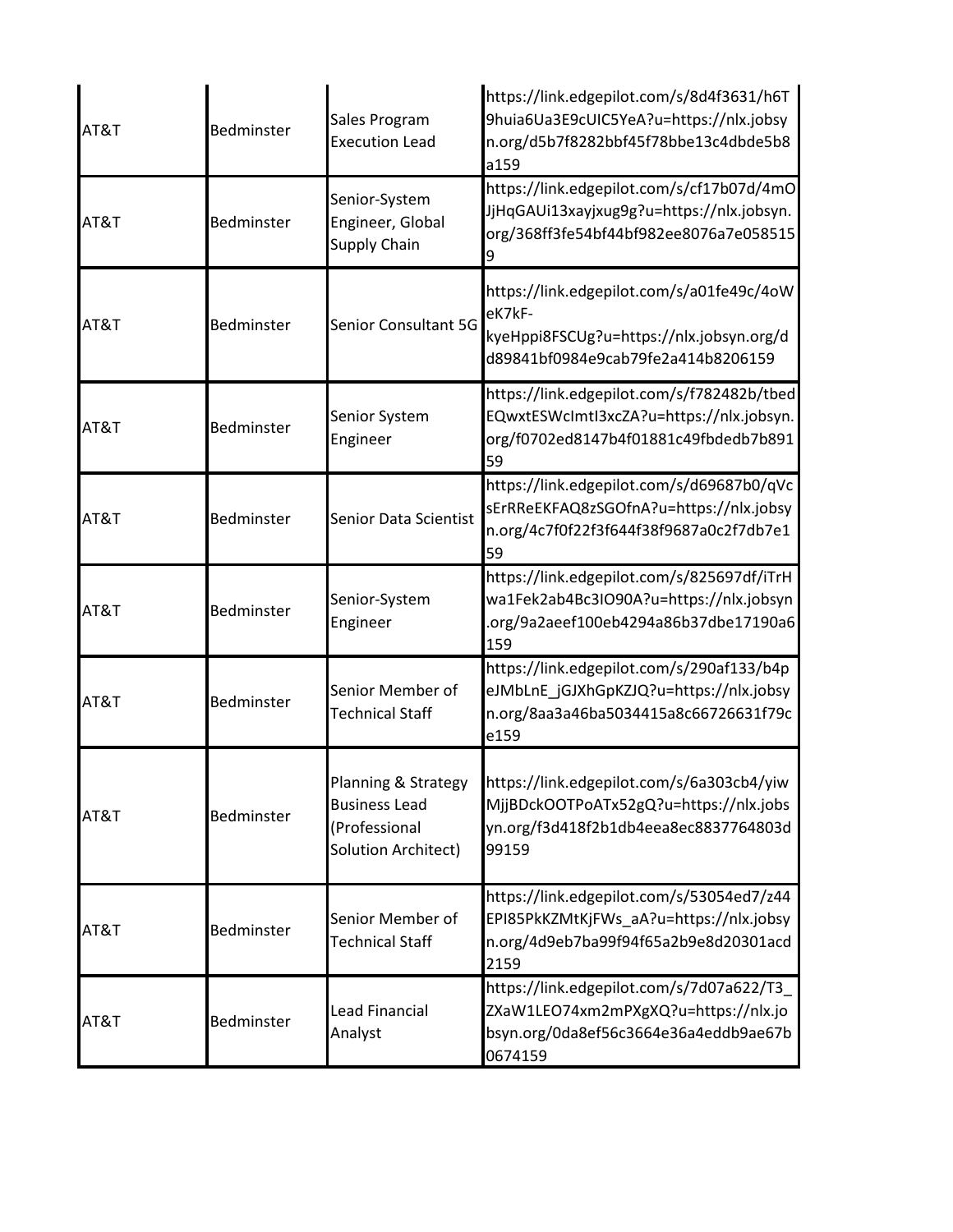| AT&T                             | Bedminster  | Planning & Strategy<br><b>Business Lead</b><br>(Professional<br>Solution Architect) | https://link.edgepilot.com/s/ae86f039/Qcz<br>QsEI2I0eQ6I08eRs4Cg?u=https://nlx.jobsyn.<br>org/645c5dbbe8cd426095fd10f0d42eb3c21<br>59       |
|----------------------------------|-------------|-------------------------------------------------------------------------------------|---------------------------------------------------------------------------------------------------------------------------------------------|
| AT&T                             | Bedminster  | Sales Program<br><b>Execution Lead</b>                                              | https://link.edgepilot.com/s/0c1654f3/Z0Dt<br>9KlefUWv8V74utv3JA?u=https://nlx.jobsyn.<br>org/6969399948024855ac9f165b905172ca<br>159       |
| AT&T                             | Bedminster  | <b>Lead Carrier</b><br><b>Relations Manager</b>                                     | https://link.edgepilot.com/s/69579165/boe<br>JRPz0w0SpbcNytXKyGw?u=https://nlx.jobsy<br>n.org/cae4207664f643fea13e5004de628e1<br>a159       |
| AT&T                             | Bedminster  | Senior Project<br>Program Manager                                                   | https://link.edgepilot.com/s/54274220/g9X<br>nOWcjcUqd7HOB7f-<br>3RA?u=https://nlx.jobsyn.org/3b113da7238<br>742d0be6e47d22cd48eed159       |
| AT&T                             | Bedminster  | <b>Sales Executive</b><br>Mobility                                                  | https://link.edgepilot.com/s/3b8da887/vBz<br>cPA5Er0yHjEGA1z8rdw?u=https://nlx.jobsy<br>n.org/7e641b71926b40a8a9851b8ad29c15<br>a2159       |
| <b>Atlantic Health</b><br>System | Bridgewater | <b>Medical Office</b><br>Associate                                                  | https://link.edgepilot.com/s/eed762e8/SSX<br>WBQxJPUyAuAGHaKUjBA?u=https://nlx.job<br>syn.org/82e9eb12e6554d568c0db1e75d04<br>391f159       |
| <b>Atlantic Health</b><br>System | Bridgewater | <b>Surgical Scheduler</b>                                                           | https://link.edgepilot.com/s/ec31ced7/Mf1<br>$Y^-$<br>B0f0GwNLTMi 745Q?u=https://nlx.jobsyn.<br>org/6e139ce609af4e82ba4783248643d0fb1<br>59 |
| <b>Atlantic Health</b><br>System | Bridgewater | <b>Certified Medical</b><br>Assistant II                                            | https://link.edgepilot.com/s/0c36ece1/BEh<br>NX9ClHEKj0WlbpuHoDg?u=https://nlx.jobsy<br>n.org/17cc68e29d4e4fb58422fe6bc0ad272<br>2159       |
| Baker & Taylor,<br>LLC           | Bridgewater | <b>CATS Sales Manager</b><br>East                                                   | https://link.edgepilot.com/s/c8c539b9/O7Z<br>GWjpwek2OKWj_cbWUyA?u=https://nlx.jo<br>bsyn.org/e51f498cfed54163a2a64f4df53b0<br>633159       |
| Baker & Taylor,<br>LLC           | Bridgewater | <b>Marketing Specialist</b>                                                         | https://link.edgepilot.com/s/6fbb0833/ud1<br>M0g0CpEiADIf83ddV6g?u=https://nlx.jobsy<br>n.org/619ab1a2a8da49faa29e91b5b4c0eab<br>7159       |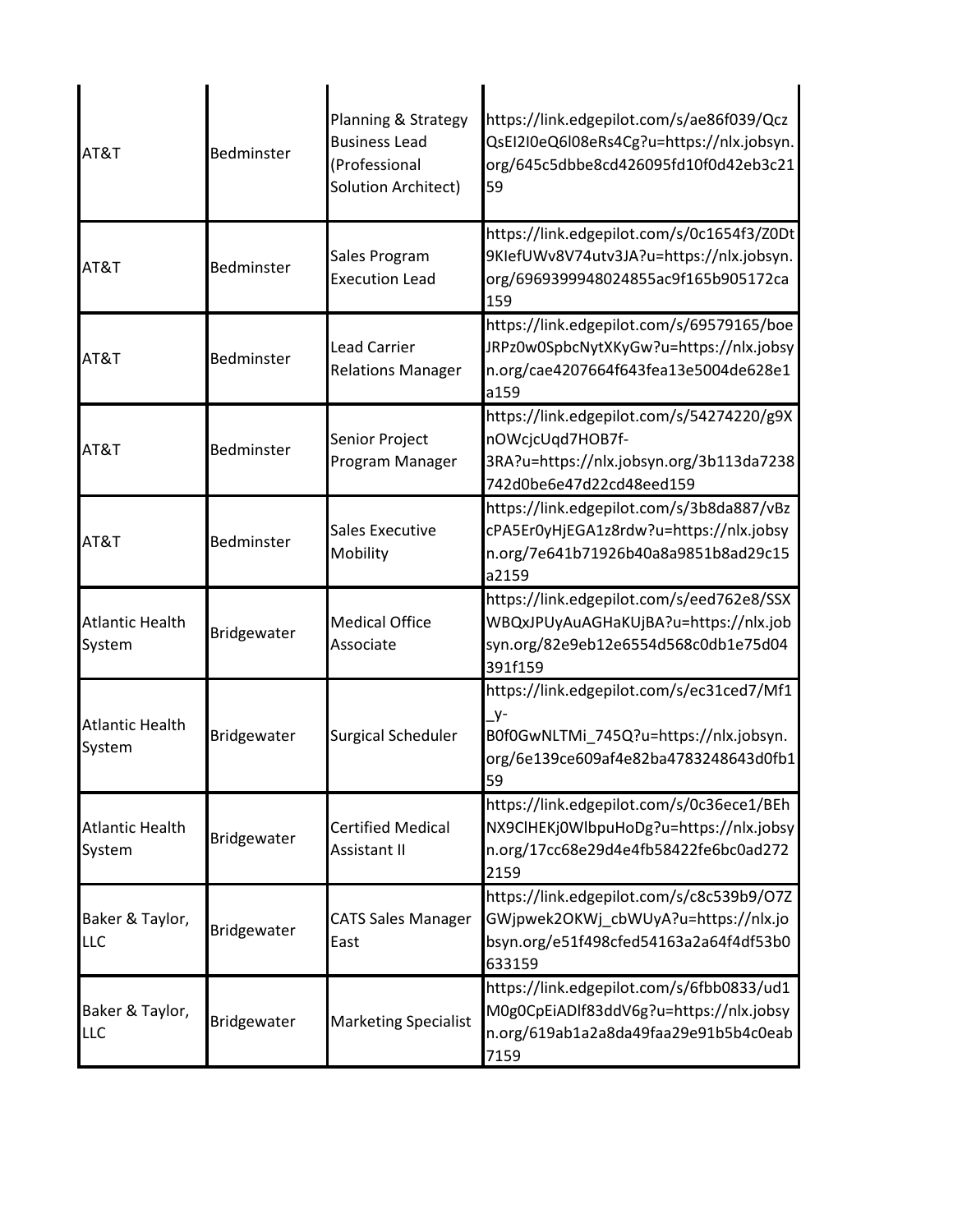| <b>BAM Desserts</b>         | Somerset             | <b>Assistant Pastry</b><br><b>Baker</b>                                                                                                                  | https://link.edgepilot.com/s/7375c3c7/Ejxz<br>qRqClUa2UByh3-<br>38qQ?u=https://nlx.jobsyn.org/c2815cdbd1<br>524da28ea1a513fe0e25e7159 |
|-----------------------------|----------------------|----------------------------------------------------------------------------------------------------------------------------------------------------------|---------------------------------------------------------------------------------------------------------------------------------------|
| <b>BAM Desserts</b>         | Somerset             | Customer<br>Service//Sales Rep                                                                                                                           | https://link.edgepilot.com/s/cc430d31/Wa<br>q_2ULFe0SWWpKkLi7mSg?u=https://nlx.jo<br>bsyn.org/babc04e66c5c4789926ac58bfaf10<br>613159 |
| <b>Bank of America</b>      | Somerset             | Relationship<br>Manager & Business<br>Owner Specialist -<br><b>Worlds Fair Drive</b><br><b>Financial Center -</b><br>Somerset, NJ -<br>Spanish Preferred | https://link.edgepilot.com/s/05da65d7/bQu<br>ZIQaKYkWxAJ2OgqCT8w?u=https://nlx.jobs<br>yn.org/fa0002a291fe47af895a28695457aa9<br>3159 |
| Barnes & Noble<br>Education | <b>Basking Ridge</b> | Program Manager,<br>Product<br>Development                                                                                                               | https://link.edgepilot.com/s/acebe72b/mOr<br>ZrMjF00OwN WO6vJVTw?u=https://nlx.job<br>syn.org/1acc0e6c09ff4f2fbadaeb17e8598c1<br>3159 |
| <b>Bausch Health</b>        | Raritan              | <b>Senior Marketing</b><br>Product Manager,<br>Relistor                                                                                                  | https://link.edgepilot.com/s/4ca223d0/-<br>bqo028Y6EaG-<br>h4kjQXPsg?u=https://nlx.jobsyn.org/c0b055<br>2ad4694eb0bcdbf6722b0524b7159 |
| <b>Bausch Health</b>        | Raritan              | Director, Consumer<br>Product Marketing,<br>Xifaxan                                                                                                      | https://link.edgepilot.com/s/4373dbea/g8e<br>vgQN3T0m7M_75Ui9pJw?u=https://nlx.job<br>syn.org/c12c714704ba43f984a8d617079ec<br>c5b159 |
| <b>Bausch Health</b>        | <b>Basking Ridge</b> | <b>Senior Marketing</b><br>Product Manager,<br>Relistor                                                                                                  | https://link.edgepilot.com/s/10fd6155/dyi3<br>f8LJG02EVyU45OUi7A?u=https://nlx.jobsyn.<br>org/a84eebbe5bf34c1bb35f7ae5c097cfd81<br>59 |
| <b>Bausch Health</b>        | <b>Basking Ridge</b> | Director, Consumer<br>Product Marketing,<br>Xifaxan                                                                                                      | https://link.edgepilot.com/s/80cd8c79/AzK<br>YUOviyEysCURGSIDbog?u=https://nlx.jobsy<br>n.org/21139d0ff36b4c36b522c899abd3f2a3<br>159 |
| <b>Bausch Health</b>        | Bridgewater          | <b>ServiceNow CMDB</b><br>Developer                                                                                                                      | https://link.edgepilot.com/s/046d1103/nNB<br>hxjS140a45xiEN6Gb-<br>w?u=https://nlx.jobsyn.org/4ca7f07c77484<br>5ff9dca647fec9a27cb159 |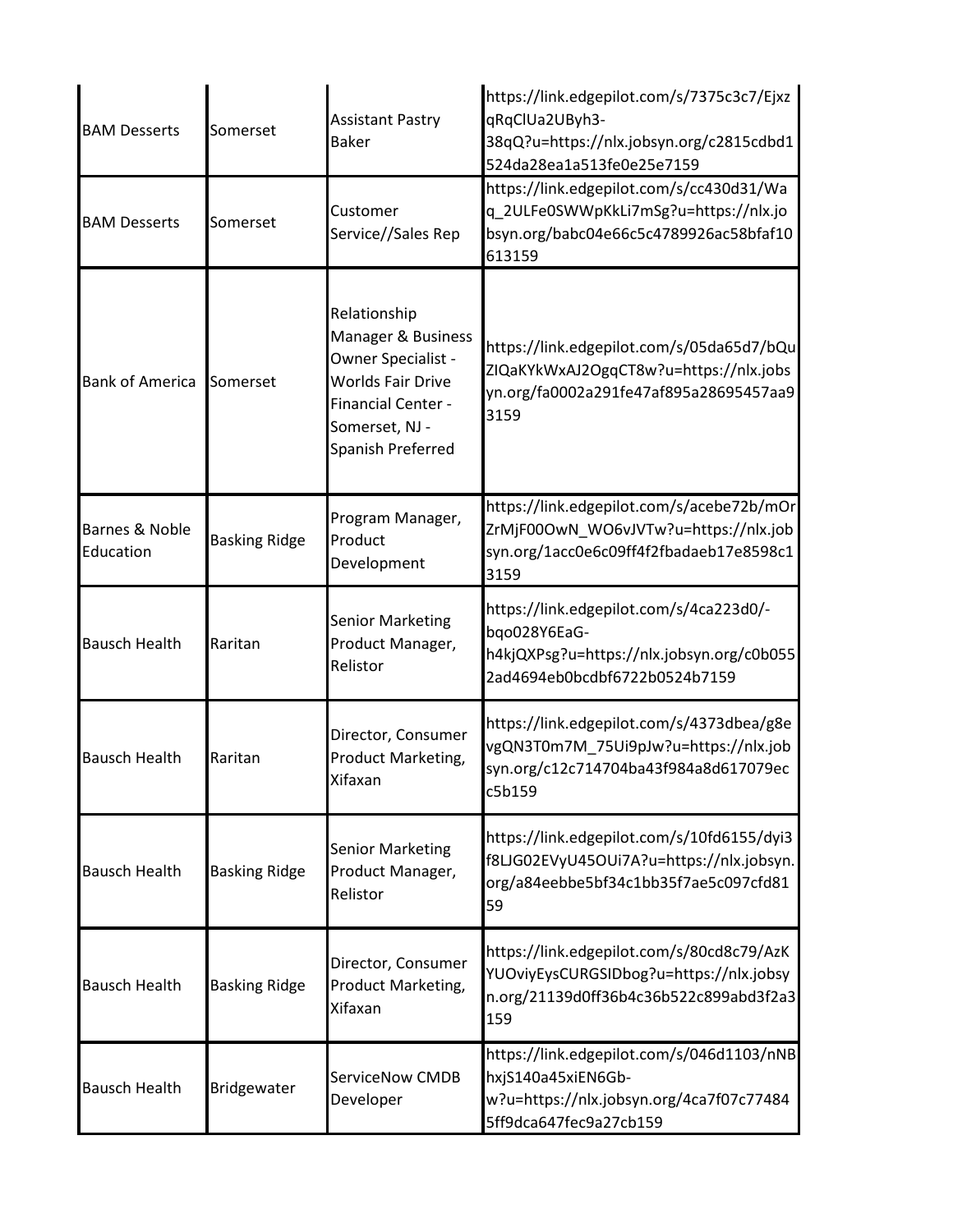| <b>Bausch Health</b>                    | Bridgewater          | ServiceNow<br>Developer                                       | https://link.edgepilot.com/s/63d86b3c/zXr<br>MvKFKHkK B7i1thSPfg?u=https://nlx.jobsyn<br>.org/435b3bcae4f9432994cbd73b5a37aa3a<br>159 |
|-----------------------------------------|----------------------|---------------------------------------------------------------|---------------------------------------------------------------------------------------------------------------------------------------|
| <b>Bausch Health</b>                    | <b>Basking Ridge</b> | ServiceNow CMDB<br>Developer                                  | https://link.edgepilot.com/s/97d83419/Tm<br>hm35rJfkOiSfMG7DqTfA?u=https://nlx.jobs<br>yn.org/fa0e92f1a33141d2a020abf2137109<br>d2159 |
| <b>Bausch Health</b>                    | <b>Basking Ridge</b> | ServiceNow<br>Developer                                       | https://link.edgepilot.com/s/a6dc28ac/A96<br>POTxpukWUhJHqtuY2BA?u=https://nlx.jobs<br>yn.org/60797b44c1d649d18cec422658799b<br>7e159 |
| <b>Bausch Health</b>                    | Bridgewater          | Quality Manager,<br><b>Product Complaints</b>                 | https://link.edgepilot.com/s/86ebfd90/HE9<br>mM4HaqkySjiAbtMPM4w?u=https://nlx.job<br>syn.org/7dbe852c918d4f7484e8506ea6991<br>f60159 |
| <b>Bausch Health</b>                    | Bridgewater          | <b>Senior Database</b><br>Administrator                       | https://link.edgepilot.com/s/fb808831/Ele8<br>LgznREybfecHxBcnsA?u=https://nlx.jobsyn.<br>org/684526f329c64504814bf993e885f66f1<br>59 |
| <b>Bausch Health</b>                    | Raritan              | <b>Senior Database</b><br>Administrator                       | https://link.edgepilot.com/s/57bebd44/kgJf<br>ylX8Tk6tmCJ7eG7uzg?u=https://nlx.jobsyn.<br>org/10af20bb97854872b6f8e83abec4a53d1<br>59 |
| <b>Bausch Health</b>                    | <b>Basking Ridge</b> | Senior Database<br>Administrator                              | https://link.edgepilot.com/s/8a2bbd4b/r0d<br>LAeLzEWpaE9-<br>Px_GYg?u=https://nlx.jobsyn.org/8f4503d5<br>d80b417cb22bb8c333c05792159  |
| Bayada                                  | Somerset             | New Grad Registered<br><b>Nurse Residency</b><br>Program (RN) | https://link.edgepilot.com/s/f4eb4ca6/KSSn<br>HInaqkG7-<br>XhVduU2sQ?u=https://nlx.jobsyn.org/3eacf<br>2c9bf68493197aa9dbe1bf6a9f4159 |
| <b>BAYADA Home</b><br>Health Care, Inc. | Hillsborough         | <b>Transport Licensed</b><br>Practical Nurse (LPN)            | https://link.edgepilot.com/s/9b676e46/6jn<br>HXESLnkCZepu4KfXNKQ?u=https://nlx.jobsy<br>n.org/a22fe5bab56249718fbca6d56c79193<br>8159 |
| <b>BAYADA Home</b><br>Health Care, Inc. | Somerset             | New Grad Registered<br><b>Nurse Residency</b><br>Program (RN) | https://link.edgepilot.com/s/23a6aa54/dM<br>BCGfcoDUGsW9PnbYMOYA?u=https://nlx.j<br>obsyn.org/bbd91245a4b94c3f8d129622c9d<br>a377c159 |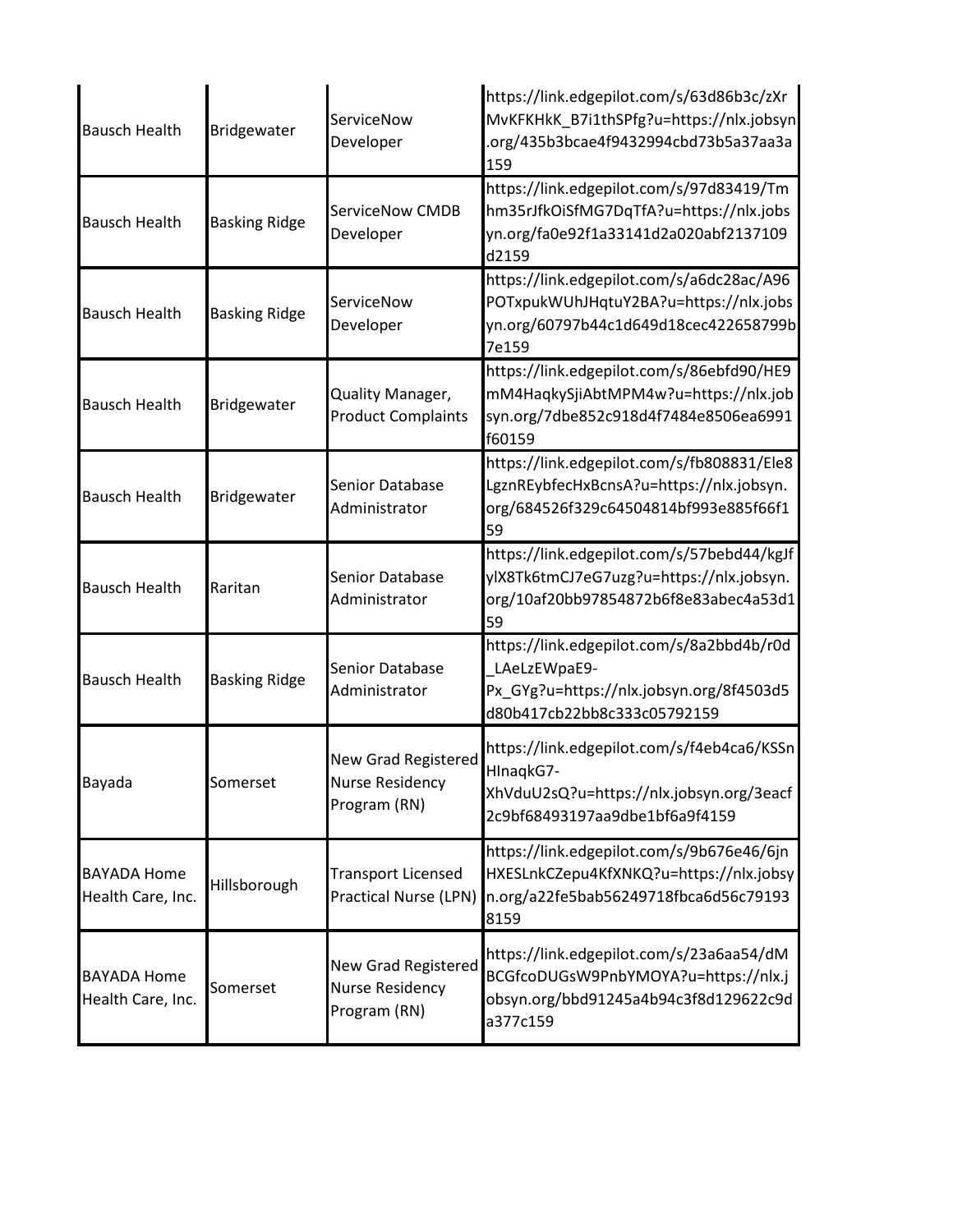| <b>BAYADA Home</b><br>Health Care, Inc.   | Somerset           | <b>Full Time New Grad</b><br><b>LPN - Nurse</b><br><b>Residency Program</b> | https://link.edgepilot.com/s/9aadf371/vvK4<br>rjPoE0CaMSAfbBlm9A?u=https://nlx.jobsyn.<br>org/f4d50a36711342e8b4f52281cb4e9af61<br>59   |
|-------------------------------------------|--------------------|-----------------------------------------------------------------------------|-----------------------------------------------------------------------------------------------------------------------------------------|
| <b>BAYADA Home</b><br>Health Care, Inc.   | <b>Bound Brook</b> | <b>Licensed Practical</b><br>Nurse (LPN)                                    | https://link.edgepilot.com/s/6a281483/fvC<br>9LrF9UkqyBMqsOOPbNg?u=https://nlx.jobs<br>yn.org/3b91b0ea29764c4389fa1c4162b2d9<br>c8159   |
| <b>BJs Wholesale</b><br>Club              | Watchung           | Produce Clerk - Part<br>Time                                                | https://link.edgepilot.com/s/bbe0c7bc/C9F<br>nOO2qbkKVkk-<br>dgkFKFw?u=https://nlx.jobsyn.org/d4a7391<br>4799441d29f57335b969a34d1159   |
| <b>BJs Wholesale</b><br>Club              | Watchung           | Recovery Clerk - Part<br>Time                                               | https://link.edgepilot.com/s/68a15298/0YcJ<br>Ip MIEerrmAstI6Ueg?u=https://nlx.jobsyn.o<br>rg/0126bc21f988422db36befca2d7b251c15        |
| <b>BJs Wholesale</b><br>Club              | Watchung           | <b>Bakery Clerk - Part</b><br>Time                                          | https://link.edgepilot.com/s/4a1448d1/aP0<br>PLSERBUuXZQ1OZLMCog?u=https://nlx.jobs<br>yn.org/f417162371b3421bb26791dfe37bf6<br>b4159   |
| <b>BlueTriton</b><br><b>Brands</b>        | Somerset           | <b>Poland Spring</b><br>Delivery Driver CDL<br>(Somerset)                   | https://link.edgepilot.com/s/6e8da3f2/vgSA<br>_yHKyUGygT0wA374Rg?u=https://nlx.jobsy<br>n.org/227e47d768354a86b3540d53777ed7<br>f8159   |
| Brightview<br><b>Senior Living</b>        | Warren             | Concierge                                                                   | https://link.edgepilot.com/s/2a218708/AGa<br>GQcCjxUOQcHZdRxpgNg?u=https://nlx.jobs<br>yn.org/ba60a19bbff94ddfad60c558ec09a98<br>6159   |
| <b>Brightview</b><br><b>Senior Living</b> | Warren             | <b>Certified Medication</b><br>Aide (CMA)                                   | https://link.edgepilot.com/s/e1afe368/rbe8<br>$1lc-$<br>nU6KNR_sfm70jA?u=https://nlx.jobsyn.org/<br>71efb67472564298a0b62c214d986d35159 |
| <b>Bristol Myers</b><br>Squibb            | Warren             | Clinical<br>Manufacturing<br>Associate, CAR T                               | https://link.edgepilot.com/s/48062ce5/xbr<br>mXVH7pkWuslo5lL1Kcg?u=https://nlx.jobsy<br>n.org/e4652c0338b44b858a3e2d0c63f1641<br>6159   |
| <b>Bristol Myers</b><br>Squibb            | Warren             | Senior Specialist, Cell<br><b>Therapy Capability</b><br>Center              | https://link.edgepilot.com/s/86a1a1ca/nHL<br>xPwP24kyh_ZIZ3Uf-<br>6A?u=https://nlx.jobsyn.org/e6edf6b37430<br>44f9b506525b8d1867f2159   |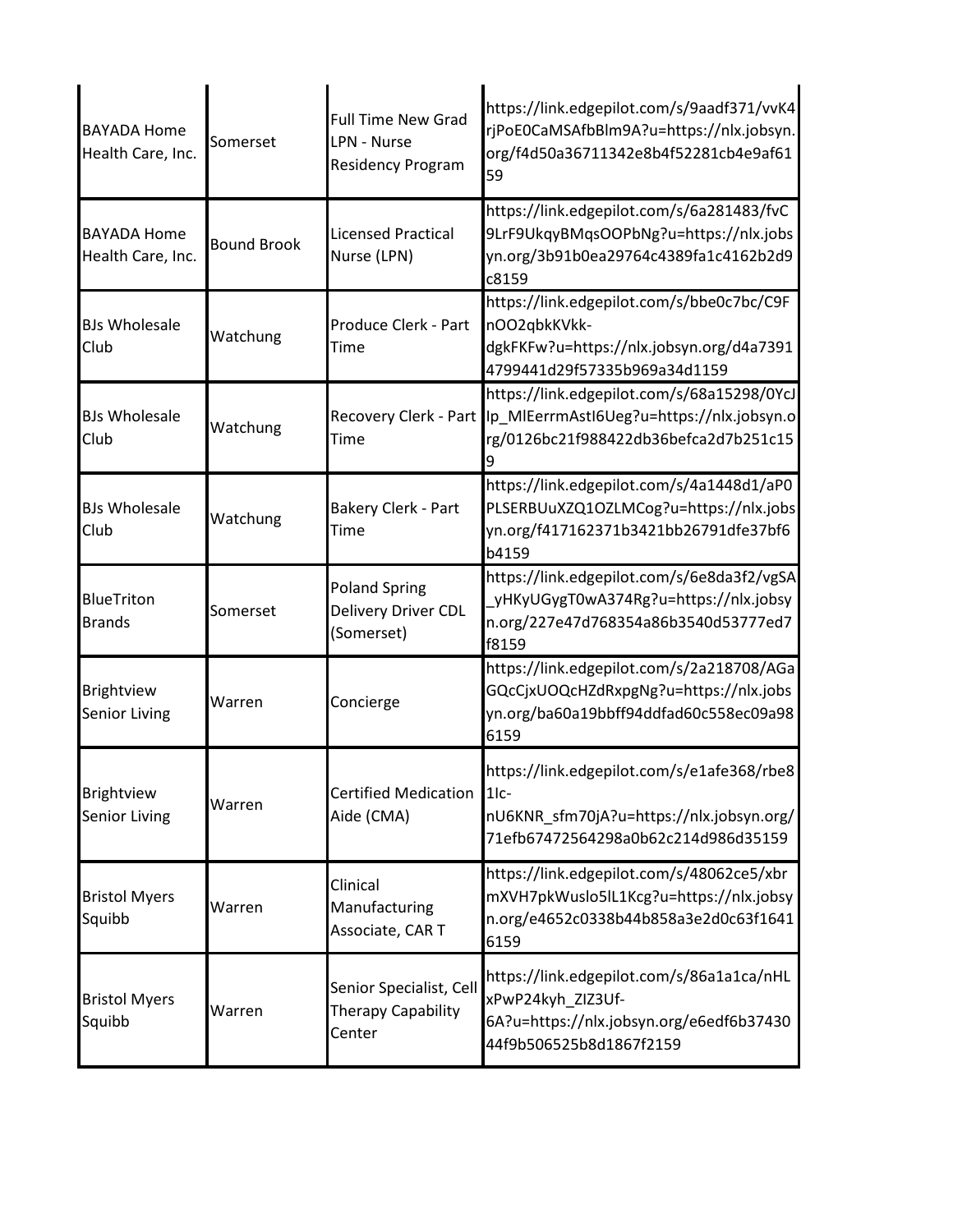| <b>Bristol Myers</b><br>Squibb    | Warren               | Principle Product<br>Quality Lead, Early<br>Development, Cell<br>Therapy | https://link.edgepilot.com/s/23ed29c5/fYKk<br>A0r10UKUfa0vHzV7lg?u=https://nlx.jobsyn.<br>org/0edc58816a3f49448673882b6a2d6896<br>159 |
|-----------------------------------|----------------------|--------------------------------------------------------------------------|---------------------------------------------------------------------------------------------------------------------------------------|
| <b>Brookdale Senior</b><br>Living | Hillsborough         | <b>Certified Home</b><br>Health Aide \$1000<br>Sign On Bonus             | https://link.edgepilot.com/s/a2556181/LXV<br>BEB2U10ez-<br>yNIUDBjpQ?u=https://nlx.jobsyn.org/7f9b0<br>bd317f14fddbb2259e542fa3a51159 |
| Burlington                        | Raritan              | Store Associate -<br>Shortage Control                                    | https://link.edgepilot.com/s/86fd4319/W4y<br>KpWwO2kqI5q4htVB2rA?u=https://nlx.jobs<br>yn.org/1a36b7206f794c3292a1cb2b29b0ec<br>3f159 |
| Burlington                        | Raritan              | <b>Retail Store</b><br>Supervisor                                        | https://link.edgepilot.com/s/26b2e205/LHn<br>k16pKfUSgvy_iYrS4Dw?u=https://nlx.jobsyn<br>.org/7a1759038f7c423291f875f6ec856c6f1<br>59 |
| Burlington                        | Raritan              | Retail Sales Associate                                                   | https://link.edgepilot.com/s/ab9ea6b8/PSg<br>VsT0Gpk6f5JeZNJ0CeQ?u=https://nlx.jobsy<br>n.org/85d453eaf0c94207940cb0c8a81e303<br>0159 |
| <b>Burlington</b>                 | Raritan              | <b>Retail Receiving</b><br>Associate                                     | https://link.edgepilot.com/s/d317f1ff/0Mx-<br>70htGE6EILBbKRLPhg?u=https://nlx.jobsyn.<br>org/09e72212d8cd48c5974599b5b5e2aa11<br>159 |
| Burlington                        | Raritan              | Cashier Associate                                                        | https://link.edgepilot.com/s/6dad092f/_Rzj<br>hY7FLUiHmj1GqkVn1g?u=https://nlx.jobsyn<br>.org/58549569a3a74d97b153b891c6f49714<br>159 |
| C&A Industries,<br>LLC            | Somerville           | RN / REGISTERED<br>NURSE / OR RN /<br>PERIOPERATIVE RN /<br>OR NURSE     | https://link.edgepilot.com/s/37c6dad0/g0R<br>Th3Cb5kWeq8BVbGjqvA?u=https://nlx.jobs<br>yn.org/af5b1c5811a045fda2749e8f5e1263c<br>5159 |
| Capgemini                         | <b>Basking Ridge</b> | <b>Solution Architect</b>                                                | https://link.edgepilot.com/s/755462c6/Xeb<br>me2hZ-<br>0S9zx5ODVuoxA?u=https://nlx.jobsyn.org/e<br>12ac263d3914854af89afa82d977526159 |
| Capgemini                         | Bridgewater          | Junior Design Analyst                                                    | https://link.edgepilot.com/s/840c607d/Yt1<br>8e_csyEyxFts_NIE68Q?u=https://nlx.jobsyn.<br>org/667308fed25840acb14dafa8c17b93191<br>59 |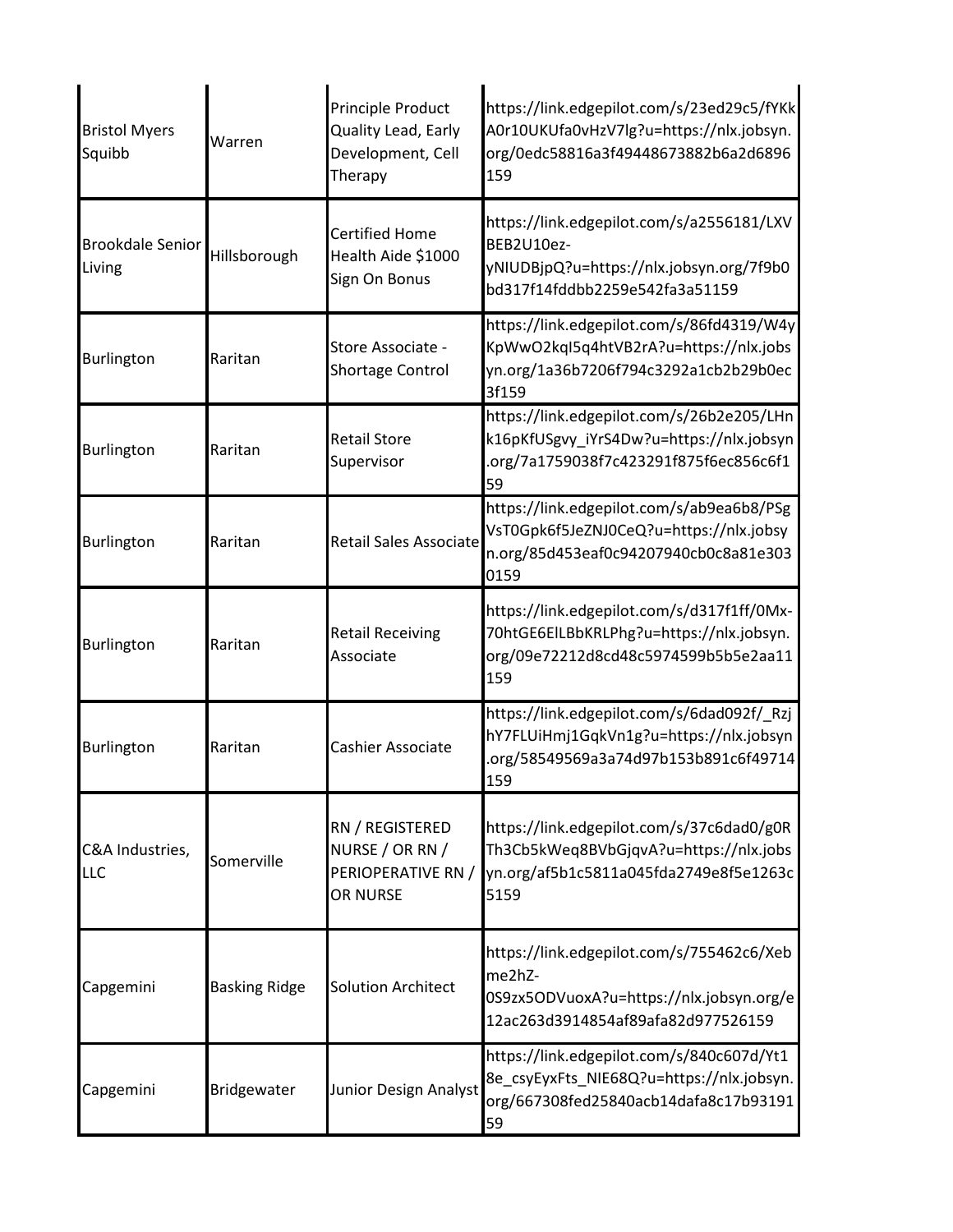| Capgemini                    | <b>Basking Ridge</b> | <b>Solution Architect</b>                        | https://link.edgepilot.com/s/829785e8/K6s<br>mqC573E2gEhSdGO5fTA?u=https://nlx.jobs<br>yn.org/5b09f2f6937b41c08d7bfbac248b118<br>5159 |
|------------------------------|----------------------|--------------------------------------------------|---------------------------------------------------------------------------------------------------------------------------------------|
| Capgemini                    | <b>Basking Ridge</b> | <b>Solution Architect</b>                        | https://link.edgepilot.com/s/366d29f9/YF4<br>uGffsQ0u1-<br>jrnADtwQQ?u=https://nlx.jobsyn.org/1a31a<br>0fb3e1c4218af8b17db1e2f78fe159 |
| Capgemini                    | <b>Basking Ridge</b> | <b>Solution Architect</b>                        | https://link.edgepilot.com/s/f673049e/xfcR<br>KRXZT0eiTSolEvc_WA?u=https://nlx.jobsyn.<br>org/338e2cae2fc34d8f845b1797345381241<br>59 |
| Catalent Pharma<br>Solutions | Somerset             | <b>Head of Accounts</b><br>Receivable            | https://link.edgepilot.com/s/1ea486b9/e4i3<br>zg_zXki5Q7gPNiTEUg?u=https://nlx.jobsyn.<br>org/3be3f7e1a016404ca7cde817e0ca0e671<br>59 |
| Catalent Pharma<br>Solutions | Somerset             | <b>IT Project Manager</b>                        | https://link.edgepilot.com/s/a6ea4fb2/015<br>pL6AwzUyGwQbsjNxLVg?u=https://nlx.jobs<br>yn.org/b01eeb839dc0401388c0a631c3f971<br>bd159 |
| Catalent Pharma<br>Solutions | Somerset             | <b>Early Talent</b><br>Recruiting<br>Coordinator | https://link.edgepilot.com/s/61c15f11/dZkt<br>hP5Hq0_TK4RqLjPEcQ?u=https://nlx.jobsyn.<br>org/e1f2d45927384de687917dbff14cb0311<br>59 |
| Catalent Pharma<br>Solutions | Somerset             | Senior Counsel,<br><b>Intellectual Property</b>  | https://link.edgepilot.com/s/71f7a22d/3yW<br>dRYm5YkiWmXmaWa-<br>ffg?u=https://nlx.jobsyn.org/7ef2f8f00f5b4<br>12284d1a8f060bede88159 |
| Catalent Pharma<br>Solutions | Somerset             | Scientist                                        | https://link.edgepilot.com/s/3a1e50e2/id1l<br>9cYgVkacZ2n3onRVEg?u=https://nlx.jobsyn.<br>org/fae829ce96bf479a990385667443bd741<br>59 |
| <b>CBRE</b>                  | Bridgewater          | Associate Project<br>Manager                     | https://link.edgepilot.com/s/f9c07ea6/VNd<br>kY3Wiikysl5vUix5DtA?u=https://nlx.jobsyn.<br>org/7e5a826da3674cca918402ce245eea9f1<br>59 |
| <b>CBRE</b>                  | Raritan              | Associate Project<br>Manager                     | https://link.edgepilot.com/s/78a1352c/Oc7<br>vXT2S 0iPLDzDrbXr5A?u=https://nlx.jobsyn<br>.org/88ae4aaf77b24e08b54796cfa70c22f81<br>59 |
| <b>CBRE</b>                  | Bedminster           | <b>Facilities Coordinator</b>                    | https://link.edgepilot.com/s/63931a15/JHA<br>WkHfub0WeGVmwlsBing?u=https://nlx.job<br>syn.org/e67707a07b2a42e18e54ab32b0a39<br>b91159 |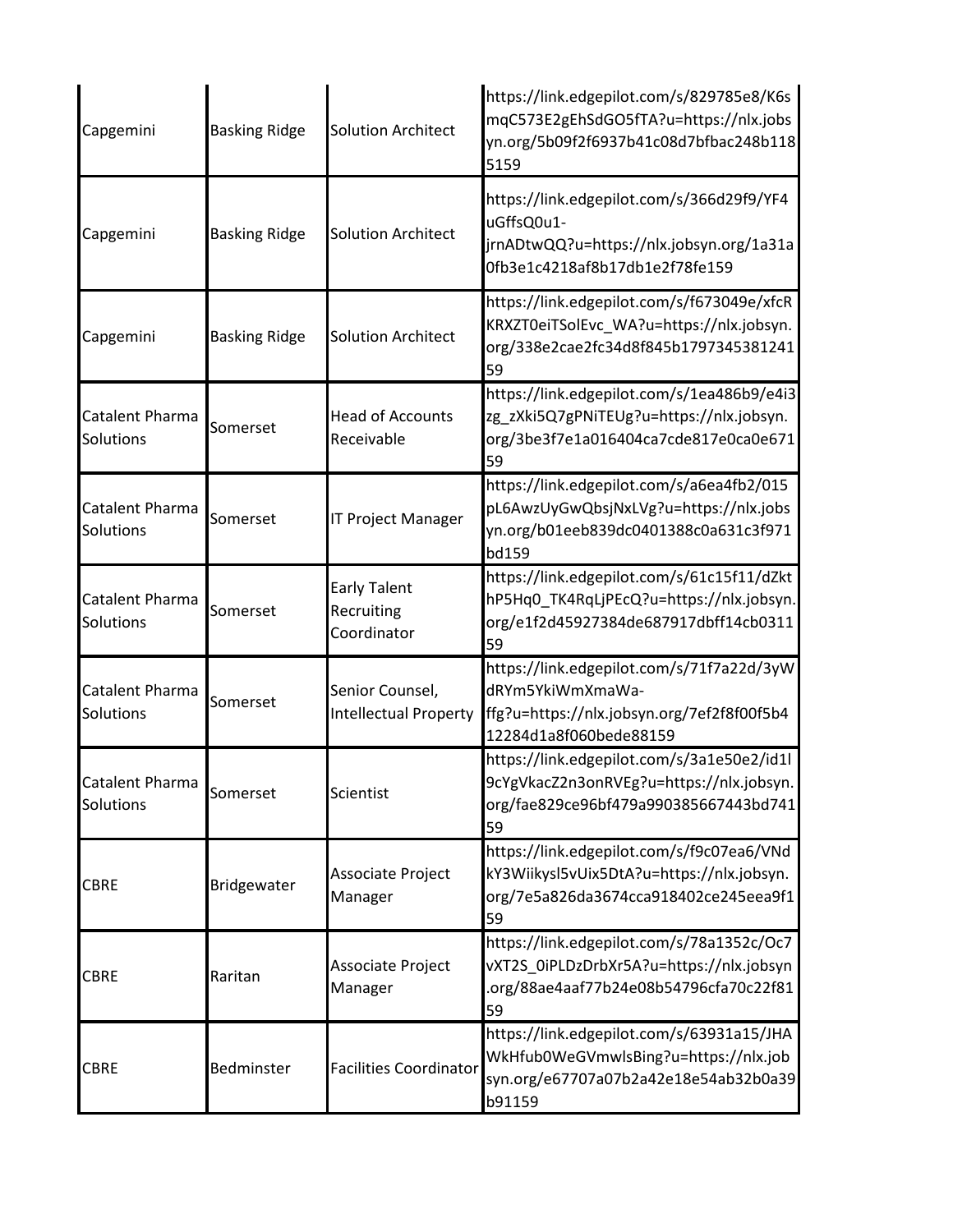| <b>CBRE</b>                                 | Bridgewater        | <b>Retail Project</b><br>Manager                 | https://link.edgepilot.com/s/a8050818/Qk1<br>W4naX9kSkscE0B9Z-<br>AQ?u=https://nlx.jobsyn.org/d36ef4d20795<br>4a50b5e97cb58295d4c9159 |
|---------------------------------------------|--------------------|--------------------------------------------------|---------------------------------------------------------------------------------------------------------------------------------------|
| <b>CEC</b><br>Entertainment                 | <b>BRIDGEWATER</b> | <b>Assistant Restaurant</b><br>Manager           | https://link.edgepilot.com/s/08ddcbf9/dr2R<br>hxMCvE_s2Cbf1mhm0g?u=https://nlx.jobsy<br>n.org/85b86c611d734786b60f00c64b8b3ff<br>6159 |
| Cognizant<br>Technology<br>Solutions        | Bridgewater        | Salesforce.com<br><b>Solution Architect</b>      | https://link.edgepilot.com/s/49743e72/cj3k<br>Di6eX0ag6_Zesdns-<br>A?u=https://nlx.jobsyn.org/c686aa8f41144<br>5ca9cbafe9cdbacd029159 |
| Cognizant<br>Technology<br>Solutions        | Bridgewater        | <b>Engagement Lead</b>                           | https://link.edgepilot.com/s/c277a857/iaDs<br>WGa3FE6QuHl4-<br>3mHEg?u=https://nlx.jobsyn.org/d0a8fe024<br>dac43d48a15b1f8445a3f56159 |
| Cognizant<br>Technology<br><b>Solutions</b> | Bridgewater        | Sr. SQL Database<br>Engineer                     | https://link.edgepilot.com/s/269393dc/7vP<br>ddaXBCUeXXrvLCEPPsg?u=https://nlx.jobsy<br>n.org/51892bee38da4d5ea940cf404cdec3cf<br>159 |
| Cognizant<br>Technology<br>Solutions        | Bridgewater        | Salesforce.com<br><b>Technical Architect</b>     | https://link.edgepilot.com/s/59c1e198/-<br>08W1FE1r0qQpsgq6Ben-<br>g?u=https://nlx.jobsyn.org/66bf2566bd074<br>90eb27d2ba491abfd9e159 |
| Cognizant<br>Technology<br>Solutions        | Bridgewater        | <b>SAP OTC Architect</b>                         | https://link.edgepilot.com/s/31ea2d50/x3N<br>2ay7pZEqH09FRaHp-<br>Yw?u=https://nlx.jobsyn.org/6b7e248856c8<br>4fa08dee9f5ee01a9f69159 |
| Cognizant<br>Technology<br>Solutions        | Bridgewater        | QA Analyst                                       | https://link.edgepilot.com/s/3e7f12b4/rskB<br>hlsfA02WAyBo7VoNDA?u=https://nlx.jobsy<br>n.org/abfd387e46014e48bcf74c255743bae<br>2159 |
| Cognizant<br>Technology<br>Solutions        | Bridgewater        | Salesforce.com<br><b>Technical Architect</b>     | https://link.edgepilot.com/s/4b223668/U-<br>rEqt2fr0STA-<br>Om7xQ96g?u=https://nlx.jobsyn.org/ba97e<br>5d4969f40019457775c10394a06159 |
| Cognizant<br>Technology<br>Solutions        | Bridgewater        | Cognos TM1<br><b>Technical Lead</b>              | https://link.edgepilot.com/s/90026dfe/9tO<br>5MQlLykqMKuJQh8Cngw?u=https://nlx.jobs<br>yn.org/749e7ce0ce4c43df86761bd82cb47bf<br>a159 |
| Cognizant<br>Technology<br>Solutions        | Bridgewater        | Salesforce.com<br>Engagement/Deliver<br>y Leader | https://link.edgepilot.com/s/191a44fc/YHA<br>AWKrwBEaCLYBfNBNyBQ?u=https://nlx.job<br>syn.org/b187edf1d3f84ae686d6a63fe36042<br>70159 |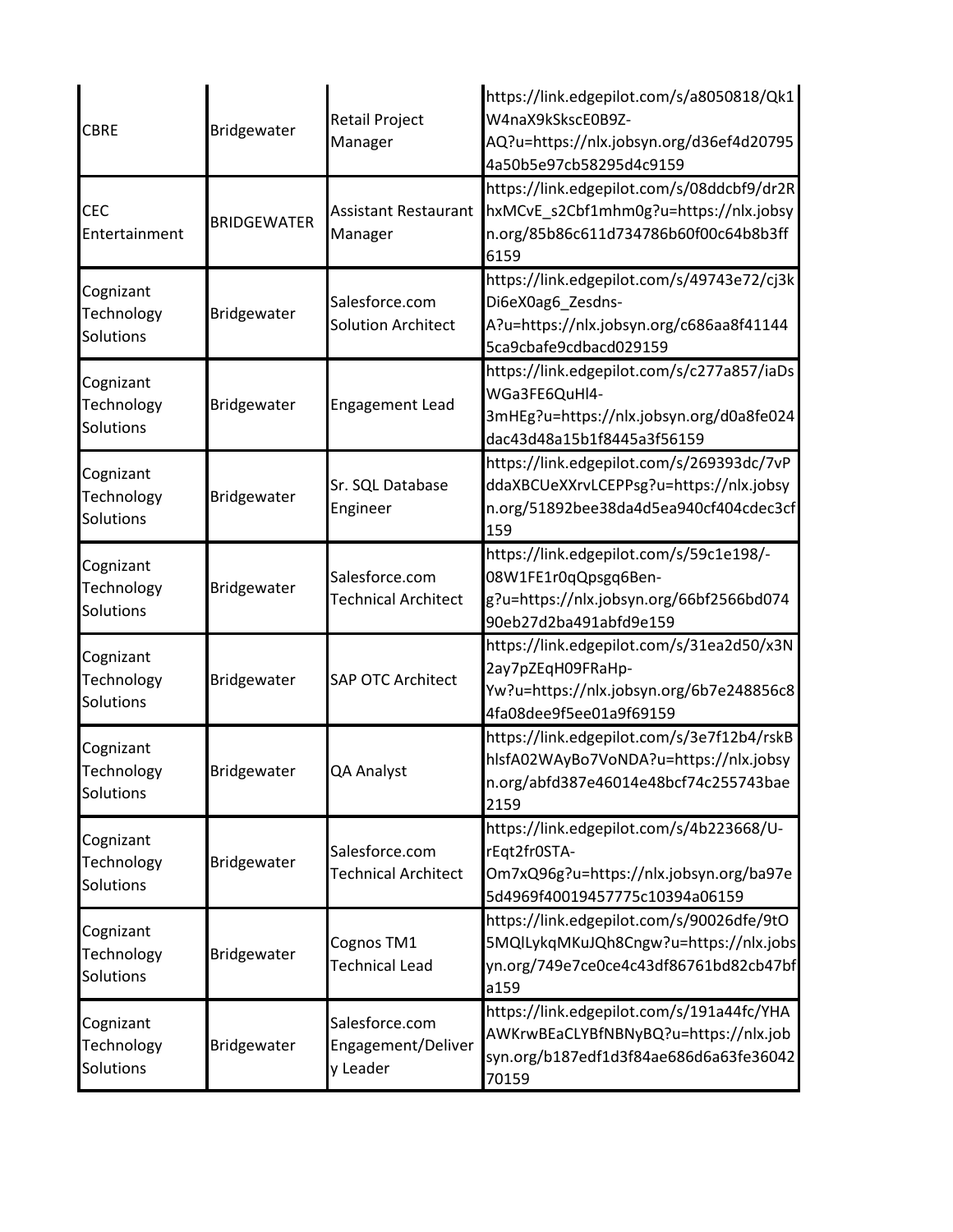| Cognizant<br>Technology<br>Solutions | Bridgewater | Informatica MDM<br>Developer                              | https://link.edgepilot.com/s/014ad5d3/xky<br>BC0zL2EKF24Hk1ImUyg?u=https://nlx.jobsy<br>n.org/f6ee9c6051c0493896197688c59d5d8<br><b>b159</b> |
|--------------------------------------|-------------|-----------------------------------------------------------|----------------------------------------------------------------------------------------------------------------------------------------------|
| Cognizant<br>Technology<br>Solutions | Bridgewater | Salesforce.com<br><b>Health Cloud</b><br>Architect        | https://link.edgepilot.com/s/a96d0df3/i-<br>aPug4IcE6KaXLDi2SxCA?u=https://nlx.jobsy<br>n.org/a810568f10dd418a858105fab87868a<br>8159        |
| Cognizant<br>Technology<br>Solutions | Bridgewater | <b>MES Deployment</b><br>Engineer -<br>Rockwell/FTPS      | https://link.edgepilot.com/s/0a9324b6/ixPS<br>aOVEUEi9Qp6hazI95A?u=https://nlx.jobsyn.<br>org/0632205a235143afbee2ea37fcce90f51<br>59        |
| Cognizant<br>Technology<br>Solutions | Bridgewater | Salesforce.com<br><b>Technical Architect</b>              | https://link.edgepilot.com/s/bcba73d7/0hh<br>dnLn1qkOhLJVvu9K-<br>w?u=https://nlx.jobsyn.org/c067d5fd8ebb<br>45348637e40c43299d9a159         |
| Cognizant<br>Technology<br>Solutions | Somerville  | SAP S/4 HANA Basis<br><b>Cloud Migration</b><br>Architect | https://link.edgepilot.com/s/d3aadc9e/5EN<br>VPCi8c0WahTHyIIkLQg?u=https://nlx.jobsyn<br>.org/039f0f10a361487e9fce0ccf876931621<br>59        |
| Cognizant<br>Technology<br>Solutions | Bridgewater | <b>Cyber Security</b><br>Manager                          | https://link.edgepilot.com/s/39128e6d/UN<br>FyJ5RRh0GH66clW1wnPA?u=https://nlx.job<br>syn.org/8392fb14a2f147c0aa859cadeed83a<br>b6159        |
| Cognizant<br>Technology<br>Solutions | Somerville  | <b>SAP Program</b><br>Manager                             | https://link.edgepilot.com/s/8ebd82c6/ha_j<br>IG896UKAwzn-<br>wtvMdQ?u=https://nlx.jobsyn.org/b678dac<br>91f0a459383423309b82307ae159        |
| Cognizant<br>Technology<br>Solutions | Somerville  | Release Manager<br>(Change/Release/Co<br>nfiguration)     | https://link.edgepilot.com/s/e1da7b0f/nrx-<br>No1q20CCAHDhSQQNpw?u=https://nlx.job<br>syn.org/c5c2a1722b4442c6a80518d1cc57e<br>aa2159        |
| Cognizant<br>Technology<br>Solutions | Bridgewater | Salesforce.com<br><b>Technical Lead</b>                   | https://link.edgepilot.com/s/ddf61149/yob<br>b4ZUXkUCpJoiwrzXBJQ?u=https://nlx.jobsy<br>n.org/0374c320543a43339793d2f8f831dd0<br>2159        |
| Cognizant<br>Technology<br>Solutions | Somerville  | <b>VMWARE VDI</b><br><b>ENGINEERING</b>                   | https://link.edgepilot.com/s/d3ac2de7/om<br>mv6q2l70u5HgNX6KcWaA?u=https://nlx.jo<br>bsyn.org/95b34bffd1074899bf1dbcdb8f352<br>Occ159        |
| Cognizant<br>Technology<br>Solutions | Bridgewater | Veeva Architect                                           | https://link.edgepilot.com/s/b0234302/sUP<br>K5nOgaU6Fr_7T1IIjGA?u=https://nlx.jobsyn<br>.org/818c17d4df2b4c5691d2603bac0541fa<br>159        |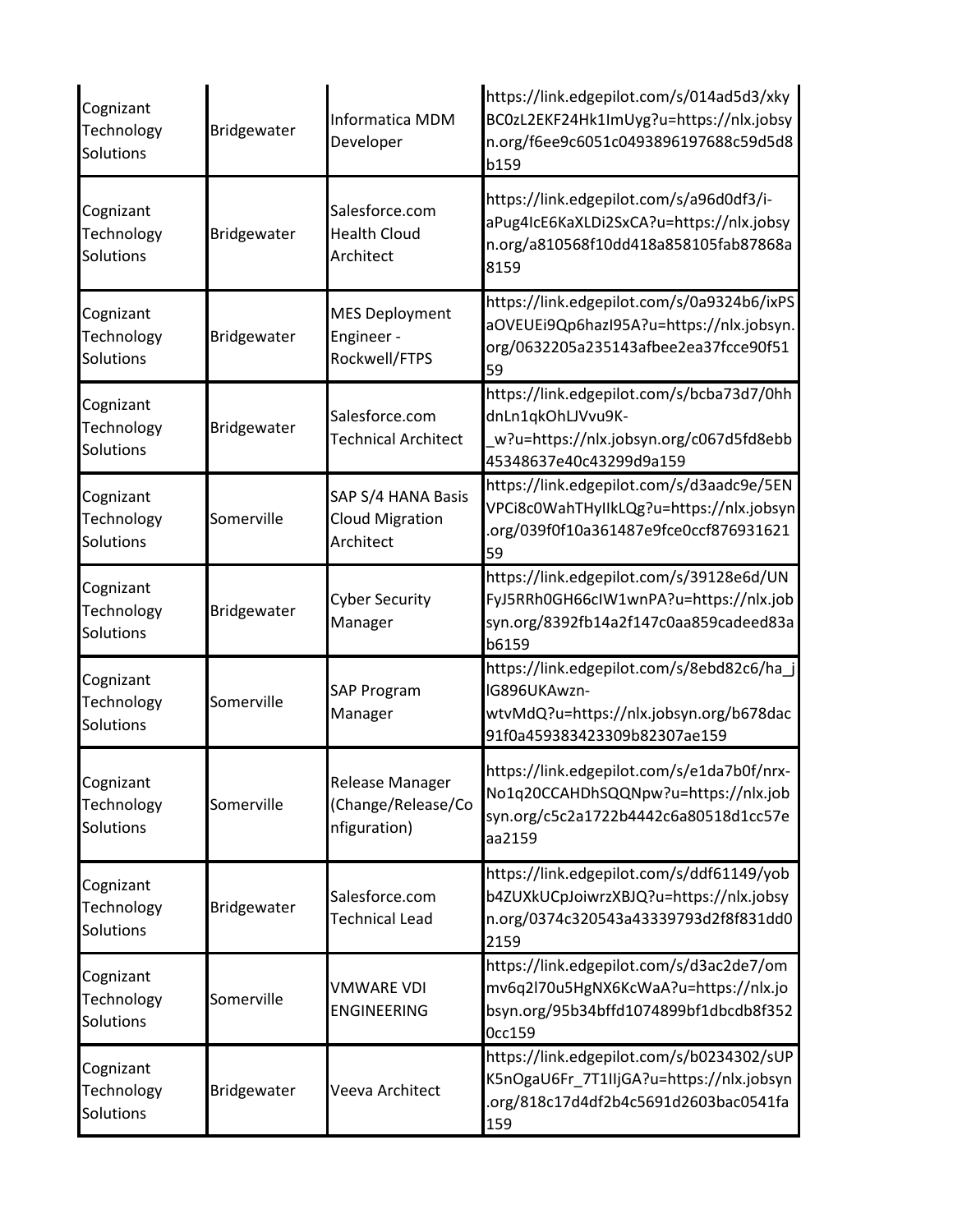| Cognizant<br>Technology<br>Solutions | Somerville  | Sr. Business Analyst                                                       | https://link.edgepilot.com/s/120bc244/e3F<br>HOD8HFkional_6_wmWw?u=https://nlx.job<br>syn.org/0c63dc5bf7a242c8947b4ae9627af5<br>fe159 |
|--------------------------------------|-------------|----------------------------------------------------------------------------|---------------------------------------------------------------------------------------------------------------------------------------|
| Cognizant<br>Technology<br>Solutions | Bridgewater | Salesforce.com<br><b>Technical Lead</b>                                    | https://link.edgepilot.com/s/cf0e42a7/PQQ<br>Cbp98aU60SnXQgOlXOQ?u=https://nlx.jobs<br>yn.org/eba1f3e8882f444882e8504c7ebad8<br>15159 |
| Cognizant<br>Technology<br>Solutions | Bridgewater | <b>Oracle Access</b><br>Management (IAM)                                   | https://link.edgepilot.com/s/7af56c43/w5K<br>mk00J6EGgLbanpYtgGA?u=https://nlx.jobsy<br>n.org/d8fe779d1d8e46b5b0c7722f201c638<br>5159 |
| Cognizant<br>Technology<br>Solutions | Bridgewater | HTML/Software<br>Associate                                                 | https://link.edgepilot.com/s/696c79d3/HH0<br>Cyr8H4kiArgg_248kPQ?u=https://nlx.jobsyn<br>.org/760673a0cc7c49cbb78337b3970540ed<br>159 |
| Cognizant<br>Technology<br>Solutions | Bridgewater | Mulesoft Tech Lead                                                         | https://link.edgepilot.com/s/7770677a/7tT<br>RruUFv0uNePGF1I3StA?u=https://nlx.jobsy<br>n.org/497a89d031d34af5aef84640896a375<br>e159 |
| Cognizant<br>Technology<br>Solutions | Bridgewater | North American<br>Director of<br><b>Regulatory Affairs &amp;</b><br>Safety | https://link.edgepilot.com/s/6f0043c9/xhR<br>RygmGLEuEZGH8FXeHdw?u=https://nlx.job<br>syn.org/60eddf474e3e4a2c872585824ab25<br>b34159 |
| Cognizant<br>Technology<br>Solutions | Bridgewater | Salesforce.com/Vloci<br>ty Technical<br>Architect                          | https://link.edgepilot.com/s/8a84e78d/F9g<br>gDwsXZk6UIQo2yT2ISA?u=https://nlx.jobsy<br>n.org/7d7d49e89b3f4846badcabad70c0772<br>3159 |
| Cognizant<br>Technology<br>Solutions | Somerville  | Data Governance -<br>Senior Architect                                      | https://link.edgepilot.com/s/db73fd63/SXR<br>XLKIVtkyx3a4MQQfhQA?u=https://nlx.jobsy<br>n.org/39c690b65c784403b7bf323a08c0959<br>c159 |
| Cognizant<br>Technology<br>Solutions | Bridgewater | Remote Full Life<br>Cycle Recruiter                                        | https://link.edgepilot.com/s/65aff3ca/x7Nz<br>wp5s7UqOLzChQ3zuGA?u=https://nlx.jobsy<br>n.org/a6752ebf3ee347d1be97e9805d98e3<br>21159 |
| Cognizant<br>Technology<br>Solutions | Bridgewater | <b>MDM Business</b><br>Analyst                                             | https://link.edgepilot.com/s/0974b14e/-<br>6APBS4X7UWIvcakP2kneQ?u=https://nlx.jo<br>bsyn.org/3124ff0e892640a5b8a481c9a6d0<br>8e50159 |
| Cognizant<br>Technology<br>Solutions | Bridgewater | Informatica<br>Developer                                                   | https://link.edgepilot.com/s/5487d7ba/r92<br>GuRDdwkCF3KdeyVoObw?u=https://nlx.job<br>syn.org/e66d94ad2f0b45fdb20b4342654d5<br>a63159 |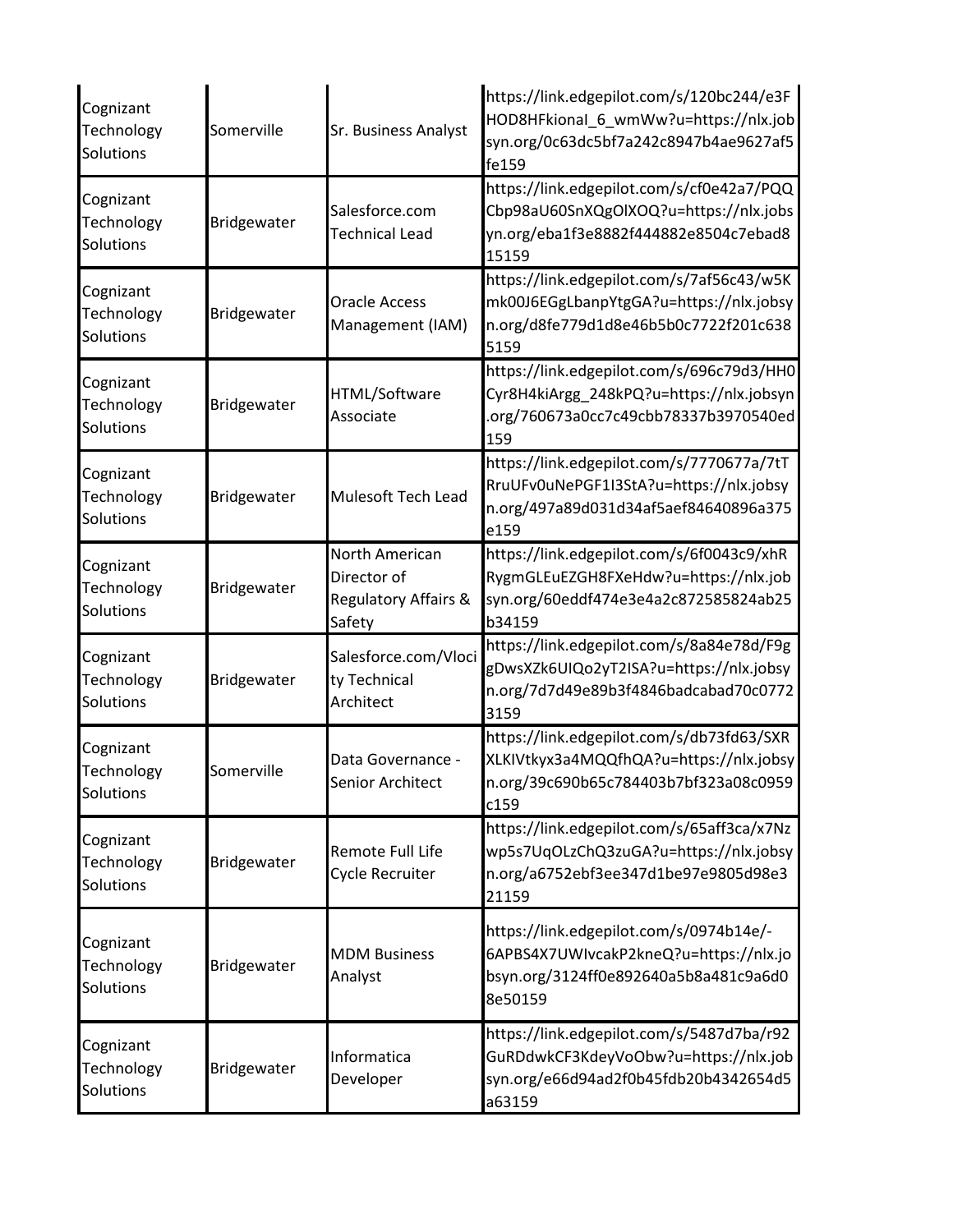| Cognizant<br>Technology<br>Solutions | Bridgewater        | <b>Vlocity Technical</b><br>Architect                               | https://link.edgepilot.com/s/c2dcdce1/bTYg<br>Np5M-06xy-<br>gwS5AayQ?u=https://nlx.jobsyn.org/a25a8f<br>b32c6a468fab9610d897f9fe1f159 |
|--------------------------------------|--------------------|---------------------------------------------------------------------|---------------------------------------------------------------------------------------------------------------------------------------|
| Cognizant<br>Technology<br>Solutions | Bridgewater        | Salesforce.com<br><b>Health Cloud</b><br><b>Technical Architect</b> | https://link.edgepilot.com/s/fb01c4ba/2q3v<br>PU30GkC8gNGHtbx0jQ?u=https://nlx.jobsy<br>n.org/f5d88224bdec4350a07aaa7438cb939<br>8159 |
| Cognizant<br>Technology<br>Solutions | <b>Bridgewater</b> | Program Manager?<br>Data & Analytics                                | https://link.edgepilot.com/s/00017446/Cqr<br>15D7rCEeMTN5V7sIP0Q?u=https://nlx.jobs<br>yn.org/dcfb373ab3214785ac0d5f34a411ed<br>5f159 |
| Cognizant<br>Technology<br>Solutions | Bridgewater        | <b>Reltio MDM</b><br><b>Technical Lead</b>                          | https://link.edgepilot.com/s/debf96e7/-<br>XbR7vw3wEi_sbF_NdtMUQ?u=https://nlx.j<br>obsyn.org/4212ae82785640df82a2e51793a<br>fd0e1159 |
| Cognizant<br>Technology<br>Solutions | Bridgewater        | Salesforce.com<br><b>Technical Architect</b>                        | https://link.edgepilot.com/s/23780579/36<br>WawSLFrkWwq_1MiTPNuw?u=https://nlx.j<br>obsyn.org/1d8677864389400987e8036d59<br>55371d159 |
| Cognizant<br>Technology<br>Solutions | Bridgewater        | MuleSoft Architect                                                  | https://link.edgepilot.com/s/8fb49a0c/mV8<br>ESmw7n02FFPdbr7E8rg?u=https://nlx.jobsy<br>n.org/68a8e7bfdb2b4cdc96cd9c25326dccc<br>1159 |
| Cognizant<br>Technology<br>Solutions | Bridgewater        | Salesforce Developer                                                | https://link.edgepilot.com/s/10e1d19f/XVb<br>G0cgC40i3l1GW4Rniww?u=https://nlx.jobsy<br>n.org/45031c8e950d44299f1e6fc6c39d865<br>2159 |
| Cognizant<br>Technology<br>Solutions | Somerville         | <b>SAP BTP Technical</b><br>Lead                                    | https://link.edgepilot.com/s/c3f3222b/6fx<br>W2NUeCUeaYvu0yuurNw?u=https://nlx.job<br>syn.org/99fcad93810744f48a5324ec8c0cdb<br>bc159 |
| Cognizant<br>Technology<br>Solutions | Bridgewater        | Human Resources,<br><b>Business Partner</b>                         | https://link.edgepilot.com/s/eaf40f95/O2F<br>M4r5BDE6oW1tzJfXGTA?u=https://nlx.jobs<br>yn.org/4aa18bd267f84282a14a6bbf992a61f<br>6159 |
| Cognizant<br>Technology<br>Solutions | Somerville         | <b>SAP ABAP Technical</b><br>Consultant                             | https://link.edgepilot.com/s/f70b5c1e/bUdl<br>nFaIBk6kXvtKteygxQ?u=https://nlx.jobsyn.o<br>rg/bcf1e3d470da44d4816b89bf179e86251<br>59 |
| Cognizant<br>Technology<br>Solutions | Somerville         | <b>SAP ABAP Developer</b>                                           | https://link.edgepilot.com/s/eda4d5e1/73ie<br>j2-GRkegQH0qcZ--<br>TA?u=https://nlx.jobsyn.org/f35deb36c261<br>4e28997862aeec0bc395159 |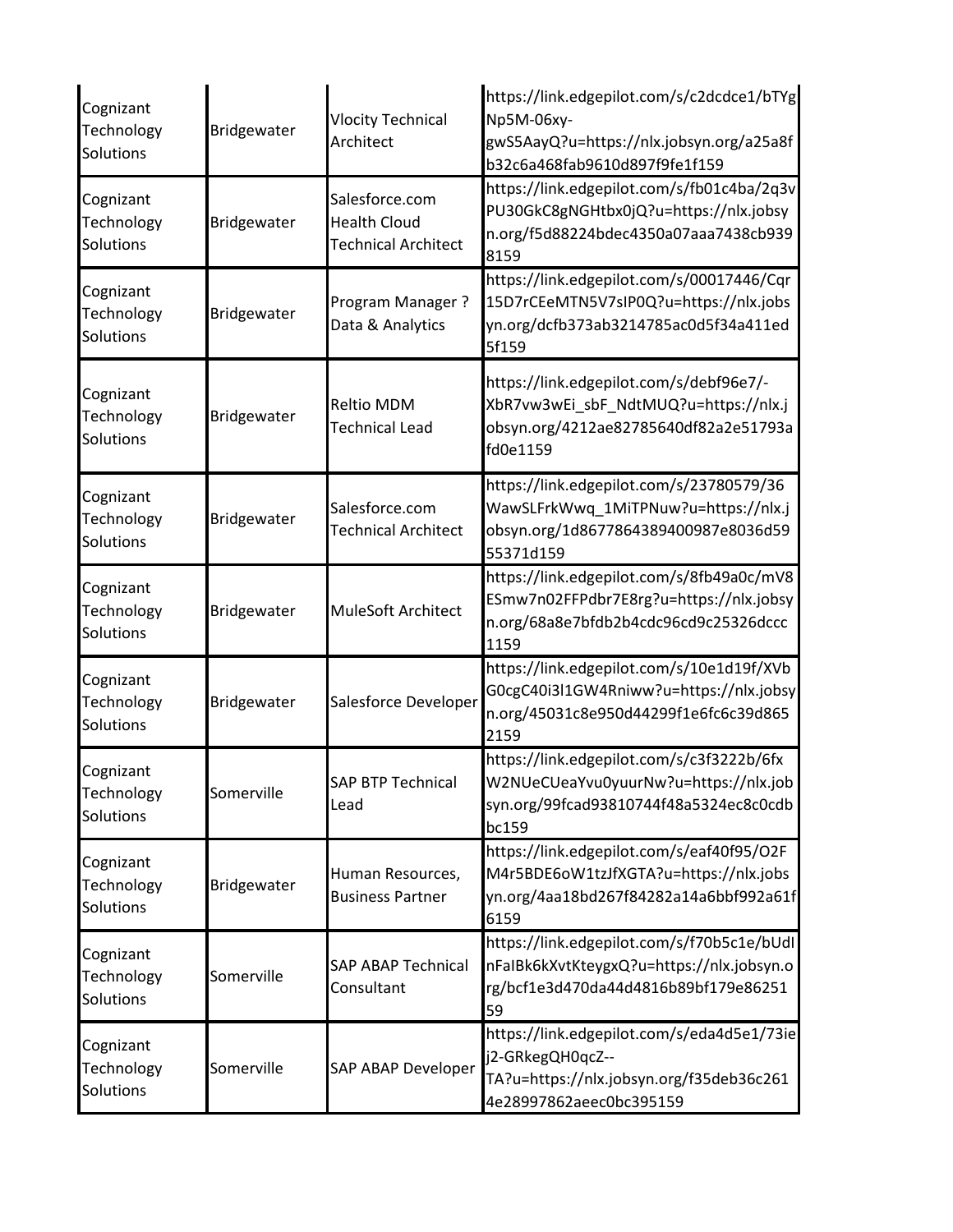| Cognizant<br>Technology<br>Solutions | <b>Basking Ridge</b> | <b>Test Analyst</b>                                      | https://link.edgepilot.com/s/7d00f84f/HHa<br>hslF3GEOGf5mHXZHjFQ?u=https://nlx.jobsy<br>n.org/dca73aee08944a4cb6ae672c93679ac<br>6159 |
|--------------------------------------|----------------------|----------------------------------------------------------|---------------------------------------------------------------------------------------------------------------------------------------|
| Cognizant<br>Technology<br>Solutions | Raritan              | <b>AWS Engineer</b>                                      | https://link.edgepilot.com/s/1cc9809e/yzOj<br>1p9UMESI_ExJ7arTIQ?u=https://nlx.jobsyn.<br>org/19c724fa5775489c8b858bb4f4a825b51<br>59 |
| Cognizant<br>Technology<br>Solutions | Raritan              | Oracle DBA                                               | https://link.edgepilot.com/s/eaabb7af/EJVY<br>B8Q2DUKpVbnUhOQZBA?u=https://nlx.jobs<br>yn.org/00ef9ecaaef8430f9951cb0360a01b7<br>b159 |
| Cognizant<br>Technology<br>Solutions | Raritan              | MS SQL DBA                                               | https://link.edgepilot.com/s/c2c558ec/m0C<br>BiFW 7E2ZZo-<br>FiTyuzw?u=https://nlx.jobsyn.org/a9b30c94<br>cc9f472c8825f25b02a8b03c159 |
| Cognizant<br>Technology<br>Solutions | Warren               | Apigee Platform<br>Engineer                              | https://link.edgepilot.com/s/47c06399/MB<br>m2BDaQ20e6dG9vhkH3lA?u=https://nlx.jo<br>bsyn.org/96514adf0ab541179dc9cf9309cd7<br>67f159 |
| Cognizant<br>Technology<br>Solutions | Warren               | Apigee Architect                                         | https://link.edgepilot.com/s/e2595c9c/EeK<br>mqxNA_0CJn_IBMqak7g?u=https://nlx.jobs<br>yn.org/e9a831ab0a5847f7b7ef75d9d2975a<br>f6159 |
| Cognizant<br>Technology<br>Solutions | <b>Bridgewater</b>   | <b>Product Designer</b>                                  | https://link.edgepilot.com/s/5fe6a864/-<br>83_yf6VXUuNVPk_G8fOJg?u=https://nlx.job<br>syn.org/41a396339ed14cd8b6c0c9a326ed1<br>6d8159 |
| Cognizant<br>Technology<br>Solutions | Bridgewater          | Recruiter - Onsite                                       | https://link.edgepilot.com/s/6ac2d2de/eO-<br>69XYSGkmxpGTfhyFAiQ?u=https://nlx.jobsy<br>n.org/c2ec4d44d4874fc8818109c4cc2b575<br>2159 |
| Cognizant<br>Technology<br>Solutions | Bridgewater          | Service Line<br>Specialist - IoT Life<br><b>Sciences</b> | https://link.edgepilot.com/s/040b1d4d/b2<br>mVFL7ankeMP-<br>0gW4KVIQ?u=https://nlx.jobsyn.org/926d5<br>bbaa79f429483d96af179341ae5159 |
| Cognizant<br>Technology<br>Solutions | Bridgewater          | Salesforce Developer                                     | https://link.edgepilot.com/s/ea46e325/tjjW<br>asaKv0eeBfbfRIwGIg?u=https://nlx.jobsyn.o<br>rg/42cab9d43f0244eca18860c5e741b22715<br>9 |
| Cognizant<br>Technology<br>Solutions | <b>Bridgewater</b>   | Informatica MDM<br><b>Tech Lead</b>                      | https://link.edgepilot.com/s/325f18e8/KfnY<br>M8Es90yV34gMb38A1A?u=https://nlx.jobs<br>yn.org/bfbcc9c3e8b5423992266ca768fcdfc<br>0159 |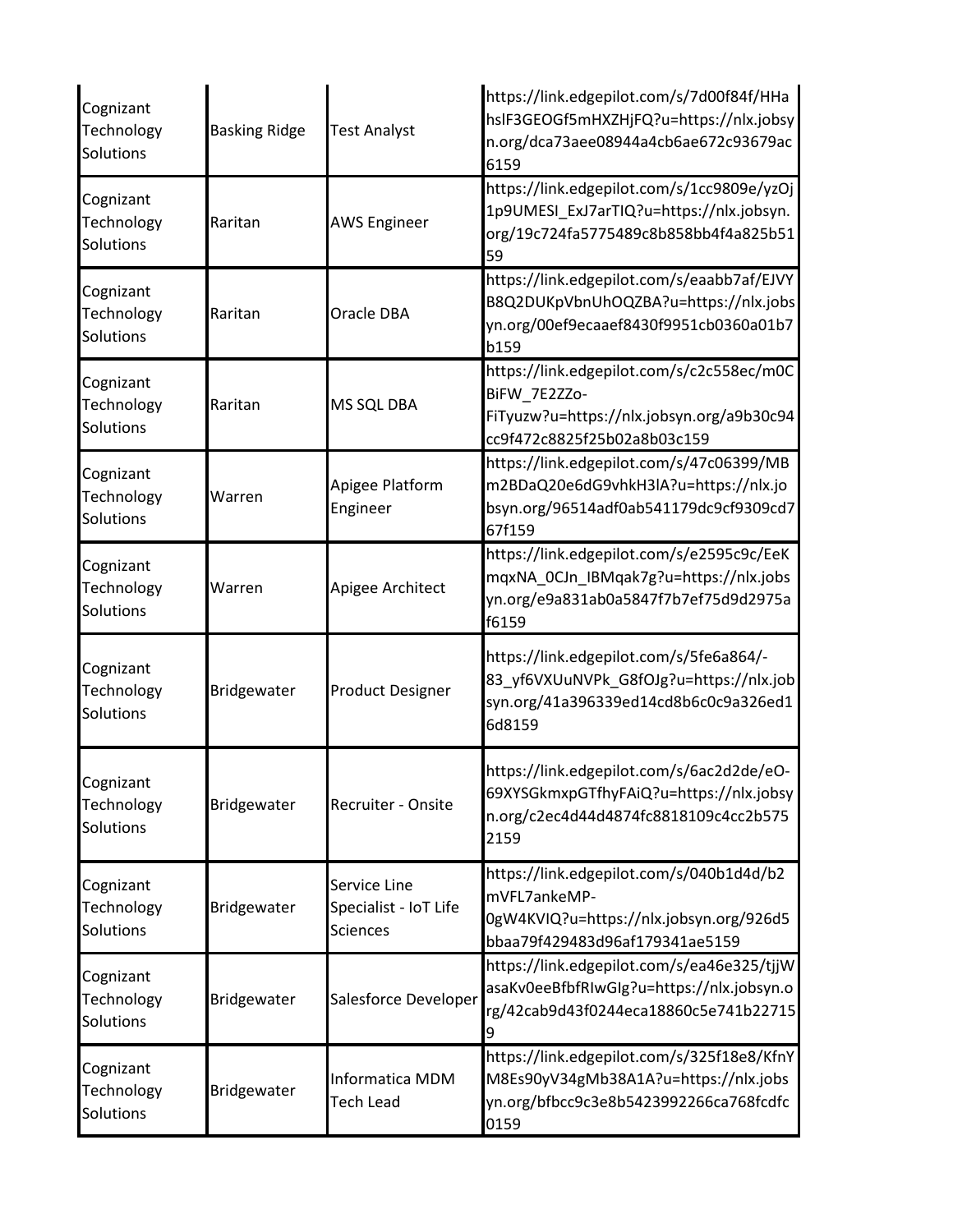| Cognizant<br>Technology<br>Solutions | Bridgewater | Mulesoft Tech Lead                                                          | https://link.edgepilot.com/s/3e6b00cf/Bexll<br>u5A7kWu0PGNinDF0g?u=https://nlx.jobsyn<br>.org/1a302b7c50ea41b085c78ac2e833ecc0<br>159 |
|--------------------------------------|-------------|-----------------------------------------------------------------------------|---------------------------------------------------------------------------------------------------------------------------------------|
| Cognizant<br>Technology<br>Solutions | Bridgewater | Informatica<br>Developer                                                    | https://link.edgepilot.com/s/fee9a043/1fzi1<br>qQFkCgT3mlJzss3g?u=https://nlx.jobsyn.or<br>g/a9f6a472f97241e4882f736feadf0949159      |
| Cognizant<br>Technology<br>Solutions | Bridgewater | Sr. Vlocity Architect                                                       | https://link.edgepilot.com/s/3ba59d2c/Cec<br>FBVurREuBAXsWUgbFMA?u=https://nlx.job<br>syn.org/0270a923ae8f49a1b41e3083f96ba<br>1e1159 |
| Cognizant<br>Technology<br>Solutions | Somerville  | <b>AWS Technical</b><br><b>Operations Analyst</b>                           | https://link.edgepilot.com/s/02713c54/s19<br>nml0e6U_Rtlhf7n8GkQ?u=https://nlx.jobsy<br>n.org/7c70c159bbae42e4a3476bbb01c814e<br>3159 |
| Cognizant<br>Technology<br>Solutions | Bridgewater | nCino Technical<br>Architect                                                | https://link.edgepilot.com/s/12a58fb8/L9m<br>kd3Dlok2zzQp4j3Y7fQ?u=https://nlx.jobsyn.<br>org/be252edee2724a42b25d85cc9ce945b9<br>159 |
| Cognizant<br>Technology<br>Solutions | Bridgewater | Program Manager<br>Data & Analytics                                         | https://link.edgepilot.com/s/9ff1a479/pCxe<br>Uos7FkObVlPguGYHDQ?u=https://nlx.jobsy<br>n.org/6c3fdc6194b940a6b3e967632bd1499<br>4159 |
| Cognizant<br>Technology<br>Solutions | Bridgewater | Account Executive/<br><b>New Business</b><br>Development -<br>Manufacturing | https://link.edgepilot.com/s/a8416a66/u7f-<br>qW-<br>XV06H2NpzlnDbgw?u=https://nlx.jobsyn.or<br>g/fa4637f0aeea4a96af39ae0302786ffa159 |
| Cognizant<br>Technology<br>Solutions | Bridgewater | Net Production.<br><b>Support Analyst</b>                                   | https://link.edgepilot.com/s/187faee3/jKzJ-<br>MU3gk2TFERI6CcegA?u=https://nlx.jobsyn.<br>org/ea2a3e3efc9f41f4ab6b1f79b306fd1315<br>9 |
| Cognizant<br>Technology<br>Solutions | Bridgewater | <b>Azure Data Bricks</b><br>Architect                                       | https://link.edgepilot.com/s/33f6c327/uHlx<br>AIVIUUGfwdvOQR-<br>7gA?u=https://nlx.jobsyn.org/fb579de677b<br>e4d88a275ed616f176308159 |
| Cognizant<br>Technology<br>Solutions | Bridgewater | <b>Azure Technical Lead</b>                                                 | https://link.edgepilot.com/s/fc702bc1/7SQ<br>UySqWX0KHRDnNtZThyw?u=https://nlx.job<br>syn.org/df6ea486839b4e04833b3ffb4fc14a<br>ab159 |
| Cognizant<br>Technology<br>Solutions | Bridgewater | Sr. Manager - TAG                                                           | https://link.edgepilot.com/s/371d0e8a/Osy<br>JA0xlPU6KsDrJont8MA?u=https://nlx.jobsyn<br>.org/40a632efa55d45db8439065eef86df0b<br>159 |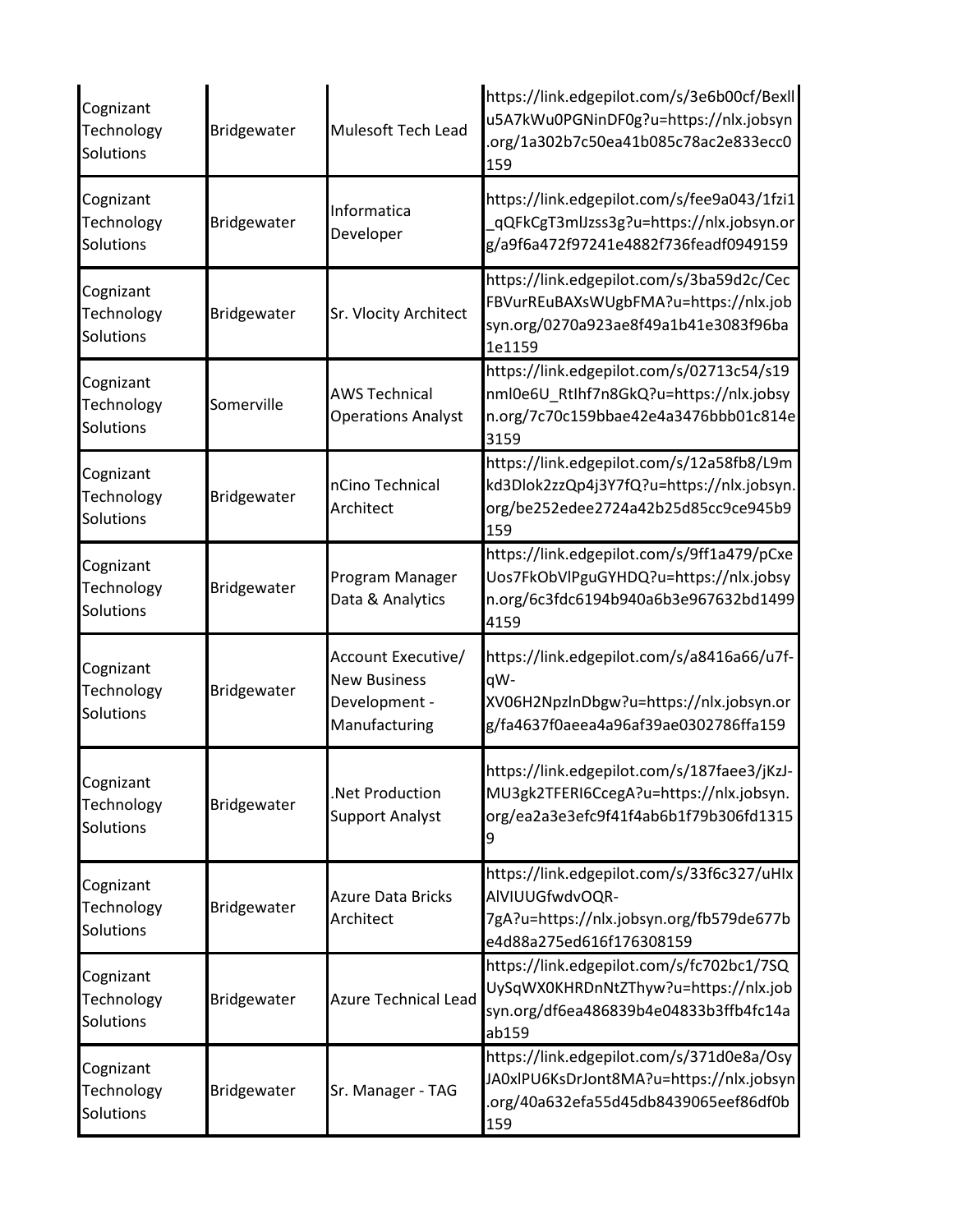| Cognizant<br>Technology<br>Solutions | Bridgewater | <b>Smart Product -</b><br><b>Practice Head</b>                                   | https://link.edgepilot.com/s/d2798b76/x9j<br>Kle3zY02o uezhkPVYw?u=https://nlx.jobsy<br>n.org/13ed939fb72a4c20b5837f1023a964f<br>9159 |
|--------------------------------------|-------------|----------------------------------------------------------------------------------|---------------------------------------------------------------------------------------------------------------------------------------|
| Cognizant<br>Technology<br>Solutions | Bridgewater | Salesforce.com<br>Architect                                                      | https://link.edgepilot.com/s/9f36952b/GUY<br>75Kblh0KJ-<br>V6xHIjilg?u=https://nlx.jobsyn.org/9c65cd1<br>0989744b0baf8fc109f3937fa159 |
| Cognizant<br>Technology<br>Solutions | Somerville  | <b>Cloud Network</b><br>Security                                                 | https://link.edgepilot.com/s/8738a0a5/EM<br>UH1m6AhEKQvgaqwhR3Aw?u=https://nlx.j<br>obsyn.org/821ce40a2eea45c6bda6a55e3d0<br>d2e82159 |
| Cognizant<br>Technology<br>Solutions | Bridgewater | SAP S/4 Hana Global<br><b>Solutions Architect</b>                                | https://link.edgepilot.com/s/73c67b02/Y91<br>WEsjcfk_FvgiFHhI_jQ?u=https://nlx.jobsyn.<br>org/ea1a876d1bdf48baa1682c228a7361d9<br>159 |
| Cognizant<br>Technology<br>Solutions | Bridgewater | Salesforce.com/Vloci<br>ty Architect                                             | https://link.edgepilot.com/s/baa5f7df/KnhP<br>gjoc9kihIJq8hsFf5g?u=https://nlx.jobsyn.org<br>/bb5c7db78aa24abd8d12119fa232ea03159     |
| Cognizant<br>Technology<br>Solutions | Bridgewater | Sr. . Net Engineer                                                               | https://link.edgepilot.com/s/0ca4fb48/tLk_<br>neJ6I0uNN5kg_unVIw?u=https://nlx.jobsyn.<br>org/37a0c93f16bb41058e57557d9eb4ec6a<br>159 |
| Cognizant<br>Technology<br>Solutions | Bridgewater | Salesforce.com<br><b>Vlocity Technical</b><br>Lead                               | https://link.edgepilot.com/s/8a7c7787/ME<br>MwXpjwq0_VcIJ_sAFyCA?u=https://nlx.jobs<br>yn.org/7c45e9e381804252a9ae31d65d545<br>971159 |
| Cognizant<br>Technology<br>Solutions | Bridgewater | Client Relationship<br>Manager, Industrial<br>Manufacturing -<br>Bridgewater, NJ | https://link.edgepilot.com/s/a4379e5a/kO0<br>V8KkqcU2kqmziKElCIQ?u=https://nlx.jobsyn<br>.org/ee2003f69b904182b002dc3f164c1d41<br>159 |
| Cognizant<br>Technology<br>Solutions | Somerville  | Sr. Business Analyst                                                             | https://link.edgepilot.com/s/85f66423/tJb2<br>1nPcbUuX_U8cX24J8A?u=https://nlx.jobsyn<br>.org/191ed718e6154565b152d0d2bd57a06<br>1159 |
| Cognizant<br>Technology<br>Solutions | Bridgewater | <b>Azure Architect</b>                                                           | https://link.edgepilot.com/s/9b706d73/LwP<br>iPEF7GkyKswYW5xUA5A?u=https://nlx.jobs<br>yn.org/76b346503f18465a800a2182785438<br>ce159 |
| Cognizant<br>Technology<br>Solutions | Bridgewater | Salesforce Developer                                                             | https://link.edgepilot.com/s/7ed0d4e6/Y29<br>3vNA7B0mTqNbmTxtPCw?u=https://nlx.job<br>syn.org/39909ac31e344a81886836127933d<br>484159 |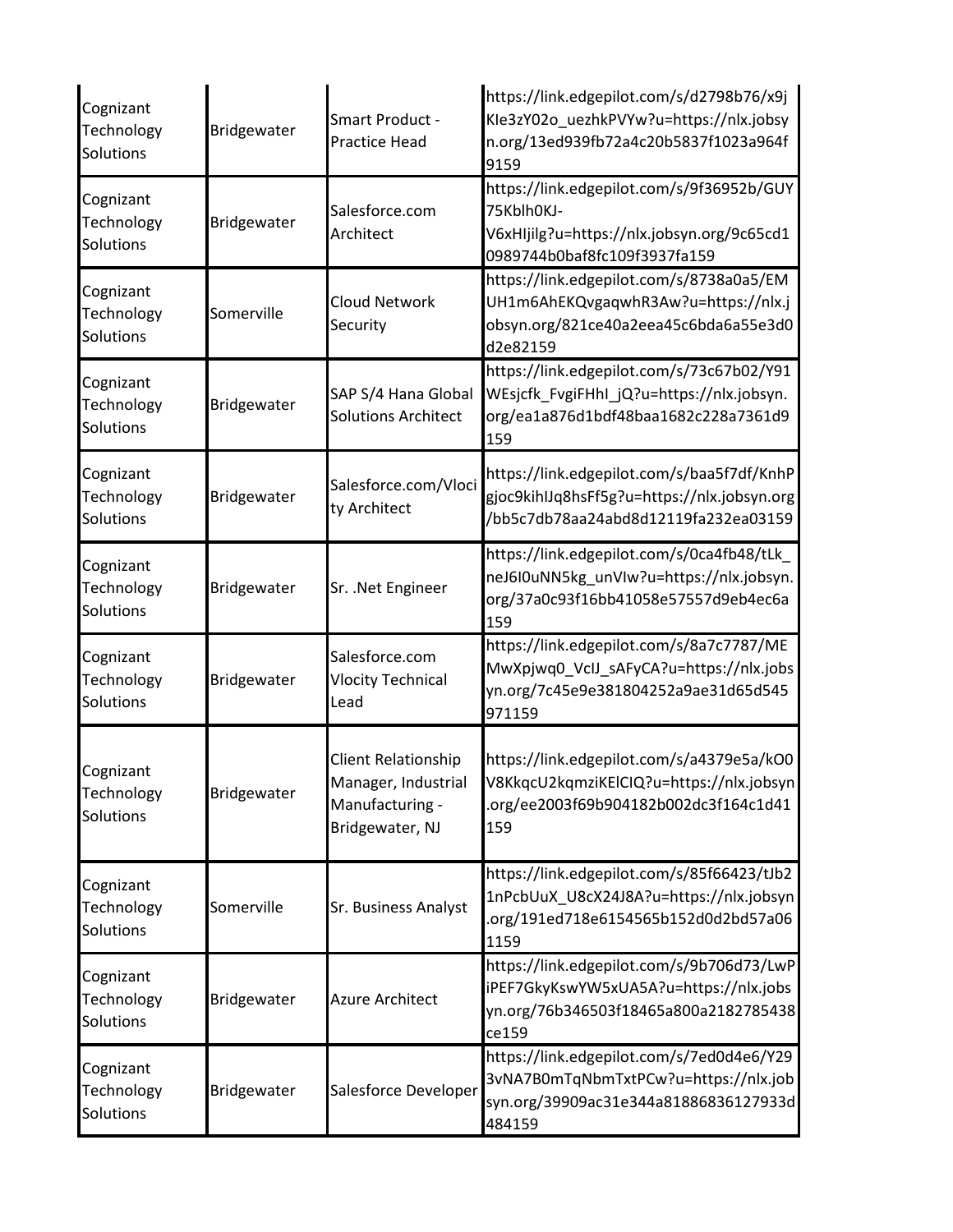| Cognizant<br>Technology<br>Solutions | <b>Bridgewater</b> | <b>SAP Data Migration</b><br>Lead                        | https://link.edgepilot.com/s/5fc34f29/dsf6<br>U5MzTE2XJaKLclQWRg?u=https://nlx.jobsy<br>n.org/cdaa15f6e58f4fc3890a00f2d9ebf04f1<br>59                     |
|--------------------------------------|--------------------|----------------------------------------------------------|-----------------------------------------------------------------------------------------------------------------------------------------------------------|
| Cognizant<br>Technology<br>Solutions | <b>Bridgewater</b> | <b>Technical Recruiter</b>                               | https://link.edgepilot.com/s/f9fcdb61/tXao<br>mIFFc0_rEGVIGh0U4Q?u=https://nlx.jobsyn<br>.org/5274cdd7d30f4fe3ac47206805d35daa<br>159                     |
| Cognizant<br>Technology<br>Solutions | <b>Bridgewater</b> | Sr. QA Analyst                                           | https://link.edgepilot.com/s/650e77b7/1Ne<br>SWYEwokieFnvYY7jHlg?u=https://nlx.jobsyn<br>.org/6aaf7deac4b0470fa6305f0f4df8a4a815                          |
| Cognizant<br>Technology<br>Solutions | Bridgewater        | Lead - PLM - Remote                                      | https://link.edgepilot.com/s/5c13447c/HYT<br>Engagement Delivery H8qEe3EWQfkQtktIoYg?u=https://nlx.jobsy<br>n.org/14384951be344f68bc12393031c068f<br>3159 |
| Cognizant<br>Technology<br>Solutions | Bridgewater        | SAP S/4HANA PLM<br><b>Plant Maintenance</b><br>Architect | https://link.edgepilot.com/s/a8a38eb9/5t9<br>az7_EGkCr0kiJMJjc-<br>A?u=https://nlx.jobsyn.org/ac4f3a9d759e4<br>287b80a9889cf551d31159                     |
| Cognizant<br>Technology<br>Solutions | Somerville         | SAP P2P with Ariba<br>Architect                          | https://link.edgepilot.com/s/4829082a/mU<br>JGKn6BSUu9Hm-<br>Y0fBhQw?u=https://nlx.jobsyn.org/ec3838d<br>e119446f9a81a514264330c7a159                     |
| Cognizant<br>Technology<br>Solutions | Bridgewater        | <b>Product Technical</b><br><b>Support Manager</b>       | https://link.edgepilot.com/s/e342b563/HoJ<br>MA9Vs3EW6_AIE48as2A?u=https://nlx.jobs<br>yn.org/353a17d5c63e42349bd9a7ddcad06e<br>31159                     |
| Cognizant<br>Technology<br>Solutions | Somerville         | Data Governance<br>Consultant- Collibra                  | https://link.edgepilot.com/s/2a8c42f0/Fvhh<br>1WFDOEiXvkgSxA93bw?u=https://nlx.jobsy<br>n.org/b3900c9123cb4869bf6662160be6cf5<br>6159                     |
| Cognizant<br>Technology<br>Solutions | Bridgewater        | Thingworx Developer                                      | https://link.edgepilot.com/s/7f7f28e6/y8-<br>ZoKyChk efBkNnkx4 g?u=https://nlx.jobsy<br>n.org/759e0a4b2637400ba74d9afb72ef136<br>1159                     |
| Compass Group,<br>North America      | <b>Belle Mead</b>  | <b>EXECUTIVE CHEF</b>                                    | https://link.edgepilot.com/s/c499a542/AUh<br>xVO99fkWy5FcTYJnvrg?u=https://nlx.jobsyn<br>.org/1f8303d6660e4779a9b95b31e7cc40e1<br>159                     |
| Conduent                             | Somerset           | Associate IV                                             | https://link.edgepilot.com/s/e56f2b04/thjN<br>Customer Experience 5dYaD0mc70zwLEYaXA?u=https://nlx.jobsy<br>n.org/6e63c1cea3c946a3b3c91115f48de1fb<br>159 |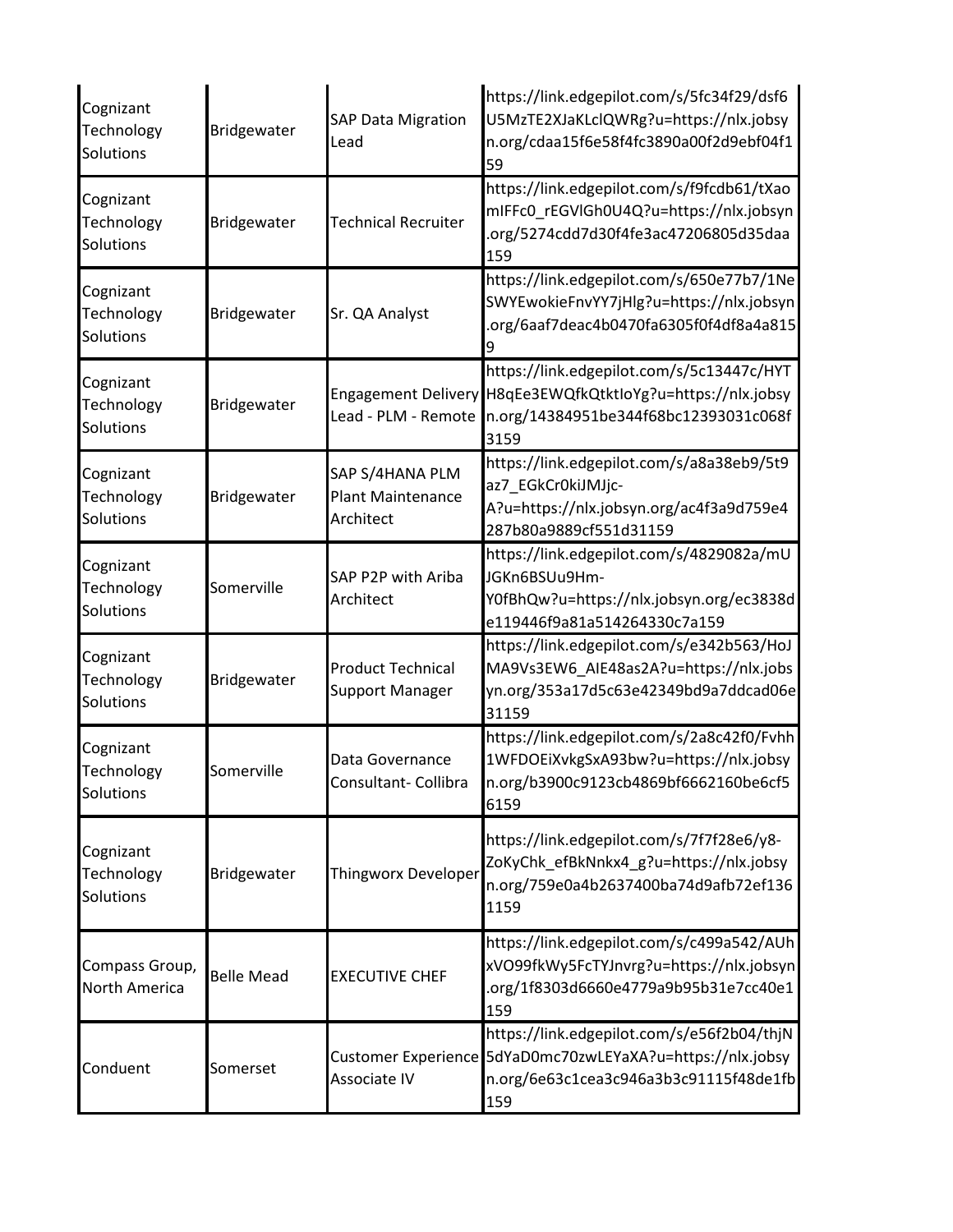| <b>CVS Health</b>      | Hillsborough         | <b>Operations Manager</b>                              | https://link.edgepilot.com/s/af20c2ab/z aL<br>PUZ0LUW9_XGnxb7TOQ?u=https://nlx.jobs<br>yn.org/c31576c2a2054a8e9c701f47bff97e6<br>a159 |
|------------------------|----------------------|--------------------------------------------------------|---------------------------------------------------------------------------------------------------------------------------------------|
| cyberThink Inc         | Bridgewater          | <b>Mechanical Engineer</b>                             | https://link.edgepilot.com/s/9214e668/lyi3<br>rFYrykefFnIfg_2RbA?u=https://nlx.jobsyn.or<br>g/a2d438ea38d442d6a65db3997f344be815      |
| cyberThink Inc         | Bridgewater          | Network<br>Administrator                               | https://link.edgepilot.com/s/60ed3e43/7z4<br>bl6XocEiK9pDroh2SSw?u=https://nlx.jobsyn<br>.org/357cd2c2d7934a649f7a39f0d0a0a383<br>159 |
| cyberThink Inc         | Bridgewater          | Software Engineer                                      | https://link.edgepilot.com/s/f44bd1d7/SlhS<br>crUQlkyrJ3aGZqbBpg?u=https://nlx.jobsyn.<br>org/2d9d4b28b9e84b9db51422c827102bf7<br>159 |
| cyberThink Inc         | Bridgewater          | <b>Human Resource</b><br>Specialist                    | https://link.edgepilot.com/s/0c027394/4QC<br>GI6gmVU_Lo3qgqne2mQ?u=https://nlx.job<br>syn.org/27d41c69205a4179b2ab56786c008<br>c2c159 |
| cyberThink Inc         | Bridgewater          | Software Consultant                                    | https://link.edgepilot.com/s/b6e3c007/bBP<br>o_OYHqkmfD41gQ7rX7g?u=https://nlx.jobs<br>yn.org/8d8363e5a88d4aa2a6ef838e5606fa<br>4d159 |
| Daiichi Sankyo<br>Inc. | <b>Basking Ridge</b> | <b>Director MSL</b><br>Excellence                      | https://link.edgepilot.com/s/b02a9e88/Hyf<br>9egpGfk6PqXHkZpT7rQ?u=https://nlx.jobsy<br>n.org/06ebe14c4ae049a69b2a332ebd0c65<br>2a159 |
| Daiichi Sankyo<br>Inc. | <b>Basking Ridge</b> | Manager, Clinical<br>Safety Scientist                  | https://link.edgepilot.com/s/613265f0/lv7o<br>0Y9V8kaLjNa8YxH74g?u=https://nlx.jobsyn.<br>org/9f283ea4ae4349f4b279f5f9d228d1511<br>59 |
| Daiichi Sankyo<br>Inc. | <b>Basking Ridge</b> | Director, Biostatistics                                | https://link.edgepilot.com/s/38dbf07e/wqA<br>362Pp_kGuKAjCDce29w?u=https://nlx.jobsy<br>n.org/ecc47da8f9cc420fb8bbf5b2fbeace2c1<br>59 |
| Daiichi Sankyo<br>Inc. | <b>Basking Ridge</b> | Senior Director,<br>Strategic GMP QA<br>Ops            | https://link.edgepilot.com/s/8d62e2ee/3Y<br>mHBmkjPkK1aVbHqiBDXQ?u=https://nlx.jo<br>bsyn.org/3fb6dea139f84d239466e573f8712<br>1d4159 |
| Daiichi Sankyo<br>Inc. | <b>Basking Ridge</b> | <b>Senior Executive</b><br>Administrative<br>Assistant | https://link.edgepilot.com/s/6d572b72/mut<br>dRA3QtEqazyrCJ1QOWA?u=https://nlx.jobs<br>yn.org/617415c16e61460d89d0d49a23bbb<br>9da159 |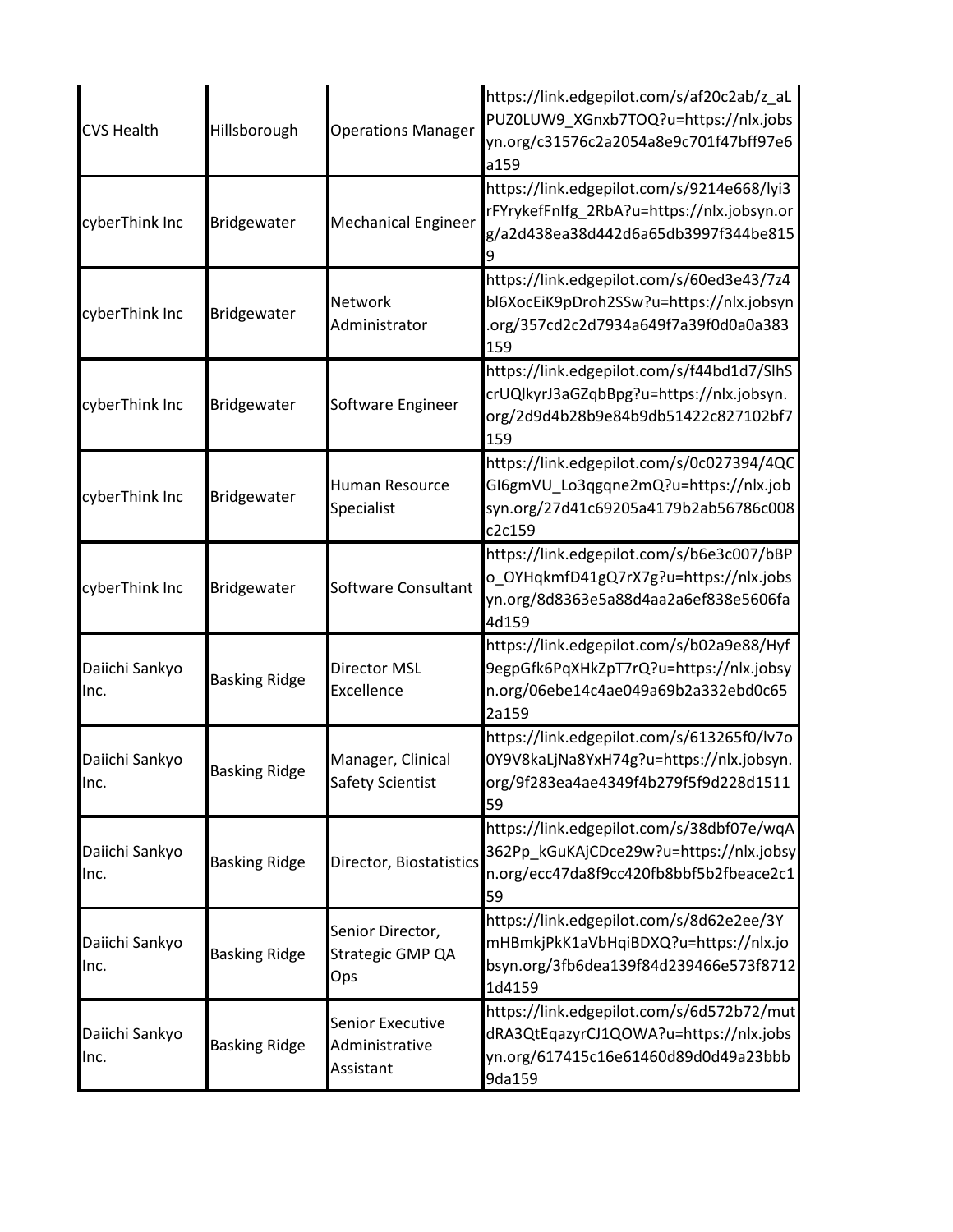| Daiichi Sankyo<br>Inc.                   | <b>Basking Ridge</b> | Associate Director,<br>Global Medical<br>Affairs Oncology                                             | https://link.edgepilot.com/s/a1241b5e/ngQ<br>4TV9SqkCkhebCvPpcjA?u=https://nlx.jobsyn<br>.org/69ab47abd40d4a22abc0555c0a755641<br>159                       |
|------------------------------------------|----------------------|-------------------------------------------------------------------------------------------------------|-------------------------------------------------------------------------------------------------------------------------------------------------------------|
| Daiichi Sankyo<br>Inc.                   | <b>Basking Ridge</b> | <b>Associate Director</b><br><b>Global Drug</b><br>Development                                        | https://link.edgepilot.com/s/93324c30/rs6n<br>Project Management j7x0cUCQbWlvPErtRQ?u=https://nlx.jobsyn.<br>org/96c2d7cce0744fbb8603db22c73b7ce11<br>59    |
| Daiichi Sankyo<br>Inc.                   | <b>Basking Ridge</b> | <b>Associate Director</b><br>Project Management taNk0QkuJdKi28p-<br><b>Global Drug</b><br>Development | https://link.edgepilot.com/s/66ec0e67/o_6<br>3YA?u=https://nlx.jobsyn.org/9878a7b5cb7<br>a4931a89b1f6b88a9f60e159                                           |
| Daiichi Sankyo<br>Inc.                   | <b>Basking Ridge</b> | Director R&D<br><b>Financial Excellence</b><br>& Systems                                              | https://link.edgepilot.com/s/69528c09/kdZl<br>to1K10aW5r4OMzfHdg?u=https://nlx.jobsy<br>n.org/b2e6a5e1ba1e49fea99ae39aa857dae<br>f159                       |
| Daiichi Sankyo<br>Inc.                   | <b>Basking Ridge</b> | Associate Director,<br><b>Regional Site</b><br>Engagement<br>Management                               | https://link.edgepilot.com/s/35bfaa20/D19f<br>ulWrY0eyFfa0xS_yfg?u=https://nlx.jobsyn.o<br>rg/7cf84c58ef384723ba1b5f999d133e8e15                            |
| Daiichi Sankyo<br>lnc.                   | <b>Basking Ridge</b> | <b>R&amp;D Business</b><br><b>Systems Owner</b>                                                       | https://link.edgepilot.com/s/4b40198b/ke0<br>ghzc9iEKZeuhodSgJkQ?u=https://nlx.jobsyn.<br>org/a9cc14d29ded409cbe641d74446d5d20<br>159                       |
| Daiichi Sankyo<br>Inc.                   | <b>Basking Ridge</b> | Director, R&D<br><b>Business Systems</b><br>Lead                                                      | https://link.edgepilot.com/s/9e553277/YEo<br>fd4HWpUuzFo_j6GAnjw?u=https://nlx.jobs<br>yn.org/39c71a35c23844398d26351f40b4af<br>53159                       |
| <b>Dollar Tree</b>                       | Raritan              | <b>OPERATIONS</b><br><b>ASSISTANT</b><br><b>MANAGER</b>                                               | https://link.edgepilot.com/s/03b1ff47/Bysr<br>BOE6u0eTOrSyTvysvg?u=https://nlx.jobsyn.<br>org/e71808afd80d41898dd3f5c6993cfdfa1<br>59                       |
| <b>Driveline Retail</b><br>Merchandising | <b>Bound Brook</b>   | <b>Bilingual</b>                                                                                      | https://link.edgepilot.com/s/27b404cb/R4i<br>Retail Merchandiser - mblWOxUefwjJO VpTuw?u=https://nlx.jobs<br>yn.org/038b15e74cfa4ff5b00fdc06d86da7d<br>6159 |
| <b>Driveline Retail</b><br>Merchandising | <b>Bound Brook</b>   | <b>Flex Retail</b><br>Merchandiser                                                                    | https://link.edgepilot.com/s/f02561ae/Z9kj<br>ND1pYUC0EA07ZHOT9A?u=https://nlx.jobs<br>yn.org/1be3071a7ad648abad543586ddfd88<br>8c159                       |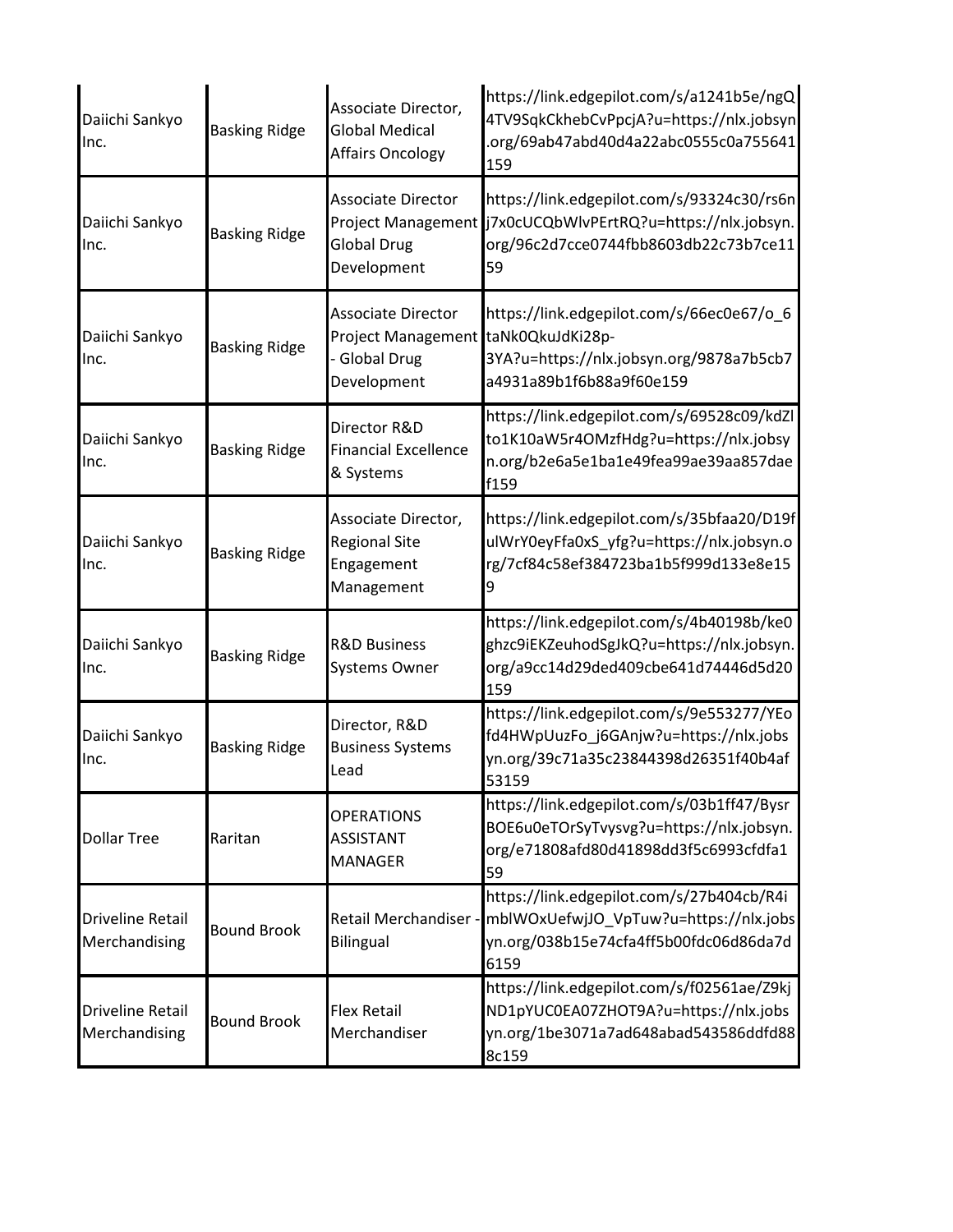| <b>Driveline Retail</b><br>Merchandising                                            | <b>Bound Brook</b> | <b>Master Retail</b><br>Merchandiser                    | https://link.edgepilot.com/s/5f301d5e/reOz<br>gND-w0qxcQA-<br>pghpsA?u=https://nlx.jobsyn.org/b73349eb<br>a1254c9bbb71023ec09f9fc4159 |
|-------------------------------------------------------------------------------------|--------------------|---------------------------------------------------------|---------------------------------------------------------------------------------------------------------------------------------------|
| eResearch<br>Technology                                                             | Bridgewater        | Sr. DevOps Engineer                                     | https://link.edgepilot.com/s/823ed22f/CHN<br>xhZuDlUWXk6wUlBrsXw?u=https://nlx.jobs<br>yn.org/c71a64fc0f5d47d79d8e84cadf6fdc6<br>3159 |
| Eurofins<br>Lancaster<br>Laboratories<br>Professional<br>Scientific<br>Services LLC | Somerville         | Documentation<br><b>Assistant - Document</b><br>Control | https://link.edgepilot.com/s/1bad3a66/PF5<br>wKg5Wjkm8xbpfG9OINQ?u=https://nlx.jobs<br>yn.org/f8e4083c0c954556806aea8ee287f5<br>7d159 |
| EUS INC.(Ericsson Basking Ridge<br>Inc.)                                            |                    | <b>Executive Assistant</b>                              | https://link.edgepilot.com/s/ed80b2c8/LYK<br>qUsE7yE69pdA1TCxxgw?u=https://nlx.jobsy<br>n.org/f952b1f851f241d08e9a18c7514393b<br>3159 |
| <b>FedEx Express</b>                                                                | Somerville         | Courier DOT                                             | https://link.edgepilot.com/s/c28a0846/bNb<br>cYQ0pa0mf-<br>5yMnDQUbg?u=https://nlx.jobsyn.org/21e8<br>6745b98c4ac78bddda452f1afdc1159 |
| <b>FedEx Express</b>                                                                | Somerville         | Shuttle Driver DOT                                      | https://link.edgepilot.com/s/01f223df/xZBa<br>Dr1xT0K2QV5PyeaYsA?u=https://nlx.jobsyn<br>.org/eb29f8fd6b564ffebaedb5efa07ec0e71<br>59 |
| Frito-Lay, Inc.                                                                     | Somerset           | Merchandiser                                            | https://link.edgepilot.com/s/45ea370c/yvK<br>kUte2ykOB1IY9_K9IhQ?u=https://nlx.jobsyn<br>.org/706ea942e7a14379975c25d701e1602<br>5159 |
| GalaxE                                                                              | Somerset           | Project Manager                                         | https://link.edgepilot.com/s/8896c7f0/Auv<br>bHPflTEWDFKVzJIWQRg?u=https://nlx.jobsy<br>n.org/ddccd14da6dd4466ad4776b5b6f6722<br>8159 |
| <b>Galaxe Solutions</b>                                                             | Bedminster         | QA Analyst                                              | https://link.edgepilot.com/s/f0a8120e/jPw<br>2VY3NNEePhxgeiFXIRQ?u=https://nlx.jobsy<br>n.org/24f16fed0d6d40d396469a3d6dd0ded<br>5159 |
| Galderma<br>Laboratories, L.P.                                                      | Bridgewater        | <b>Clinical Safety</b><br>Physician                     | https://link.edgepilot.com/s/c0a8becd/R4vl<br>pkyNbEmJU9Wy8QsQLQ?u=https://nlx.jobs<br>yn.org/e0e99f18dcb84941ad6f4b51c46c8d<br>e7159 |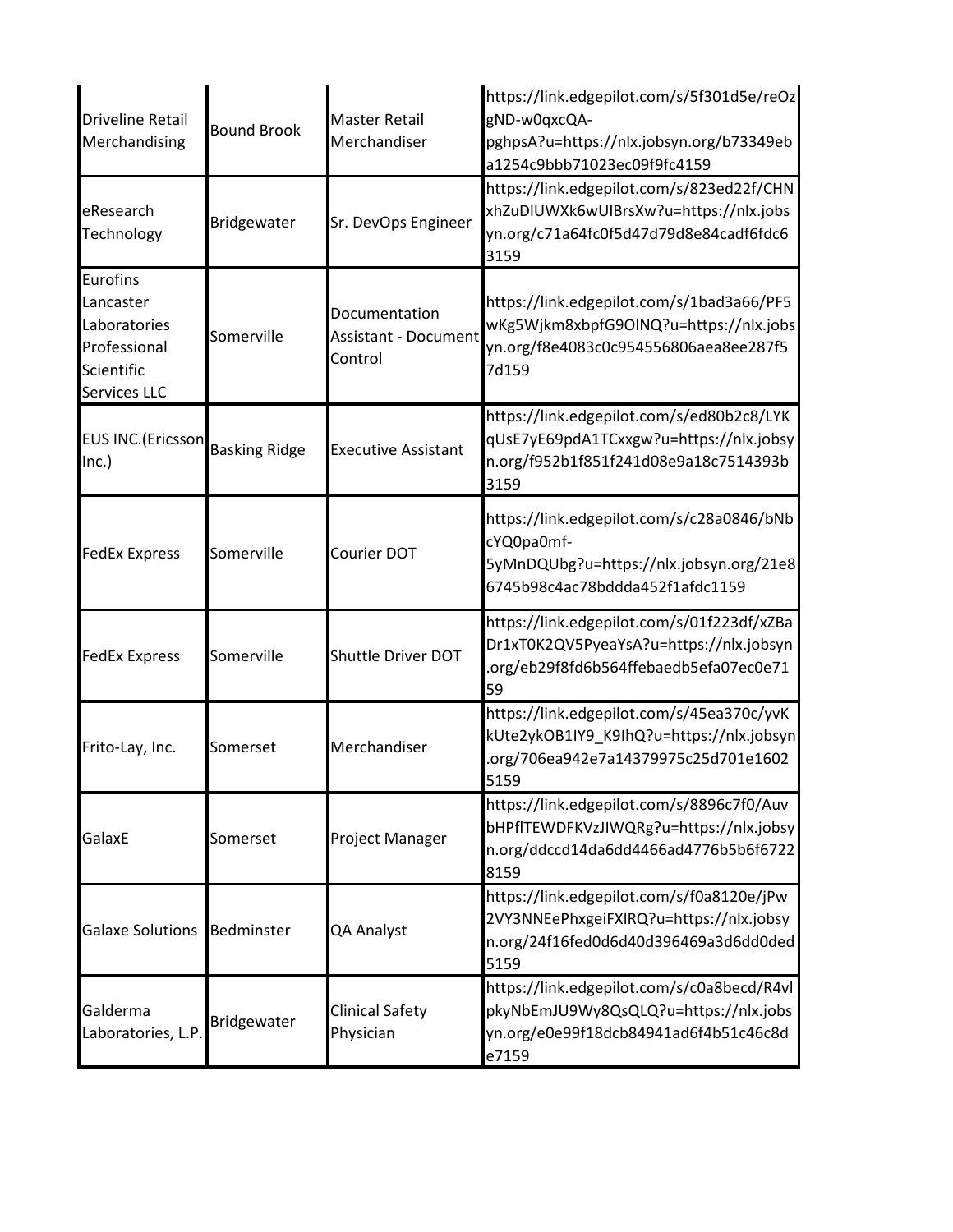| <b>Genesis AEC</b>                              | Somerset | Commissioning +<br>Qualification<br>Engineer                               | https://link.edgepilot.com/s/dbcb9b87/uF-<br>GAgNcEijR1xy6VXPSQ?u=https://nlx.jobsy<br>n.org/ea50db37c8d344a9a62ee21c394296<br>7e159                      |
|-------------------------------------------------|----------|----------------------------------------------------------------------------|-----------------------------------------------------------------------------------------------------------------------------------------------------------|
| GlaxoSmithKline<br>Consumer<br>Healthcare, L.P. | Warren   | <b>Customer Strategy</b><br>manager: Pediatrics<br>& TheraFlu              | https://link.edgepilot.com/s/d2ed88e4/L8D<br>DU4IInkOlx5_u3Byowg?u=https://nlx.jobsyn<br>.org/16b6a2c9bec84d4693372c24041fbe0a<br>159                     |
| GlaxoSmithKline<br>Consumer<br>Healthcare, L.P. | Warren   | <b>Financial Analyst</b>                                                   | https://link.edgepilot.com/s/1837659b/Ax5<br>aCwdgPECVJyV4yINCNw?u=https://nlx.jobs<br>yn.org/efa43b63861149b5a52461d80ddb6<br>484159                     |
| GlaxoSmithKline<br>Consumer<br>Healthcare, L.P. | Warren   | Associate Director,<br>(VET) Project<br>Management                         | https://link.edgepilot.com/s/b9b51364/7Y1<br>Value Evidence Team jNRfEVkeVrQIoVoGIMw?u=https://nlx.jobsy<br>n.org/9dcadd7b21434e6d97331a6ced94cae<br>5159 |
| GlaxoSmithKline<br>Consumer<br>Healthcare, L.P. | Warren   | Principal Innovation<br>Scientist, US<br>Whitespace &<br>Innovation        | https://link.edgepilot.com/s/977cb1ab/XXE<br>8QzU_Q0m4vjKtRAUvEg?u=https://nlx.jobs<br>yn.org/49edde2b107e44658e84a26c03014<br>26b159                     |
| GlaxoSmithKline<br>Consumer<br>Healthcare, L.P. | Warren   | <b>Principal Toxicologist</b>                                              | https://link.edgepilot.com/s/ed8f5a56/ial5<br>COYu-<br>UeZ99RcOuyluQ?u=https://nlx.jobsyn.org/e<br>322f074ccd946cd91db09ab3f795074159                     |
| GlaxoSmithKline<br>Consumer<br>Healthcare, L.P. | Warren   | Senior Manager -<br><b>Supplier Diversity</b>                              | https://link.edgepilot.com/s/76cba493/wrt<br>hniWrmU6YHVZywMvaSg?u=https://nlx.job<br>syn.org/e8c1af0aa22c4ef8a8732ac603d526<br>82159                     |
| GlaxoSmithKline<br>Consumer<br>Healthcare, L.P. | Warren   | Principal Innovation<br>Research Scientist -<br><b>Global OTC Category</b> | https://link.edgepilot.com/s/6574008f/LVzd<br>ep823UqRKfxX3t2pew?u=https://nlx.jobsyn<br>.org/dc9d9f86d4cb47798e4b3519331574d2<br>159                     |
| GlaxoSmithKline<br>Consumer<br>Healthcare, L.P. | Warren   | Senior Manager -<br><b>Supplier Diversity</b>                              | https://link.edgepilot.com/s/e4f3a137/cQ2<br>mztpBMEOUcBH7RgoHWQ?u=https://nlx.jo<br>bsyn.org/db9e3cd7cf944942ac73d507b158<br>37f8159                     |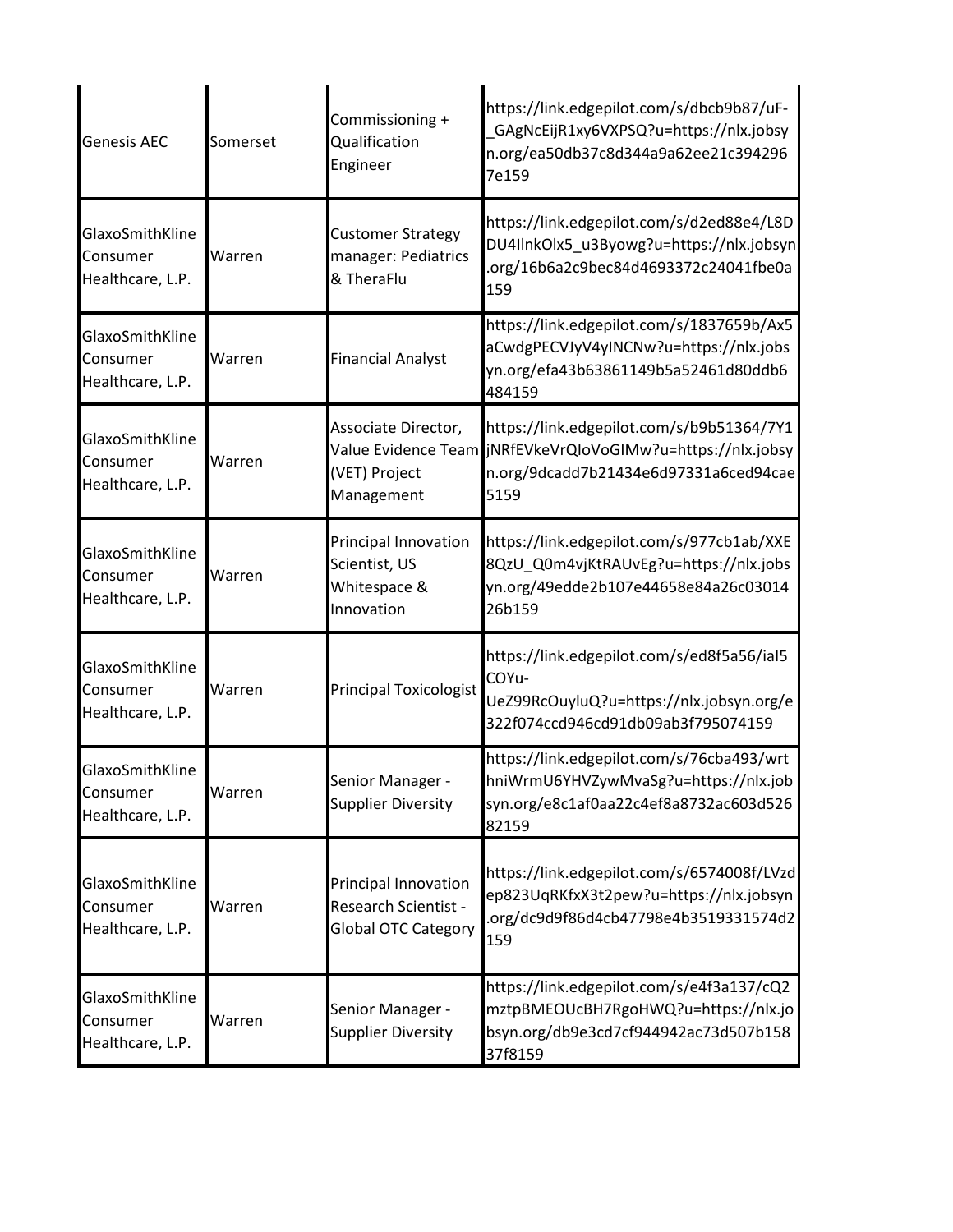| <b>Grace Healthcare</b><br><b>Services</b> | Warren            | <b>Registered Nurse</b><br>(RN)                                      | https://link.edgepilot.com/s/8ab818b6/4a3<br>y3L2Ma0C-<br>3vGBQ8HOw?u=https://nlx.jobsyn.org/cec<br>71e6e47b44c2da321302a1dbc9113159  |
|--------------------------------------------|-------------------|----------------------------------------------------------------------|---------------------------------------------------------------------------------------------------------------------------------------|
| Grace Healthcare<br><b>Services</b>        | Somerset          | <b>Home Health Aide</b>                                              | https://link.edgepilot.com/s/3ff5eea2/PC89<br>26uY_kKWR65kdrC8Hg?u=https://nlx.jobsy<br>n.org/8051e739dc2b48bb881212a9bcbb2b<br>00159 |
| Hackensack<br>Meridian Health              | <b>Belle Mead</b> | Dietary Aide                                                         | https://link.edgepilot.com/s/d86d0b88/cQa<br>iWx3kfkKTgcFmrSlDpQ?u=https://nlx.jobsyn<br>.org/f3cabbbb32804958866cb1b7089794f9<br>159 |
| Hackensack<br>Meridian Health              | <b>Belle Mead</b> | <b>Registered Staff</b><br>Nurse-Psychiatry/<br>Addiction Float- F/T | https://link.edgepilot.com/s/d1445e05/rOD<br>YmEnO7U60j8qEKSnk3g?u=https://nlx.jobsy<br>n.org/ef6f76ff2c9e4ac8a5419d5187f4d351<br>159 |
| Hackensack<br>Meridian Health              | <b>Belle Mead</b> | <b>Mental Health</b><br><b>Technicians</b>                           | https://link.edgepilot.com/s/de6d53b3/LR3<br>k0q6VkEeVMsLwYrYD1g?u=https://nlx.jobs<br>yn.org/ccb2e8fb377d4309b51064b11f448b<br>16159 |
| Hackensack<br>Meridian Health              | <b>Belle Mead</b> | <b>Mental Health</b><br>Technician                                   | https://link.edgepilot.com/s/f83bf42c/CL-<br>CsSYSGkKKMXFyBswuZQ?u=https://nlx.jobs<br>yn.org/cf58027313e64e6b85e2a6df090e3b<br>a0159 |
| Hackensack<br><b>Meridian Health</b>       | <b>Belle Mead</b> | <b>Nursing Supervisor</b>                                            | https://link.edgepilot.com/s/91232d2d/mk<br>4nighTxUSvy0bR9ICFVA?u=https://nlx.jobsy<br>n.org/b6c21c9de4b64d7592b4d89d7d5fd66<br>6159 |
| Hackensack<br>Meridian Health              | <b>Belle Mead</b> | Physical Therapy<br>Aide                                             | https://link.edgepilot.com/s/6559c2cc/AM2<br>0dJ5w8kiqzICQIjeA5g?u=https://nlx.jobsyn.<br>org/ae9676c4a8dc4575aeed40c435ebf4b01<br>59 |
| Hackensack<br>Meridian Health              | <b>Belle Mead</b> | <b>Mental Health</b><br><b>Technicians</b>                           | https://link.edgepilot.com/s/8a543da7/Pm<br>qCFvaNGkasBV2w1wariA?u=https://nlx.jobs<br>yn.org/c41f27dc017b445c8141a35bb91858<br>54159 |
| Hackensack<br>Meridian Health              | <b>Belle Mead</b> | <b>Mental Health</b><br>Technicians                                  | https://link.edgepilot.com/s/7ed13250/Ugr<br>yggcg-<br>kS1ueIPUAEgTQ?u=https://nlx.jobsyn.org/c<br>7f8f289a07c4d73bf3cf6b098cb5f0f159 |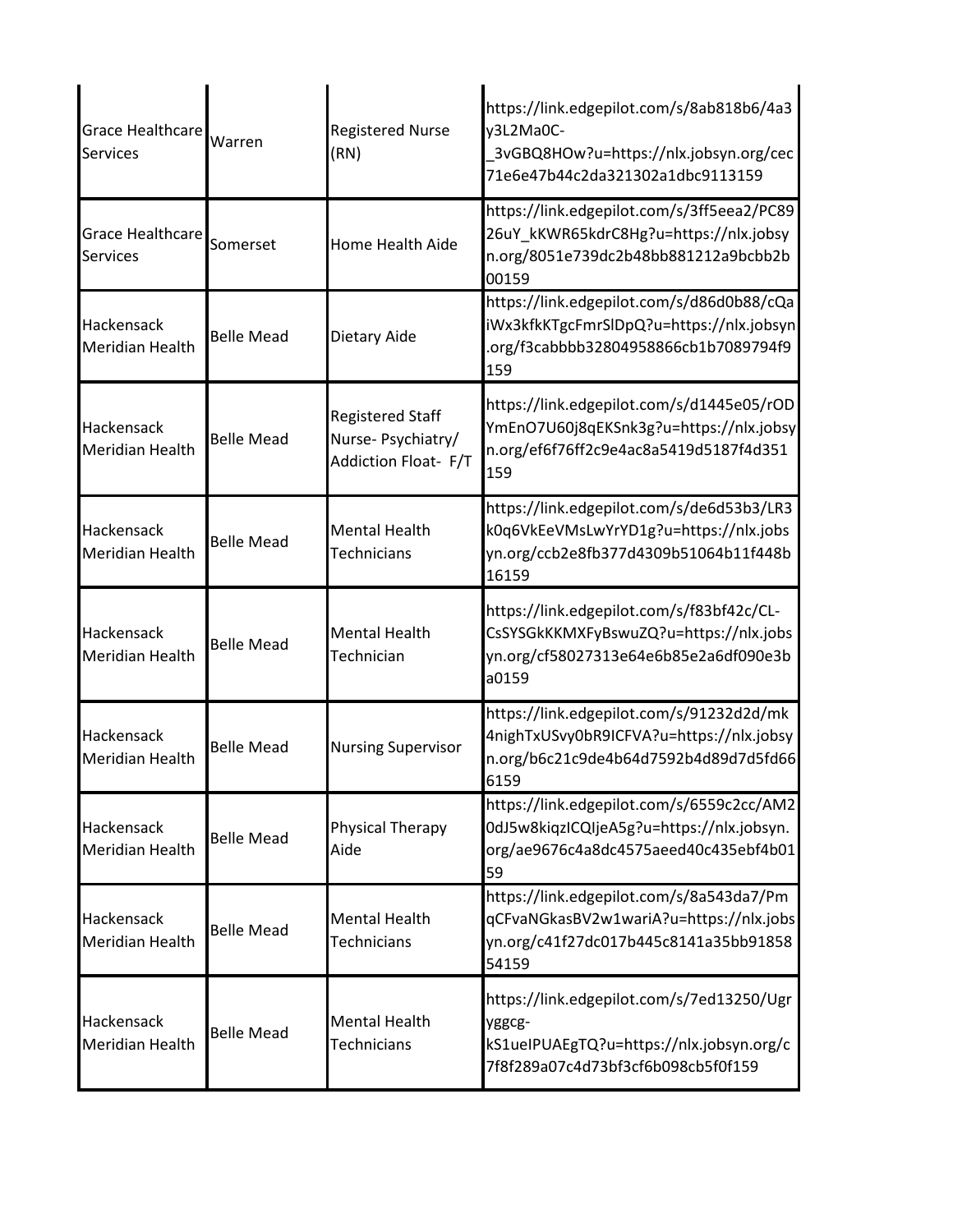| Hackensack<br><b>Meridian Health</b> | <b>Belle Mead</b> | Residential<br>Counselor                                                      | https://link.edgepilot.com/s/4776d2cf/RAIE<br>IGPbLUu7vsX7Mda2Jw?u=https://nlx.jobsyn<br>.org/bd17ad3e48ad415d990e78fcaea9b868<br>159 |
|--------------------------------------|-------------------|-------------------------------------------------------------------------------|---------------------------------------------------------------------------------------------------------------------------------------|
| Hackensack<br><b>Meridian Health</b> | <b>Belle Mead</b> | <b>Mental Health</b><br><b>Technicians</b>                                    | https://link.edgepilot.com/s/4b401c90/TJjp<br>PgYAkG-<br>8fYJLfkhg?u=https://nlx.jobsyn.org/c4c5e8<br>ce6ee74eb5a03454206c98f92a159   |
| Hackensack<br>Meridian Health        | <b>Belle Mead</b> | <b>Registered Staff</b><br>Nurse- Psychiatry-<br>P/T with Benefits, 7p-<br>7a | https://link.edgepilot.com/s/46946c7d/QO<br>UFDH4CK021YcMysVjYWg?u=https://nlx.jo<br>bsyn.org/b2fd85eebc60467d92c0e639fc85e<br>f2f159 |
| Hackensack<br><b>Meridian Health</b> | <b>Belle Mead</b> | Environmental<br>Service Aide                                                 | https://link.edgepilot.com/s/15c0545a/nVIt<br>SFYNYUKnSW04ut Y8w?u=https://nlx.jobsy<br>n.org/b918f667dfff4a92bd8842eccd8f7678<br>159 |
| Hackensack<br><b>Meridian Health</b> | <b>Belle Mead</b> | Residential<br>Counselor                                                      | https://link.edgepilot.com/s/ee1cedf6/f5M<br>KMV6U3UixEQJgz6ah7Q?u=https://nlx.jobs<br>yn.org/b4fcb161885b450f9b6ca54be5c9abf<br>4159 |
| Hackensack<br><b>Meridian Health</b> | <b>Belle Mead</b> | Instructional<br>Paraprofessional                                             | https://link.edgepilot.com/s/6564256e/Q0e<br>OgJfWjk6UdVRqcWMp8g?u=https://nlx.job<br>syn.org/c298c0dd36cf45118b37c4546941fe<br>ec159 |
| Hackensack<br><b>Meridian Health</b> | <b>Belle Mead</b> | Residential<br>Counselor                                                      | https://link.edgepilot.com/s/57ddd037/6LX<br>Uk7dSD0uXYQsHolFT9w?u=https://nlx.jobs<br>yn.org/b2305324186b4455b536b2d489162<br>384159 |
| Hackensack<br><b>Meridian Health</b> | <b>Belle Mead</b> | <b>Mental Health</b><br><b>Technicians</b>                                    | https://link.edgepilot.com/s/6d69bb3c/IVz<br>eKiVTU61xChOUWVbhQ?u=https://nlx.jobs<br>yn.org/b82a321ba82c44dbb04028c471dffdf<br>3159  |
| Hackensack<br>Meridian Health        | <b>Belle Mead</b> | <b>Registered Staff</b><br>Nurse- Blake Detox &<br>Recovery- P/T Days         | https://link.edgepilot.com/s/3bd40b81/r1ik<br>ACGWvUmzjXuk4N3s3A?u=https://nlx.jobsy<br>n.org/b96b971961244121845391ecd560ba<br>7b159 |
| Hackensack<br>Meridian Health        | <b>Belle Mead</b> | <b>Group Counselor</b>                                                        | https://link.edgepilot.com/s/a13f0cf9/VF0Y<br>Cikk5kKgIVEUdQYGdQ?u=https://nlx.jobsyn<br>.org/b29ffd290ea54b6fa8e162a34468ac531<br>59 |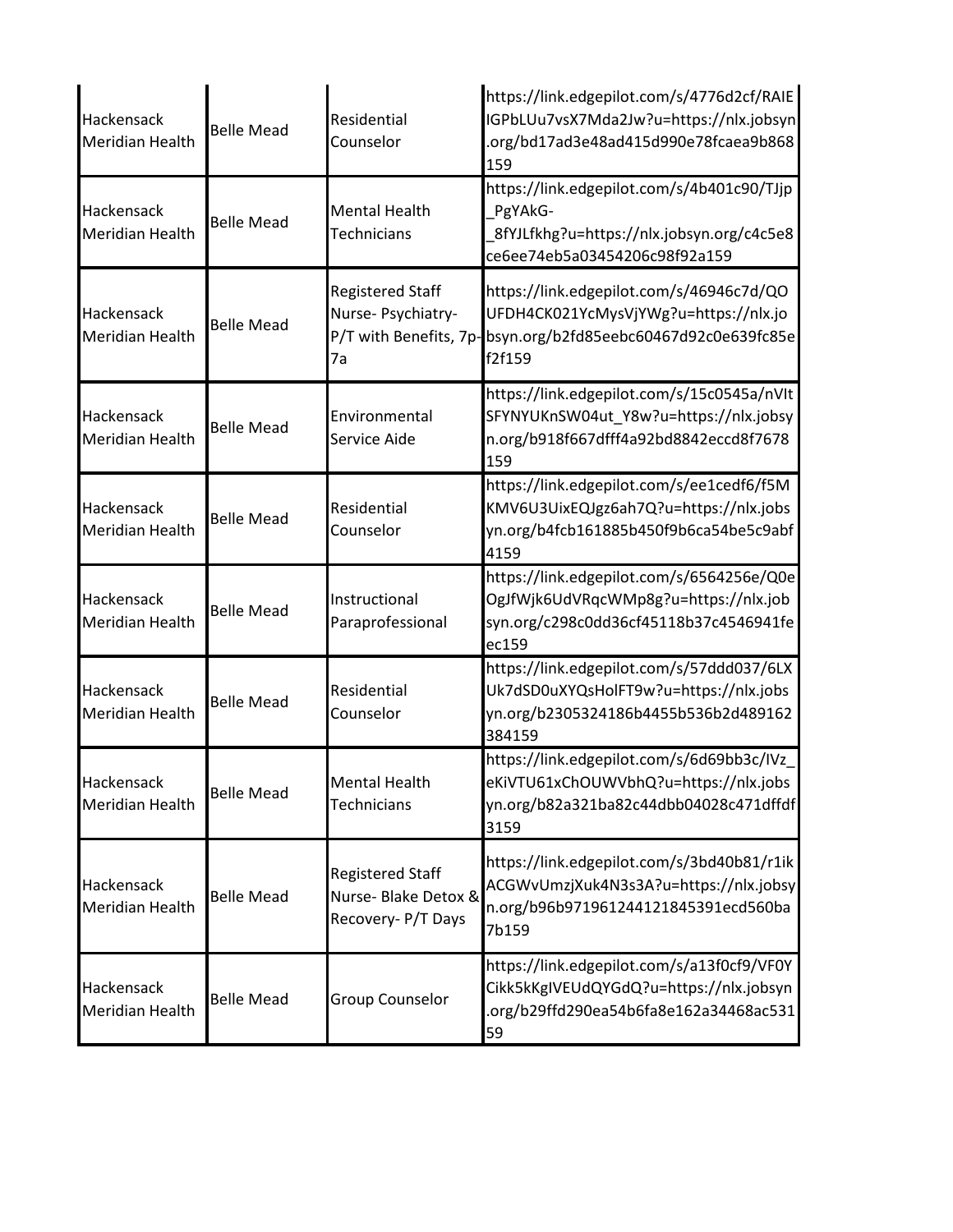| Hackensack<br><b>Meridian Health</b> | <b>Belle Mead</b> | <b>Access Triage Nurse</b><br>Coordinator                                             | https://link.edgepilot.com/s/5bb41618/SV7<br>IZ-<br>EED06QFnbMEJa4gw?u=https://nlx.jobsyn.<br>org/90d0c984a31b4b10b6a06224be98bf82<br>159 |
|--------------------------------------|-------------------|---------------------------------------------------------------------------------------|-------------------------------------------------------------------------------------------------------------------------------------------|
| Hackensack<br><b>Meridian Health</b> | <b>Belle Mead</b> | Teacher of Biological<br>Science                                                      | https://link.edgepilot.com/s/33e8ee3c/iqY8<br>C6-<br>nl0Owv527vuKnfg?u=https://nlx.jobsyn.org<br>/96aed46ebbc047059649d9d1c8be8cc4159     |
| Hackensack<br><b>Meridian Health</b> | <b>Belle Mead</b> | Housekeeping                                                                          | https://link.edgepilot.com/s/0d8c341a/qVE<br>gqLJmEEWFbrf13ta98Q?u=https://nlx.jobsy<br>n.org/a31efae8e09148e493191f4761cd9ce<br>5159     |
| Hackensack<br><b>Meridian Health</b> | <b>Belle Mead</b> | <b>Mental Health</b><br><b>Technicians</b>                                            | https://link.edgepilot.com/s/a645045a/GtV<br>1d01WVEur18Xk5gQhvQ?u=https://nlx.jobs<br>yn.org/a38b1ebb32d2424882ab75404c08b<br>bb4159     |
| Hackensack<br><b>Meridian Health</b> | <b>Belle Mead</b> | LPN<br>Adolescent Yo<br>uth Program,<br><b>Behavioral Health</b>                      | https://link.edgepilot.com/s/86b8816c/YLx<br>WCskkg0SVBQyZSCxe6Q?u=https://nlx.jobs<br>yn.org/9e1540f0ae6244e198d9afe116752d<br>92159     |
| Hackensack<br><b>Meridian Health</b> | <b>Belle Mead</b> | <b>Mental Health</b><br><b>Technicians</b>                                            | https://link.edgepilot.com/s/69936122/gOe<br>7sVWicUaBQ3_Mj3A0Kg?u=https://nlx.jobs<br>yn.org/9d07bf0e2cd447a187483d1838f968<br>57159     |
| Hackensack<br><b>Meridian Health</b> | <b>Belle Mead</b> | <b>Registered Staff</b><br>Nurse-<br>Comprehensive<br>Adult Psych Unit-<br>F/T, 7a-7p | https://link.edgepilot.com/s/5732d266/Klu<br>FvEQj-<br>kmQJMIWEUIiOw?u=https://nlx.jobsyn.org/<br>9e277ba24bd74b2592d2bd4f10e51ec0159     |
| Hackensack<br><b>Meridian Health</b> | <b>Belle Mead</b> | Program Supervisor                                                                    | https://link.edgepilot.com/s/660208ef/VbB<br>3srbG0iR5xnU9i_YKw?u=https://nlx.jobsyn<br>org/979d74255f094585b9d275a277caeed5<br>159       |
| Hackensack<br><b>Meridian Health</b> | <b>Belle Mead</b> | Dietary Aide                                                                          | https://link.edgepilot.com/s/47f5894e/0oLF<br>JQ-Oqk6-<br>BB0MXxY4og?u=https://nlx.jobsyn.org/a1fc<br>6246c9ea46a7bc5a59f263269041159     |
| Hackensack<br><b>Meridian Health</b> | <b>Belle Mead</b> | <b>Mental Health</b><br><b>Technicians</b>                                            | https://link.edgepilot.com/s/c0ddb004/QGv<br>Yvg01x0GBJhyEGNiSMw?u=https://nlx.jobs<br>yn.org/825995f2b6e6422aa8960866cf7081<br>1e159     |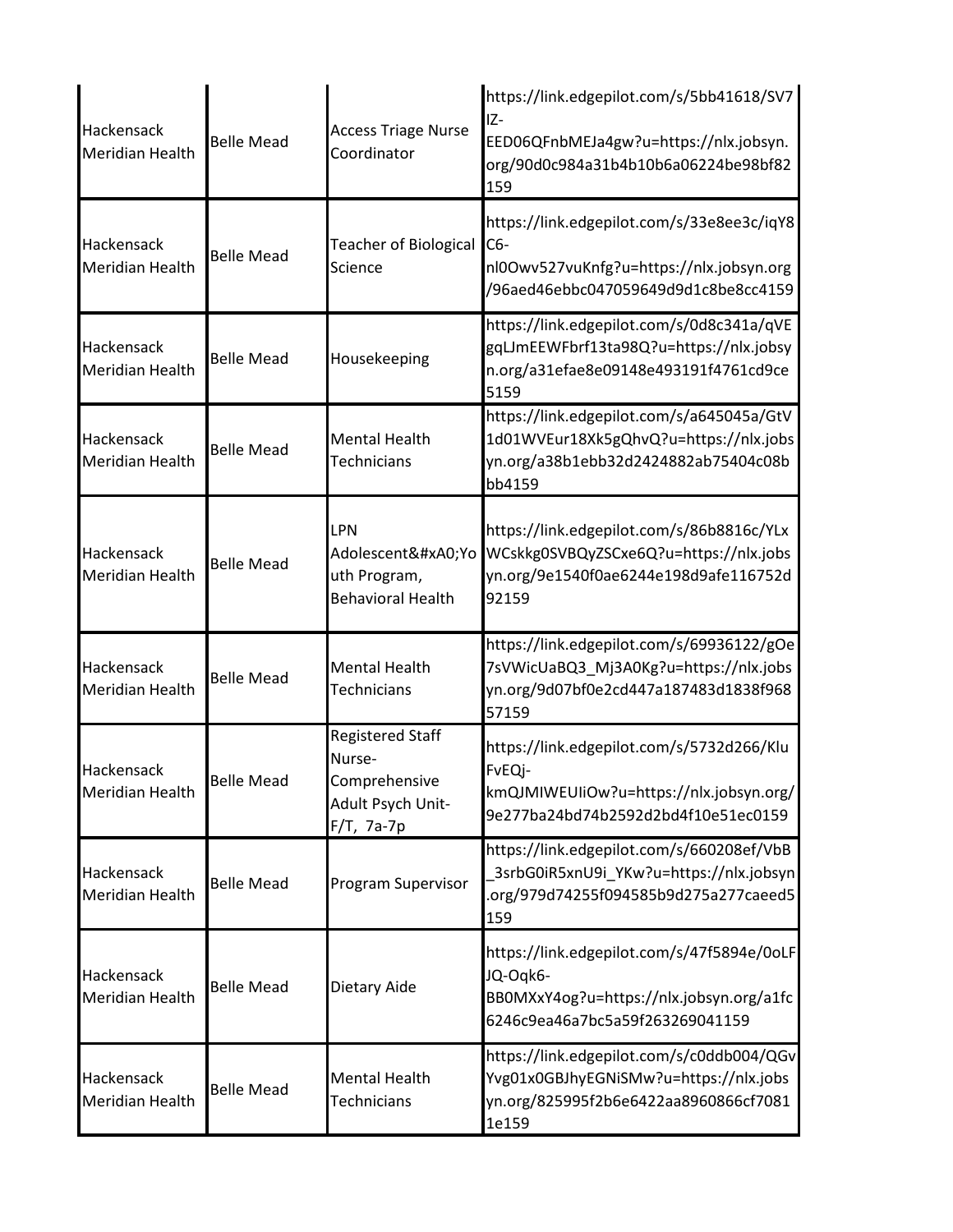| Hackensack<br><b>Meridian Health</b> | <b>Belle Mead</b> | Residential<br>Counselor                                                                       | https://link.edgepilot.com/s/93ddcfd0/1d1l<br>AdcNkkyiGtYruMKpRg?u=https://nlx.jobsyn.<br>org/5626e00ed31d44c69c7003534753777e<br>159 |
|--------------------------------------|-------------------|------------------------------------------------------------------------------------------------|---------------------------------------------------------------------------------------------------------------------------------------|
| Hackensack<br><b>Meridian Health</b> | <b>Belle Mead</b> | <b>Mental Health</b><br><b>Technicians</b>                                                     | https://link.edgepilot.com/s/13ac95a4/81C<br>BcLzNREWjZZbxk_Z4TA?u=https://nlx.jobsy<br>n.org/6f9828f3f06f40848f47f1fddae060841<br>59 |
| Hackensack<br><b>Meridian Health</b> | <b>Belle Mead</b> | <b>Registered Staff</b><br>Nurse- Psychiatry &<br>Add-F/T Evenings                             | https://link.edgepilot.com/s/cb1b033e/_38<br>pYhf7QESf8hqbSR97VQ?u=https://nlx.jobsy<br>n.org/5637a4042b6a41828376ee4dab840a<br>8e159 |
| Hackensack<br><b>Meridian Health</b> | <b>Belle Mead</b> | <b>Crisis Intervention</b><br>Specialist                                                       | https://link.edgepilot.com/s/0fb39006/qyd<br>LT3hj_U6X0VW9OI2omA?u=https://nlx.jobs<br>yn.org/761d076ba11e43f198be6bba612526<br>93159 |
| Hackensack<br><b>Meridian Health</b> | <b>Belle Mead</b> | <b>Crisis Intervention</b><br>Specialist-P/T Nights                                            | https://link.edgepilot.com/s/90b780ab/QD<br>d4PGQcQUamoEIBnAEktw?u=https://nlx.jo<br>bsyn.org/617b4b1ade6245d68a018a53a21f<br>9d93159 |
| Hackensack<br><b>Meridian Health</b> | <b>Belle Mead</b> | <b>Mental Health</b><br>Technicians                                                            | https://link.edgepilot.com/s/e4d858fe/XXjn<br>o3uifEus-<br>6qdf8q1Q?u=https://nlx.jobsyn.org/650da<br>ced5e7040428128b3f35b3d6c3d159  |
| Hackensack<br><b>Meridian Health</b> | <b>Belle Mead</b> | <b>Mental Health</b><br><b>Technicians</b>                                                     | https://link.edgepilot.com/s/7b0ab1b3/rM<br>UhMA4S0ECTTZCJBXqFZA?u=https://nlx.job<br>syn.org/6a97885c682a42f383aba0a162dfa7<br>16159 |
| Hackensack<br><b>Meridian Health</b> | <b>Belle Mead</b> | Coordinator of<br><b>Substance Abuse</b><br><b>Awareness at East</b><br><b>Mountain School</b> | https://link.edgepilot.com/s/38ee362e/Wio<br>a2szT1Ue0XFbvJcZFAg?u=https://nlx.jobsyn<br>.org/766be81fa00244f596aafd05f8d5d9861<br>59 |
| Hackensack<br><b>Meridian Health</b> | <b>Belle Mead</b> | <b>Certified Medical</b><br>Assistant-<br><b>Occupational Health</b>                           | https://link.edgepilot.com/s/2d8e498a/3qc<br>UVpqhQkmKmBwx0rCcFg?u=https://nlx.job<br>syn.org/5e3b5085edda4bbfbcc3370d35da6<br>9f8159 |
| Hackensack<br><b>Meridian Health</b> | <b>Belle Mead</b> | <b>Mental Health</b><br>Technicians                                                            | https://link.edgepilot.com/s/077f08aa/13K<br>StUEULkGu9gRCC-<br>lbfA?u=https://nlx.jobsyn.org/5822964c3e8<br>04e639ba354073026173b159 |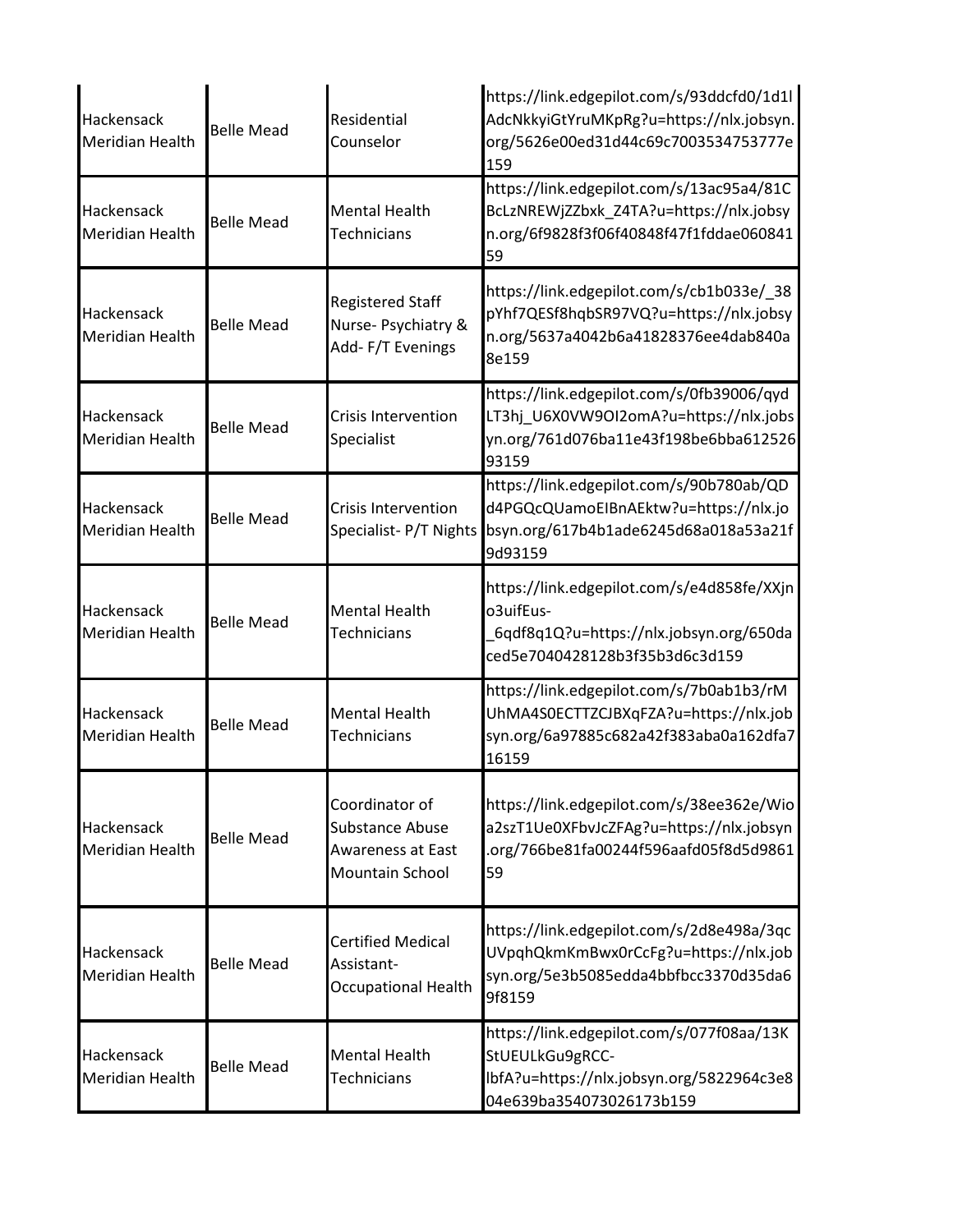| Hackensack<br>Meridian Health        | <b>Belle Mead</b> | <b>Licensed Practical</b><br>Nurse-Occupational<br>Health                           | https://link.edgepilot.com/s/0e42c710/3BJ<br>vCAtkoke8eLuv0JWNtQ?u=https://nlx.jobsy<br>n.org/6b641dcff38b465895a75a0f4ef9c10b<br>159       |
|--------------------------------------|-------------------|-------------------------------------------------------------------------------------|---------------------------------------------------------------------------------------------------------------------------------------------|
| Hackensack<br>Meridian Health        | <b>Belle Mead</b> | <b>Registered Staff</b><br>Nurse- Psychiatry-<br>F/T Nights, 7p-7a                  | https://link.edgepilot.com/s/03ec46c5/NSD<br>B74Jmwk23M0MrmRITFw?u=https://nlx.jo<br>bsyn.org/5f7ceb8b163e42cf86a0eaeda507b<br>649159       |
| Hackensack<br>Meridian Health        | <b>Belle Mead</b> | <b>Mental Health</b><br><b>Technicians</b>                                          | https://link.edgepilot.com/s/920d8588/rstf<br>$S-$<br>ALDUezoL5TtVpOOw?u=https://nlx.jobsyn.<br>org/fdd1ffc8f84b434d975d68ac464344e11<br>59 |
| Hackensack<br>Meridian Health        | <b>Belle Mead</b> | <b>Mental Health</b><br><b>Technicians</b>                                          | https://link.edgepilot.com/s/9f7f1748/pquc<br>ihgdD0WunHAOMRUgow?u=https://nlx.job<br>syn.org/f8b723172e5d46bbb170e4b2ff518<br>d8b159       |
| Hackensack<br>Meridian Health        | <b>Belle Mead</b> | <b>Mental Health</b><br><b>Technicians</b>                                          | https://link.edgepilot.com/s/b77b4d5d/suQ<br>MVt5I3EuTvMD5p4sINA?u=https://nlx.jobs<br>yn.org/fb1dd0f5bc83440ba3be47fb69ed6a<br>07159       |
| Hackensack<br>Meridian Health        | <b>Belle Mead</b> | Senior Group<br>Counselor                                                           | https://link.edgepilot.com/s/c53fbb0b/JeNj<br>XOPXHEGR-<br>f1LP_IEYA?u=https://nlx.jobsyn.org/d5d7da<br>17f0484f3ea9a24eaaed003751159       |
| Hackensack<br>Meridian Health        | <b>Belle Mead</b> | <b>Mental Health</b><br><b>Technicians</b>                                          | https://link.edgepilot.com/s/74ef3f0c/OcDz<br>cpFzi0 dBhXqxTHzBQ?u=https://nlx.jobsyn.<br>org/f17c0e2de53a437a92d70b43ec0c52831<br>59       |
| Hackensack<br>Meridian Health        | <b>Belle Mead</b> | <b>Registered Staff</b><br>Nurse- Psychiatry &<br><b>Addictions- F/T Days</b>       | https://link.edgepilot.com/s/45c5b1cf/g-<br>8VwKJNeE2DXO-m-<br>oC9Q?u=https://nlx.jobsyn.org/d1cf21f59<br>8f64d1bb5b3e5a6adfb6370159        |
| Hackensack<br><b>Meridian Health</b> | <b>Belle Mead</b> | Registered Nurse,<br><b>Behavioral Health</b><br>(Nights Only 8 or 12<br>hr shifts) | https://link.edgepilot.com/s/be420f8c/fNiq<br>RLhBgkS49L_reGBK_w?u=https://nlx.jobsyn<br>.org/d21a45339f764ab99bf20f875bc6eb15<br>159       |
| Hackensack<br>Meridian Health        | <b>Belle Mead</b> | <b>Instruct Paraprof</b><br><b>School Aide</b>                                      | https://link.edgepilot.com/s/d218d593/oflo<br>9phHLUWd3AZ19IpILA?u=https://nlx.jobsyn<br>.org/e8161b599ae44913b7ffacbced7b2a34<br>159       |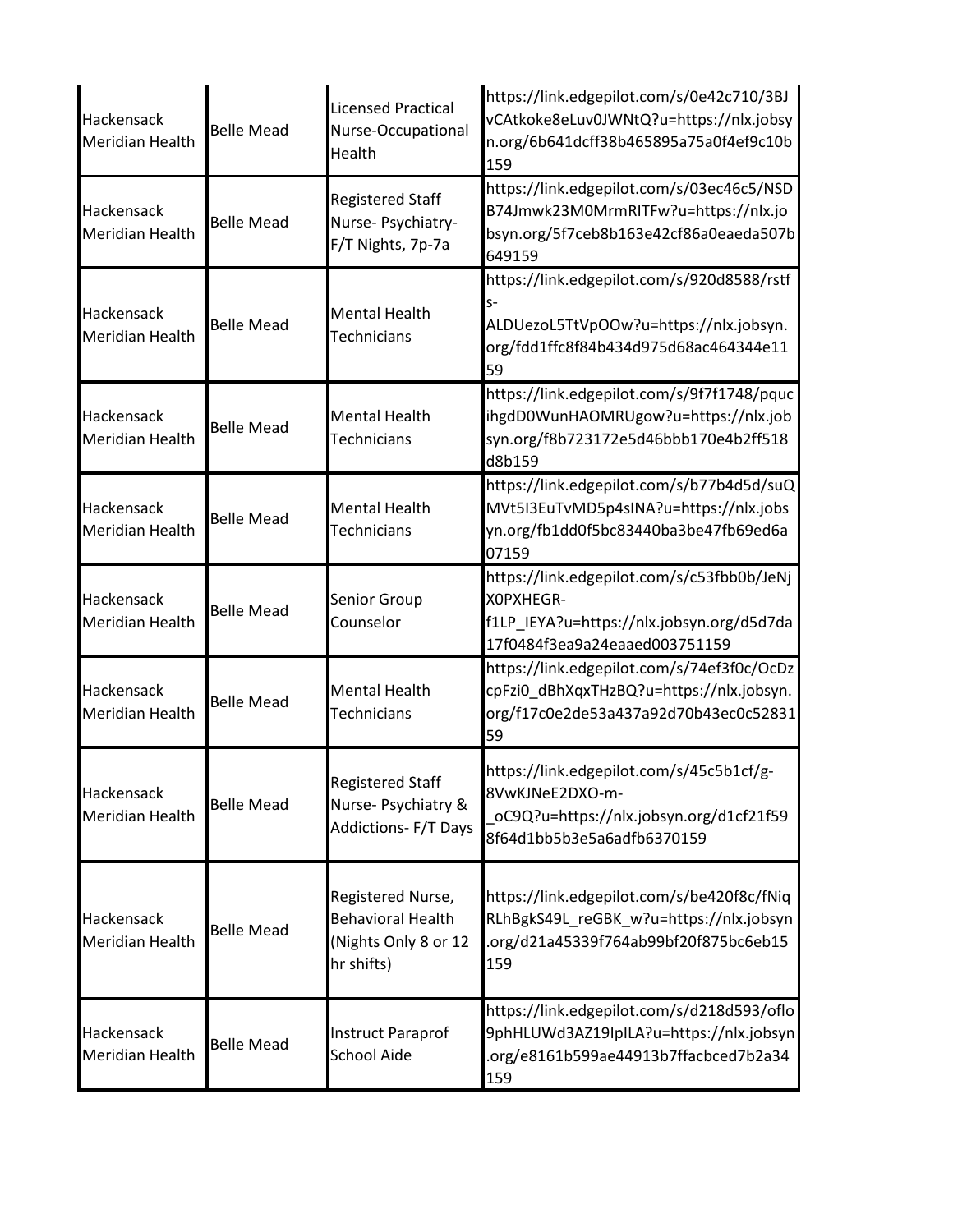| <b>Hackensack</b><br><b>Meridian Health</b> | <b>Belle Mead</b> | <b>Mental Health</b><br>Technicians                           | https://link.edgepilot.com/s/e7001487/e-<br>stWWiWfEemaEQ541aXhA?u=https://nlx.jo<br>bsyn.org/db6505edaac348beb16e391c1007<br>15e0159     |
|---------------------------------------------|-------------------|---------------------------------------------------------------|-------------------------------------------------------------------------------------------------------------------------------------------|
| Hackensack<br><b>Meridian Health</b>        | <b>Belle Mead</b> | <b>Mental Health</b><br>Technicians                           | https://link.edgepilot.com/s/39d20b14/r9e<br>MyD4Cx0mU69IDuGBd0Q?u=https://nlx.job<br>syn.org/d7f127d19ac14e9a9c301a2859124<br>461159     |
| Hackensack<br><b>Meridian Health</b>        | <b>Belle Mead</b> | Environmental<br>Service Aide                                 | https://link.edgepilot.com/s/04206bcc/OKp<br>mkbOKYEqMcVrVuxj4sQ?u=https://nlx.jobs<br>yn.org/ee18c609b53e4358998309f83bf465<br>48159     |
| Hackensack<br><b>Meridian Health</b>        | <b>Belle Mead</b> | Dietary Aide                                                  | https://link.edgepilot.com/s/750edef2/9eC<br>dR86S4kGQ7g9BE1yc0Q?u=https://nlx.jobs<br>yn.org/e49e88e47213410188be84f9340810<br>34159     |
| Hackensack<br><b>Meridian Health</b>        | <b>Belle Mead</b> | Teacher of the<br>Handicapped                                 | https://link.edgepilot.com/s/29644e09/h1F<br>YpawSZ0Ct_KxKoxHuIQ?u=https://nlx.jobsy<br>n.org/dee4c4adda7e4975b5a267fabdc8dea<br>0159     |
| Hackensack<br><b>Meridian Health</b>        | <b>Belle Mead</b> | <b>Mental Health</b><br><b>Technicians</b>                    | https://link.edgepilot.com/s/517d1bb2/pbH<br>i-EX-<br>NUWb5TFDXWTuzw?u=https://nlx.jobsyn.o<br>rg/e49bcbfc6dbc4183819bd46a9b71e9b31<br>59 |
| Hackensack<br><b>Meridian Health</b>        | <b>Belle Mead</b> | Nurse Manager,<br>Adolescents<br>Inpatient Behavioral<br>Unit | https://link.edgepilot.com/s/dfe69abd/Nfw<br>OoArqBUC5p16eiw1yyA?u=https://nlx.jobs<br>yn.org/e144f38bcbcb462a86627a3c55e20d<br>b1159     |
| Hackensack<br><b>Meridian Health</b>        | <b>Belle Mead</b> | <b>Mental Health</b><br>Technicians                           | https://link.edgepilot.com/s/8acbcb6e/3bD<br>GBGju4kijE35t80OZFQ?u=https://nlx.jobsyn<br>.org/d1f5e8dc5a6544d4bc9fd28afade08b01<br>59     |
| Hackensack<br><b>Meridian Health</b>        | <b>Belle Mead</b> | <b>Crisis Intervention</b><br>Specialist                      | https://link.edgepilot.com/s/856704bc/yOd<br>fDl99zECQyrWIYWtJ9Q?u=https://nlx.jobsy<br>n.org/d6bdd45d1c344d248a1f5c00b4da30e<br>f159     |
| Hackensack<br><b>Meridian Health</b>        | <b>Belle Mead</b> | <b>Mental Health</b><br>Technicians                           | https://link.edgepilot.com/s/3bd873cb/GKV<br>WbhGxTk2PJACCTLzvmw?u=https://nlx.jobs<br>yn.org/e4add71e294a44a3a9c8a95aee9098<br>03159     |
| Hackensack<br><b>Meridian Health</b>        | <b>Belle Mead</b> | Residential<br>Counselor                                      | https://link.edgepilot.com/s/df0169d9/xK4<br>NFm5U5EiDnp8_wODBFA?u=https://nlx.job<br>syn.org/ee88a9e137b142b5a900c6ddfbe73<br>163159     |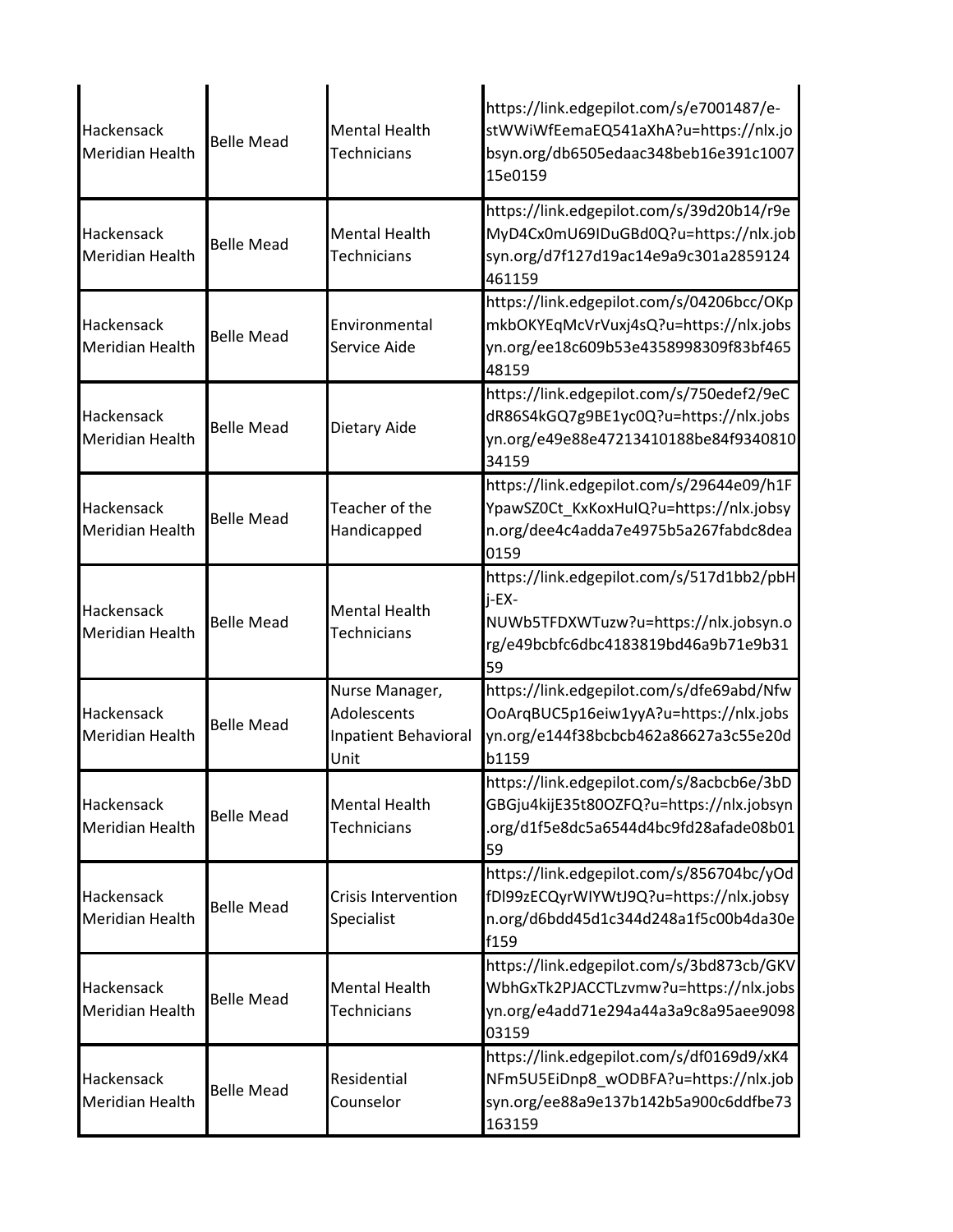| Hackensack<br><b>Meridian Health</b> | <b>Belle Mead</b> | <b>LPN EMYL</b>                                                                                                | https://link.edgepilot.com/s/64e620fd/TzD<br>BJsKP006w-<br>dgR7vggmg?u=https://nlx.jobsyn.org/ec64d<br>282adc14672876be40fbfc7d313159 |
|--------------------------------------|-------------------|----------------------------------------------------------------------------------------------------------------|---------------------------------------------------------------------------------------------------------------------------------------|
| Hackensack<br><b>Meridian Health</b> | <b>Belle Mead</b> | <b>Mental Health</b><br><b>Technicians</b>                                                                     | https://link.edgepilot.com/s/89a798a2/zASi<br>3goSkUSrTEnImd_hTw?u=https://nlx.jobsyn<br>.org/e361b8bef2884701bba13f087d777939<br>159 |
| Hackensack<br><b>Meridian Health</b> | <b>Belle Mead</b> | <b>Residential Therapist</b>                                                                                   | https://link.edgepilot.com/s/8d3b7956/UOr<br>SO_C9zEOtkGApZ6q3Jg?u=https://nlx.jobsy<br>n.org/ea1eea1db77c4f8f84e0d72346932c8<br>d159 |
| Hackensack<br><b>Meridian Health</b> | <b>Belle Mead</b> | Residential<br>Counselor                                                                                       | https://link.edgepilot.com/s/cf7c010d/mY7<br>Tlezl-<br>Ea7x6Sm0uJuFg?u=https://nlx.jobsyn.org/fd<br>8e6c8e45cd4efa8389188613b7877c159 |
| Hackensack<br><b>Meridian Health</b> | <b>Belle Mead</b> | <b>Mental Health</b><br>Technicians                                                                            | https://link.edgepilot.com/s/e803d199/96<br>wfLtNqQEWKCX6GLUiUtA?u=https://nlx.job<br>syn.org/d37c49f933484e9fb7981954775b4<br>ee8159 |
| Hackensack<br><b>Meridian Health</b> | <b>Belle Mead</b> | <b>Registered Staff</b><br>Nurse-Intensive<br><b>Treatment Psych</b><br>Unit- F/T with<br><b>Benefits Days</b> | https://link.edgepilot.com/s/c27e0c40/2YN<br>2to15AkSKHdpU8ANo7g?u=https://nlx.jobs<br>yn.org/f25a7a56600d470b80f75275bae70a<br>99159 |
| Hackensack<br><b>Meridian Health</b> | <b>Belle Mead</b> | Residential<br>Counselor                                                                                       | https://link.edgepilot.com/s/064b1e40/bwF<br>QdMM-<br>HkGdzkUsU3weMQ?u=https://nlx.jobsyn.or<br>g/fdc73c4c0c1b465ea18ec3e6c7478da9159 |
| Hackensack<br><b>Meridian Health</b> | <b>Belle Mead</b> | Residential<br>Counselor                                                                                       | https://link.edgepilot.com/s/2580b116/UGI<br>QBlOQn0_MwDaUvnBrXg?u=https://nlx.job<br>syn.org/de47a5a6d608404f980c530bdb637<br>b34159 |
| Hackensack<br><b>Meridian Health</b> | <b>Belle Mead</b> | <b>Mental Health</b><br>Technicians                                                                            | https://link.edgepilot.com/s/09a50162/XkK<br>qnHpdgk6a9ltsHuR0GQ?u=https://nlx.jobsy<br>n.org/f8e9e2a668e64514b0215b985ccaabc<br>f159 |
| Hackensack<br><b>Meridian Health</b> | <b>Belle Mead</b> | <b>Mental Health</b><br>Technicians                                                                            | https://link.edgepilot.com/s/c96fff98/hSZG<br>K7y3REuMr4wguJPpFQ?u=https://nlx.jobsy<br>n.org/dd2b4a1d12fe419f96a3cadd3ae757c<br>2159 |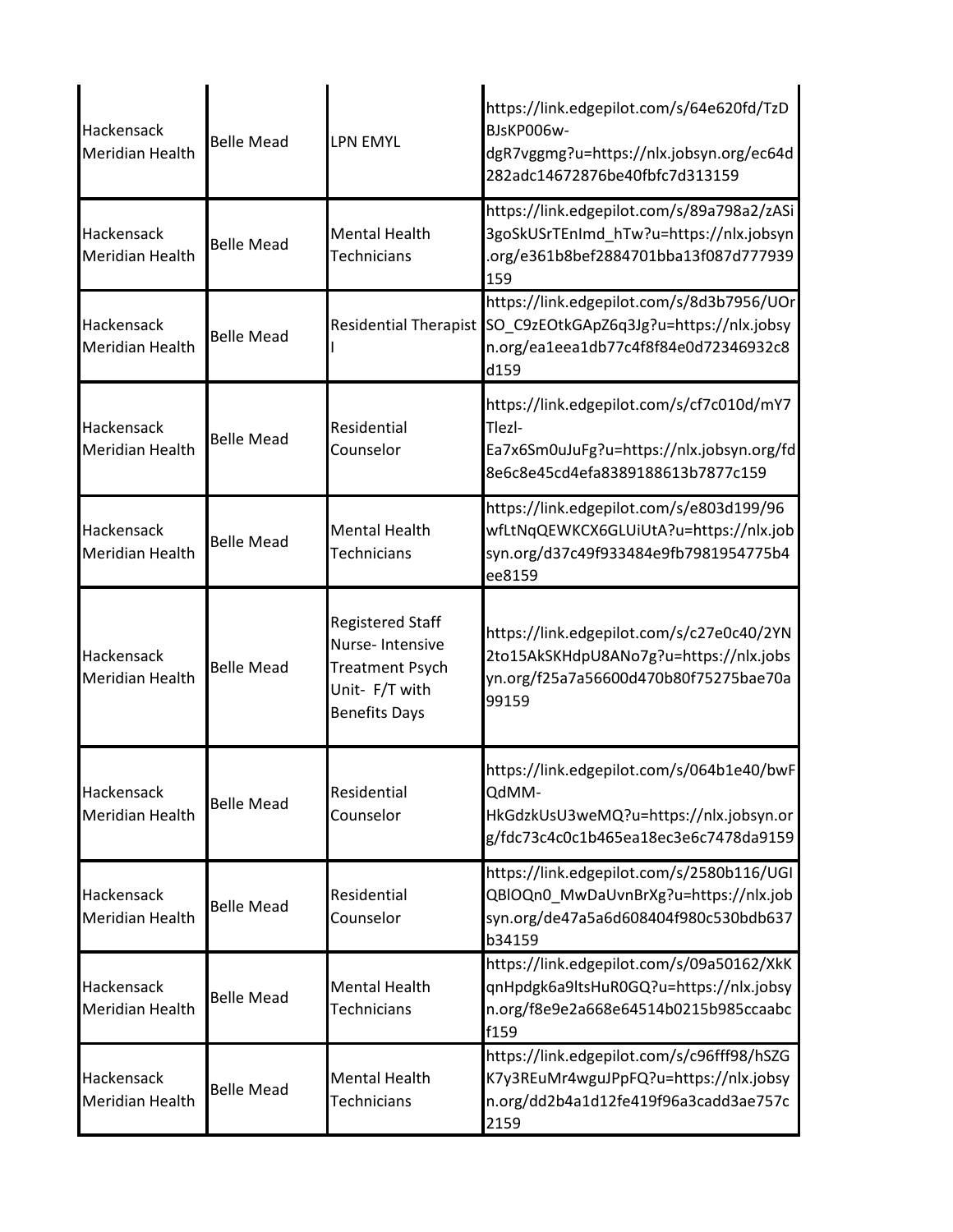| Hackensack<br><b>Meridian Health</b> | <b>Belle Mead</b> | <b>Admission Clinician</b>                                                              | https://link.edgepilot.com/s/f561fcb8/thh_<br>tgOCLUe63-<br>RN37QVQQ?u=https://nlx.jobsyn.org/e763e<br>c1877cf4b2caf05c37d0f46e159159 |
|--------------------------------------|-------------------|-----------------------------------------------------------------------------------------|---------------------------------------------------------------------------------------------------------------------------------------|
| Hackensack<br><b>Meridian Health</b> | <b>Belle Mead</b> | Residential<br>Counselor                                                                | https://link.edgepilot.com/s/db9a4c7d/4xO<br>EEV440E YV6-<br>BWbjv5A?u=https://nlx.jobsyn.org/f4f21aa<br>3698c4ef0ab830bf351ace182159 |
| Hackensack<br><b>Meridian Health</b> | <b>Belle Mead</b> | <b>Registered Staff</b><br>Nurse-Psychiatry-<br>F/T Days, 7a-7p                         | https://link.edgepilot.com/s/4a2f6f5d/YSaq<br>tNRTMUG7Nf58c2h6RQ?u=https://nlx.jobsy<br>n.org/fb8974e37d9d45d1afeb854e08b11b7<br>1159 |
| Hackensack<br><b>Meridian Health</b> | <b>Belle Mead</b> | Cashier/Dietary Aide                                                                    | https://link.edgepilot.com/s/d2ca81af/9e2K<br>xz26PEqAuu27Jrtoow?u=https://nlx.jobsyn.<br>org/d89713e318bf4b518cadbd33315ba97b<br>159 |
| Hackensack<br><b>Meridian Health</b> | <b>Belle Mead</b> | <b>Intake Specialist</b>                                                                | https://link.edgepilot.com/s/8b029558/fpO<br>L8qbMKkeSb1-<br>1UB0Qww?u=https://nlx.jobsyn.org/efcd92<br>cd9c7e45b48aecc2d1f809c33f159 |
| Hackensack<br><b>Meridian Health</b> | <b>Belle Mead</b> | <b>Primary Therapist I</b>                                                              | https://link.edgepilot.com/s/c469ea03/uI5a<br>WXbtUEW1Fn_4mHBJvQ?u=https://nlx.jobs<br>yn.org/f4980b8e36744d37ba3c6ef6583bdc<br>a0159 |
| Hackensack<br><b>Meridian Health</b> | <b>Belle Mead</b> | <b>Mental Health</b><br><b>Technicians</b>                                              | https://link.edgepilot.com/s/0ca84055/W-<br>g6F5R9XEqTaQvfZm359Q?u=https://nlx.job<br>syn.org/e5f2d87d02d34abdaff3db75dd347<br>33e159 |
| Hackensack<br><b>Meridian Health</b> | <b>Belle Mead</b> | <b>Registered Staff</b><br>Nurse-Intensive<br><b>Treatment Psych</b><br>Unit-F/T Nights | https://link.edgepilot.com/s/3c4c31c8/v7G<br>RXBTLZkil1YE0aRnCoQ?u=https://nlx.jobsyn<br>.org/e6ba0de0c37f4858a57a7a5e9d85fda3<br>159 |
| Hackensack<br><b>Meridian Health</b> | <b>Belle Mead</b> | <b>Group Counselor</b>                                                                  | https://link.edgepilot.com/s/ab8aed4d/iMX<br>3sebOVUKINJzVUhfJlw?u=https://nlx.jobsyn<br>.org/e2d900bc644545e6a352ca57c675b38a<br>159 |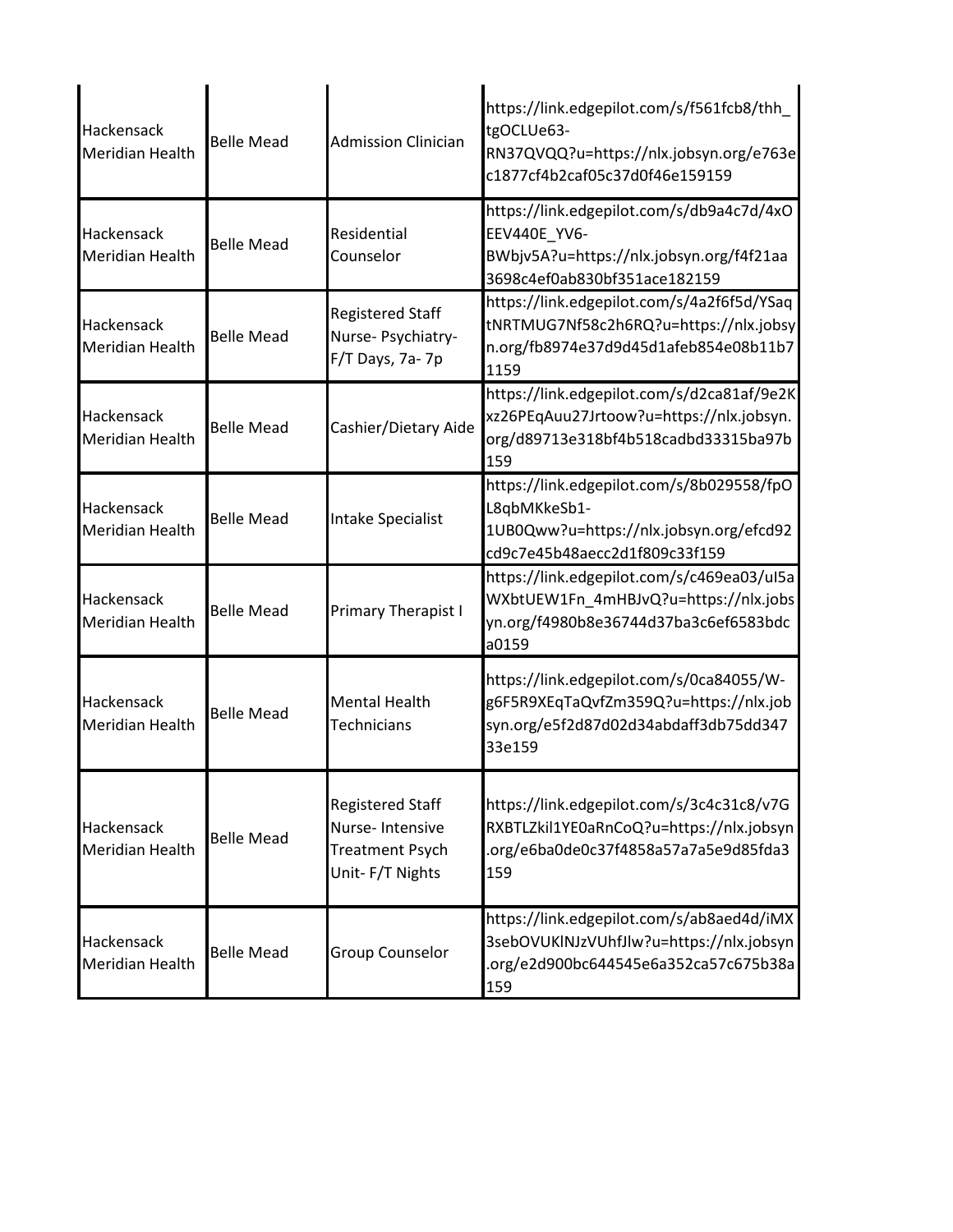| Hackensack<br><b>Meridian Health</b> | <b>Belle Mead</b> | <b>Assistant Nurse</b><br>Manager-Youth<br>Residential<br>Treatment Program-<br>P/T with Benefits<br>Evenings | https://link.edgepilot.com/s/7ee1f778/RwG<br>i5_645U6tAgl0Zr8dYQ?u=https://nlx.jobsyn.<br>org/de1e88fb61b6456586abe37fa41c61121<br>59 |
|--------------------------------------|-------------------|---------------------------------------------------------------------------------------------------------------|---------------------------------------------------------------------------------------------------------------------------------------|
| Hackensack<br><b>Meridian Health</b> | <b>Belle Mead</b> | Crisis Intervention<br>Specialist                                                                             | https://link.edgepilot.com/s/a3e992de/rpT<br>nEHHguE2yvcW12QuSYg?u=https://nlx.jobs<br>yn.org/efceae453a34447eb09d590d0d87ab<br>9d159 |
| Hackensack<br><b>Meridian Health</b> | <b>Belle Mead</b> | <b>Residential Therapist</b>                                                                                  | https://link.edgepilot.com/s/d9de376b/mv<br>vsPvqmqEaOEUgs7VsbLA?u=https://nlx.jobs<br>yn.org/e22139398d8d4e5e96dbae33ea4d9<br>3e4159 |
| Hackensack<br><b>Meridian Health</b> | <b>Belle Mead</b> | Residential<br>Counselor                                                                                      | https://link.edgepilot.com/s/c1730188/IXD<br>SPYrOuEyLmYe93qhlug?u=https://nlx.jobsy<br>n.org/f9627d7545d94237bb6ba29bd66ff94<br>d159 |
| Hackensack<br><b>Meridian Health</b> | <b>Belle Mead</b> | <b>Mental Health</b><br><b>Technicians</b>                                                                    | https://link.edgepilot.com/s/8254521e/R5f<br>szDQK7UuwMlHfYIH4Sg?u=https://nlx.jobsy<br>n.org/f348554a48ed4ea6be1d5ec9b44a9ab<br>e159 |
| Hackensack<br><b>Meridian Health</b> | <b>Belle Mead</b> | Residential<br>Counselor                                                                                      | https://link.edgepilot.com/s/95314685/vEH<br>nahPUdk_sDHDT9nLwlg?u=https://nlx.jobsy<br>n.org/29caaf34280b40c99223a2428ddcb9cf<br>159 |
| Hackensack<br><b>Meridian Health</b> | <b>Belle Mead</b> | <b>Registered Staff</b><br>Nurse- Psychiatry-<br>F/T Nights 7p-7a                                             | https://link.edgepilot.com/s/dfaed2cc/nNlk<br>Tx0Y50aaPwWBV11JOQ?u=https://nlx.jobsy<br>n.org/36ccdeba4efe4d27a7899ca3ab14c31<br>3159 |
| Hackensack<br>Meridian Health        | <b>Belle Mead</b> | Dishwasher                                                                                                    | https://link.edgepilot.com/s/96cdb915/Nm<br>F T g3bEy3oz6bolgw5w?u=https://nlx.jobs<br>yn.org/3663e8c3d82a49c2a181c4d04aa9af<br>53159 |
| Hackensack<br><b>Meridian Health</b> | <b>Belle Mead</b> | Group Counselor                                                                                               | https://link.edgepilot.com/s/a3652946/GR-<br>g849090qYQAf1Xy64uA?u=https://nlx.jobsy<br>n.org/2f19fe19f4c84f93962391dbf5a137bb<br>159 |
| Hackensack<br><b>Meridian Health</b> | <b>Belle Mead</b> | Security Officer                                                                                              | https://link.edgepilot.com/s/3f142eb0/zG6<br>et3avLkuW3exIFCdK2g?u=https://nlx.jobsyn<br>.org/3d0dbc25966b40feb4f9ad6de4a6da52<br>159 |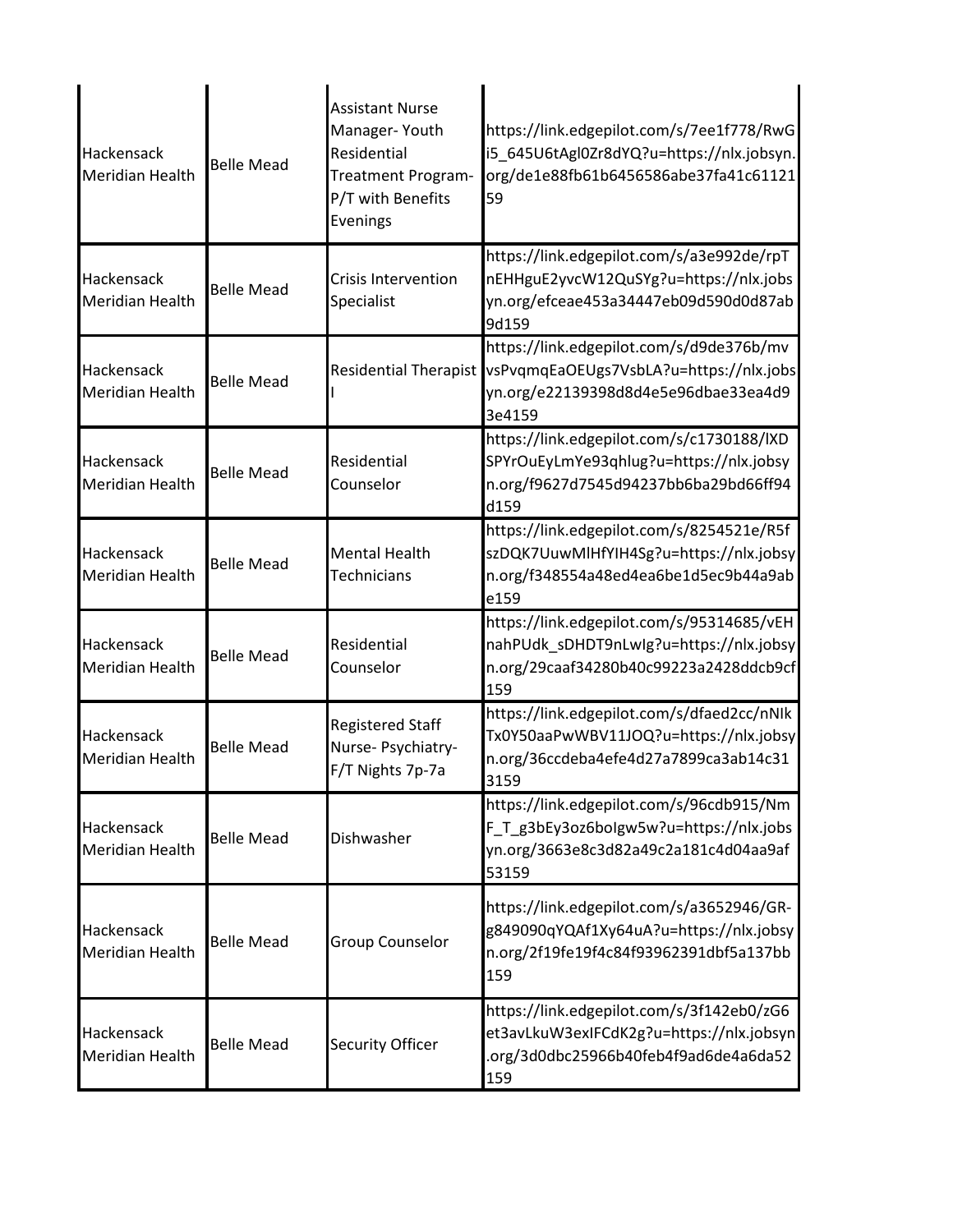| Hackensack<br><b>Meridian Health</b>        | <b>Belle Mead</b> | <b>Mental Health</b><br><b>Technicians</b>                         | https://link.edgepilot.com/s/f55347da/9LE9<br>QyWu-<br>kuZZH8eDFQ_Cw?u=https://nlx.jobsyn.org/<br>312a575f29f94573af927c535a3cf35a159 |
|---------------------------------------------|-------------------|--------------------------------------------------------------------|---------------------------------------------------------------------------------------------------------------------------------------|
| Hackensack<br><b>Meridian Health</b>        | <b>Belle Mead</b> | Instructional<br>ParaProfessional                                  | https://link.edgepilot.com/s/e33adb94/FIU<br>F54EYQUy6q5UY14CjyQ?u=https://nlx.jobsy<br>n.org/34ff5f12dfa44d10b1efb1d2d2fec4751<br>59 |
| Hackensack<br><b>Meridian Health</b>        | <b>Belle Mead</b> | Residential<br>Counselor                                           | https://link.edgepilot.com/s/323efcba/OoS<br>qzY0no0qGHNADc-<br>kJmQ?u=https://nlx.jobsyn.org/3fcb17bbdb<br>ef40f78d31abdd4d3d4de8159 |
| <b>Hackensack</b><br><b>Meridian Health</b> | <b>Belle Mead</b> | Residential<br>Counselor                                           | https://link.edgepilot.com/s/adf78456/QjY<br>GXay3dEKnmMRllowWVg?u=https://nlx.job<br>syn.org/0f926817b747480f90780c18c3b07<br>e1b159 |
| Hackensack<br><b>Meridian Health</b>        | <b>Belle Mead</b> | <b>Mental Health</b><br><b>Technicians</b>                         | https://link.edgepilot.com/s/a596edc1/2qc<br>EbEUsvkqDMHUyX2Aweg?u=https://nlx.job<br>syn.org/0c49ee14dea54d16bced30607c87c<br>56b159 |
| Hackensack<br><b>Meridian Health</b>        | <b>Belle Mead</b> | Security Officer                                                   | https://link.edgepilot.com/s/a0020264/SCA<br>oizhHXkemqydooPpuLQ?u=https://nlx.jobsy<br>n.org/0e0da5d6904443eba866fe18886b84c<br>a159 |
| Hackensack<br><b>Meridian Health</b>        | <b>Belle Mead</b> | <b>Registered Staff</b><br>Nurse- Psychiatry-<br>F/T Days, 7a-7p   | https://link.edgepilot.com/s/08a27479/NXI<br>VIHXE3UW2L5AB3m55Pg?u=https://nlx.job<br>syn.org/0dd0d14541554d4badbb8fadcaab9<br>d52159 |
| Hackensack<br><b>Meridian Health</b>        | <b>Belle Mead</b> | <b>Mental Health</b><br><b>Technicians</b>                         | https://link.edgepilot.com/s/5d95d3df/if_B<br>Rk9-<br>sEuOn8HQwBm3GA?u=https://nlx.jobsyn.or<br>g/0e778ffb22ec46cdaed9f13f4963006e159 |
| Hackensack<br><b>Meridian Health</b>        | <b>Belle Mead</b> | <b>Registered Staff</b><br>Nurse- Psychiatry-<br>F/T Nights, 7p-7a | https://link.edgepilot.com/s/5a82bdda/VAi<br>h4Rf5Cka-<br>ZpQiGXECbg?u=https://nlx.jobsyn.org/15b5<br>eda9f1304b1bbaa072a27781e2b0159 |
| Hackensack<br><b>Meridian Health</b>        | <b>Belle Mead</b> | <b>Mental Health</b><br><b>Technicians</b>                         | https://link.edgepilot.com/s/2337203e/DM<br>73ActLmUOL9B_p_6DZKw?u=https://nlx.jo<br>bsyn.org/1482453284e946a595b8092ca3d2<br>2788159 |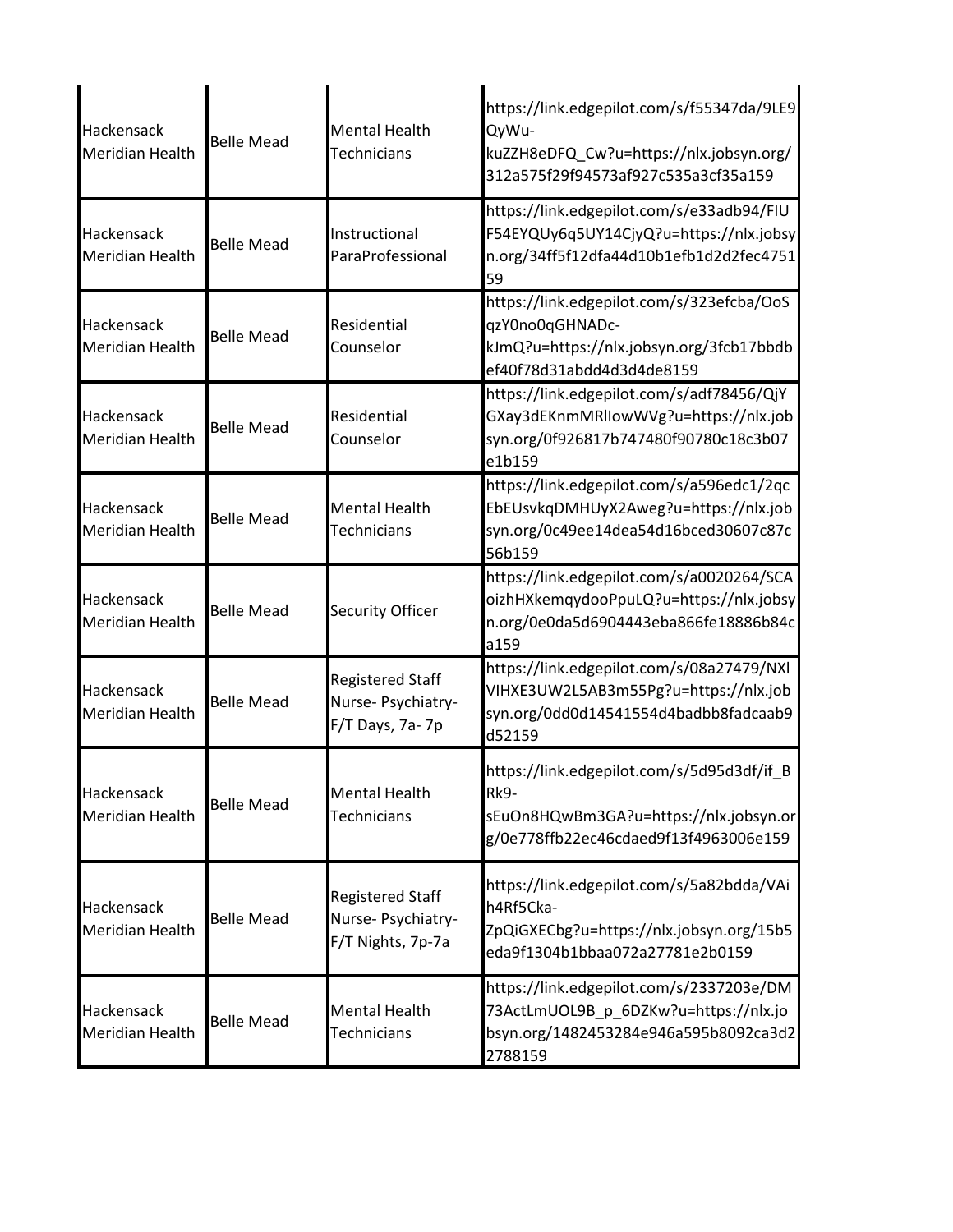| Hackensack<br>Meridian Health | <b>Belle Mead</b> | <b>Registered Staff</b><br>Nurse- Psychiatry-<br>F/T Evenings      | https://link.edgepilot.com/s/4ac54d01/Dhe<br>pSWLcM0aOJgrvtl5yGg?u=https://nlx.jobsy<br>n.org/04365a7db7e84ce3b953c3d04207f55<br>b159 |
|-------------------------------|-------------------|--------------------------------------------------------------------|---------------------------------------------------------------------------------------------------------------------------------------|
| Hackensack<br>Meridian Health | <b>Belle Mead</b> | <b>Mental Health</b><br><b>Technicians</b>                         | https://link.edgepilot.com/s/190f1329/DB8<br>VxZclEkG7vaULZcly3A?u=https://nlx.jobsyn.<br>org/042b9f1c307d4d29a08113ad8955348e<br>159 |
| Hackensack<br>Meridian Health | <b>Belle Mead</b> | <b>Mental Health</b><br><b>Technicians</b>                         | https://link.edgepilot.com/s/bb0ad971/nUp<br>aOmrt4UumVK96ENKrRQ?u=https://nlx.job<br>syn.org/06ff140d2a344f41bfa0bd3eed0236<br>7d159 |
| Hackensack<br>Meridian Health | <b>Belle Mead</b> | <b>Mental Health</b><br><b>Technicians</b>                         | https://link.edgepilot.com/s/b0511113/OE<br>wdjvCoIUOk5L9nFsL9rA?u=https://nlx.jobsy<br>n.org/03912c4446d24a83b3df2fc2f6ad7f35<br>159 |
| Hackensack<br>Meridian Health | <b>Belle Mead</b> | Senior Group<br>Counselor                                          | https://link.edgepilot.com/s/7988e8f0/FhB<br>2uHKmPUiehMy5gIuyJw?u=https://nlx.jobs<br>yn.org/0cab6994e2a84548b7a8d79eae872a<br>2d159 |
| Hackensack<br>Meridian Health | <b>Belle Mead</b> | <b>Mental Health</b><br><b>Technicians</b>                         | https://link.edgepilot.com/s/b05bdbe3/xQ8<br>Ri2qwb0iVHo6Ir7ZVlQ?u=https://nlx.jobsyn.<br>org/06e62ab7e35044948de3fb5f80f97dbb1<br>59 |
| Hackensack<br>Meridian Health | <b>Belle Mead</b> | <b>Registered Staff</b><br>Nurse- Psychiatry-<br>F/T Nights, 7p-7a | https://link.edgepilot.com/s/7a8efd33/Wq<br>AlZROGyU6rsAzJl4YxCw?u=https://nlx.jobsy<br>n.org/9dd651230ac54eebacaad385cc53b72<br>f159 |
| Hackensack<br>Meridian Health | Belle Mead        | Residential<br>Counselor                                           | https://link.edgepilot.com/s/0d806487/Gyd<br>Z_FusfkGlBZhAxYyXhw?u=https://nlx.jobsyn<br>.org/9dfc697f36d04a4aa0a1b6f2094862c51<br>59 |
| Hackensack<br>Meridian Health | <b>Belle Mead</b> | Pharmacist                                                         | https://link.edgepilot.com/s/6b9c15ea/Em<br>A259Bj00infvnJ8ygF8g?u=https://nlx.jobsyn<br>.org/9f181e5c6cee4c6faf5a6d3c70e4e9f51<br>59 |
| Hackensack<br>Meridian Health | <b>Belle Mead</b> | Coord Substance<br><b>Abuse Awareness</b>                          | https://link.edgepilot.com/s/092f3abc/JbID<br>tAQ0b0aoiXTv9iUFZA?u=https://nlx.jobsyn.<br>org/ac840d168b0344e9b80abc61c260d635<br>159 |
| Hackensack<br>Meridian Health | <b>Belle Mead</b> | <b>Mental Health</b><br>Technicians                                | https://link.edgepilot.com/s/bb831f11/z26j<br>bwrvk2IhYIrJkHUcA?u=https://nlx.jobsyn.o<br>rg/cba3ae9a8ba14a9cb4b8c3aad2bda3bc15<br>9  |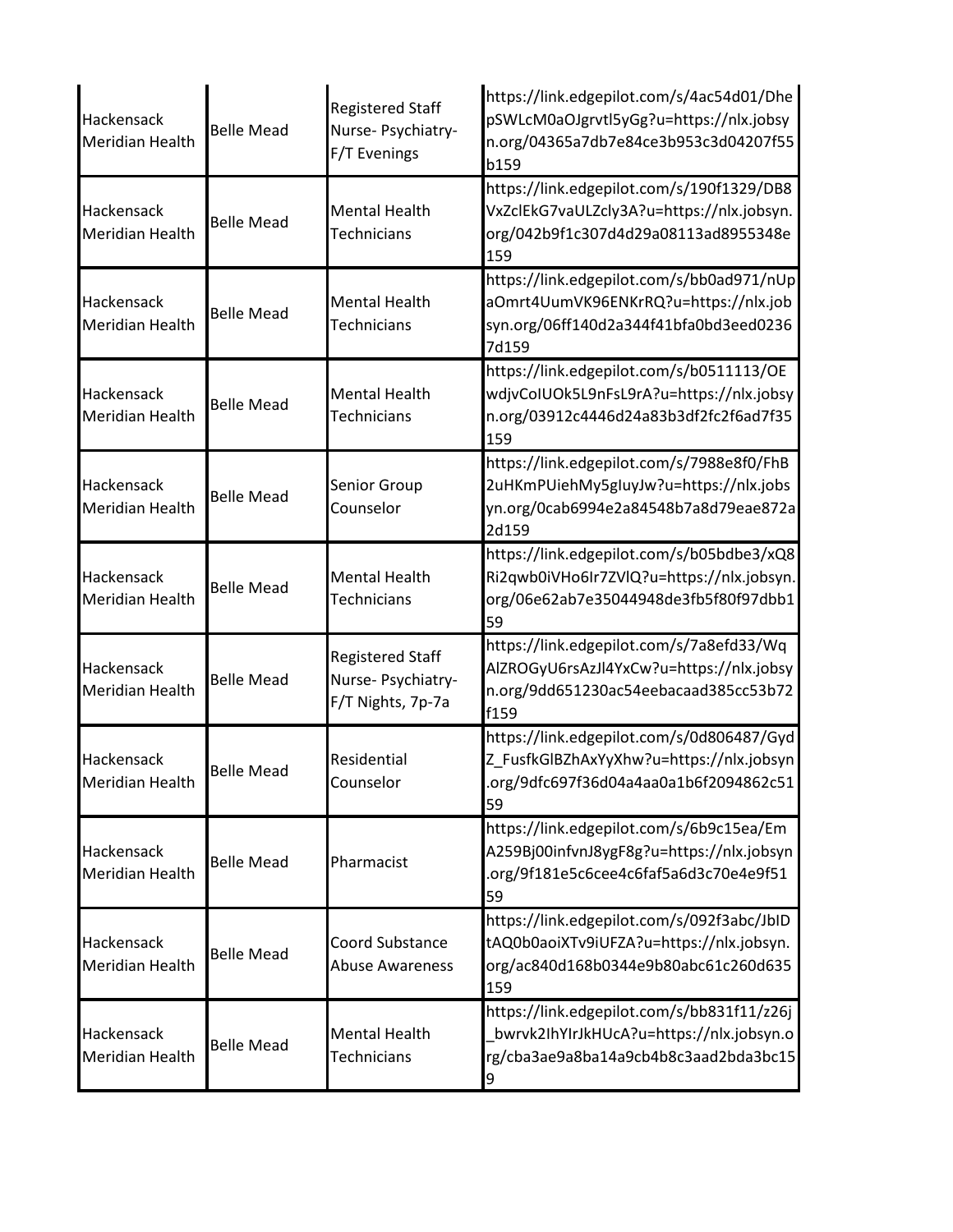| Hackensack<br><b>Meridian Health</b> | <b>Belle Mead</b> | Psychiatry                                          | https://link.edgepilot.com/s/62e2eed5/xoxl<br>RN House Supervisor-cU3TnkOjgFyHvFNUUw?u=https://nlx.jobsy<br>n.org/b56e3029a0dc46eea869697c0c0ae5b<br>c159  |
|--------------------------------------|-------------------|-----------------------------------------------------|------------------------------------------------------------------------------------------------------------------------------------------------------------|
| Hackensack<br><b>Meridian Health</b> | <b>Belle Mead</b> | Environmental<br>Service Aide                       | https://link.edgepilot.com/s/825d1277/kwb<br>KVvH0Lk_Te0lqMoKp-<br>A?u=https://nlx.jobsyn.org/89aae0240fe44<br>8ed8460b1649f3c2e45159                      |
| Hackensack<br><b>Meridian Health</b> | <b>Belle Mead</b> | <b>Mental Health</b><br>Technicians                 | https://link.edgepilot.com/s/67b2d242/Qp<br>U0e31Ot0yfhGHcYEs50Q?u=https://nlx.jobs<br>yn.org/a760e8f4e8ae40309bba87d570e020<br>29159                      |
| Hackensack<br><b>Meridian Health</b> | <b>Belle Mead</b> | <b>Mental Health</b><br><b>Technicians</b>          | https://link.edgepilot.com/s/c3a88273/ygS<br>oTpbPbkWbwRKaVprWSA?u=https://nlx.job<br>syn.org/922341702da4434b91173478709e<br>8ec4159                      |
| Hackensack<br><b>Meridian Health</b> | <b>Belle Mead</b> | <b>Registered Staff</b><br>Recovery-P/T<br>Evenings | https://link.edgepilot.com/s/e2e3c42d/EvH<br>Nurse- Blake Detox & aYfcDcUOQPjPuCCcntg?u=https://nlx.jobsy<br>n.org/ad44087078934629964882fcdb338a2<br>f159 |
| Hackensack<br><b>Meridian Health</b> | <b>Belle Mead</b> | <b>Mental Health</b><br>Technician, Evening         | https://link.edgepilot.com/s/2e13241c/HTY<br>ZhltVw06txn9c8QT-<br>eA?u=https://nlx.jobsyn.org/6e0bd4566d04<br>462a9ddf5b8e87c59c79159                      |
| Hackensack<br><b>Meridian Health</b> | <b>Belle Mead</b> | <b>Mental Health</b><br>Counselor                   | https://link.edgepilot.com/s/1da4a168/F-<br>CzQboYt0a6lCBCPI_4IA?u=https://nlx.jobsy<br>n.org/b1f2778bae134447a8b5bbf8f365f755<br>159                      |
| Hackensack<br><b>Meridian Health</b> | <b>Belle Mead</b> | <b>Instruct Paraprof</b><br><b>School Aide</b>      | https://link.edgepilot.com/s/80ec2554/gUy<br>$1m-$<br>cq106oesa6GsUuOg?u=https://nlx.jobsyn.o<br>rg/9ef28ca095604b8281c1f2fdc9c6f3fa159                    |
| Hackensack<br><b>Meridian Health</b> | <b>Belle Mead</b> | <b>Mental Health</b><br>Technicians                 | https://link.edgepilot.com/s/1a022147/qNu<br>GQYUSKUyD4Evze7QP-<br>g?u=https://nlx.jobsyn.org/8424b70dea754<br>dc19075476ad9be7567159                      |
| Hackensack<br><b>Meridian Health</b> | <b>Belle Mead</b> | <b>Group Counselor</b>                              | https://link.edgepilot.com/s/ec0a83e8/ABB<br>JHjFdrkehGJun4Ue3AQ?u=https://nlx.jobsy<br>n.org/888604d5bc5b4c8da859ea3a353e83<br>4e159                      |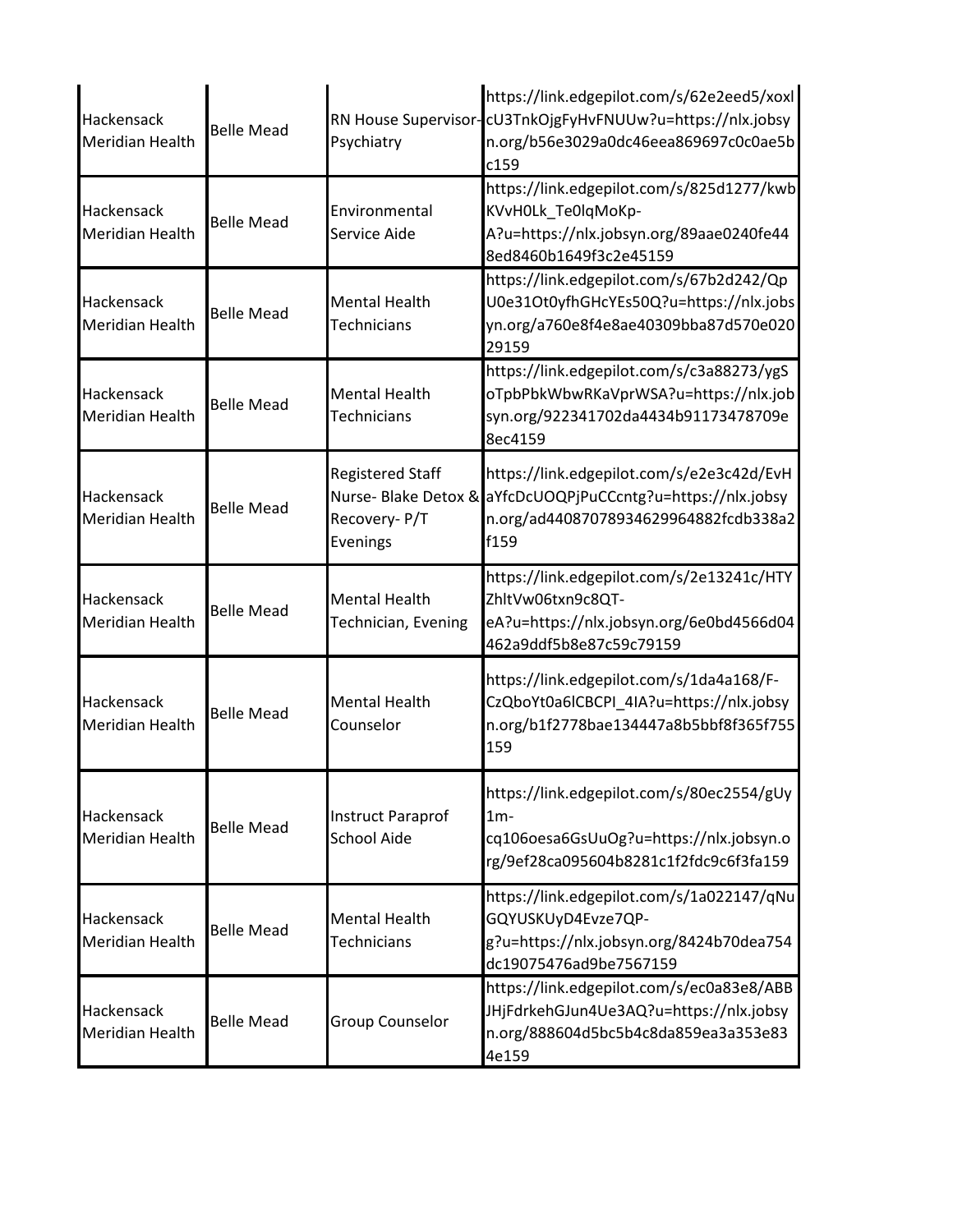| Hackensack<br>Meridian Health        | <b>Belle Mead</b> | <b>Mental Health</b><br>Technicians            | https://link.edgepilot.com/s/9f43a1fb/keJNl<br>yCY20GUp4i5fsrowQ?u=https://nlx.jobsyn.o<br>rg/6c608119f0a84a8092052e2ca76e470f15      |
|--------------------------------------|-------------------|------------------------------------------------|---------------------------------------------------------------------------------------------------------------------------------------|
| Hackensack<br>Meridian Health        | <b>Belle Mead</b> | Residential<br>Counselor                       | https://link.edgepilot.com/s/8c48a464/joy<br>WzdnO5EGZqKGvoxraPw?u=https://nlx.jobs<br>yn.org/77059ef9c73740749c54605dde2fba<br>11159 |
| Hackensack<br><b>Meridian Health</b> | <b>Belle Mead</b> | Dishwasher                                     | https://link.edgepilot.com/s/9ecfe231/iWM<br>jBCsjL0Wv6znLcc1sZA?u=https://nlx.jobsyn.<br>org/86f008665162495a846cc41b6de649b2<br>159 |
| Hackensack<br>Meridian Health        | <b>Belle Mead</b> | <b>LPN Adolescent</b><br>Youth Program         | https://link.edgepilot.com/s/0ae66a71/-<br>tobm5xTA0mWmsSqj-<br>dhew?u=https://nlx.jobsyn.org/74bd3701a<br>3004b678a805a0d8dd5f55d159 |
| <b>Hackensack</b><br>Meridian Health | <b>Belle Mead</b> | <b>Mental Health</b><br><b>Technicians</b>     | https://link.edgepilot.com/s/f225f1b6/9Rps<br>JLHFHUalpOqsG4aurg?u=https://nlx.jobsyn.<br>org/827a62456a3c409ab7205a4e7f1fe76f1<br>59 |
| Hackensack<br>Meridian Health        | <b>Belle Mead</b> | <b>Mental Health</b><br>Technicians            | https://link.edgepilot.com/s/72c38de8/SkX<br>4TKP8_0ORNEjeGj9Dog?u=https://nlx.jobsy<br>n.org/86f552a6f2fd4f5ab14d154b2442c132<br>159 |
| Hackensack<br>Meridian Health        | <b>Belle Mead</b> | <b>Court Clerk</b>                             | https://link.edgepilot.com/s/e17d209f/_WI<br>Ybk789EWbjcT9XZpRFQ?u=https://nlx.jobsy<br>n.org/680132be1eda4949a07424352b6d35<br>75159 |
| Hackensack<br><b>Meridian Health</b> | <b>Belle Mead</b> | <b>Mental Health</b><br>Technicians            | https://link.edgepilot.com/s/f3b36ad0/Sl2zl<br>8GMK0CnU8h8pDLfqg?u=https://nlx.jobsyn<br>.org/7f6fb4473d1449968ccadfe3296acc201<br>59 |
| Hackensack<br>Meridian Health        | <b>Belle Mead</b> | <b>Instruct Paraprof</b><br><b>School Aide</b> | https://link.edgepilot.com/s/bc4d2c84/TYb<br>zzW_WyEK0ZDyq5G8ngQ?u=https://nlx.job<br>syn.org/88d96e69f8124d05b597650f9342f<br>85c159 |
| Hackensack<br>Meridian Health        | <b>Belle Mead</b> | <b>House Supervisor</b>                        | https://link.edgepilot.com/s/e8fb5383/b2-<br>VxWFTDkan2yNSLEWFpg?u=https://nlx.jobs<br>yn.org/74803464116a474abf5cd8ac798383<br>ff159 |
| Hackensack<br>Meridian Health        | <b>Belle Mead</b> | <b>Mental Health</b><br><b>Technicians</b>     | https://link.edgepilot.com/s/1d0837e3/nH6<br>GUvN2jky92KEfcm49Eg?u=https://nlx.jobsy<br>n.org/7ce8f4518d8645558c4ea962ffefd9db<br>159 |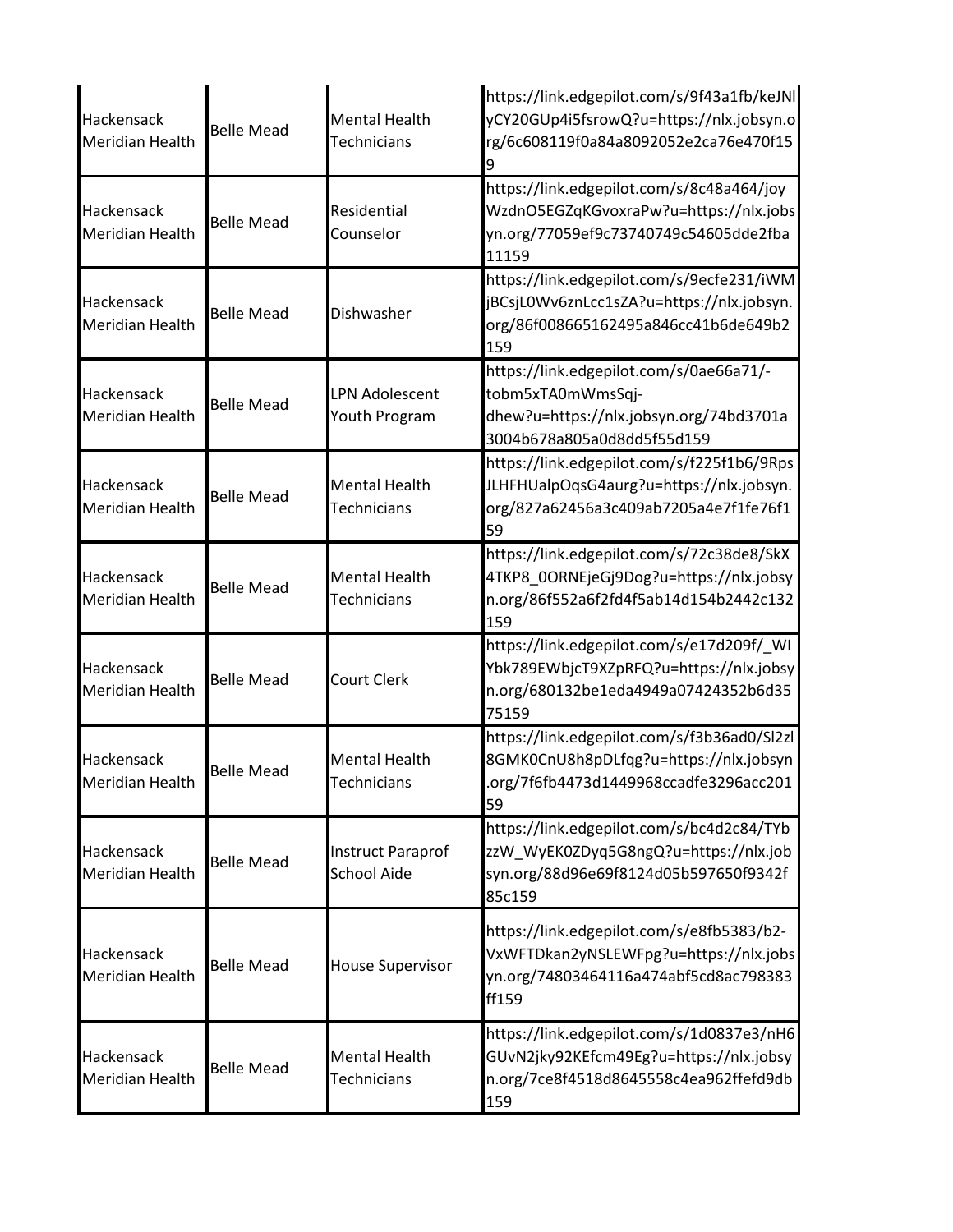| Hackensack<br>Meridian Health        | <b>Belle Mead</b> | <b>Mental Health</b><br><b>Technicians</b>                                                         | https://link.edgepilot.com/s/1249b8c2/_3IT<br>M52jS0KNFnXi8UWMGQ?u=https://nlx.jobs<br>yn.org/863a4d38aa6248689c629832d58e7<br>acd159     |
|--------------------------------------|-------------------|----------------------------------------------------------------------------------------------------|-------------------------------------------------------------------------------------------------------------------------------------------|
| Hackensack<br>Meridian Health        | <b>Belle Mead</b> | <b>Registered Staff</b><br>Nurse- Psychiatry-<br>F/T Nights, 7p-7a                                 | https://link.edgepilot.com/s/3191124f/dvP<br>FwRepuE_Cp9CW5cd2vQ?u=https://nlx.job<br>syn.org/675da31a7c244f18a5cc056d3b055<br>06a159     |
| Hackensack<br><b>Meridian Health</b> | <b>Belle Mead</b> | Unit Secretary                                                                                     | https://link.edgepilot.com/s/58e21134/xt2<br>9JFwYmUCQzvdqXmGIlQ?u=https://nlx.jobs<br>yn.org/84103a5d51a24de983218c7df325ea<br>43159     |
| Hackensack<br><b>Meridian Health</b> | <b>Belle Mead</b> | <b>Mental Health</b><br><b>Technicians</b>                                                         | https://link.edgepilot.com/s/be452126/M1J<br>TdtSFz0C8L4RHdovpEA?u=https://nlx.jobsy<br>n.org/7af5d450501143148205537dc2cdd7c<br>1159     |
| Hackensack<br>Meridian Health        | <b>Belle Mead</b> | <b>Mental Health</b><br><b>Technicians</b>                                                         | https://link.edgepilot.com/s/d8adf415/4a6<br>mkYSCnkOY259hKIJT_w?u=https://nlx.jobsy<br>n.org/73c8a6d75e7e4312bac4ad1e63dcff4<br>6159     |
| Hackensack<br><b>Meridian Health</b> | <b>Belle Mead</b> | <b>Registered Staff</b><br>Nurse- Psychiatry &<br>Addictions- P/T with<br><b>Benefits Evenings</b> | https://link.edgepilot.com/s/1cc344ff/ssaVc<br>EGKU0WV3cFHCXWv-<br>w?u=https://nlx.jobsyn.org/6711353ddc9a4<br>487bd9854e2a2bb6723159     |
| Hackensack<br>Meridian Health        | <b>Belle Mead</b> | <b>Assistant Nurse</b><br>Manager                                                                  | https://link.edgepilot.com/s/855a0263/09X<br>Ē-<br>nf81kyoMNgGxaaKIw?u=https://nlx.jobsyn.<br>org/7205fb116972425f95a5f79ab1510f611<br>59 |
| Hackensack<br>Meridian Health        | <b>Belle Mead</b> | <b>Registered Staff</b><br>Nurse- General Adult<br>Psych Unit- P/T with<br><b>Benefits Days</b>    | https://link.edgepilot.com/s/c490de9a/dH3<br>wBxDYkUm71DrPYN7-<br>Hg?u=https://nlx.jobsyn.org/681dfe3bc29c<br>481e88574737b2d610c6159     |
| Hackensack<br>Meridian Health        | <b>Belle Mead</b> | Nurse Manager-<br>Adolescents<br>Psychiatry F/T                                                    | https://link.edgepilot.com/s/12f65971/n_b<br>WjORcpEqZXLyJ0WrtTw?u=https://nlx.jobsy<br>n.org/8dad1777903c443191ea1710592be2<br>b1159     |
| Hackensack<br>Meridian Health        | <b>Belle Mead</b> | Primary Therapist I                                                                                | https://link.edgepilot.com/s/0009dee0/Q_f<br>C_BpJOkWTaM5yArF3Mw?u=https://nlx.job<br>syn.org/723694a6c34d406585639cc1d7b63<br>31d159     |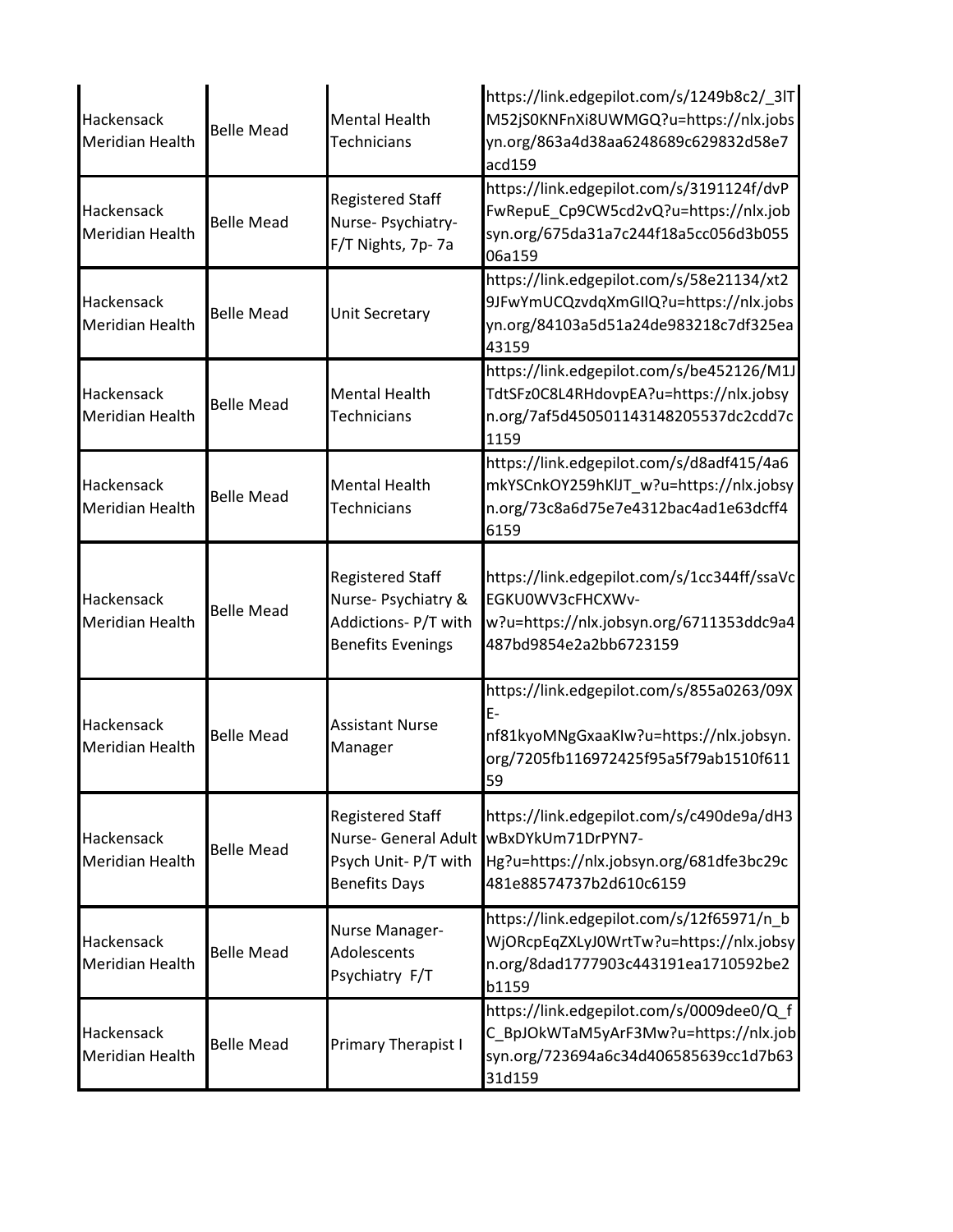| Hackensack<br>Meridian Health        | <b>Belle Mead</b> | <b>Mental Health</b><br>Technicians                           | https://link.edgepilot.com/s/cfa0e3b3/dUD<br>CpYoCeUOBj6ktISw6rw?u=https://nlx.jobsy<br>n.org/93cc5120eee74bde85b4ccbfd393585<br>4159 |
|--------------------------------------|-------------------|---------------------------------------------------------------|---------------------------------------------------------------------------------------------------------------------------------------|
| Hackensack<br><b>Meridian Health</b> | <b>Belle Mead</b> | Environmental<br>Service Aide                                 | https://link.edgepilot.com/s/af719cb0/luEx<br>gCwBVU2eYAvmU1YZrA?u=https://nlx.jobsy<br>n.org/93eca6a1b85f45bea7fd367b137a149<br>1159 |
| Hackensack<br>Meridian Health        | <b>Belle Mead</b> | <b>Mental Health</b><br><b>Technicians</b>                    | https://link.edgepilot.com/s/602f6c8b/DK3<br>bYhZIzUqPwxtq_Ck40g?u=https://nlx.jobsyn<br>.org/9d9e79941231456888522dd651bc9a1<br>5159 |
| Hackensack<br><b>Meridian Health</b> | <b>Belle Mead</b> | Dietary Aide                                                  | https://link.edgepilot.com/s/75568372/Vdt<br>zZcE5nkq1Ov0kYyvBfw?u=https://nlx.jobsy<br>n.org/a96f2c3dd105491d8124f4f4cba2a1f8<br>159 |
| Hackensack<br><b>Meridian Health</b> | <b>Belle Mead</b> | <b>Occupational Health</b><br><b>RN Supervisor</b>            | https://link.edgepilot.com/s/85be5b92/gHt<br>UZmj-<br>QE2iolx69vT7Zw?u=https://nlx.jobsyn.org/8<br>f2268a8a27b44d4a25fb578a3f378df159 |
| Hackensack<br>Meridian Health        | <b>Belle Mead</b> | <b>Mental Health</b><br><b>Technicians</b>                    | https://link.edgepilot.com/s/2f8b2ea4/_5xz<br>26gBW0uswovDz9wMQA?u=https://nlx.job<br>syn.org/9268e70766fa490e830cac0b6e5df4<br>ad159 |
| Hackensack<br>Meridian Health        | <b>Belle Mead</b> | <b>Mental Health</b><br>Technicians                           | https://link.edgepilot.com/s/fedcef0d/0wQ<br>GBBS5G0eb6pYGNfScCg?u=https://nlx.jobsy<br>n.org/a9c20f0c51034ad5b787f4a14224ade<br>1159 |
| Hackensack<br>Meridian Health        | <b>Belle Mead</b> | Residential<br>Counselor                                      | https://link.edgepilot.com/s/f4bb9224/p1u<br>DtHo7kUO9kP9it9eKRw?u=https://nlx.jobsy<br>n.org/4452e3c24e25480780698a003f0767d<br>2159 |
| Hackensack<br>Meridian Health        | <b>Belle Mead</b> | <b>Registered Staff</b><br><b>Nurses</b>                      | https://link.edgepilot.com/s/64d187c7/p7S<br>yGYFtK0GEhr1olQaMMg?u=https://nlx.jobs<br>yn.org/850d626b9fb04ba3aff22ef9ce2eb69<br>4159 |
| Hackensack<br>Meridian Health        | <b>Belle Mead</b> | <b>Registered Staff</b><br>Nurse- Psychiatry-<br>F/T Evenings | https://link.edgepilot.com/s/f392f420/mxF<br>QeoiiBEy8XTOyfHft3A?u=https://nlx.jobsyn.<br>org/f79b6b7264d84058bac45e9438b0e340<br>159 |
| Hackensack<br>Meridian Health        | <b>Belle Mead</b> | Environmental<br>Service Aide                                 | https://link.edgepilot.com/s/96df4eb8/L33k<br>RHC6g0u9mFLCeNeOvQ?u=https://nlx.jobs<br>yn.org/9591e9d60fbc4abebb2f992d17721b<br>2c159 |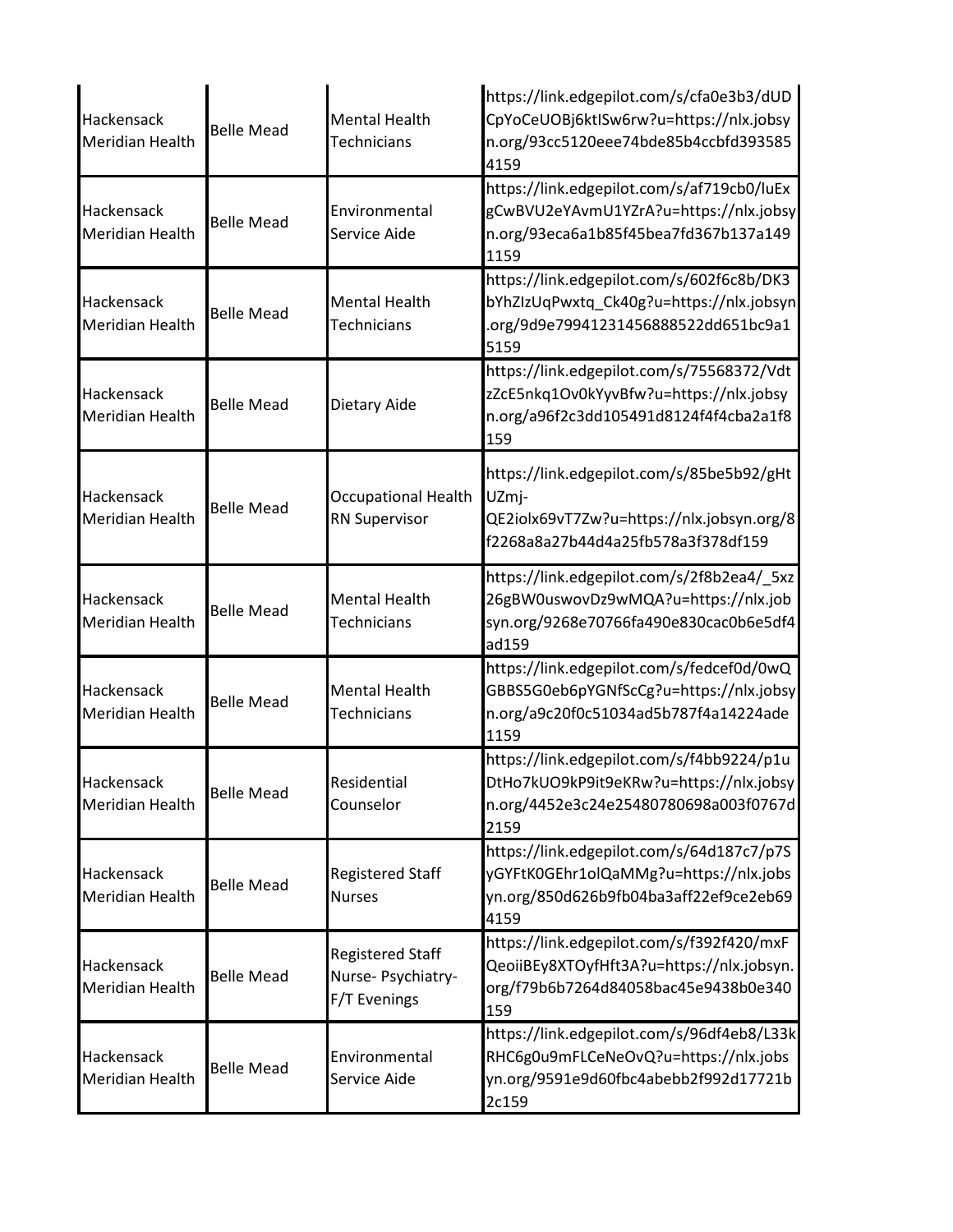| Hackensack<br><b>Meridian Health</b> | <b>Belle Mead</b> | <b>Registered Staff</b><br>Nurse-Detox &<br>Recovery- P/T Days       | https://link.edgepilot.com/s/e1cb6312/c6h<br>4zx9PFEGwSfC5R2efHQ?u=https://nlx.jobsy<br>n.org/07b1209ab1464595bf1846cc2f4c682<br>9159 |
|--------------------------------------|-------------------|----------------------------------------------------------------------|---------------------------------------------------------------------------------------------------------------------------------------|
| Hackensack<br><b>Meridian Health</b> | <b>Belle Mead</b> | <b>Registered Staff</b><br>Nurse-Detox &<br>Recovery-P/T<br>Evenings | https://link.edgepilot.com/s/8a54e9b7/C-<br>tWX1fJQ06_808Y6dPKXw?u=https://nlx.job<br>syn.org/59b7d5d82eba46c3859d84f5fe3f38<br>e3159 |
| Hackensack<br><b>Meridian Health</b> | <b>Belle Mead</b> | Dishwasher                                                           | https://link.edgepilot.com/s/d6e1f4f0/6oqx<br>iQuwb0aln-<br>gSR1H4ZQ?u=https://nlx.jobsyn.org/2db6c0<br>abbdd44bae878e4f0397154102159 |
| Hackensack<br><b>Meridian Health</b> | <b>Belle Mead</b> | <b>Registered Staff</b><br>Nurse-Detox &<br>Recovery- P/T Nights     | https://link.edgepilot.com/s/561e8772/9he<br>Rzfw8vUWm3tdBc6bwuA?u=https://nlx.job<br>syn.org/87a5fcf69e564bb9ad40d9b86d4e7<br>837159 |
| Hackensack<br><b>Meridian Health</b> | <b>Belle Mead</b> | <b>Primary Therapist I</b>                                           | https://link.edgepilot.com/s/9fea7788/2s6K<br>dGM9zkqjZJ_bQMKtjQ?u=https://nlx.jobsyn<br>.org/ac1abffe0a784211910be550714b64ae<br>159 |
| Hackensack<br><b>Meridian Health</b> | <b>Belle Mead</b> | Dishwasher                                                           | https://link.edgepilot.com/s/fb790101/I6KZ<br>08j2RUqal1_BbWwn0Q?u=https://nlx.jobsy<br>n.org/490a89059c264c58a989d71c4d9929a<br>7159 |
| Hackensack<br>Meridian Health        | <b>Belle Mead</b> | Cashier/Dietary Aide                                                 | https://link.edgepilot.com/s/7e1a6d59/l2m<br>dQ5VvMESESJvU2634Ng?u=https://nlx.jobs<br>yn.org/98a530cf3dbe492fa70735b3cf6160e<br>1159 |
| Hackensack<br><b>Meridian Health</b> | <b>Belle Mead</b> | Residential<br>Counselor                                             | https://link.edgepilot.com/s/a4ae810a/BFd<br>tPXroAES1qFLNgUNaOQ?u=https://nlx.jobs<br>yn.org/d7d7f8278a5a48a0924f4c1ab68b7cc<br>8159 |
| Hackensack<br>Meridian Health        | <b>Belle Mead</b> | Primary Therapist I                                                  | https://link.edgepilot.com/s/53b88124/vbf<br>Qo24HfEqU9rtdiaxmfQ?u=https://nlx.jobsy<br>n.org/7fed15a330a44b2c8a7078822544311<br>3159 |
| Hackensack<br><b>Meridian Health</b> | <b>Belle Mead</b> | Primary Therapist I                                                  | https://link.edgepilot.com/s/572399a5/O8<br>NNkj22gkSQceA8YbOgmw?u=https://nlx.jo<br>bsyn.org/8d6580911dd44fabbd61c1538cd1<br>ebcd159 |
| Hackensack<br><b>Meridian Health</b> | <b>Belle Mead</b> | <b>Mental Health</b><br>Technicians                                  | https://link.edgepilot.com/s/8304614b/J3fz<br>iGUggE2hOcGNJhKuNA?u=https://nlx.jobsy<br>n.org/514293243675405eabee167864a305<br>e3159 |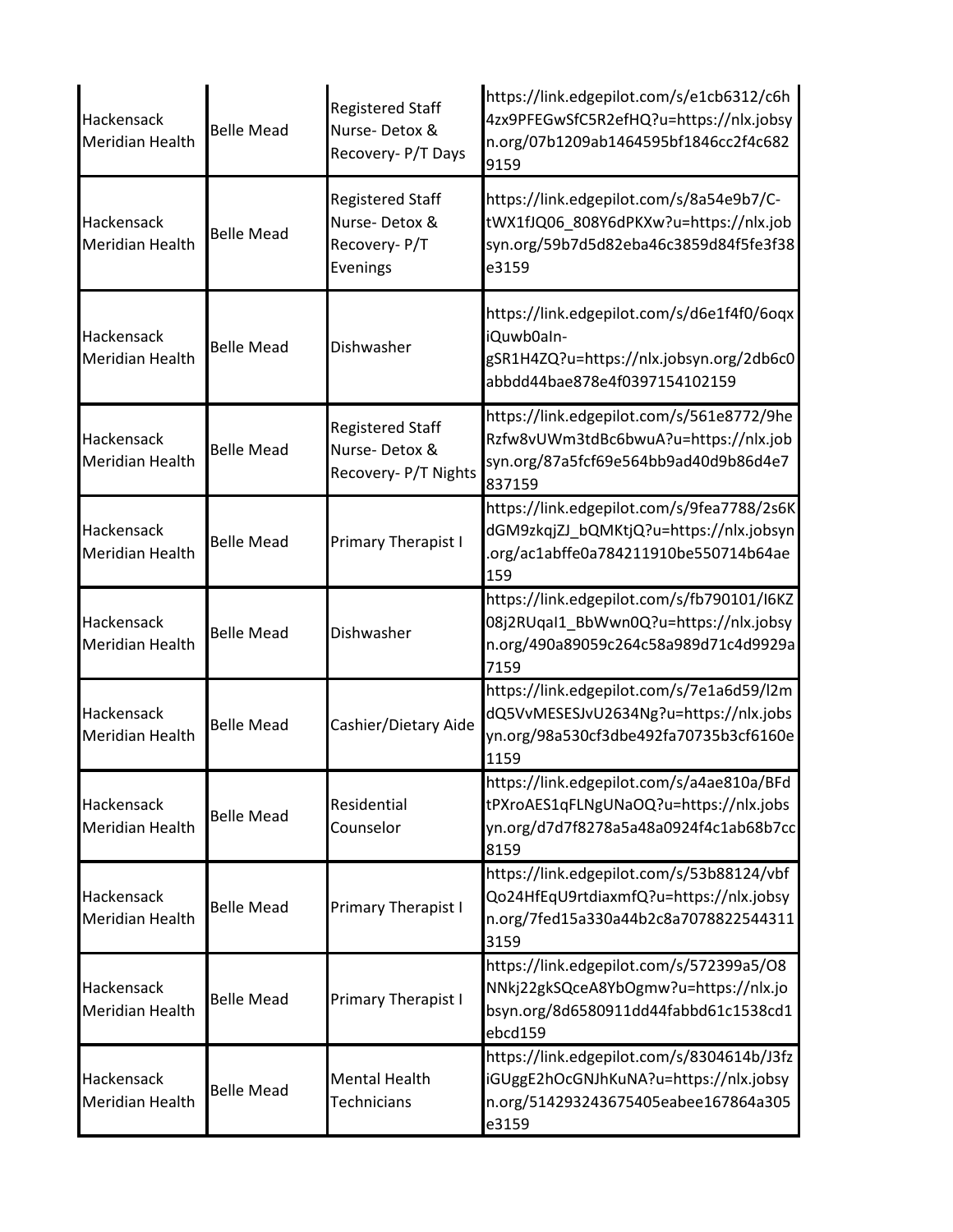| Hackensack<br><b>Meridian Health</b>        | <b>Belle Mead</b> | <b>Mental Health</b><br>Technician         | https://link.edgepilot.com/s/835c9494/V8d<br>aFLhqs0S6sZy5HliAgw?u=https://nlx.jobsyn.<br>org/48a57a1d35c249af8a85f0a445b08ceb1<br>59        |
|---------------------------------------------|-------------------|--------------------------------------------|----------------------------------------------------------------------------------------------------------------------------------------------|
| Hackensack<br>Meridian Health               | <b>Belle Mead</b> | In School Suspension<br>Teacher            | https://link.edgepilot.com/s/28896975/1he<br>jZLMuakuEplNSeufRDw?u=https://nlx.jobsy<br>n.org/47fc05af560e49319cef21b21a5c3891<br>159        |
| Hackensack<br><b>Meridian Health</b>        | <b>Belle Mead</b> | <b>Mental Health</b><br><b>Technicians</b> | https://link.edgepilot.com/s/7eb6966c/278<br>9PstLJkqTUvZ-<br>vyjewQ?u=https://nlx.jobsyn.org/58e721e1<br>054347818feaeb84ca45bca1159        |
| Hackensack<br><b>Meridian Health</b>        | <b>Belle Mead</b> | Group Counselor                            | https://link.edgepilot.com/s/ac874c0a/TPo<br>oAA9rgEK3caAGus_wwg?u=https://nlx.jobs<br>yn.org/48b8a3314dea4a679b5d903562df44<br>47159        |
| Hackensack<br><b>Meridian Health</b>        | <b>Belle Mead</b> | <b>Mental Health</b><br>Counselor          | https://link.edgepilot.com/s/8afde175/-<br>vD495Gwmky2cRvQH_joMA?u=https://nlx.j<br>obsyn.org/411d0c1337b94a279383ee61fd5<br><b>b6acd159</b> |
| Hackensack<br><b>Meridian Health</b>        | <b>Belle Mead</b> | Cook                                       | https://link.edgepilot.com/s/cfecd7e5/Tj6b<br>y4sBx0GK3n0dwLFTnw?u=https://nlx.jobsy<br>n.org/62195bd581054b65ad3b941a0e766fc<br>8159        |
| <b>Hackensack</b><br><b>Meridian Health</b> | <b>Belle Mead</b> | <b>Mental Health</b><br><b>Technicians</b> | https://link.edgepilot.com/s/9e6452a2/Xea<br>fO-<br>q3FUSUWvK7xbE Qw?u=https://nlx.jobsyn.<br>org/4248f18c81d446ffbeb8aec7759872901<br>59    |
| Hackensack<br><b>Meridian Health</b>        | <b>Belle Mead</b> | Instructional<br>Paraprofessional          | https://link.edgepilot.com/s/9e7b6b05/A6s<br>jUvtIB06ANDj82HoONg?u=https://nlx.jobsy<br>n.org/516629e1ad19498894596d0f3f4fbde<br>3159        |
| Hackensack<br><b>Meridian Health</b>        | <b>Belle Mead</b> | <b>Physical Therapist</b>                  | https://link.edgepilot.com/s/47ce180a/gP3<br>ARwemkKnCOjwv3mqzA?u=https://nlx.job<br>syn.org/49131e66f76f40eb928c39ee9f2689<br>ec159         |
| Hackensack<br><b>Meridian Health</b>        | <b>Belle Mead</b> | <b>Mental Health</b><br>Technicians        | https://link.edgepilot.com/s/c91ac223/zbS<br>JafV5kyp6FQv1nmI2g?u=https://nlx.jobsyn.<br>org/576552d6d0424c1db2ac0b1b533dde01<br>159         |
| Hackensack<br><b>Meridian Health</b>        | <b>Belle Mead</b> | <b>Mental Health</b><br>Technicians        | https://link.edgepilot.com/s/1d9a5c94/zwO<br>AL2vzAkqcQI2MsJ9pWQ?u=https://nlx.jobs<br>yn.org/4554f167ca2848eb9335d1f64ea4a6<br>72159        |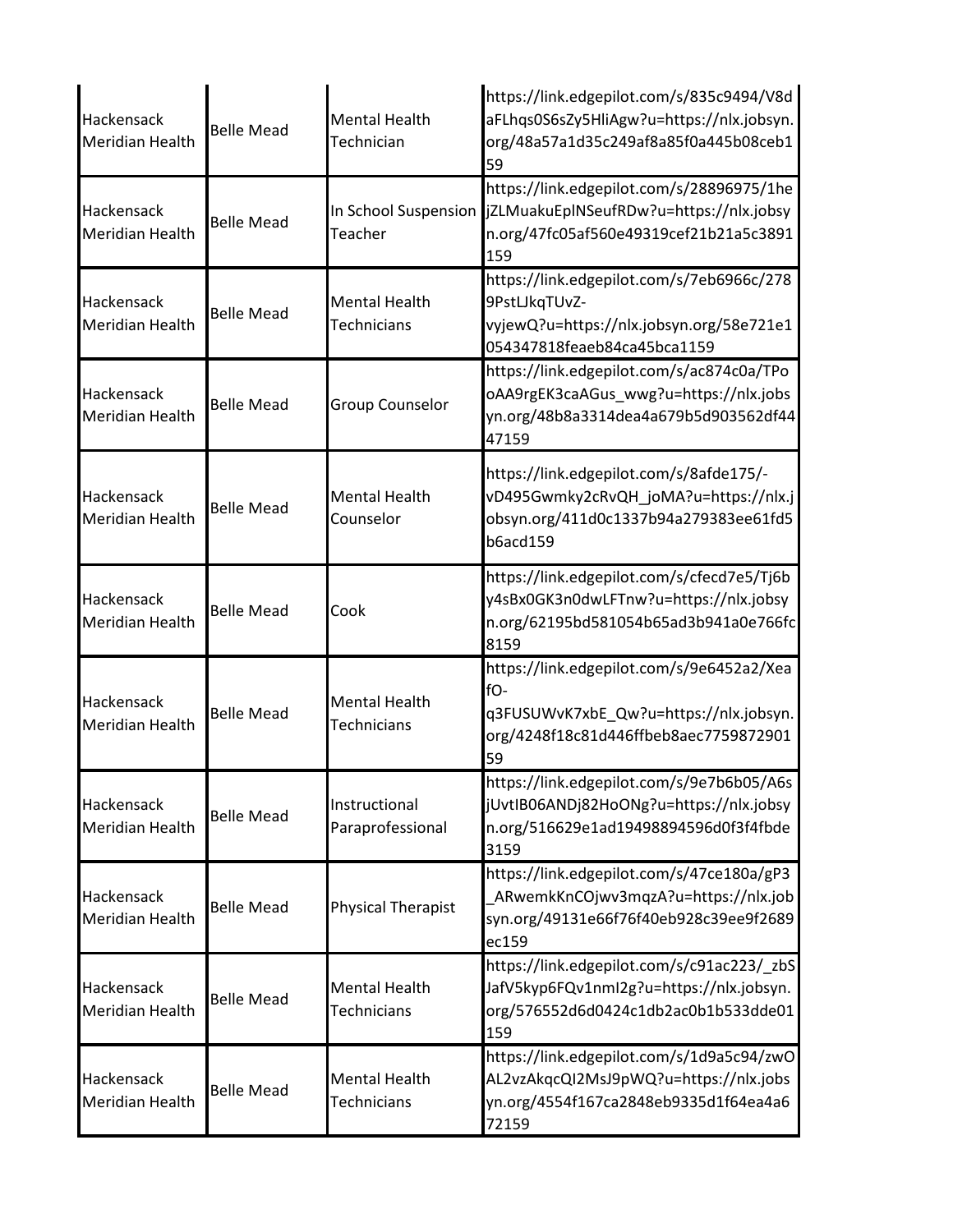| Hackensack<br><b>Meridian Health</b> | <b>Belle Mead</b> | <b>Registered Staff</b><br>Nurse- Psychiatry-<br><b>Full Time-Benefits</b>                | https://link.edgepilot.com/s/09dabda5/jOZ<br>AIR-<br>ikUekMsQAEU9J7Q?u=https://nlx.jobsyn.or<br>g/45d4f532976e4686a7f007db725ccef6159 |
|--------------------------------------|-------------------|-------------------------------------------------------------------------------------------|---------------------------------------------------------------------------------------------------------------------------------------|
| Hackensack<br><b>Meridian Health</b> | <b>Belle Mead</b> | <b>Creative Arts</b><br>Therapist/ Sr. Group<br>Counselor                                 | https://link.edgepilot.com/s/2675fb7b/mZZ<br>IVVOAvkmHa5jcTsCNaA?u=https://nlx.jobsy<br>n.org/495b3cfc2eb04a8192e1c3a61be612c<br>8159 |
| Hackensack<br><b>Meridian Health</b> | <b>Belle Mead</b> | Residential<br>Counselor                                                                  | https://link.edgepilot.com/s/056327be/EBa<br>GDjH61kihH0pELfKrBQ?u=https://nlx.jobsyn<br>.org/41f81afc383e47619f5711cb82229afb1<br>59 |
| Hackensack<br><b>Meridian Health</b> | <b>Belle Mead</b> | Residential<br>Counselor                                                                  | https://link.edgepilot.com/s/ba61dfb1/fH9t<br>yHZ_IkGVXvgkO9vfSQ?u=https://nlx.jobsyn.<br>org/4bacc557688b44619accb00eb1fecf291<br>59 |
| Hackensack<br><b>Meridian Health</b> | <b>Belle Mead</b> | <b>Mental Health</b><br><b>Technicians</b>                                                | https://link.edgepilot.com/s/25687b6e/Bro<br>CW_LmnUe1R1AJChf9Qg?u=https://nlx.jobs<br>yn.org/45ed40c1bf9a410c82783612327669<br>43159 |
| Hackensack<br><b>Meridian Health</b> | <b>Belle Mead</b> | Receptionist-<br><b>Hospital Admissions-</b><br>F/T Evenings                              | https://link.edgepilot.com/s/5ef113f1/sptw<br>hvzH3UKnd1aMpba1UA?u=https://nlx.jobsy<br>n.org/4cc8447cddff425c9e1926632993f012<br>159 |
| Hackensack<br><b>Meridian Health</b> | <b>Belle Mead</b> | <b>Registered Staff</b><br>Nurse-Intensive<br><b>Treatment Psych</b><br>Unit-F/T Evenings | https://link.edgepilot.com/s/74127343/fqN<br>qlxSq3UeSEv-JY-<br>etmg?u=https://nlx.jobsyn.org/41db7295c7<br>5543c7994e76b5025bfff0159 |
| Hackensack<br><b>Meridian Health</b> | <b>Belle Mead</b> | Residential<br>Counselor                                                                  | https://link.edgepilot.com/s/4222b717/qnN<br>aM0SwU0OMu3n2TlG4wA?u=https://nlx.jo<br>bsyn.org/24da56c79ac34917bc0c73214713<br>289b159 |
| Hackensack<br><b>Meridian Health</b> | <b>Belle Mead</b> | <b>Crisis Intervention</b><br>Specialist                                                  | https://link.edgepilot.com/s/bb66ae82/5bR<br>D0Ze-<br>UE6TV5nN2HfsLQ?u=https://nlx.jobsyn.org/<br>1e1cc0832dc542aca4553c02aea3af7f159 |
| Hackensack<br><b>Meridian Health</b> | <b>Belle Mead</b> | Program Supervisor                                                                        | https://link.edgepilot.com/s/e9e32d50/P2l<br>wPDwfpUO8mREkz1LOGw?u=https://nlx.jo<br>bsyn.org/28a83f1ab431469d941015ef2351<br>2f31159 |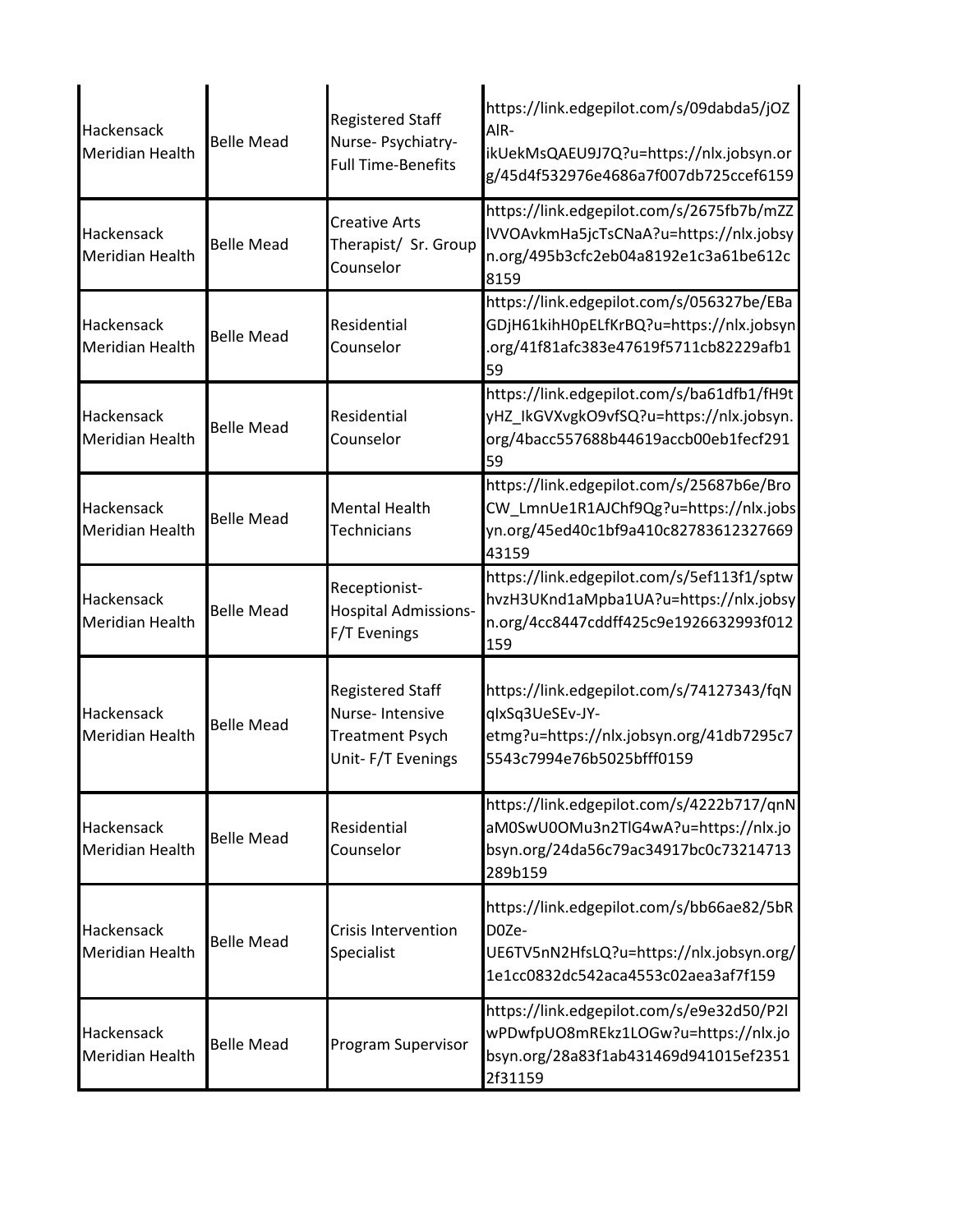| Hackensack<br>Meridian Health               | <b>Belle Mead</b> | <b>Barn Care</b><br>Coordinator                                         | https://link.edgepilot.com/s/c7f579c1/FonA<br>zV_NUOCHrVDmVjtcg?u=https://nlx.jobsy<br>n.org/1cd2be683cb14929af2cd1c8a8371b0<br>0159  |
|---------------------------------------------|-------------------|-------------------------------------------------------------------------|---------------------------------------------------------------------------------------------------------------------------------------|
| Hackensack<br>Meridian Health               | <b>Belle Mead</b> | <b>Registered Staff</b><br>Nurse- Blake Detox &<br>Recovery- P/T Nights | https://link.edgepilot.com/s/17985e24/38<br>mm2E1JFESO2yNasaHdAA?u=https://nlx.jo<br>bsyn.org/1d0a3398406a40ec8216774c528e<br>dec4159 |
| Hackensack<br>Meridian Health               | <b>Belle Mead</b> | <b>Primary Therapist I</b>                                              | https://link.edgepilot.com/s/159ec9c7/AJ8<br>qh0d7qUOYS9P2ZaO8RA?u=https://nlx.jobs<br>yn.org/22712b748d8d4b488a27a90e93098<br>8ab159 |
| <b>Hackensack</b><br><b>Meridian Health</b> | <b>Belle Mead</b> | <b>Mental Health</b><br>Technicians                                     | https://link.edgepilot.com/s/177190bf/Ank<br>AP6qbu0_FWSom6FbihA?u=https://nlx.jobs<br>yn.org/26b8484cbb93417ca9ed55387daacf<br>d8159 |
| Hackensack<br>Meridian Health               | <b>Belle Mead</b> | Primary Therapist I                                                     | https://link.edgepilot.com/s/fdcebef2/N5H<br>6KRwWZUaJYmbRPWZmig?u=https://nlx.jo<br>bsyn.org/23a662ccfa3145ba8493b68c9682<br>72b9159 |
| Hackensack<br><b>Meridian Health</b>        | <b>Belle Mead</b> | <b>Mental Health</b><br><b>Technicians</b>                              | https://link.edgepilot.com/s/a08cf499/0iGy<br>qgrplkKt-<br>x22zAN39w?u=https://nlx.jobsyn.org/234d<br>836e6cda450483c49baf8ec5a3c8159 |
| Hackensack<br><b>Meridian Health</b>        | <b>Belle Mead</b> | <b>Registered Staff</b><br>Nurse- Psychiatry-<br>F/T Days               | https://link.edgepilot.com/s/1e1b9616/e4<br>WO63ddQ0a0VCABZ_uB0Q?u=https://nlx.j<br>obsyn.org/1750c9461dbf40b4b10944d683f<br>b26d5159 |
| Hackensack<br>Meridian Health               | <b>Belle Mead</b> | <b>Allied Activities</b><br>Professional                                | https://link.edgepilot.com/s/6c7d997a/3CE<br>rmYPN7E_XDcF5QN2nOA?u=https://nlx.job<br>syn.org/286a1f2abdcf476199125fb99a3688<br>0d159 |
| Hackensack<br>Meridian Health               | <b>Belle Mead</b> | Dishwasher                                                              | https://link.edgepilot.com/s/68463a9b/qw<br>K8gQgP6kW_uMHfk2TuYA?u=https://nlx.jo<br>bsyn.org/25047345c9da4262821fcb79b4a3<br>e9a2159 |
| Hackensack<br>Meridian Health               | <b>Belle Mead</b> | Registered Nurse,<br><b>Behavioral Health-</b><br>Evenings              | https://link.edgepilot.com/s/6ebc9171/pM<br>eUwAYUhkyhAcMXwZMrXQ?u=https://nlx.j<br>obsyn.org/36f827d020054be6bed5a26f0a6<br>00022159 |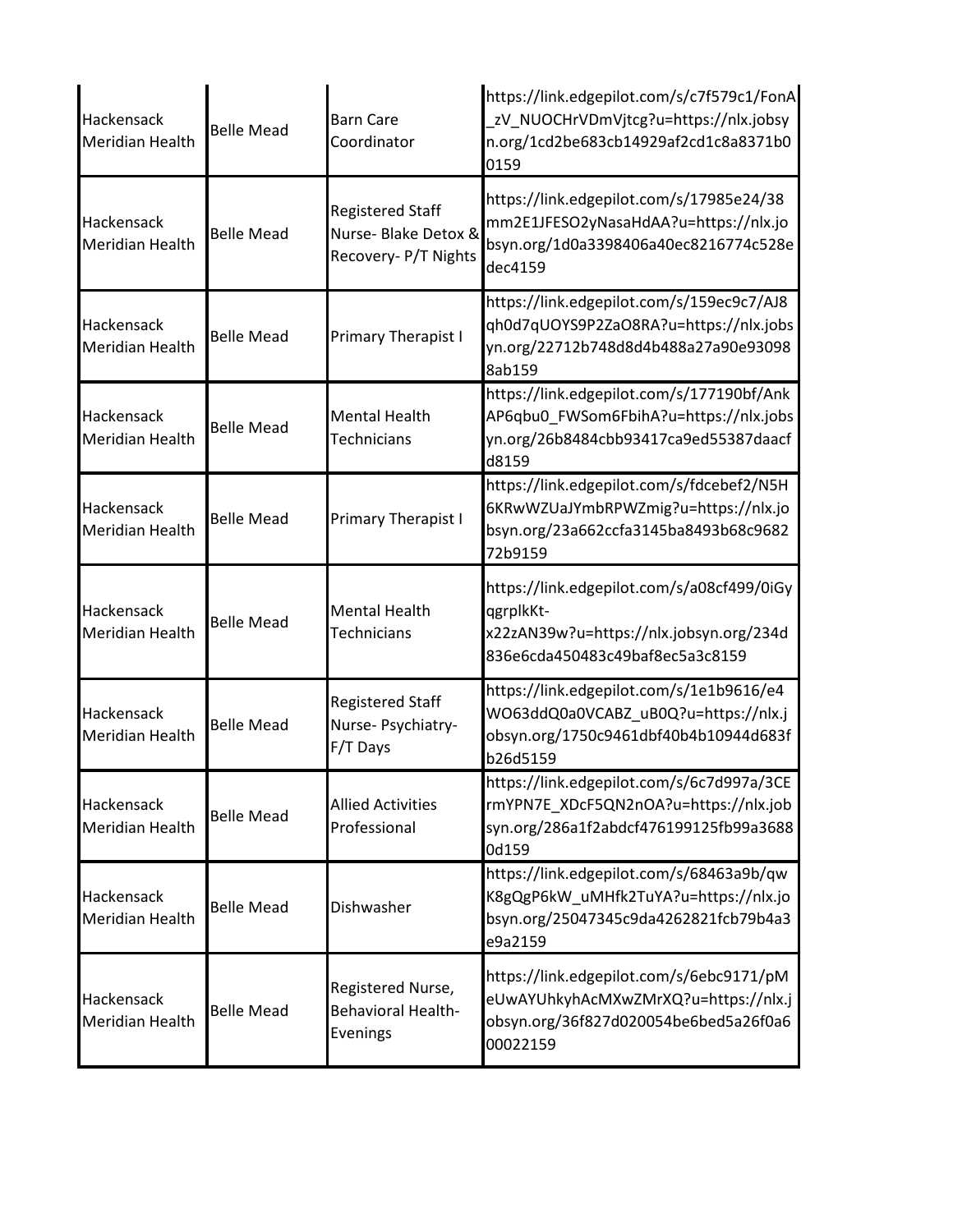| Hackensack<br>Meridian Health        | <b>Belle Mead</b> | <b>Mental Health</b><br><b>Technicians</b>                              | https://link.edgepilot.com/s/6fb078eb/fZ3t<br>yV KU0urPoTMA5S20w?u=https://nlx.jobsy<br>n.org/2f874aa89c4945fba005536a1a7bbde<br>7159 |
|--------------------------------------|-------------------|-------------------------------------------------------------------------|---------------------------------------------------------------------------------------------------------------------------------------|
| Hackensack<br><b>Meridian Health</b> | <b>Belle Mead</b> | <b>Mental Health</b><br><b>Technicians</b>                              | https://link.edgepilot.com/s/d763f9de/H2F<br>NNqNch0iuwdgRGCKLsQ?u=https://nlx.jobs<br>yn.org/40e7555f054f455aaa2d065b81970d<br>85159 |
| Hackensack<br>Meridian Health        | <b>Belle Mead</b> | <b>Mental Health</b><br><b>Technicians</b>                              | https://link.edgepilot.com/s/e4fdcefe/cgU<br>WDVORTkWcu5UNfc2VGQ?u=https://nlx.jo<br>bsyn.org/354dd936cf86447586f203c54a76f<br>c98159 |
| Hackensack<br><b>Meridian Health</b> | <b>Belle Mead</b> | Manager, Public<br>Relations                                            | https://link.edgepilot.com/s/eb2fb80a/fCY6<br>nm9ABkSyP5IgQ3V6oQ?u=https://nlx.jobsy<br>n.org/344461aeff7048549b8592538e83b9a<br>4159 |
| Hackensack<br>Meridian Health        | <b>Belle Mead</b> | <b>Mental Health</b><br>Technicians                                     | https://link.edgepilot.com/s/852f3648/WpJ<br>Qe3IkE0y_RVNeFl6nKA?u=https://nlx.jobsy<br>n.org/4184252f848f4618bbc19efa9a24eb8<br>2159 |
| Hackensack<br>Meridian Health        | <b>Belle Mead</b> | <b>Mental Health</b><br><b>Technicians</b>                              | https://link.edgepilot.com/s/41066c8b/z4S<br>YKJskKkqA4ccVngPuzg?u=https://nlx.jobsyn.<br>org/344ce78e73b243db8d537099dfa2c575<br>159 |
| Hackensack<br><b>Meridian Health</b> | <b>Belle Mead</b> | Teacher of<br><b>Mathematics</b>                                        | https://link.edgepilot.com/s/344f8f80/xvvx<br>vNEvNkqPwxCUbkizTA?u=https://nlx.jobsyn<br>.org/2d0916c7095e4aea9c6ae64c84d7a004<br>159 |
| Hackensack<br><b>Meridian Health</b> | <b>Belle Mead</b> | <b>Registered Staff</b><br>Nurse- Psych &<br>Addictions-F/T<br>Evenings | https://link.edgepilot.com/s/68f18cf5/T95e<br>oVV-<br>Y0qV1Cd13UbZ0Q?u=https://nlx.jobsyn.org<br>/39606f6ab664461084d0e99d0f6b5619159 |
| Hackensack<br>Meridian Health        | <b>Belle Mead</b> | <b>Mental Health</b><br><b>Technicians</b>                              | https://link.edgepilot.com/s/c272c594/gD8<br>S6YLhAkGPFYuHy26l-<br>w?u=https://nlx.jobsyn.org/40ab757300a74<br>eb9a58ff15f4b79765b159 |
| Hackensack<br>Meridian Health        | <b>Belle Mead</b> | <b>Mental Health</b><br>Counselor                                       | https://link.edgepilot.com/s/5cfe5e02/u-<br>NF96vz7k6uiE11oW5wKw?u=https://nlx.job<br>syn.org/31ae3aaabba44671bc1107c957d71<br>03b159 |
| Hackensack<br>Meridian Health        | <b>Belle Mead</b> | <b>Mental Health</b><br>Technicians                                     | https://link.edgepilot.com/s/ac1b0970/o5s<br>A0Zmz_EivJXrNAsOrqA?u=https://nlx.jobsy<br>n.org/320a333261144a70b8a9c0c298c5139<br>5159 |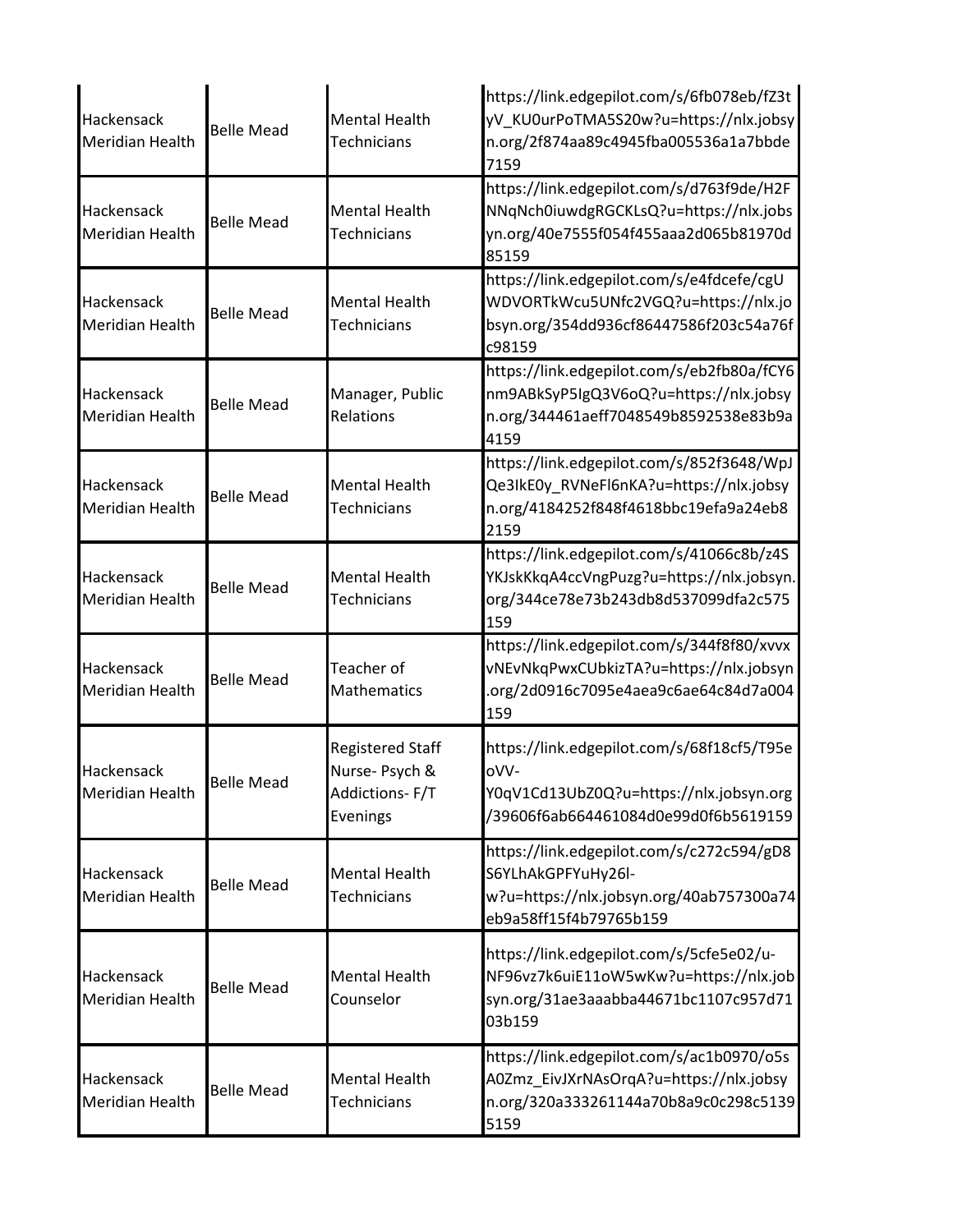| Hackensack<br><b>Meridian Health</b> | <b>Belle Mead</b> | Cafeteria Aide                             | https://link.edgepilot.com/s/4e414f7a/m0L<br>Jgc05tkupJb0FL10TGQ?u=https://nlx.jobsyn<br>.org/2bc5810b374447c89e9b18890748a05<br>7159 |
|--------------------------------------|-------------------|--------------------------------------------|---------------------------------------------------------------------------------------------------------------------------------------|
| <b>Hackensack</b><br>Meridian Health | <b>Belle Mead</b> | <b>Group Counselor</b>                     | https://link.edgepilot.com/s/69266397/yW-<br>pXetFFUu14YKGzA4Fcw?u=https://nlx.jobsy<br>n.org/3530f312a85742b7b2b165fad8032bd<br>7159 |
| Hackensack<br><b>Meridian Health</b> | <b>Belle Mead</b> | <b>Group Counselor</b>                     | https://link.edgepilot.com/s/fa513e40/E47<br>XnyZRHUK9rWM48luXFg?u=https://nlx.jobs<br>yn.org/35acb34c4c1f4f5d92b1abef9f8fffd0<br>159 |
| Hackensack<br>Meridian Health        | <b>Belle Mead</b> | Instructional<br>Paraprofessional          | https://link.edgepilot.com/s/168dc948/S6F<br>Xw0NxvkatHGNxyV9xig?u=https://nlx.jobsy<br>n.org/385f9d1bef7a40d591fa6ac05bd66adc<br>159 |
| <b>Hackensack</b><br>Meridian Health | <b>Belle Mead</b> | <b>School Nurse</b>                        | https://link.edgepilot.com/s/eef4aacd/7-<br>jUk5dMTEeh455TQLyo7w?u=https://nlx.job<br>syn.org/335b741f4af04f4c91dd0a5d8bd26c<br>2c159 |
| Hackensack<br>Meridian Health        | <b>Belle Mead</b> | <b>Mental Health</b><br><b>Technicians</b> | https://link.edgepilot.com/s/4f6a40b2/ur_L<br>cuYKDkOwY1eZaFJMng?u=https://nlx.jobsy<br>n.org/361ff785816b4f629facf052b229319c<br>159 |
| Hackensack<br><b>Meridian Health</b> | <b>Belle Mead</b> | Dietary Aide                               | https://link.edgepilot.com/s/fd25d4d7/RiAv<br>jgwsH06uzI6q0TvndQ?u=https://nlx.jobsyn.<br>org/347e5f941fb144da87b2a4a866a7efaf1<br>59 |
| Hackensack<br>Meridian Health        | <b>Belle Mead</b> | <b>Mental Health</b><br><b>Technicians</b> | https://link.edgepilot.com/s/4a91ee69/pJys<br>cViqvUegbNImC2jQLA?u=https://nlx.jobsyn.<br>org/47bb438e191f4e7a8a6e552067a789b3<br>159 |
| Hackensack<br>Meridian Health        | <b>Belle Mead</b> | <b>Mental Health</b><br><b>Technicians</b> | https://link.edgepilot.com/s/b1621da5/bDr<br>9GCUO5EmPxWP8HFHfkg?u=https://nlx.job<br>syn.org/a3f4a813140f4700b0ab643730d0b<br>007159 |
| Hackensack<br>Meridian Health        | <b>Belle Mead</b> | <b>Mental Health</b><br><b>Technicians</b> | https://link.edgepilot.com/s/feb430c2/g06T<br>HT5LB0usbGK6ivlE4w?u=https://nlx.jobsyn.<br>org/b1d32c911888473aa6bf609da62391cf1<br>59 |
| Hackensack<br>Meridian Health        | <b>Belle Mead</b> | Unit Secretary                             | https://link.edgepilot.com/s/7257e845/v0H<br>Ul5iUI0O9UlqcA7pyjA?u=https://nlx.jobsyn.<br>org/7ef224b5b8764f13a35482b5f5d657501<br>59 |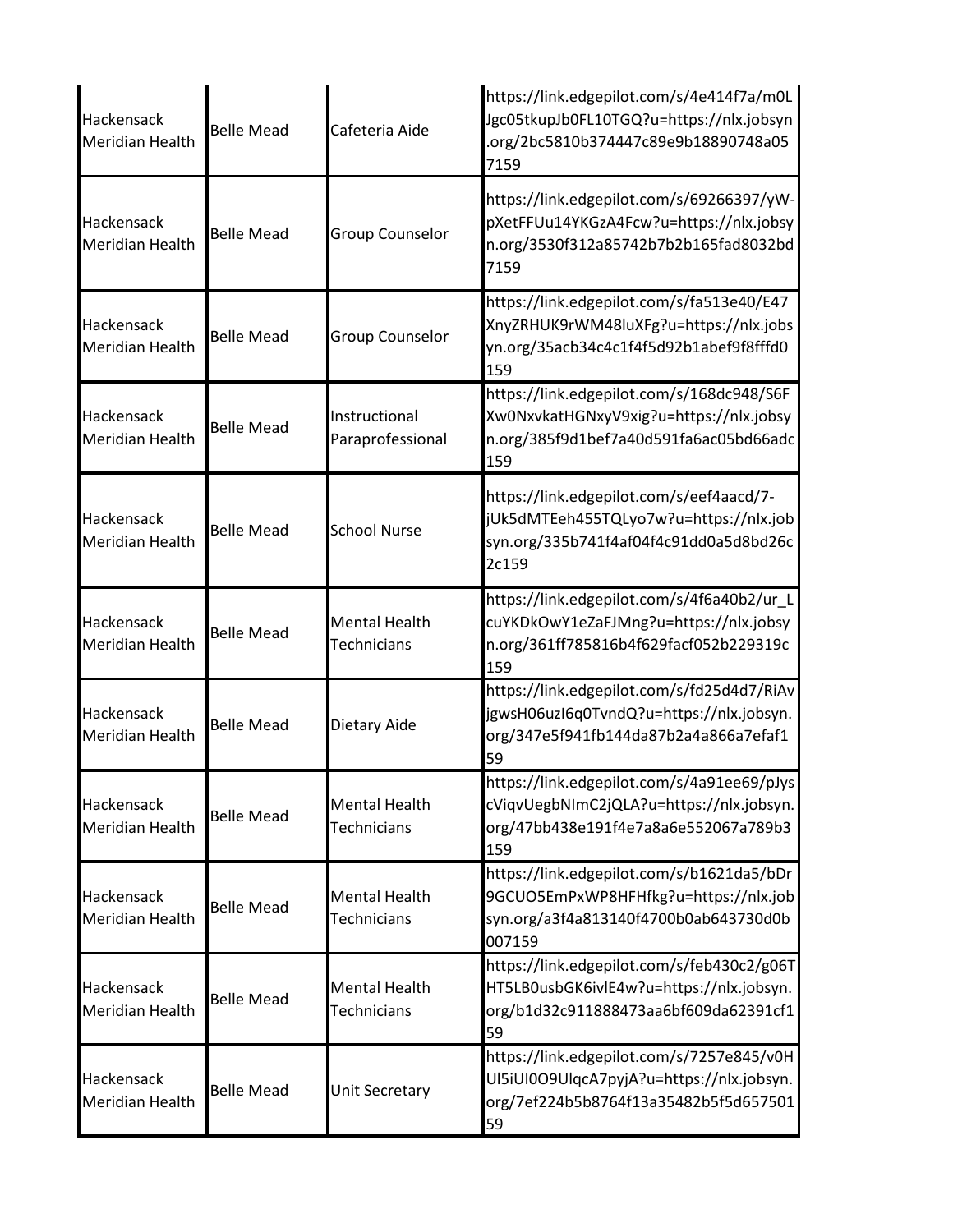| Hackensack<br>Meridian Health        | <b>Belle Mead</b> | <b>Mental Health</b><br><b>Technicians</b> | https://link.edgepilot.com/s/e9131d52/a0U<br>g5dhqckysiaPSm9EEKg?u=https://nlx.jobsyn<br>.org/6496c4ffc91344ecb3f2d86b8be03a611<br>59 |
|--------------------------------------|-------------------|--------------------------------------------|---------------------------------------------------------------------------------------------------------------------------------------|
| Hackensack<br><b>Meridian Health</b> | <b>Belle Mead</b> | <b>Mental Health</b><br><b>Technicians</b> | https://link.edgepilot.com/s/cee02e3a/jns9<br>cTy5l0mveN42Fh09zw?u=https://nlx.jobsyn<br>.org/2e68b65208dd42b39e59cf4cfb4a63ac<br>159 |
| Hackensack<br>Meridian Health        | <b>Belle Mead</b> | <b>Mental Health</b><br><b>Technicians</b> | https://link.edgepilot.com/s/c7c10350/RcA<br>slttq3kClK2acLf3sQQ?u=https://nlx.jobsyn.o<br>rg/e979c52ed18d4f5db69e9e321dd2860e1<br>59 |
| Hackensack<br><b>Meridian Health</b> | <b>Belle Mead</b> | <b>Mental Health</b><br><b>Technicians</b> | https://link.edgepilot.com/s/c4a31188/VN4<br>cW_7f6kqMUAKpi70hlg?u=https://nlx.jobsy<br>n.org/054512e596ed414cb05cd03761274c<br>7f159 |
| Hackensack<br><b>Meridian Health</b> | <b>Belle Mead</b> | <b>Mental Health</b><br><b>Technicians</b> | https://link.edgepilot.com/s/1d318107/tTZj<br>2TOLjkCjxzJbrtp0mQ?u=https://nlx.jobsyn.o<br>rg/16d23307e0cd493c9efd76fe3957b49e15<br>9 |
| Hackensack<br>Meridian Health        | <b>Belle Mead</b> | <b>Mental Health</b><br><b>Technicians</b> | https://link.edgepilot.com/s/d961cba6/VQi<br>Ot0YRZ0iQhS1-<br>zAY40A?u=https://nlx.jobsyn.org/e4196684<br>53814a169697a75e8c8273e3159 |
| Hackensack<br>Meridian Health        | <b>Belle Mead</b> | <b>Mental Health</b><br>Technicians        | https://link.edgepilot.com/s/90bf8257/S1Z<br>8L6nbPEuP20IIJ7XPDg?u=https://nlx.jobsyn.<br>org/fcffd8ee7d354c34ba999667f779425b1<br>59 |
| Hackensack<br>Meridian Health        | Belle Mead        | <b>Mental Health</b><br>Technicians        | https://link.edgepilot.com/s/5e498591/Fj0<br>GpQjfWEGzuWubcMtTeA?u=https://nlx.job<br>syn.org/2df43f4e82cd4135b602ad5798171<br>872159 |
| Hackensack<br>Meridian Health        | <b>Belle Mead</b> | <b>Mental Health</b><br>Technicians        | https://link.edgepilot.com/s/9e6131c6/x3<br>bS hJRkerulJaMZFIng?u=https://nlx.jobsyn.<br>org/a2eb9589210a4c409002d6d411a14f60<br>159  |
| Hackensack<br>Meridian Health        | <b>Belle Mead</b> | <b>Mental Health</b><br><b>Technicians</b> | https://link.edgepilot.com/s/4e8a7166/HZ-<br>ARdCJgE2T B45SId-<br>pA?u=https://nlx.jobsyn.org/257b692fa02e<br>45db8d481ee39bbe7e52159 |
| Hackensack<br>Meridian Health        | <b>Belle Mead</b> | <b>Mental Health</b><br>Technicians        | https://link.edgepilot.com/s/2bd2be77/w6<br>SL16ckuU6x7aS1YlPQ?u=https://nlx.jobsy<br>n.org/212122222b344d3eb5f132afd83750c<br>9159   |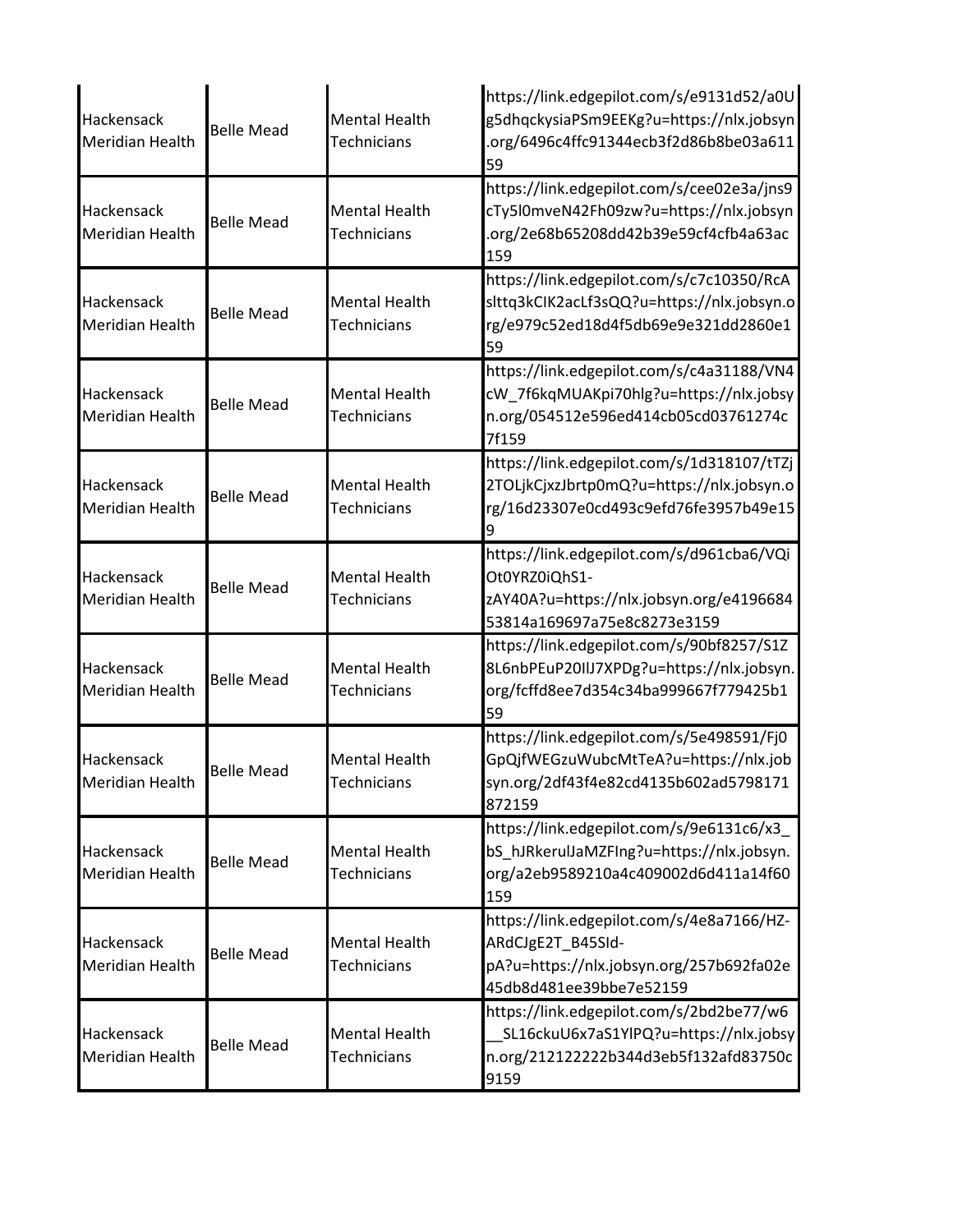| <b>Hackensack</b><br><b>Meridian Health</b> | <b>Belle Mead</b> | <b>Mental Health</b><br><b>Technicians</b> | https://link.edgepilot.com/s/956d47bc/izjU<br>fSMY-<br>UmJO28i2R1yuA?u=https://nlx.jobsyn.org/9<br>7aee1b94c11483287521364e6c2dbca159 |
|---------------------------------------------|-------------------|--------------------------------------------|---------------------------------------------------------------------------------------------------------------------------------------|
| Hackensack<br><b>Meridian Health</b>        | <b>Belle Mead</b> | <b>Mental Health</b><br><b>Technicians</b> | https://link.edgepilot.com/s/02b3c05d/kgj<br>G-0i-N0Gtlwr1u7-<br>hWA?u=https://nlx.jobsyn.org/01052bb4d1<br>fd442780065a2dd4712177159 |
| Hackensack<br><b>Meridian Health</b>        | <b>Belle Mead</b> | <b>Mental Health</b><br><b>Technicians</b> | https://link.edgepilot.com/s/cc72dfe1/vqgY<br>3MFoykSIn-<br>SuwVPsdQ?u=https://nlx.jobsyn.org/2b3c3<br>03013e74c99a9c78d32711c43cd159 |
| Hackensack<br><b>Meridian Health</b>        | <b>Belle Mead</b> | <b>Mental Health</b><br><b>Technicians</b> | https://link.edgepilot.com/s/f177fe83/-<br>pj2gjX0LUOUu5gnlJFcJw?u=https://nlx.jobs<br>yn.org/d5ce04c233e1472bbd61e4dc9c5cfb<br>09159 |
| Hackensack<br><b>Meridian Health</b>        | <b>Belle Mead</b> | <b>Mental Health</b><br><b>Technicians</b> | https://link.edgepilot.com/s/f8cec871/KHqL<br>RPfnH0KCVKbwQSUlKg?u=https://nlx.jobsy<br>n.org/f23e782080a74c7ab202fe65e893bca<br>0159 |
| Hackensack<br><b>Meridian Health</b>        | <b>Belle Mead</b> | <b>Mental Health</b><br>Technicians        | https://link.edgepilot.com/s/aaba25ef/7bV<br>XHjg7jkGqIQH9nD590A?u=https://nlx.jobsy<br>n.org/b8da7494b84a4875a80244d65531f5<br>64159 |
| Hackensack<br><b>Meridian Health</b>        | <b>Belle Mead</b> | <b>Mental Health</b><br><b>Technicians</b> | https://link.edgepilot.com/s/0e55d9e1/WQ<br>4v4zzNM0mRZwvzyaCyRA?u=https://nlx.jo<br>bsyn.org/d70d3faa7d3b4d409103a442d669<br>71ba159 |
| Hackensack<br><b>Meridian Health</b>        | <b>Belle Mead</b> | Residential<br>Counselor                   | https://link.edgepilot.com/s/30d40981/FxV<br>wN9qdU0CZ9pE46QX4Yw?u=https://nlx.job<br>syn.org/2163ca9efea94028acc0df6c3dad04<br>e7159 |
| Hackensack<br><b>Meridian Health</b>        | <b>Belle Mead</b> | Residential<br>Counselor                   | https://link.edgepilot.com/s/a360570b/sF1f<br>9rr3 EaE-<br>Hs92FPjJg?u=https://nlx.jobsyn.org/af0a70<br>381eee41d1a8e2309ed3852379159 |
| Hackensack<br><b>Meridian Health</b>        | <b>Belle Mead</b> | Residential<br>Counselor                   | https://link.edgepilot.com/s/32aa111a/reL<br>A0CA_CUeWpMLDPLZjsw?u=https://nlx.job<br>syn.org/d7c900c379d04351b337dbfd0c26b<br>ef6159 |
| Hackensack<br><b>Meridian Health</b>        | <b>Belle Mead</b> | Primary Therapist I                        | https://link.edgepilot.com/s/33f85612/PuTI<br>fFfolUKNnB922cZlpw?u=https://nlx.jobsyn.<br>org/847451a3cd2c49d79ba614dce68188a5<br>159 |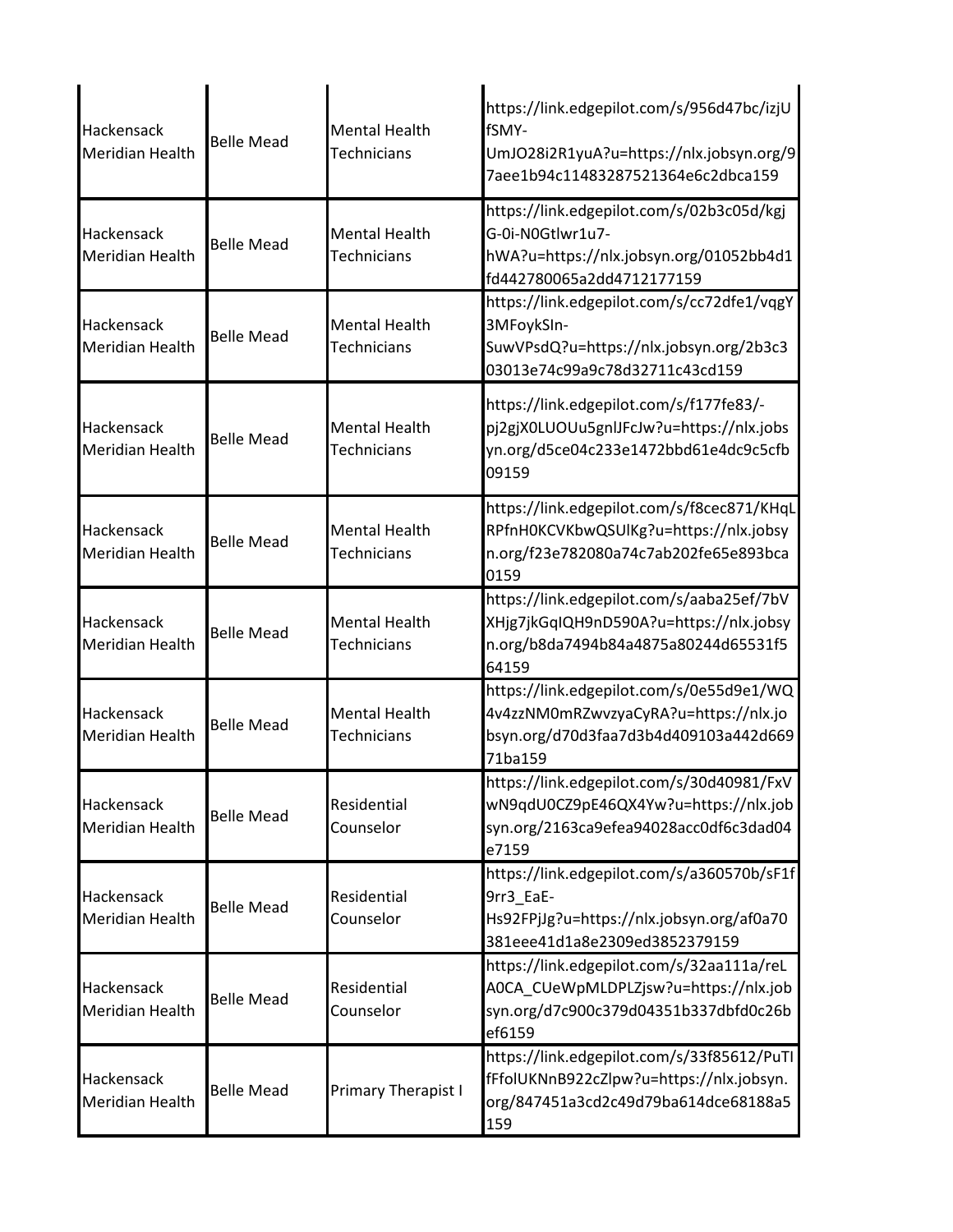| Hackensack<br><b>Meridian Health</b> | <b>Belle Mead</b> | <b>Physical Therapy</b><br>Aide   | https://link.edgepilot.com/s/3b04d857/yYI<br>Nrs-UMEOwe-<br>SeLXiLGw?u=https://nlx.jobsyn.org/e35341<br>1aa5244888a5450c821dbd0a39159 |
|--------------------------------------|-------------------|-----------------------------------|---------------------------------------------------------------------------------------------------------------------------------------|
| Hackensack<br><b>Meridian Health</b> | <b>Belle Mead</b> | Dietary Aide                      | https://link.edgepilot.com/s/1d07b423/MS<br>OouleczkyVRa_maxnDeg?u=https://nlx.jobs<br>yn.org/eb06752762664adab5cef900387ca4<br>b3159 |
| Hackensack<br><b>Meridian Health</b> | <b>Belle Mead</b> | Residential<br>Counselor          | https://link.edgepilot.com/s/a1618e2c/90<br>MrsPrEAkmyj_JDdlgdg?u=https://nlx.jobsy<br>n.org/ab145c4808ee43e7953f263361a2a94<br>b159  |
| Hackensack<br><b>Meridian Health</b> | <b>Belle Mead</b> | <b>Physical Therapist</b>         | https://link.edgepilot.com/s/313e6b66/gftk<br>TPzIA06vqp6aZPDAwA?u=https://nlx.jobsyn<br>.org/97943d42688149e7b91ed64c393c087<br>c159 |
| Hackensack<br><b>Meridian Health</b> | <b>Belle Mead</b> | Pharmacist                        | https://link.edgepilot.com/s/7c40642b/Rcb<br>gHIjjAkyKZAO04ehJIQ?u=https://nlx.jobsyn.<br>org/074aa7cc149a4dfc9fbc6317893d2ab81<br>59 |
| Hackensack<br><b>Meridian Health</b> | <b>Belle Mead</b> | Dietary Aide                      | https://link.edgepilot.com/s/c740844f/yKHz<br>pTYjmUCHhQS3S_XlSQ?u=https://nlx.jobsy<br>n.org/d0d21c2a8183428c9bf1a8a2658b5ed<br>e159 |
| Hackensack<br><b>Meridian Health</b> | <b>Belle Mead</b> | Dietary Aide                      | https://link.edgepilot.com/s/d2d4f127/z66r<br>MK7EFk2Z6GkaMHLAcA?u=https://nlx.jobsy<br>n.org/7e346294d621487fabc8c4c023f6207<br>b159 |
| Hackensack<br><b>Meridian Health</b> | <b>Belle Mead</b> | Instructional<br>Paraprofessional | https://link.edgepilot.com/s/c63e77da/7Zo<br>hdeAMLka187yHW31xwg?u=https://nlx.job<br>syn.org/0361b46fcefe4bc49130d8059d94e<br>1a1159 |
| Hackensack<br><b>Meridian Health</b> | <b>Belle Mead</b> | <b>Assistant Nurse</b><br>Manager | https://link.edgepilot.com/s/fe77c2fc/La_n<br>DYyrGEa1QHNFg-<br>FrpQ?u=https://nlx.jobsyn.org/b96c88dd17<br>6f4d899579acd3eb557a41159 |
| Hackensack<br>Meridian Health        | <b>Belle Mead</b> | LPN EMYL                          | https://link.edgepilot.com/s/bfaf1ea0/3225<br>K7Lch0i9zboAwXSSww?u=https://nlx.jobsyn<br>.org/6734d5b2c9e54cd88469afe8e6f9d442<br>159 |
| Hackensack<br><b>Meridian Health</b> | <b>Belle Mead</b> | Instructional<br>Paraprofessional | https://link.edgepilot.com/s/d614b0fb/9Y0<br>5ZVJ_WUyjLSrXz00Wcg?u=https://nlx.jobsy<br>n.org/c5d535e86aa4498a9cd67dc51c506ed<br>1159 |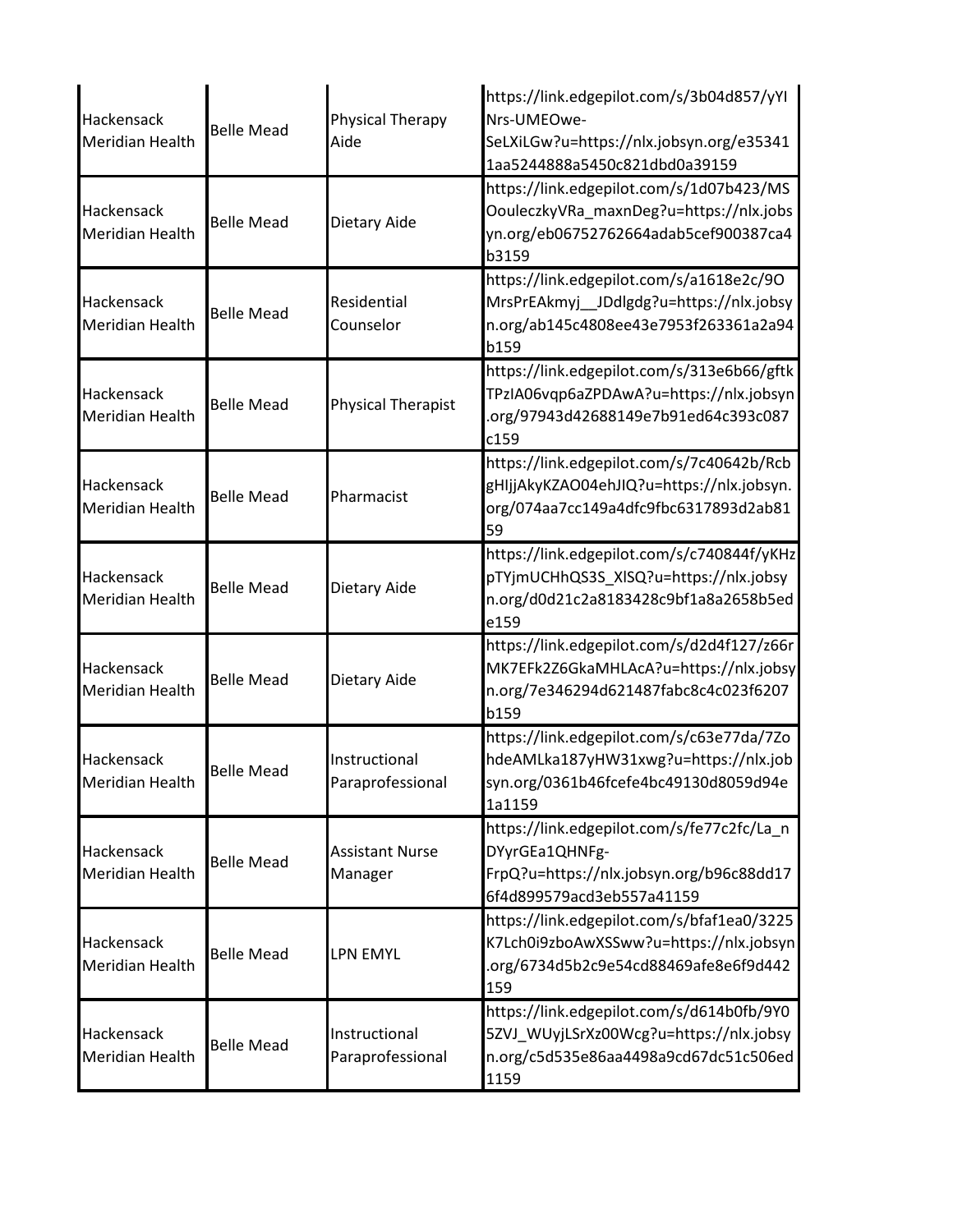| Hackensack<br>Meridian Health        | <b>Belle Mead</b> | Dietary Aide                                                      | https://link.edgepilot.com/s/e929fbcd/p1x<br>mzqqZzkizn031LNlNgQ?u=https://nlx.jobsyn<br>.org/5c6bc8d8155f491eadfe67530fb1fc7d1<br>59  |
|--------------------------------------|-------------------|-------------------------------------------------------------------|----------------------------------------------------------------------------------------------------------------------------------------|
| Hackensack<br><b>Meridian Health</b> | <b>Belle Mead</b> | Instructional<br>Paraprofessional                                 | https://link.edgepilot.com/s/943b907b/GN<br>9_ryua9EOP0qv_twgovA?u=https://nlx.jobs<br>yn.org/cdba9e1e6ae843c48ca6b150e34418<br>81159  |
| Hackensack<br><b>Meridian Health</b> | <b>Belle Mead</b> | <b>Instruct Paraprof</b><br><b>School Aide</b>                    | https://link.edgepilot.com/s/0c5175ec/nVyl<br>dlQBs0mXY1zdl8n72Q?u=https://nlx.jobsyn<br>.org/ecba21c9960f402e800446b0f118ea4a<br>159  |
| Hackensack<br><b>Meridian Health</b> | <b>Belle Mead</b> | <b>Assistant Nurse</b><br>Manager                                 | https://link.edgepilot.com/s/996bfd62/9-<br>uQeNui_kOlapWPCV2vUQ?u=https://nlx.jo<br>bsyn.org/28dc966e014b45079bb5d391fdac<br>24de159  |
| Hackensack<br><b>Meridian Health</b> | <b>Belle Mead</b> | <b>Instruct Paraprof</b><br><b>School Aide</b>                    | https://link.edgepilot.com/s/c3e3f5c9/4IyO<br>bdHcgkCqTaUGBUmS1A?u=https://nlx.jobsy<br>n.org/2be518032f994055b40a870a10550e<br>97159  |
| Hackensack<br><b>Meridian Health</b> | <b>Belle Mead</b> | <b>Instruct Paraprof</b><br><b>School Aide</b>                    | https://link.edgepilot.com/s/f95d2645/tHgy<br>krKChkOfA1-<br>I_c8Pgw?u=https://nlx.jobsyn.org/1649d94<br>9bf134ccdafa2adb6c5a6e4a7159  |
| Hackensack<br><b>Meridian Health</b> | <b>Belle Mead</b> | <b>Registered Staff</b><br>Nurse- Psychiatry-<br>F/T Nights 7p-7a | https://link.edgepilot.com/s/452739c0/nq3I<br>AC7cYkKL22l8kzXaOA?u=https://nlx.jobsyn.<br>org/ddc387c935cb4582bdf5f4d4f874da3b1<br>59  |
| Hackensack<br><b>Meridian Health</b> | <b>Belle Mead</b> | <b>Registered Staff</b><br>Nurse- Psychiatry-<br>F/T Days         | https://link.edgepilot.com/s/7112ca42/w7u<br>LUCNn406D-<br>VewK_8_Yw?u=https://nlx.jobsyn.org/c076<br>1408228d4771b65efe122e7b1d7f159  |
| Hackensack<br><b>Meridian Health</b> | <b>Belle Mead</b> | <b>House Supervisor</b>                                           | https://link.edgepilot.com/s/7e18cc01/c1Qi<br>$P1-$<br>DEUSF6AGYMIVKiQ?u=https://nlx.jobsyn.or<br>g/a9e5579b93654c6ab71ca2f5b4364f3815 |
| Hackensack<br>Meridian Health        | <b>Belle Mead</b> | <b>Registered Staff</b><br>Nurse-Psychiatry-<br>F/T, 7a-7p        | https://link.edgepilot.com/s/f874f765/DUE<br>aaFtHTEiUB2OZ2DqM8A?u=https://nlx.jobs<br>yn.org/21b164c178fe4c80bee75e0988c055<br>b3159  |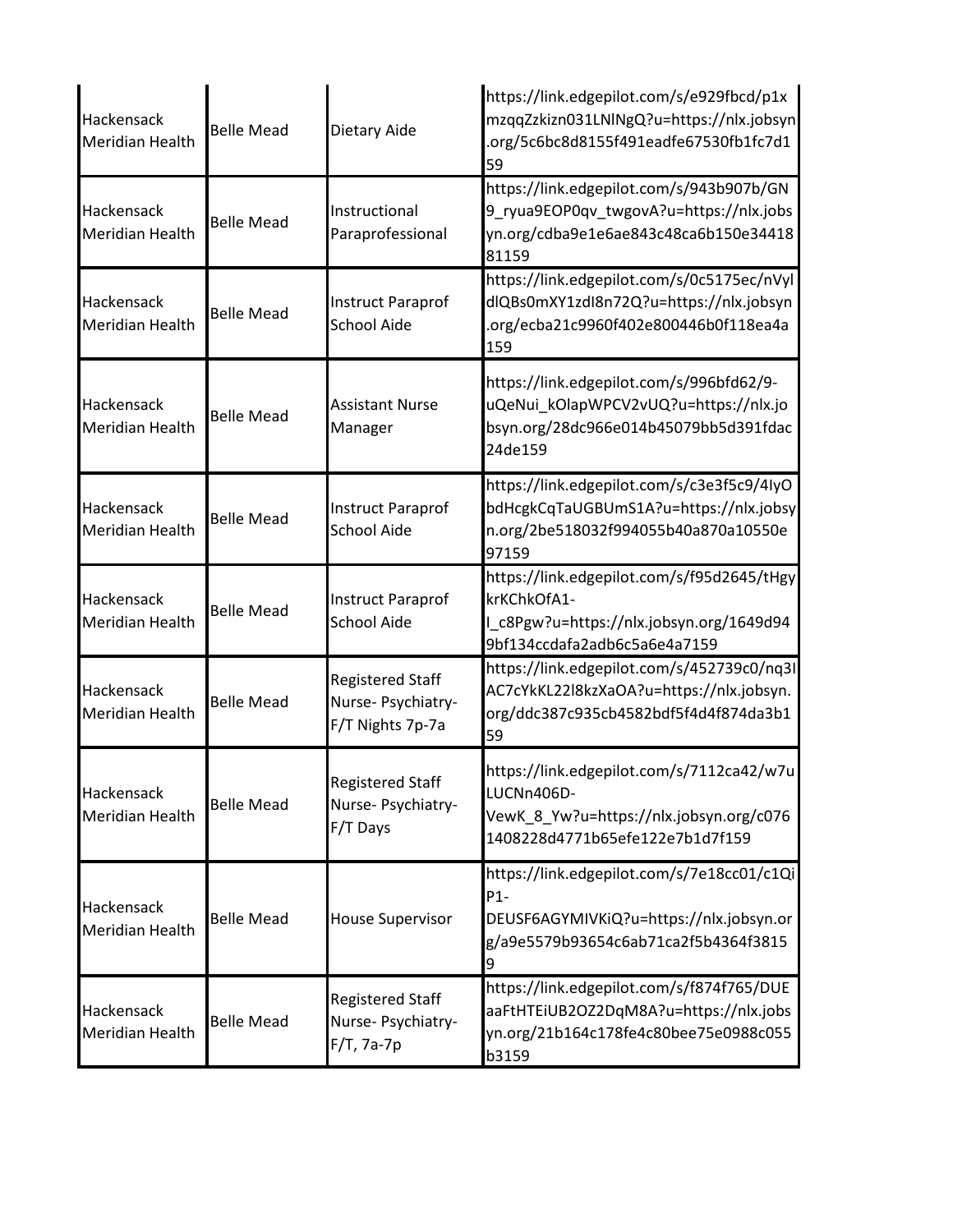| Hackensack<br><b>Meridian Health</b> | <b>Belle Mead</b> | <b>Group Counselor</b>                                                       | https://link.edgepilot.com/s/aa1c9ca2/k4kn<br>X1qXp0SePKzbxC010Q?u=https://nlx.jobsyn<br>.org/a9bf7fdeab3640f58a8cf89c724c011c1<br>59 |
|--------------------------------------|-------------------|------------------------------------------------------------------------------|---------------------------------------------------------------------------------------------------------------------------------------|
| Hackensack<br><b>Meridian Health</b> | <b>Belle Mead</b> | <b>Registered Staff</b><br>Nurse- Psychiatry-<br>F/T Evenings                | https://link.edgepilot.com/s/c10d9fa4/bKw<br>VcXRn70KHW8j5Txe6vg?u=https://nlx.jobsy<br>n.org/e3cf3d0f92fe40489efe3a8981fe3072<br>159 |
| Hackensack<br><b>Meridian Health</b> | <b>Belle Mead</b> | <b>Registered Staff</b><br>Nurse-Psych &<br>Addictions-F/T<br>Evenings       | https://link.edgepilot.com/s/0801c96c/_oa<br>vCEh1x0m9 NLUEpeSSg?u=https://nlx.jobs<br>yn.org/50b7f4da6a9a4e91aa14820bf0e295<br>ed159 |
| Hackensack<br><b>Meridian Health</b> | <b>Belle Mead</b> | <b>Group Counselor</b>                                                       | https://link.edgepilot.com/s/1d5bc532/29T<br>omPb8O0e8tYThUsK6pg?u=https://nlx.jobs<br>yn.org/805a6138cd4240ca87508a0ca4bc1c<br>c7159 |
| Hackensack<br><b>Meridian Health</b> | <b>Belle Mead</b> | <b>Group Counselor</b>                                                       | https://link.edgepilot.com/s/8c89c2ce/N1O<br>8fiXtN06wIQXfINEKYw?u=https://nlx.jobsyn<br>.org/d1a9f6bb8f154f848205e61b7f2bcad51<br>59 |
| Hackensack<br>Meridian Health        | <b>Belle Mead</b> | <b>Registered Staff</b><br>Nurse-Psychiatry                                  | https://link.edgepilot.com/s/06a41558/XTv<br>JcSJlTUeeuPmJu4RHHg?u=https://nlx.jobsyn<br>.org/4c9aa33c8f2e40cf9f48eda0d1b72d1f1<br>59 |
| Hackensack<br><b>Meridian Health</b> | <b>Belle Mead</b> | <b>Group Counselor</b>                                                       | https://link.edgepilot.com/s/5a6b2b13/zWc<br>MliYpKEGn2ZX2rPXzBQ?u=https://nlx.jobsy<br>n.org/73dfc42b665c469b9fb67b168256cf5c<br>159 |
| Hackensack<br>Meridian Health        | <b>Belle Mead</b> | Group Counselor                                                              | https://link.edgepilot.com/s/473f08af/X9y9<br>0E4T40CWo3Mn7W-<br>jog?u=https://nlx.jobsyn.org/9efeaa9a2692<br>49468b712bbcb65d64f5159 |
| Hackensack<br><b>Meridian Health</b> | <b>Belle Mead</b> | <b>Registered Staff</b><br>Nurse- Psychiatry &<br><b>Addictions-F/T Days</b> | https://link.edgepilot.com/s/08f1cc5a/Btpr<br>VhuiKkCOzGGQr9sTXQ?u=https://nlx.jobsyn<br>.org/29b18df6e9ac4355a98e860772e2bed8<br>159 |
| Hackensack<br><b>Meridian Health</b> | <b>Belle Mead</b> | <b>Registered Staff</b><br><b>Nurses</b>                                     | https://link.edgepilot.com/s/70565c9c/npIP<br>Oh428EyVH9wlBGhNaw?u=https://nlx.jobsy<br>n.org/45e1489cb75f459996b921ed6451d5<br>74159 |
| Hackensack<br><b>Meridian Health</b> | <b>Belle Mead</b> | Environmental<br>Service Aide                                                | https://link.edgepilot.com/s/cbc8cec1/UTP<br>NpptSsESRNIBIx11zhQ?u=https://nlx.jobsyn.<br>org/624398737a2747609406c2254f6f53601<br>59 |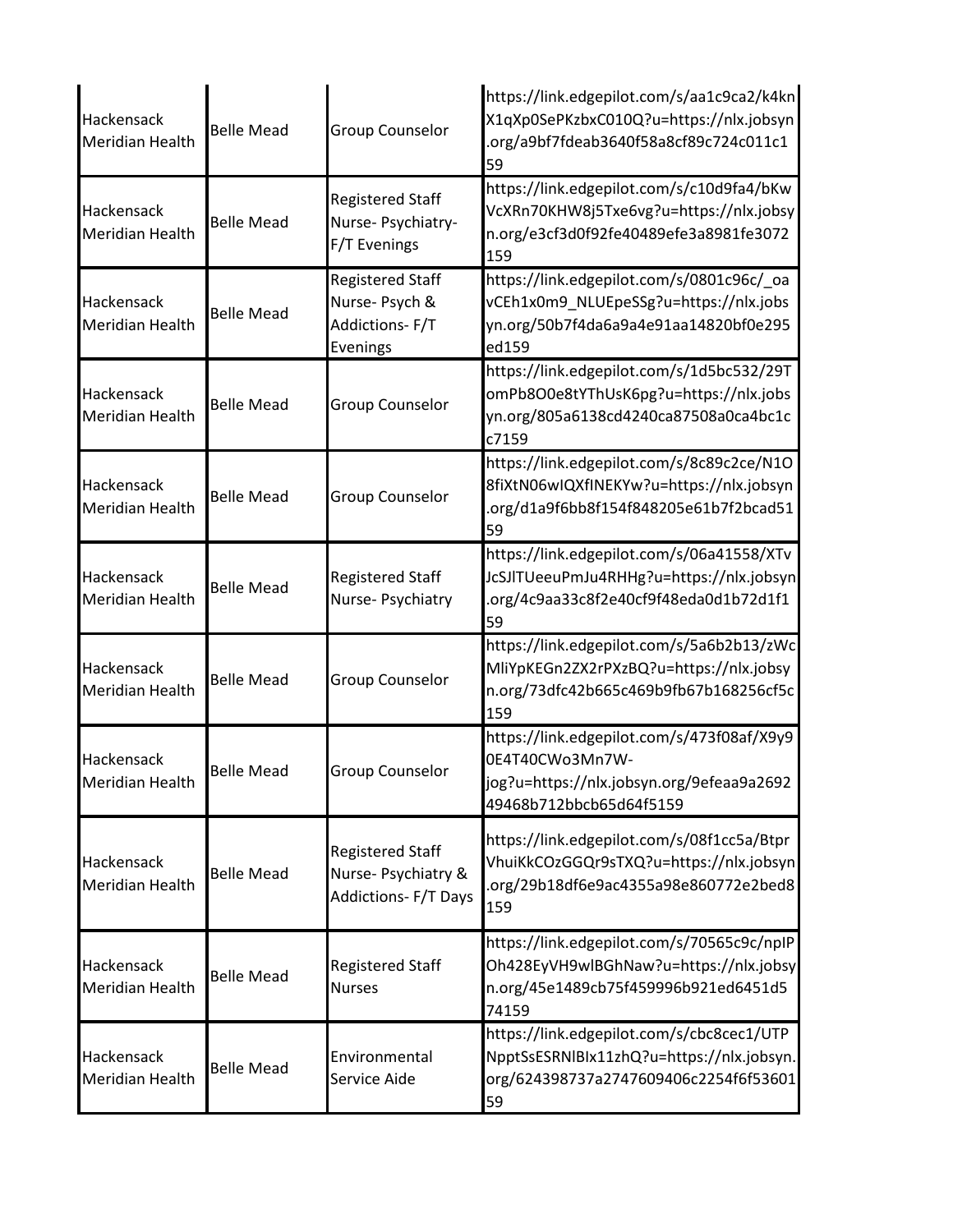| Hackensack<br>Meridian Health | <b>Belle Mead</b> | <b>Registered Staff</b><br><b>Nurses</b>   | https://link.edgepilot.com/s/607894d4/y_h<br>XS2mcSkyOTMHMenjRAg?u=https://nlx.job<br>syn.org/8f0bc96e75c14634b490c69e49825<br>901159 |
|-------------------------------|-------------------|--------------------------------------------|---------------------------------------------------------------------------------------------------------------------------------------|
| Hackensack<br>Meridian Health | <b>Belle Mead</b> | Environmental<br>Service Aide              | https://link.edgepilot.com/s/7d9704f8/RZg<br>em4LcUku3NE_4x3mJyA?u=https://nlx.jobs<br>yn.org/8085be4f58d244c48f6ac41bba38a8f<br>4159 |
| Hackensack<br>Meridian Health | <b>Belle Mead</b> | <b>Barn Care</b><br>Coordinator            | https://link.edgepilot.com/s/a55c8957/mZ<br>GYj6mhb0yrkz2uePvxZg?u=https://nlx.jobsy<br>n.org/6021d4e430c0498cbd84e7c0745f476<br>1159 |
| Hackensack<br>Meridian Health | <b>Belle Mead</b> | <b>Access Triage Nurse</b><br>Coordinator  | https://link.edgepilot.com/s/ea32fa79/6um<br>q9AOL4k6Uh1W0QwALYQ?u=https://nlx.jo<br>bsyn.org/1ed6c55485354a2cb9b694d1f4ed<br>9bfb159 |
| Hackensack<br>Meridian Health | <b>Belle Mead</b> | Coord Substance<br><b>Abuse Awareness</b>  | https://link.edgepilot.com/s/3c94d4d5/Dn<br>MwFSrMW0qoUojTYTmHNA?u=https://nlx.j<br>obsyn.org/884c9e4287004f4ebbbf3debc07<br>3f06b159 |
| Hackensack<br>Meridian Health | <b>Belle Mead</b> | In School Suspension<br>Teacher            | https://link.edgepilot.com/s/66652a8d/gWl<br>59DIjUkmpqobrlb_sUg?u=https://nlx.jobsyn<br>.org/ea784702a61b4065bb694056b13bebff<br>159 |
| Hackensack<br>Meridian Health | <b>Belle Mead</b> | <b>Allied Activities</b><br>Professional   | https://link.edgepilot.com/s/8634bb43/hYC<br>kkaEkuES3cDGV9fVkJA?u=https://nlx.jobsyn<br>.org/55827de3612d4676af00f08804f70b74<br>159 |
| Hackensack<br>Meridian Health | Belle Mead        | Admission Clinician                        | https://link.edgepilot.com/s/c4ebc041/mv6<br>C5WYPHUKz4uBuP4W7ng?u=https://nlx.job<br>syn.org/cdc6b01e27144a38beae388cc8f97c<br>2c159 |
| Hackensack<br>Meridian Health | <b>Belle Mead</b> | <b>Mental Health</b><br>Technicians        | https://link.edgepilot.com/s/c3f877fc/scvcE<br>L-B7k_YE9MiJnQ-<br>wg?u=https://nlx.jobsyn.org/0b6b4200203<br>64d02870d7b9fd6787125159 |
| Hackensack<br>Meridian Health | <b>Belle Mead</b> | <b>Mental Health</b><br><b>Technicians</b> | https://link.edgepilot.com/s/67c8e564/Lv_<br>gVeLUBk2JFnLgmHFAQg?u=https://nlx.jobs<br>yn.org/05445d530eb6427d85afe317638835<br>33159 |
| Hackensack<br>Meridian Health | <b>Belle Mead</b> | <b>Security Officer</b>                    | https://link.edgepilot.com/s/001b372c/o4e<br>E15fN9kqXkFZYLNmAsg?u=https://nlx.jobsy<br>n.org/c61259a7ce414f54a4adf4b3937c8be<br>e159 |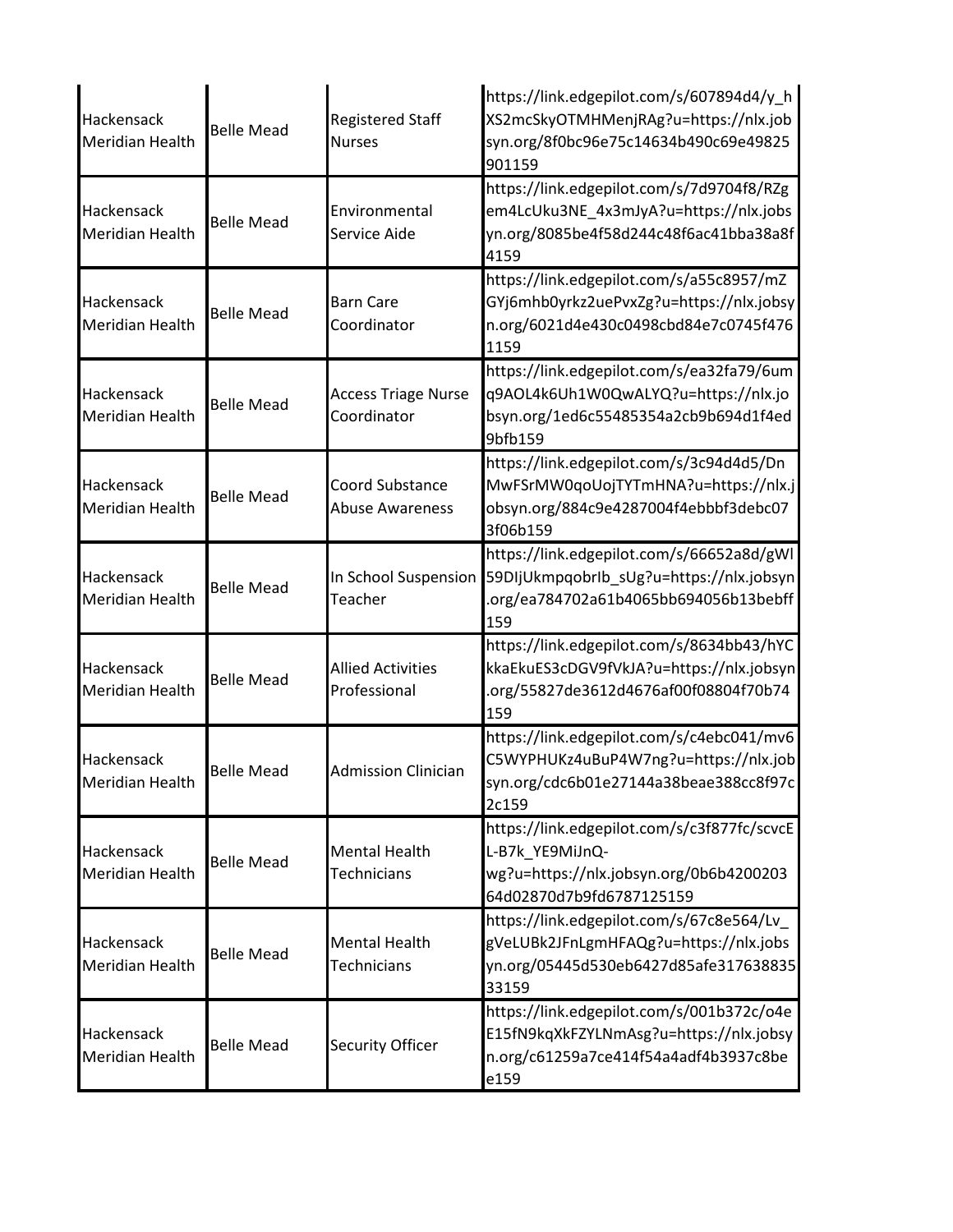| Hackensack<br>Meridian Health        | <b>Belle Mead</b> | <b>Mental Health</b><br><b>Technicians</b> | https://link.edgepilot.com/s/6ac66ccc/szW<br>XX8RkvUqdyrDsk8e91Q?u=https://nlx.jobsy<br>n.org/31a724eec8a3404d9be7f345c3b31e8<br>e159 |
|--------------------------------------|-------------------|--------------------------------------------|---------------------------------------------------------------------------------------------------------------------------------------|
| Hackensack<br><b>Meridian Health</b> | <b>Belle Mead</b> | <b>Mental Health</b><br><b>Technicians</b> | https://link.edgepilot.com/s/957bc799/XUT<br>WWQZiAEeNQ3OHpgaWNQ?u=https://nlx.j<br>obsyn.org/e25575fad9a24f9db6f72011e11c<br>d47a159 |
| Hackensack<br>Meridian Health        | <b>Belle Mead</b> | <b>Mental Health</b><br><b>Technicians</b> | https://link.edgepilot.com/s/c62f24cf/MW<br>VpSGyefEmL_nnE3zrYvA?u=https://nlx.jobs<br>yn.org/3d25d425de454dce80f31333c99df9<br>c4159 |
| Hackensack<br>Meridian Health        | <b>Belle Mead</b> | <b>Mental Health</b><br>Counselor          | https://link.edgepilot.com/s/b7ec9761/Hjj3<br>berX7EO3r3UrJ_9r2g?u=https://nlx.jobsyn.<br>org/11e39952dc384276936665ec0b6dcf57<br>159 |
| Hackensack<br>Meridian Health        | <b>Belle Mead</b> | <b>Court Clerk</b>                         | https://link.edgepilot.com/s/10349218/CDY<br>VVoZoZE_036O_MsC-<br>fg?u=https://nlx.jobsyn.org/10f11e589a254<br>c568edb7eb5cd686b6d159 |
| Hackensack<br>Meridian Health        | <b>Belle Mead</b> | Environmental<br>Service Aide              | https://link.edgepilot.com/s/f4222910/S35j<br>BcFU5UOXIMzbR8SsoA?u=https://nlx.jobsy<br>n.org/6bb033059fb6434a93b8fed4e341f01<br>9159 |
| Hackensack<br>Meridian Health        | <b>Belle Mead</b> | <b>Mental Health</b><br>Counselor          | https://link.edgepilot.com/s/7b8728ff/e6-<br>CMCqyEkyunRmp3cTIZg?u=https://nlx.jobsy<br>n.org/e3b364b015a346e2a0f364ec91bb955<br>4159 |
| Hackensack<br>Meridian Health        | <b>Belle Mead</b> | <b>Crisis Intervention</b><br>Specialist   | https://link.edgepilot.com/s/a054fa66/xwx<br>1n_IzoE2hvnXuxxRddA?u=https://nlx.jobsyn<br>.org/b650d28989614364891fa8219e499f9c<br>159 |
| Hackensack<br><b>Meridian Health</b> | <b>Belle Mead</b> | Dietary Aide                               | https://link.edgepilot.com/s/27b92441/6gp<br>6pzTaZ0C7IsRJHzVq3w?u=https://nlx.jobsyn<br>.org/ccc73155407f4074be67f93ca6ed42b61<br>59 |
| Hackensack<br>Meridian Health        | <b>Belle Mead</b> | <b>Crisis Intervention</b><br>Specialist   | https://link.edgepilot.com/s/fe9e3d7c/bDi1-<br>X0x_kiYaBAvXVlF0g?u=https://nlx.jobsyn.or<br>g/367855bb12cd4a54b43fdf00ecd11c5f159     |
| Hackensack<br>Meridian Health        | <b>Belle Mead</b> | <b>Crisis Intervention</b><br>Specialist   | https://link.edgepilot.com/s/503fd3e8/b6PI<br>HXrPX0W NkhTXZWjiQ?u=https://nlx.jobsy<br>n.org/22d2665f2415402bbcd0f8f1c173897<br>7159 |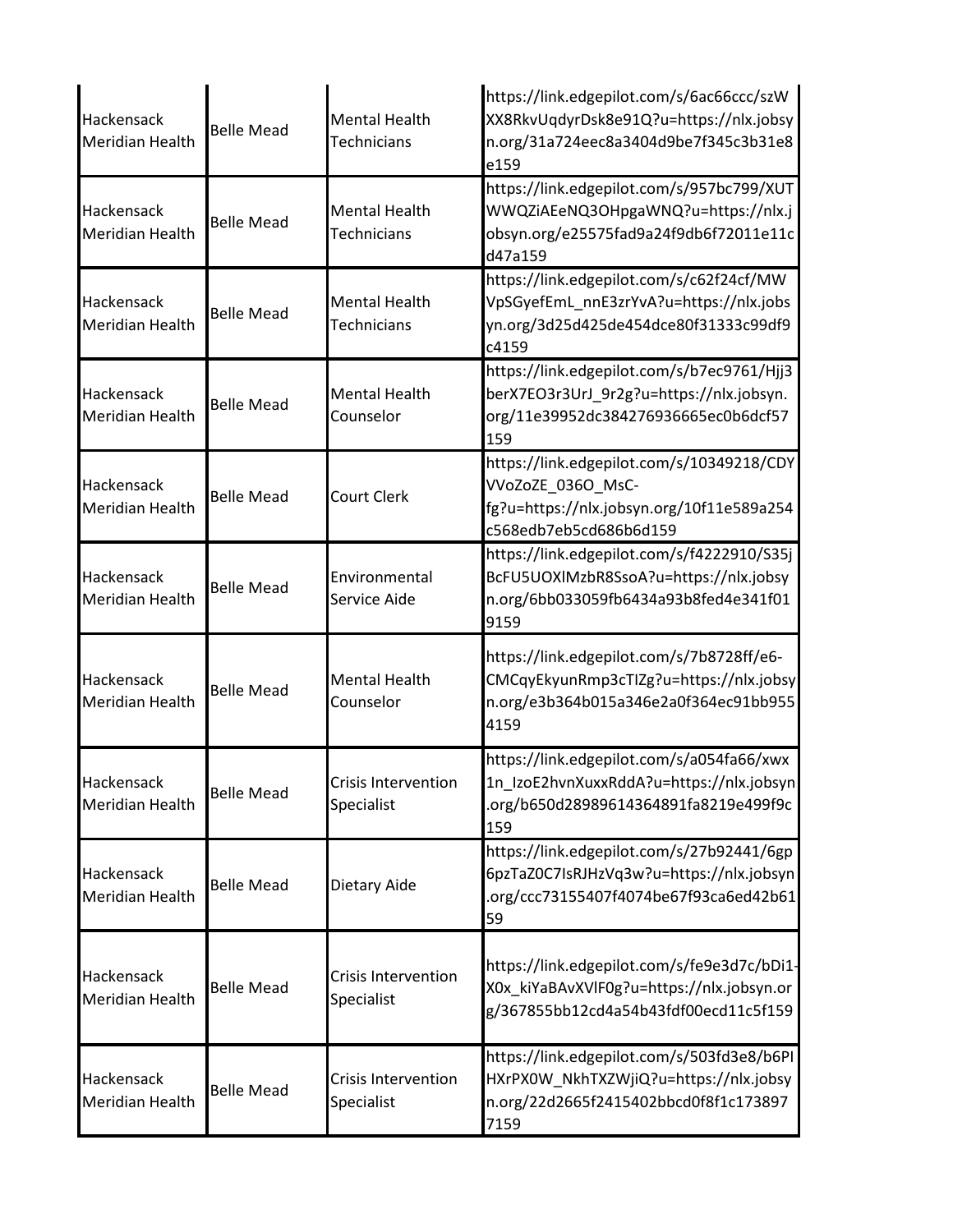| Hackensack<br><b>Meridian Health</b> | <b>Belle Mead</b> | <b>Crisis Intervention</b><br>Specialist   | https://link.edgepilot.com/s/848d5175/2Sf<br>9jW4N3Uaw_uYsrWAFvA?u=https://nlx.job<br>syn.org/b611b5162e1e45b2a72a3e570814<br>8bc9159 |
|--------------------------------------|-------------------|--------------------------------------------|---------------------------------------------------------------------------------------------------------------------------------------|
| Hackensack<br><b>Meridian Health</b> | <b>Belle Mead</b> | <b>Crisis Intervention</b><br>Specialist   | https://link.edgepilot.com/s/b2bb01b5/AH<br>q4G8Cu1EaeTexBGq_9hw?u=https://nlx.job<br>syn.org/4ea0712e370d4199bcd9e554495ae<br>d60159 |
| Hackensack<br><b>Meridian Health</b> | <b>Belle Mead</b> | <b>Mental Health</b><br>Technicians        | https://link.edgepilot.com/s/f5344c74/Oiqil<br>NdrbE24KQAAX 8BJw?u=https://nlx.jobsyn.<br>org/0a0b6ce476ed485287147078cd1f7e0f1<br>59 |
| Hackensack<br><b>Meridian Health</b> | <b>Belle Mead</b> | <b>Mental Health</b><br><b>Technicians</b> | https://link.edgepilot.com/s/63e65e86/Z_a<br>CPPvAUS0JTwSjEoFgw?u=https://nlx.jobsy<br>n.org/8a77c7d8b27749ccb428bcb15ee2465<br>2159  |
| Hackensack<br><b>Meridian Health</b> | <b>Belle Mead</b> | <b>Mental Health</b><br><b>Technicians</b> | https://link.edgepilot.com/s/0c71b665/Rnd<br>oPIEFqU6cUchdW_PtJQ?u=https://nlx.jobsy<br>n.org/08037467ff5648b38de2f7bdcad160d<br>a159 |
| Hackensack<br><b>Meridian Health</b> | <b>Belle Mead</b> | <b>Mental Health</b><br>Technicians        | https://link.edgepilot.com/s/01a1da8b/3V6<br>NzwJw3UiN8TLNjlSv1Q?u=https://nlx.jobsy<br>n.org/f2b6a9254fe24427b6a0e1b93748eab<br>d159 |
| Hackensack<br><b>Meridian Health</b> | <b>Belle Mead</b> | <b>Mental Health</b><br><b>Technicians</b> | https://link.edgepilot.com/s/3e297c67/7Ye<br>x1rnD3Ui5de9yn9qXtg?u=https://nlx.jobsyn<br>.org/e71cd3fa836440b59f90b1294922ef61<br>159 |
| Hackensack<br>Meridian Health        | <b>Belle Mead</b> | <b>Mental Health</b><br><b>Technicians</b> | https://link.edgepilot.com/s/4ddb6dba/Wc<br>py3RebOEG9SUsFSd8qlg?u=https://nlx.jobs<br>yn.org/e01f8418193943ae97e8e656b14b01<br>17159 |
| Hackensack<br>Meridian Health        | <b>Belle Mead</b> | <b>Mental Health</b><br>Technicians        | https://link.edgepilot.com/s/177ea233/9a8<br>7b_2C06nliO0MMG58w?u=https://nlx.job<br>syn.org/721029ccfa57448e843e3c6813e62<br>b96159  |
| Hackensack<br><b>Meridian Health</b> | <b>Belle Mead</b> | <b>Mental Health</b><br><b>Technicians</b> | https://link.edgepilot.com/s/57f0f5e3/TH1<br>OcMTqtEGH32nVNk4vpQ?u=https://nlx.job<br>syn.org/a941d156a31845be841e6c76c913c<br>0bf159 |
| Hackensack<br><b>Meridian Health</b> | <b>Belle Mead</b> | <b>Mental Health</b><br><b>Technicians</b> | https://link.edgepilot.com/s/6ba87155/I-<br>sGSJWdYUaLVogNr_lXGQ?u=https://nlx.job<br>syn.org/0c346719440b47ea80e1c377ff01c4<br>0f159 |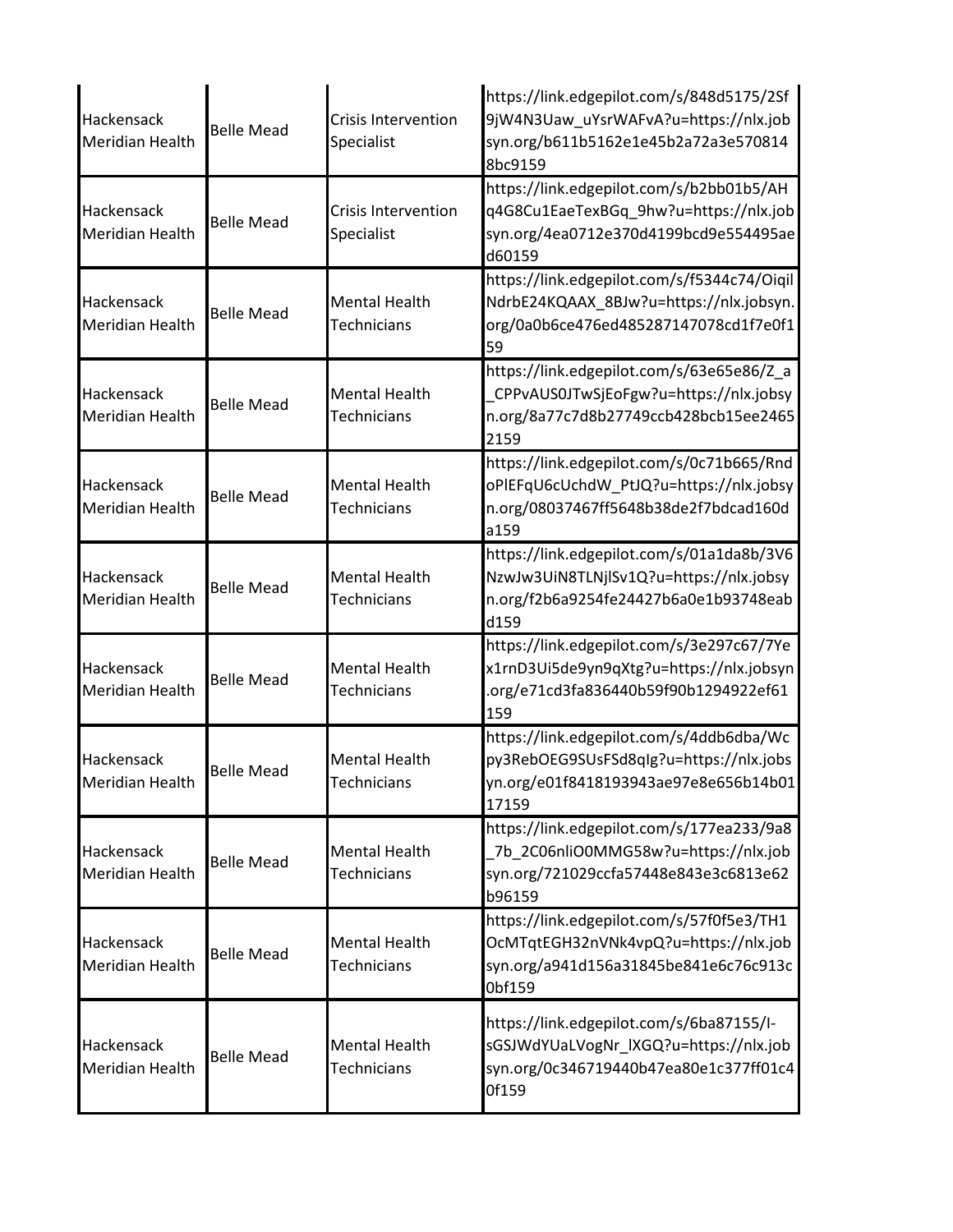| Hackensack<br>Meridian Health        | <b>Belle Mead</b> | <b>Mental Health</b><br><b>Technicians</b> | https://link.edgepilot.com/s/3e186829/6Lp<br>LcvZtJE2PYf55xq075A?u=https://nlx.jobsyn.<br>org/81585aa006244d1dadb8f40d2ed1885f<br>159 |
|--------------------------------------|-------------------|--------------------------------------------|---------------------------------------------------------------------------------------------------------------------------------------|
| Hackensack<br>Meridian Health        | <b>Belle Mead</b> | <b>Mental Health</b><br><b>Technicians</b> | https://link.edgepilot.com/s/58d0e8ec/tHy<br>KdHyZTkigKndLmAzvrA?u=https://nlx.jobsy<br>n.org/e752b5eff17c429bbdf8f98b71f5773d<br>159 |
| Hackensack<br>Meridian Health        | <b>Belle Mead</b> | <b>Mental Health</b><br><b>Technicians</b> | https://link.edgepilot.com/s/d9ecfc8b/9L3z<br>Jbb8YkGMQuVFhMKpTQ?u=https://nlx.jobs<br>yn.org/29a4f440573e4358a85b6c98f6b390<br>4e159 |
| Hackensack<br><b>Meridian Health</b> | <b>Belle Mead</b> | <b>Mental Health</b><br><b>Technicians</b> | https://link.edgepilot.com/s/884d33f6/wyF<br>TWrDR2E6A6oUApNWNSA?u=https://nlx.jo<br>bsyn.org/9ef399313f4745d89facb480c3e51<br>a4a159 |
| Hackensack<br><b>Meridian Health</b> | <b>Belle Mead</b> | <b>Mental Health</b><br><b>Technicians</b> | https://link.edgepilot.com/s/ebfe871a/NZm<br>GGi3cK0OUpg40ahaT0Q?u=https://nlx.jobs<br>yn.org/65581539b08b4fb890dcca93eabd78<br>0c159 |
| Hackensack<br>Meridian Health        | <b>Belle Mead</b> | <b>Mental Health</b><br><b>Technicians</b> | https://link.edgepilot.com/s/fef0fd22/UR1u<br>jtrhrU6SzajwYJaEJQ?u=https://nlx.jobsyn.or<br>g/bc2f62ea003b47f49f366f7230b776f9159     |
| Hackensack<br>Meridian Health        | <b>Belle Mead</b> | <b>Mental Health</b><br>Technicians        | https://link.edgepilot.com/s/7667335a/QN<br>Uv0SR3kUSkR0Nkek0x1g?u=https://nlx.jobs<br>yn.org/edecec5c30b5447e9fdd77bfd97b23<br>e9159 |
| Hackensack<br>Meridian Health        | Belle Mead        | <b>Mental Health</b><br>Technicians        | https://link.edgepilot.com/s/078915c1/ZMz<br>hpBvCVEyVSma-<br>AeRZkQ?u=https://nlx.jobsyn.org/75fe9ece<br>3fdc439391a7a342360bd39e159 |
| Hackensack<br>Meridian Health        | <b>Belle Mead</b> | <b>Mental Health</b><br>Technicians        | https://link.edgepilot.com/s/fc268af9/DQJE<br>O0kIt0Wel0-<br>jm9fUAg?u=https://nlx.jobsyn.org/4287257<br>59ca74baa88040779f29ddef7159 |
| Hackensack<br>Meridian Health        | <b>Belle Mead</b> | <b>Mental Health</b><br><b>Technicians</b> | https://link.edgepilot.com/s/82376da9/9T<br>M1p6ygGUyuffO7RsXUTQ?u=https://nlx.job<br>syn.org/f73bafbce56e41c0a41104554047c8<br>1b159 |
| Hackensack<br>Meridian Health        | <b>Belle Mead</b> | <b>Mental Health</b><br><b>Technicians</b> | https://link.edgepilot.com/s/bfa3808d/kGV<br>QNUYHLE6dmEZk6QVlZg?u=https://nlx.jobs<br>yn.org/be6729e00a0d492ebe3b565df8302f<br>ab159 |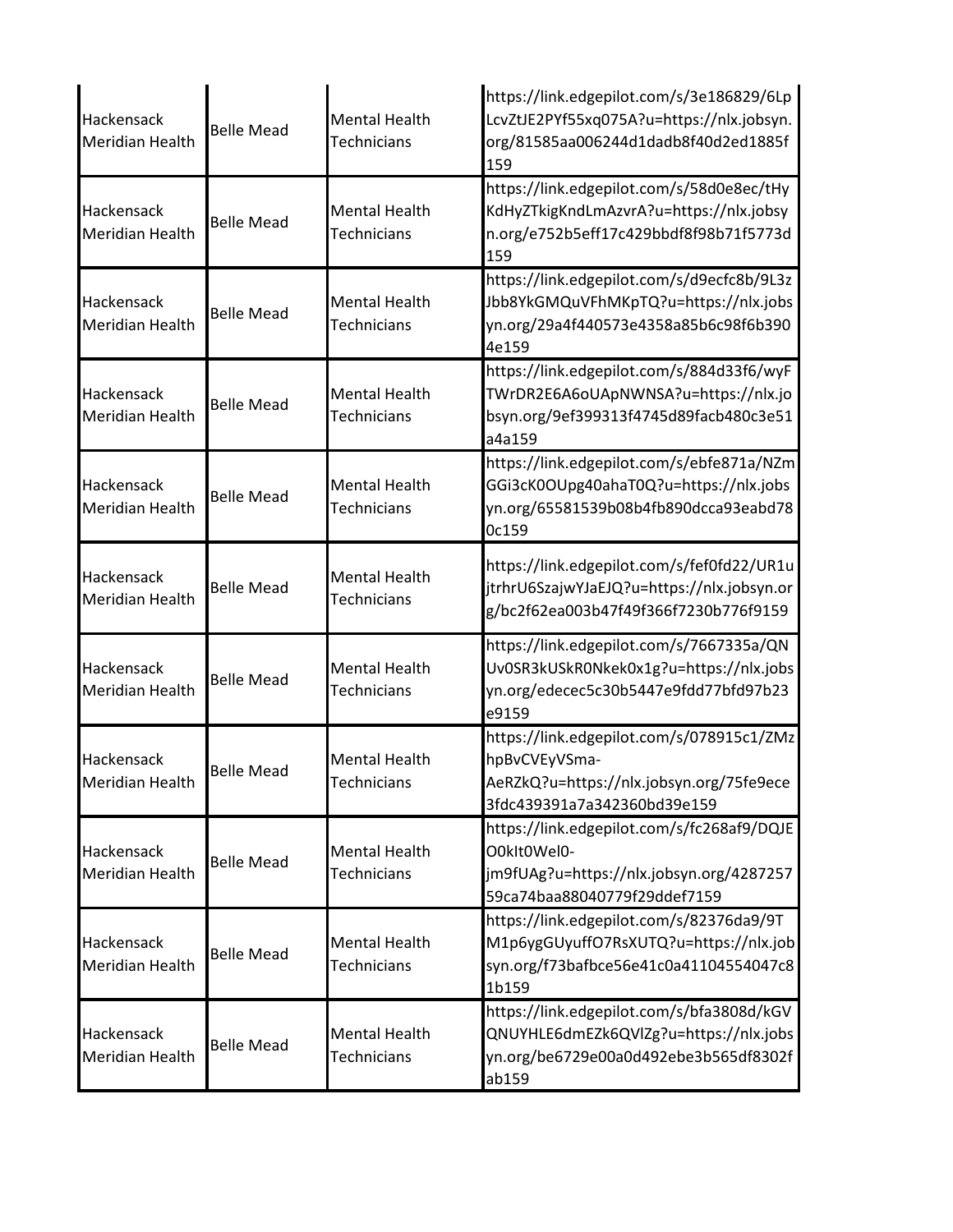| Hackensack<br><b>Meridian Health</b> | <b>Belle Mead</b> | <b>Mental Health</b><br><b>Technicians</b> | https://link.edgepilot.com/s/4716de39/vS7<br>m1xSIX0isIbnVaxpJgQ?u=https://nlx.jobsyn.<br>org/1801bf6853a3467ca3b4c81c4dda01da1<br>59 |
|--------------------------------------|-------------------|--------------------------------------------|---------------------------------------------------------------------------------------------------------------------------------------|
| Hackensack<br><b>Meridian Health</b> | <b>Belle Mead</b> | <b>Mental Health</b><br><b>Technicians</b> | https://link.edgepilot.com/s/cb650f4a/s9V2<br>tWURxkWUE4yfXBfCrQ?u=https://nlx.jobsy<br>n.org/c74de9e1f0184b07a8f3c1811a259f1c<br>159 |
| Hackensack<br><b>Meridian Health</b> | <b>Belle Mead</b> | <b>Mental Health</b><br>Technicians        | https://link.edgepilot.com/s/4bd5e630/jOq<br>Xzx1Jy0aWSUPRrZQ0-<br>g?u=https://nlx.jobsyn.org/318a1e87ba254<br>65b82d6272d4fc258be159 |
| Hackensack<br><b>Meridian Health</b> | <b>Belle Mead</b> | <b>Mental Health</b><br><b>Technicians</b> | https://link.edgepilot.com/s/5181dd14/yBx<br>A9FOeYkms9H7VG-Gb-<br>w?u=https://nlx.jobsyn.org/9b2ee78d7941<br>42a6a4d6254ecd889b52159 |
| Hackensack<br><b>Meridian Health</b> | <b>Belle Mead</b> | <b>Mental Health</b><br><b>Technicians</b> | https://link.edgepilot.com/s/e15e8e9d/cQ<br>WYWM08iUq0weiMfNvenA?u=https://nlx.j<br>obsyn.org/494cef84915c4976bcfbfc06cd51<br>6d91159 |
| Hackensack<br><b>Meridian Health</b> | <b>Belle Mead</b> | <b>Mental Health</b><br>Technicians        | https://link.edgepilot.com/s/ccb7e6fe/k3vR<br>9MlzUEicjV2sbqJseg?u=https://nlx.jobsyn.o<br>rg/07cfd7dcd9d14426ae47492e6ae2f5d315<br>9 |
| Hackensack<br><b>Meridian Health</b> | <b>Belle Mead</b> | <b>Mental Health</b><br>Technicians        | https://link.edgepilot.com/s/eb06dfbf/h6TR<br>TPoKJkGjnVrGn_TREg?u=https://nlx.jobsyn.<br>org/f46e76611b974f278e3fd9069aec7d011<br>59 |
| Hackensack<br><b>Meridian Health</b> | <b>Belle Mead</b> | <b>Mental Health</b><br>Technicians        | https://link.edgepilot.com/s/23c6a8e0/fCq<br>6SGD5FEmS5fNYQHrhWQ?u=https://nlx.job<br>syn.org/7c3fba4ced0f4de9a6471031d8c2eb<br>55159 |
| Hackensack<br><b>Meridian Health</b> | <b>Belle Mead</b> | <b>Mental Health</b><br><b>Technicians</b> | https://link.edgepilot.com/s/10cb8b61/B-<br>ulJyxCJUWo1I1ddVpakw?u=https://nlx.jobs<br>yn.org/7e5be04537f64c5cbcad3bda58760ff<br>f159 |
| Hackensack<br><b>Meridian Health</b> | <b>Belle Mead</b> | <b>Mental Health</b><br>Technicians        | https://link.edgepilot.com/s/95e04c23/1rnx<br>mVxUH0Sk5ivaKnODlw?u=https://nlx.jobsy<br>n.org/28751eaca2f24939ba57ad0e40ff445b<br>159 |
| Hackensack<br><b>Meridian Health</b> | <b>Belle Mead</b> | <b>Mental Health</b><br>Technicians        | https://link.edgepilot.com/s/5b8ed029/zLB<br>9hAY_70i3vEpOkSm8Vg?u=https://nlx.jobsy<br>n.org/c090fe3612a34de7869819311e7d5d2<br>8159 |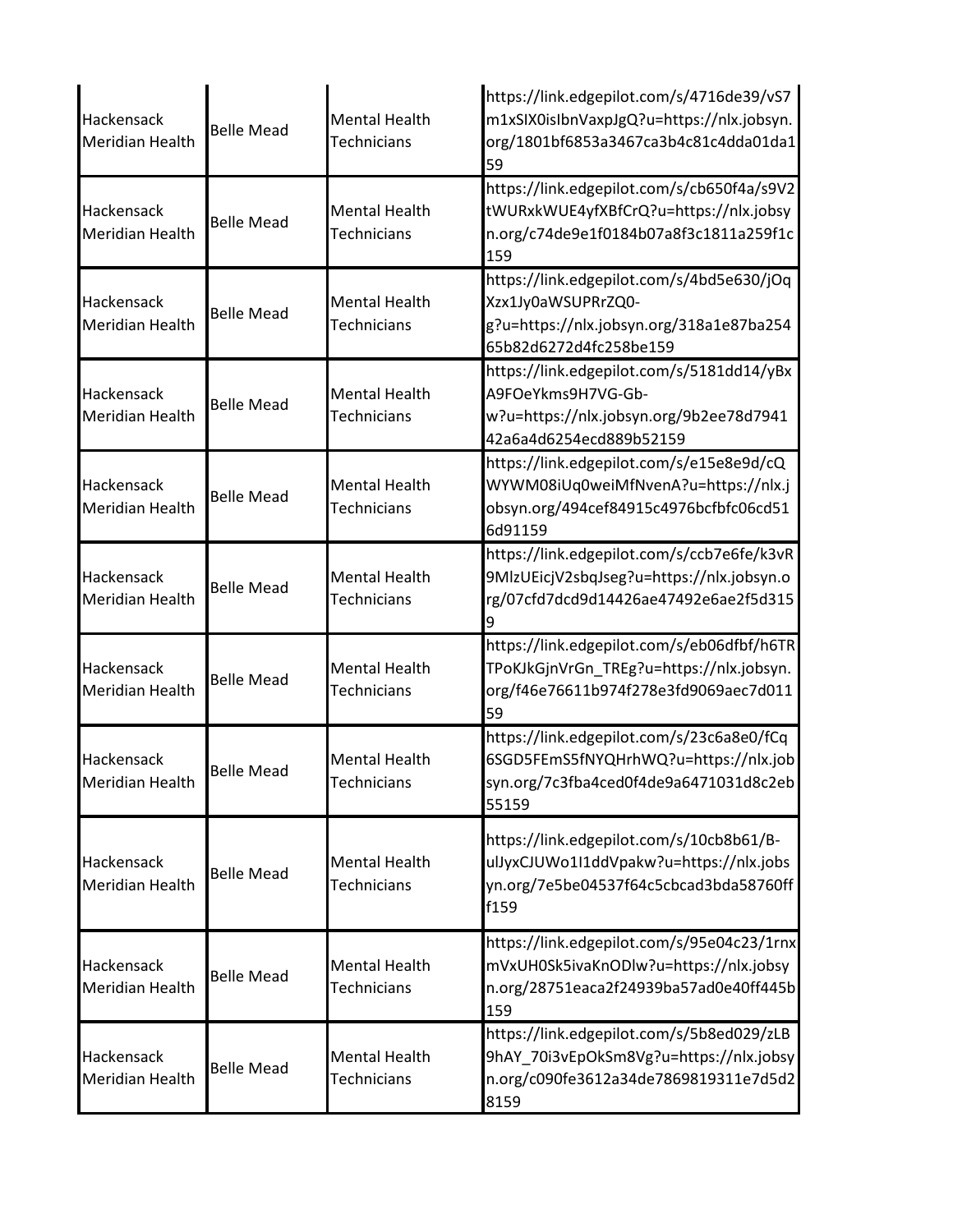| Hackensack<br>Meridian Health        | <b>Belle Mead</b> | <b>Mental Health</b><br><b>Technicians</b> | https://link.edgepilot.com/s/3cec4383/QKK<br>rqbrvXUK5t26ZdDXTPw?u=https://nlx.jobsy<br>n.org/afbb3e14629942f0984666031a40b5d<br>9159 |
|--------------------------------------|-------------------|--------------------------------------------|---------------------------------------------------------------------------------------------------------------------------------------|
| Hackensack<br><b>Meridian Health</b> | <b>Belle Mead</b> | <b>Mental Health</b><br><b>Technicians</b> | https://link.edgepilot.com/s/654816e7/alfp<br>WK0_XEuWgNTrvZj3Aw?u=https://nlx.jobsy<br>n.org/57be1e8c99cc4e3b9f97a3d7eda4464<br>0159 |
| Hackensack<br>Meridian Health        | <b>Belle Mead</b> | <b>Mental Health</b><br><b>Technicians</b> | https://link.edgepilot.com/s/28dce539/GO<br>OMs3i93k6GA0Io_esl9A?u=https://nlx.jobs<br>yn.org/3e443b3e2c1a49f8be23434943e1f4<br>b9159 |
| Hackensack<br>Meridian Health        | <b>Belle Mead</b> | <b>Mental Health</b><br><b>Technicians</b> | https://link.edgepilot.com/s/0c817cdc/fT8a<br>KIzP1kaATy-<br>jwU_wIA?u=https://nlx.jobsyn.org/e3c31ed<br>e3acd49c0beb33f1cc3f9c6a6159 |
| Hackensack<br>Meridian Health        | <b>Belle Mead</b> | <b>Mental Health</b><br><b>Technicians</b> | https://link.edgepilot.com/s/eaac38b5/_grS<br>hnyv4UWzlHtQmXWngg?u=https://nlx.jobs<br>yn.org/53e432bd21504306bae57f3798decb<br>27159 |
| Hackensack<br>Meridian Health        | <b>Belle Mead</b> | <b>Mental Health</b><br><b>Technicians</b> | https://link.edgepilot.com/s/000b577a/XE<br>Wg5gCCO0uCb2NfcKNrRw?u=https://nlx.jo<br>bsyn.org/1c824fc84cda4334a9b9a2ae97a9<br>5095159 |
| Hackensack<br>Meridian Health        | <b>Belle Mead</b> | <b>Mental Health</b><br>Technicians        | https://link.edgepilot.com/s/d8c27bf8/kaW<br>1AKaChUSOnCpRtHT0Mw?u=https://nlx.job<br>syn.org/34f565f6f0c44331987a3ae0812e3c<br>de159 |
| Hackensack<br>Meridian Health        | Belle Mead        | <b>Mental Health</b><br>Technicians        | https://link.edgepilot.com/s/64c03eac/5Tjv<br>1WsvjE_jDsdwYTaxEA?u=https://nlx.jobsyn.<br>org/43db4df467a54ac9be8b97cab6af166c1<br>59 |
| Hackensack<br>Meridian Health        | <b>Belle Mead</b> | <b>Mental Health</b><br>Technicians        | https://link.edgepilot.com/s/27140749/awk<br>fzCs2wU dtfMFS wTRw?u=https://nlx.jobs<br>yn.org/6b77dfe04268468d956e22216a04e3<br>2b159 |
| Hackensack<br>Meridian Health        | <b>Belle Mead</b> | <b>Mental Health</b><br><b>Technicians</b> | https://link.edgepilot.com/s/57ea3095/UAE<br>eEPLjAE fc bnuuHy5g?u=https://nlx.jobsyn<br>.org/d0b8184bfbb04c6bbbf0d972a6255ec9<br>159 |
| Hackensack<br>Meridian Health        | <b>Belle Mead</b> | <b>Mental Health</b><br>Technicians        | https://link.edgepilot.com/s/eb706f9f/oyeJ<br>O8yfIEGN8pTVoG5yeQ?u=https://nlx.jobsy<br>n.org/1628f23f78af43778806bc96d719b4fa<br>159 |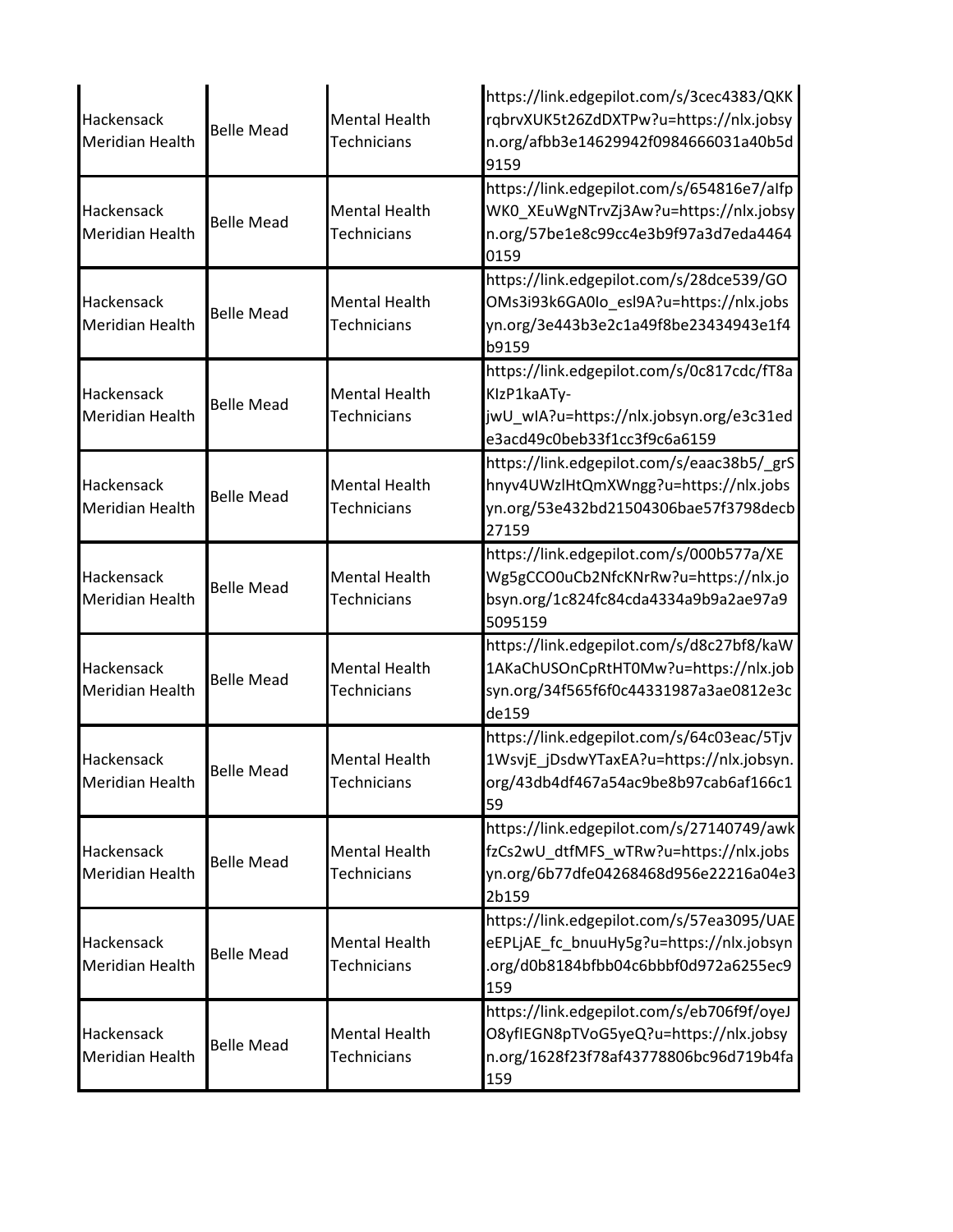| Hahn's<br>Woodworking<br>Co.               | Somerville         | Door/Millwork<br>Mechanic                              | https://link.edgepilot.com/s/f2f27bed/edPi<br>Tp9JYkCC-k5oQ-<br>YQXA?u=https://nlx.jobsyn.org/4554fd622e<br>03459180ae06e9bd210e79159                        |
|--------------------------------------------|--------------------|--------------------------------------------------------|--------------------------------------------------------------------------------------------------------------------------------------------------------------|
| Hahn's<br>Woodworking<br>Co.               | Somerville         | <b>Team Support</b><br>Member                          | https://link.edgepilot.com/s/a4e6e2a2/gdFJ<br>VobGKk Yeo35L-<br>yvFA?u=https://nlx.jobsyn.org/e1f68619afb<br>9490eb407f7b4a5cbc141159                        |
| Henkel                                     | Bridgewater        | Director of<br>Marketing<br>Communications             | https://link.edgepilot.com/s/f38e0c94/XMP<br>sk4vVnUGCxhGemOtv7A?u=https://nlx.jobs<br>yn.org/ffe680f9d5104aeb9ab09b2a01fc809<br>2159                        |
| Henkel                                     | Bridgewater        | Senior Manager,<br>Global Channel<br><b>Excellence</b> | https://link.edgepilot.com/s/4054845d/5nB<br>3V7k-<br>gE_Pfn3wnQ_oXg?u=https://nlx.jobsyn.org/<br>7d1e06e9b9414652ab95df70e89c9e8f159                        |
| <b>Henkel US</b><br><b>Operations Corp</b> | <b>Bridgewater</b> | Spectroscopy)                                          | https://link.edgepilot.com/s/5b5714df/ehj<br>Scientist (Vibrational w42buxkOID56TLDp4ww?u=https://nlx.jobs<br>yn.org/d881fdca5f554e69b921c5b0cc798d7<br>8159 |
| <b>Henkel US</b><br><b>Operations Corp</b> | Bridgewater        | Scientist (Vibrational<br>Spectroscopy)                | https://link.edgepilot.com/s/cc40e4e5/0lX0<br>BVmqrkixT97qRoaO1Q?u=https://nlx.jobsy<br>n.org/da998c60fd5e416eb7a3e237b56ebe0<br>e159                        |
| <b>Henkel US</b><br><b>Operations Corp</b> | Bridgewater        | Director of<br>Marketing<br>Communications             | https://link.edgepilot.com/s/7e034352/X1T<br>KJ-<br>MoVUKWR0XBx9aWBw?u=https://nlx.jobsy<br>n.org/0c07462ad5454223a0b3c7f2d92cbd0<br>e159                    |
| <b>Henkel US</b><br><b>Operations Corp</b> | Bridgewater        | Senior Manager,<br>Global Channel<br><b>Excellence</b> | https://link.edgepilot.com/s/f699fa67/JJsHc<br>8TIVkaxVN14EGGYeg?u=https://nlx.jobsyn.<br>org/10e5f709b2c5441c924bb310774102c7<br>159                        |
| <b>Henkel US</b><br><b>Operations Corp</b> | Bridgewater        | Director of<br>Marketing<br>Communications             | https://link.edgepilot.com/s/32f5e888/1kM<br>DvB26AUSoi8nMWEoRyA?u=https://nlx.job<br>syn.org/90e9dd6d93134b74b164fc54f9995<br>11b159                        |
| Herr Foods Inc                             | Somerset           | Warehouse Labor<br>(Part-Time)                         | https://link.edgepilot.com/s/963a6029/gKF<br>6tY090UydCaTQ6NLfGg?u=https://nlx.jobsy<br>n.org/6c46b0bfb7a542d9a48cf20b7db9586<br>7159                        |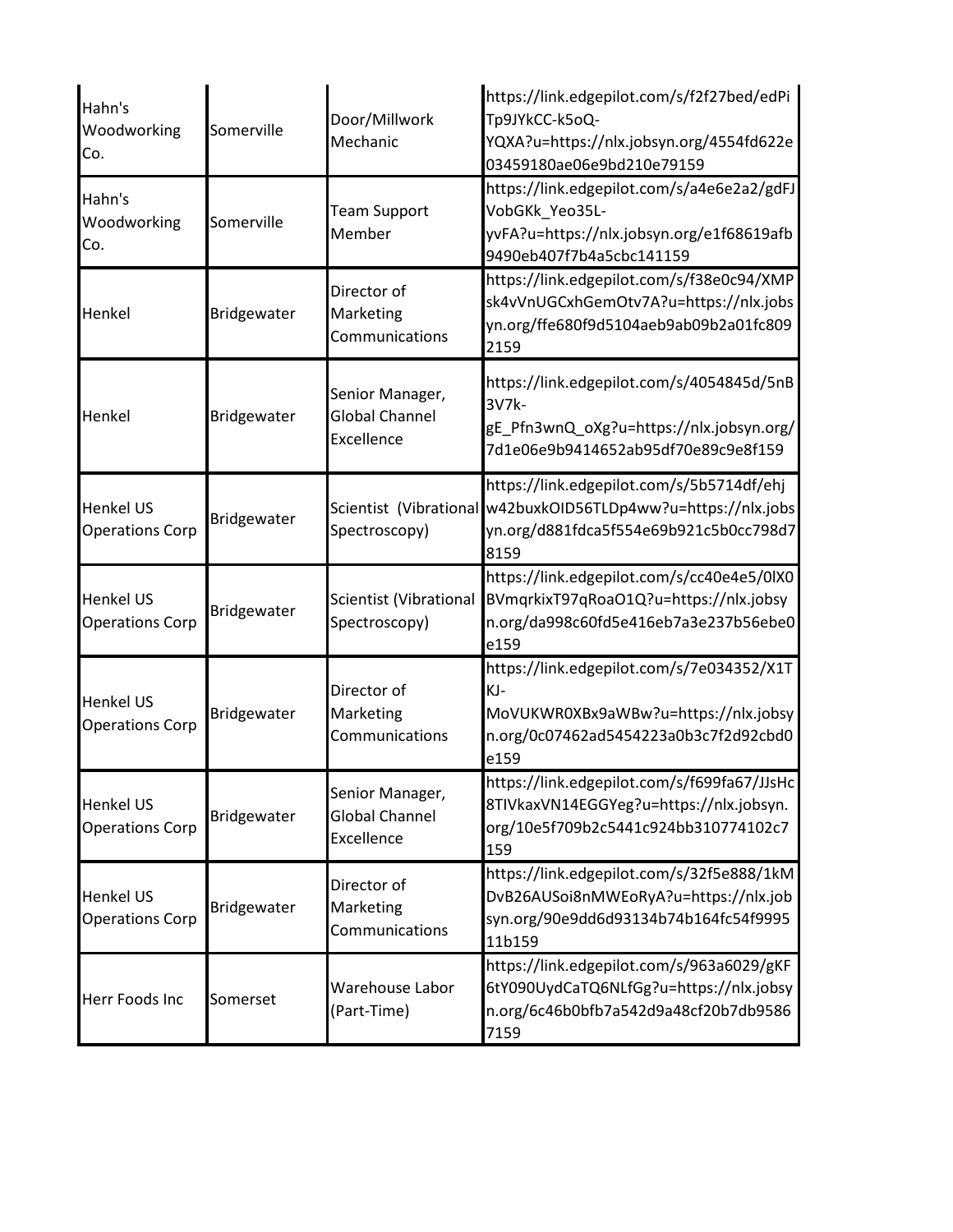| Industrial<br><b>Staffing Services</b><br>Inc. | <b>Belle Mead</b>    | <b>Mental Health</b><br>Technician I                            | https://link.edgepilot.com/s/9a56b16a/x-<br>nwWFSGT0GG8Ie90cRbgA?u=https://nlx.jo<br>bsyn.org/468023abb08c444aa64bd535595a<br>a0b0159 |
|------------------------------------------------|----------------------|-----------------------------------------------------------------|---------------------------------------------------------------------------------------------------------------------------------------|
| Infosys Limited                                | <b>Basking Ridge</b> | Lead Consultant -<br>CCM SME - Q1                               | https://link.edgepilot.com/s/96bd7cdc/QcC<br>z90KCSEaclrzcvXRtSQ?u=https://nlx.jobsyn.<br>org/c5ea989097094c389c66e738c08d830e<br>159 |
| Infosys Limited                                | Bridgewater          | Senior SAP SD EDI<br>Consultant                                 | https://link.edgepilot.com/s/aa5e2722/nW<br>LszWa39EW3nDu8n7WZ0g?u=https://nlx.jo<br>bsyn.org/1d4eb3f01e4b4ebcb78e9b9ca241<br>be94159 |
| <b>IQVIA</b>                                   | Bridgewater          | Account<br>Management<br>Director, Scientific<br>Communications | https://link.edgepilot.com/s/6bb8f1bc/ozoY<br>GM2wP0SnXxqFDik2pQ?u=https://nlx.jobsy<br>n.org/04e4c302076a4a23aee92730d6cac2e<br>0159 |
| <b>IQVIA</b>                                   | Somerville           | Account<br>Management<br>Director, Scientific<br>Communications | https://link.edgepilot.com/s/7af99e47/XdT<br>5u7R9hEGB7rlxBJW_FQ?u=https://nlx.jobsy<br>n.org/7bc3a214519a4db381ee5216a73882<br>59159 |
| <b>IQVIA</b>                                   | Warren               | Oncology<br>Engagement<br>Manager,<br>Omnichannel<br>Delivery   | https://link.edgepilot.com/s/f439e686/K0F<br>ZFmK70kWph2xZ4V3cRA?u=https://nlx.jobs<br>yn.org/6d3d22d890b44b4ea430c0315e57a<br>780159 |
| <b>IQVIA</b>                                   | <b>Basking Ridge</b> | Account<br>Management<br>Director, Scientific<br>Communications | https://link.edgepilot.com/s/30a45da0/Bm<br>StXlQfyU6ZS5Agw1HfFg?u=https://nlx.jobsy<br>n.org/8d0b3700432141efb1ac800c007cfc5<br>4159 |
| <b>IQVIA</b>                                   | <b>Belle Mead</b>    | Account<br>Management<br>Director, Scientific<br>Communications | https://link.edgepilot.com/s/b5d87d69/eU7<br>v8tYctUeKRqtwRTN7cg?u=https://nlx.jobsy<br>n.org/4755fd75900f4a3fad5e415eadf27432<br>159 |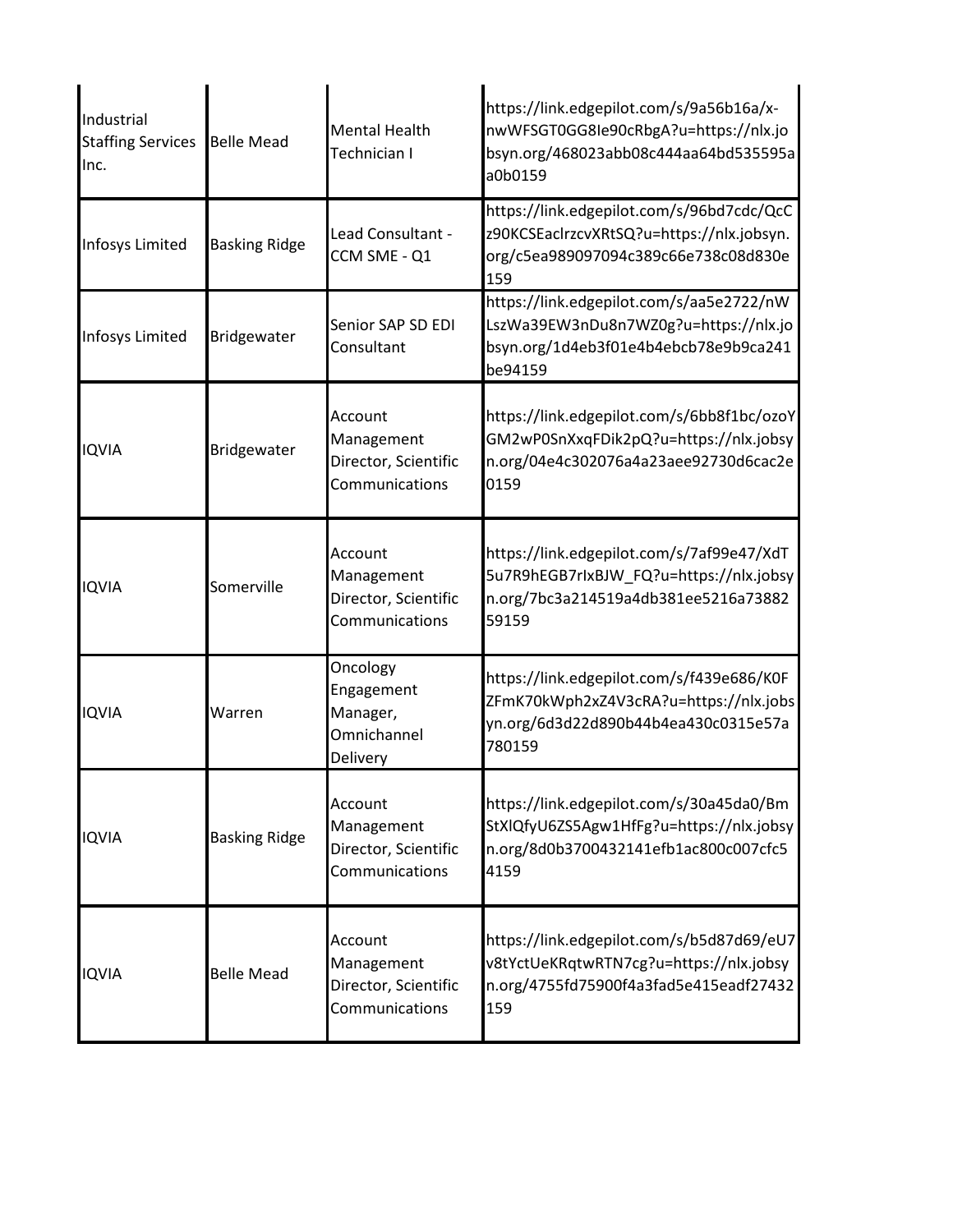| <b>IQVIA</b>                             | Lyons       | Account<br>Management<br>Director, Scientific<br>Communications | https://link.edgepilot.com/s/d3849203/kSX<br>vmm1wvUCVIptZhH6TQg?u=https://nlx.job<br>syn.org/a1a4dbff85d94cd4b3d5c77d3745c4<br>a0159 |
|------------------------------------------|-------------|-----------------------------------------------------------------|---------------------------------------------------------------------------------------------------------------------------------------|
| <b>IQVIA</b>                             | Bridgewater | Senior Director,<br>Offering<br>Management                      | https://link.edgepilot.com/s/37be646f/14Rl<br>aZ6iC0axyxm7w4EhEw?u=https://nlx.jobsyn<br>.org/9f3027170861427ca34ff9227aa8c5d51<br>59 |
| Ivoclar Vivadent<br>Inc.                 | Somerset    | <b>Facilities and</b><br>Infrastructure<br>Coordinator          | https://link.edgepilot.com/s/f603a160/K8V<br>senensk_eWA5TVF9rWQ?u=https://nlx.jobs<br>yn.org/f463cd93ea684b5fb1f1c651754b498<br>3159 |
| Ivoclar Vivadent<br>Manufacturing<br>Inc | Somerset    | Manager, People&<br>Culture                                     | https://link.edgepilot.com/s/504fc95a/k1tK<br>CftqtEa5KY6aoEsVeQ?u=https://nlx.jobsyn.<br>org/8e09138ce7ea4106b5f70360cfb331cc1<br>59 |
| Ivoclar Vivadent<br>Manufacturing<br>Inc | Somerset    | Manager, People&<br>Culture                                     | https://link.edgepilot.com/s/35b05de9/ EY<br>1Nb9vFE6EzulSNqthEw?u=https://nlx.jobsy<br>n.org/300c72d0edb34b399954114df0b558f<br>b159 |
| Ivoclar Vivadent<br>Manufacturing<br>Inc | Somerset    | <b>Facilities and</b><br>Infrastructure<br>Coordinator          | https://link.edgepilot.com/s/75b50574/isV0<br>ptSDeE_rxF38N6bNFw?u=https://nlx.jobsyn<br>.org/58dcd80f80244479b489966362a34cef<br>159 |
| J&J Family of<br>Companies               | Bridgewater | Director, Global<br>Commercial<br>Strategy, Prostate<br>Cancer  | https://link.edgepilot.com/s/36691b2e/P-<br>CoYKLIREGDPxGDvvSC2Q?u=https://nlx.job<br>syn.org/4342c52855c2406697a755d49e912<br>b26159 |
| J&J Family of<br>Companies               | Bridgewater | Director, Global<br>Inventory<br>Management                     | https://link.edgepilot.com/s/53b33549/rcs5<br>BpN7BEq3oKiN0j7ZVg?u=https://nlx.jobsyn.<br>org/037cdf54e2cb4e55b1dfb816967cb2671<br>59 |
| J&J Family of<br>Companies               | Raritan     | <b>CAR T Warehouse</b><br>Shift Lead                            | https://link.edgepilot.com/s/54ea9398/Dey<br>Xizv1y0OPCf06BSjIsw?u=https://nlx.jobsyn.<br>org/0c473204a24b453fb7ca525d5ca4285d<br>159 |
| J&J Family of<br>Companies               | Raritan     | Associate Director,<br><b>Provider Relations</b>                | https://link.edgepilot.com/s/5907ee84/5AP<br>rvu5cPk2vjNipVZ0cTQ?u=https://nlx.jobsyn.<br>org/8a593051e85c4e81aa31c39352a48d60<br>159 |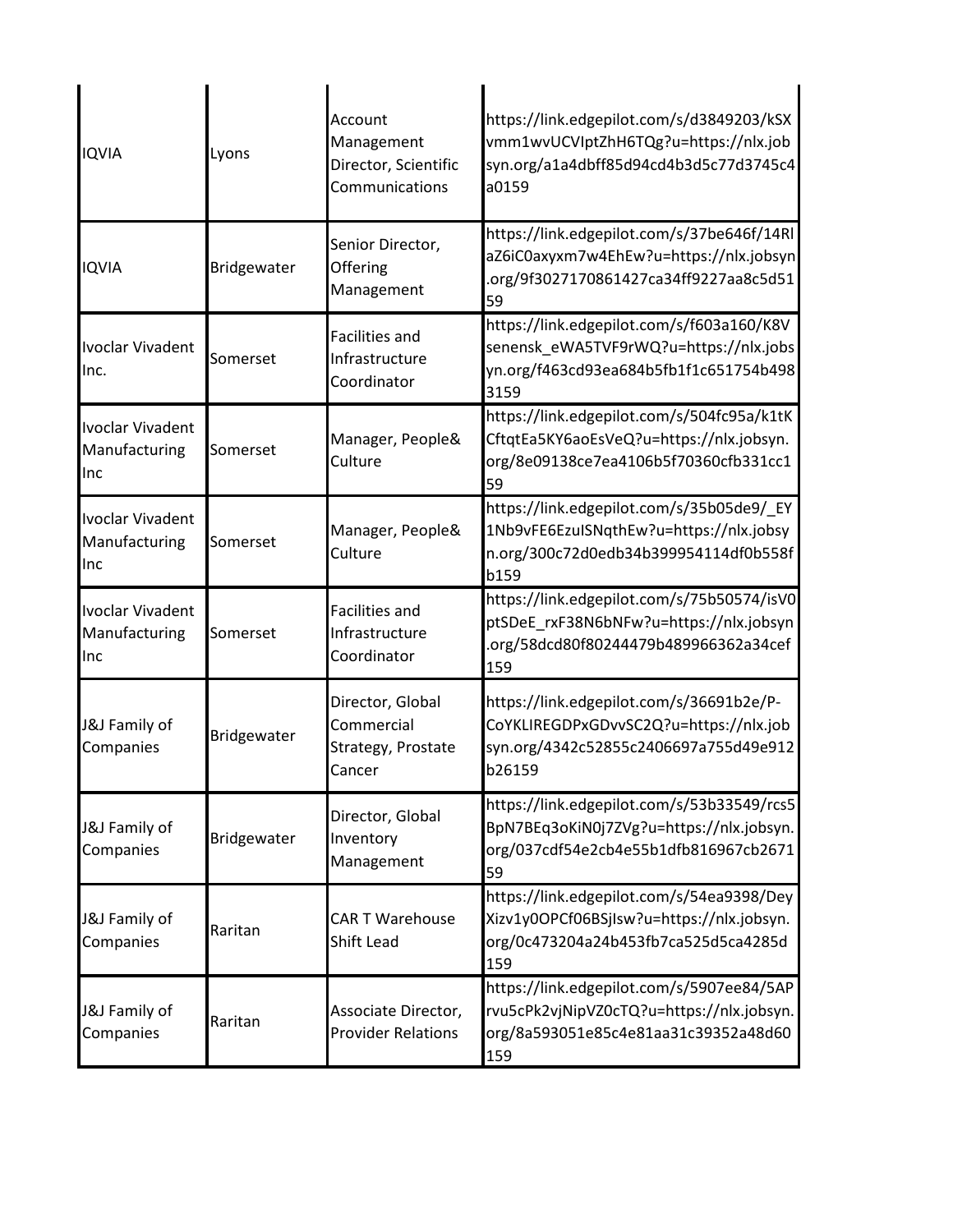| J&J Family of<br>Companies | Raritan | <b>Senior Clinical</b><br>Project Scientist -<br>Late Development<br>Oncology, Bladder                         | https://link.edgepilot.com/s/add66872/H2<br>N_wEyNxUSKK5XCNjtYxA?u=https://nlx.job<br>syn.org/58834bf3fa834bfb9447a89c1c4783<br>76159     |
|----------------------------|---------|----------------------------------------------------------------------------------------------------------------|-------------------------------------------------------------------------------------------------------------------------------------------|
| J&J Family of<br>Companies | Raritan | Associate Director,<br>Clinical Project<br>Scientist - Late<br>Development<br>Oncology                         | https://link.edgepilot.com/s/fef42394/HF7X<br>jA57CU2P-<br>IKIFK8Xpg?u=https://nlx.jobsyn.org/5e0072<br>5ce6fa454182fdb690327623b2159     |
| J&J Family of<br>Companies | Raritan | <b>Associate Director</b><br>Clinical Project<br>Scientist,<br>Hematology-Clinical<br>Development,<br>Oncology | https://link.edgepilot.com/s/d5df4460/3Ts<br>OwHtkuEWPW7OFMdjiEg?u=https://nlx.job<br>syn.org/32bf826ec0304472976e50409cfbd<br>a05159     |
| J&J Family of<br>Companies | Raritan | <b>Lead GRC Tool</b><br>Operations                                                                             | https://link.edgepilot.com/s/a10fa75c/5nc3<br>Kj2oXEakbhCQINfUNw?u=https://nlx.jobsyn<br>.org/02bf0600c00d4ff9984ea540013451e8<br>159     |
| J&J Family of<br>Companies | Raritan | Head, Data<br><b>Standards Planning</b>                                                                        | https://link.edgepilot.com/s/b0c6215e/R98<br>yZmvqvE6rNdicWiEY0g?u=https://nlx.jobsy<br>n.org/8a1a5c5fcf884f51b202e95afbe00700<br>159     |
| J&J Family of<br>Companies | Raritan | Lead Analyst, R&D<br>Tech Architecture                                                                         | https://link.edgepilot.com/s/3a30be39/f2N<br>APSVUzkuKRI0Os-<br>kLyQ?u=https://nlx.jobsyn.org/0d45c92430<br>fb41d2b301f215285790bb159     |
| J&J Family of<br>Companies | Raritan | Senior Financial<br>Analyst - Spine US<br>Commercial                                                           | https://link.edgepilot.com/s/de4c073f/B6n<br>dpqbBwE259mGIn_e60Q?u=https://nlx.jobs<br>yn.org/778bd1169d7e4730a278c7670feb80<br>ed159     |
| J&J Family of<br>Companies | Raritan | Director, Ethicon US<br>Communications                                                                         | https://link.edgepilot.com/s/9e837333/vS6<br>6XZ7gHEa0rtEg0MsjhQ?u=https://nlx.jobsy<br>n.org/959085064f31443f93b326ca8747bc9<br>e159     |
| J&J Family of<br>Companies | Raritan | Senior Manager<br><b>Quality Control CAR</b><br>T Manufacturing                                                | https://link.edgepilot.com/s/bd974b83/jVu<br>G-<br>F_Ed0_82nfgsNDtvA?u=https://nlx.jobsyn.o<br>rg/ccd4e8525b974282a5373b53712a24e31<br>59 |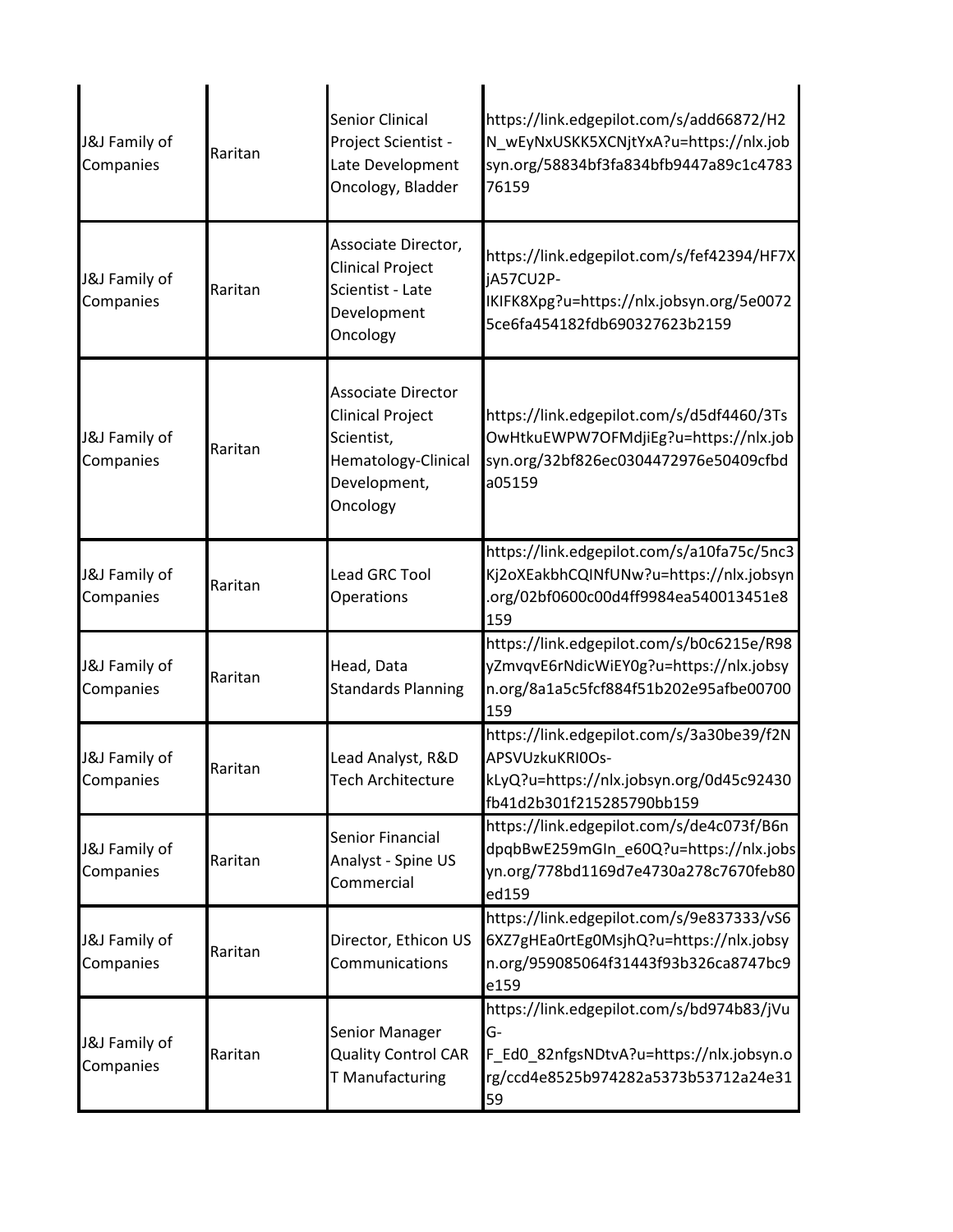| J&J Family of<br>Companies | Raritan     | Head, Data Delivery<br><b>Standards</b>                                                                               | https://link.edgepilot.com/s/d33d67af/zQO<br>8YOZbrkyM wrJKlwlxg?u=https://nlx.jobsyn<br>.org/20634ba4a14b4421b182aaf4981ba60c<br>159 |
|----------------------------|-------------|-----------------------------------------------------------------------------------------------------------------------|---------------------------------------------------------------------------------------------------------------------------------------|
| J&J Family of<br>Companies | Raritan     | Local Trial Manager-<br>Oncology                                                                                      | https://link.edgepilot.com/s/dd076b0b/PR7<br>gbgvlCky-<br>HkNbmnm3Tw?u=https://nlx.jobsyn.org/d9<br>a982779d6c47c985463a9ba07ea43d159 |
| J&J Family of<br>Companies | Raritan     | Local Trial Manager-<br>Neuroscience/Immu<br>nology                                                                   | https://link.edgepilot.com/s/5aa1ff70/siWIL<br>uzQCkqgaS2Gb7s0HA?u=https://nlx.jobsyn.<br>org/061fc3e2f23c45f4851f4de7dba46cd215<br>9 |
| J&J Family of<br>Companies | Raritan     | Solution Architect,<br>Service & Application<br>Management (SAM)<br><b>Service Now</b><br>Platform                    | https://link.edgepilot.com/s/636170e2/v5-<br>HeTahj0adTzN8XHPWHA?u=https://nlx.jobs<br>yn.org/decd4bab2f6147109cebe86abd36b5<br>97159 |
| J&J Family of<br>Companies | Raritan     | Senior Manager,<br><b>Global Pricing</b><br>Strategy - Energy &<br><b>Robotics and Digital</b><br>Solutions - Ethicon | https://link.edgepilot.com/s/ad0d855a/sh6<br>8LxUILUmK-<br>owBprCvCQ?u=https://nlx.jobsyn.org/fe81e<br>518f8f046b9b57f7ee0b092af1d159 |
| J&J Family of<br>Companies | Raritan     | <b>Global Head</b><br>Nonclinical<br>Submissions                                                                      | https://link.edgepilot.com/s/ee324192/nAh<br>vnLmn4kqwKx2iwuLsrA?u=https://nlx.jobsy<br>n.org/78642b65799d45c7933851eb1a8a3e<br>b3159 |
| J&J Family of<br>Companies | Skillman    | <b>Senior Analytics</b><br>Manager - Health &<br>Safety                                                               | https://link.edgepilot.com/s/49a94dd2/M7<br>swflwYJ0yNwp-<br>Yz2O7tw?u=https://nlx.jobsyn.org/f17e557<br>1f25e4b9ba70b29bc3e21fb66159 |
| J&J Family of<br>Companies | Bridgewater | <b>Delivery Service</b><br><b>Engineer Lead</b>                                                                       | https://link.edgepilot.com/s/67102591/c4Ji<br>28_eK0iydGNLu4mbyw?u=https://nlx.jobsy<br>n.org/0f77ebb9a7de4d20afe00925ea50205<br>d159 |
| J&J Family of<br>Companies | Somerville  | Lead Analyst Data<br><b>Strategies</b>                                                                                | https://link.edgepilot.com/s/c01f07ac/mPP<br>RcalzO0qahIIJRjPwcw?u=https://nlx.jobsyn.<br>org/fda5aae3ec044626973c5f19fc7e5b2a1<br>59 |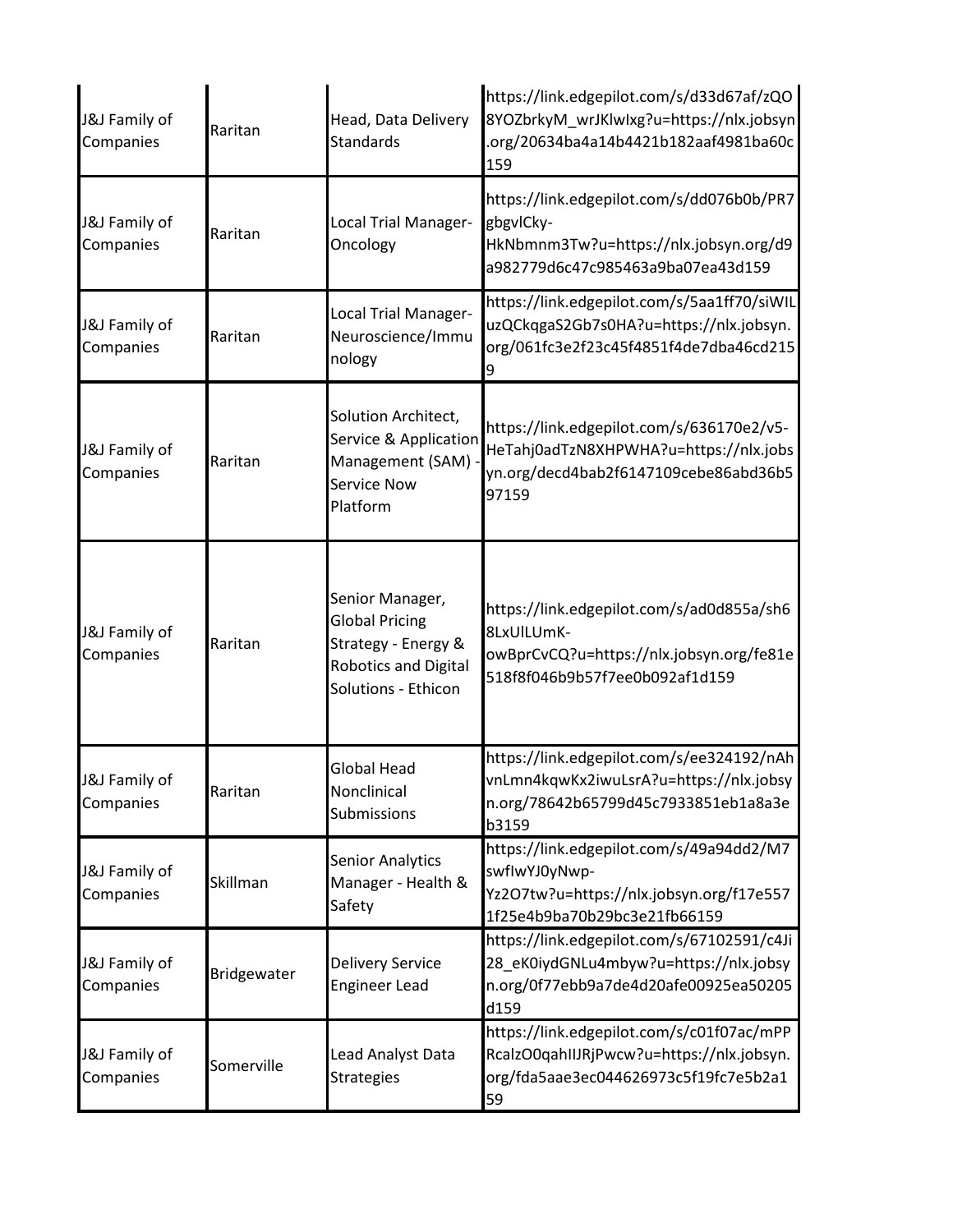| J&J Family of<br>Companies | Raritan  | Specialist III-<br>Cryopreservation<br><b>Quality Assurance</b><br>CAR-T                          | https://link.edgepilot.com/s/02bb6823/x4r-<br>amoYqk2AHQPd9WrmqQ?u=https://nlx.job<br>syn.org/f56d86a3a81e48fe864d6099f2d32f<br>3c159 |
|----------------------------|----------|---------------------------------------------------------------------------------------------------|---------------------------------------------------------------------------------------------------------------------------------------|
| J&J Family of<br>Companies | Skillman | Associate Scientist,<br>Skin Health R&D                                                           | https://link.edgepilot.com/s/22fab60d/6GB<br>3IIpWfUSnE2IKHSNERw?u=https://nlx.jobsy<br>n.org/d0d3fb0712884ad1bf56bd9442a7c9f<br>4159 |
| J&J Family of<br>Companies | Skillman | Senior Demand<br>Planner                                                                          | https://link.edgepilot.com/s/8e8366c5/IC9j<br>qsYBcEWf0obom2569Q?u=https://nlx.jobsy<br>n.org/03f2e8c5fca54009a3ca80ef6f37a8ba<br>159 |
| J&J Family of<br>Companies | Skillman | Customer<br>Development<br>Manager, Meijer                                                        | https://link.edgepilot.com/s/7fcab877/5avl<br>u4bln0OqH9KM1S20KA?u=https://nlx.jobsy<br>n.org/6d4ad565f73f44119ed6d3a14e1a780<br>6159 |
| J&J Family of<br>Companies | Raritan  | Senior Financial<br>Analyst - Spine US<br>Commercial                                              | https://link.edgepilot.com/s/0e0d2a7a/BM<br>79TXAlKEqx1QU9bVZ2xA?u=https://nlx.jobs<br>yn.org/20225006513d427496d4357eb55ff3<br>f1159 |
| J&J Family of<br>Companies | Raritan  | IT Senior Analyst,<br>Data Architect                                                              | https://link.edgepilot.com/s/1596cb40/0E<br>WTpkKQ_kWuXtnMAuRXCw?u=https://nlx.j<br>obsyn.org/aa480bc2e40c4523a6fa2f20f218<br>6699159 |
| J&J Family of<br>Companies | Raritan  | Senior Scientist,<br><b>Established Products</b><br>Clinical<br>Pharmacology &<br>Pharmacometrics | https://link.edgepilot.com/s/9f4530e0/2Fe<br>4YwJrtEatZ4R_q4jsog?u=https://nlx.jobsyn.<br>org/8c12bf4b699b4ca6b62452edc67227e3<br>159 |
| J&J Family of<br>Companies | Skillman | Senior Scientist,<br><b>Consumer Science</b><br>Skin Health R&D                                   | https://link.edgepilot.com/s/c7d1694f/xP3<br>HhF_61UmEK7x6h6Y5fQ?u=https://nlx.jobs<br>yn.org/015216471f77404aab829629be0605<br>0a159 |
| J&J Family of<br>Companies | Raritan  | Finance Manager,<br>Advanced Therapies,<br>Janssen Supply Chain                                   | https://link.edgepilot.com/s/05c3175d/0FC<br>CDHgW2USF3QH5-<br>YFtlw?u=https://nlx.jobsyn.org/4e185e5914<br>44468c88ceffbe6473a505159 |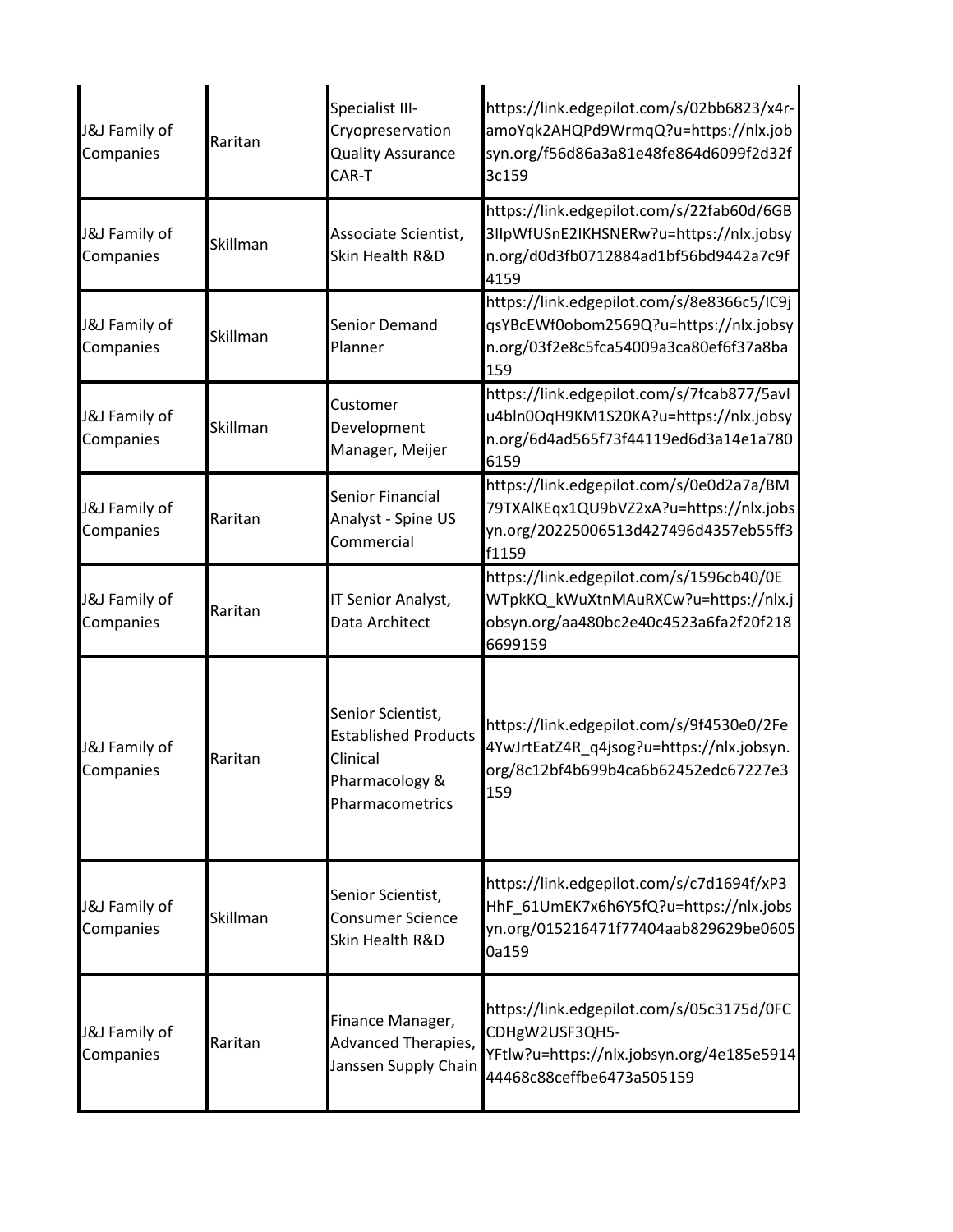| J&J Family of<br>Companies | Skillman    | <b>Associate Software</b><br>Engineer                                                                          | https://link.edgepilot.com/s/e5a3bfe9/vjM<br>9KYB8KUCRWyRkgDp3sA?u=https://nlx.jobs<br>yn.org/1af609aef9314aa3a698d36e6c3977c<br>7159 |
|----------------------------|-------------|----------------------------------------------------------------------------------------------------------------|---------------------------------------------------------------------------------------------------------------------------------------|
| J&J Family of<br>Companies | Raritan     | <b>Global Commercial</b><br>Disease Area<br>Strategy (DAS)<br>Leader - Retina Early-<br><b>Stage Portfolio</b> | https://link.edgepilot.com/s/62884304/mB<br>-8ZJq6<br>KkmbS7chwSzKbA?u=https://nlx.jobsyn.org<br>/8b1dc111e4ac499c8d54eaf14e381f16159 |
| J&J Family of<br>Companies | Skillman    | Project Leader US<br>Self Care PMO                                                                             | https://link.edgepilot.com/s/4d0240c3/0lEj<br>qPyXU0mNLctLz60MVg?u=https://nlx.jobsy<br>n.org/e21c342fa9e84f63b0e3b5980ff545f5<br>159 |
| J&J Family of<br>Companies | Raritan     | Site Manager-MAO<br>(Medical Affairs<br>Operations)                                                            | https://link.edgepilot.com/s/981d197c/dHB<br>9gyUmC0e3zy1ds8cn8A?u=https://nlx.jobsy<br>n.org/8f22e6010479429d80462809be8be0<br>ef159 |
| J&J Family of<br>Companies | Skillman    | <b>Manager Connected</b><br><b>Commerce VOGUE</b><br><b>North America</b>                                      | https://link.edgepilot.com/s/5adc53be/5p5<br>QiaZkeEybT_yWeR3TOw?u=https://nlx.jobs<br>yn.org/f620af0c2dc34fb7809991ff5816e89<br>5159 |
| J&J Family of<br>Companies | Raritan     | <b>Trial Manager Early</b><br>Development and<br>Clinical<br>Pharmacology                                      | https://link.edgepilot.com/s/102fa1d9/4q5<br>aGLKa_Uy1Fz3Gjdh2sA?u=https://nlx.jobsy<br>n.org/1874bd058dbe49d2893ea52c0f78a17<br>a159 |
| J&J Family of<br>Companies | Raritan     | Senior Manager<br><b>Strategy Delivery</b><br><b>PMO</b>                                                       | https://link.edgepilot.com/s/7f7893df/A_EE-<br>CQUaEuUDkHqn6NEyA?u=https://nlx.jobsy<br>n.org/060dcf7fc3c24eeda32262ec9005aed7<br>159 |
| J&J Family of<br>Companies | Bridgewater | <b>Enterprise Supply</b><br>Chain Functions -<br>Senior Financial<br>Analyst (BUF)                             | https://link.edgepilot.com/s/657ab669/LDx<br>5OIY3ZE2QoooxJ0xw5w?u=https://nlx.jobsy<br>n.org/56b069aa56924c4fa390dab50673a17<br>a159 |
| J&J Family of<br>Companies | Somerville  | Finance Manager-<br>Integrations & Field<br>Inventory, DePuy<br>Synthes                                        | https://link.edgepilot.com/s/de69d5fb/SON<br>tFK9_ikeL7BrPbw_mXg?u=https://nlx.jobsy<br>n.org/a2129833fd8940ae9cfd4c2af38e445f<br>159 |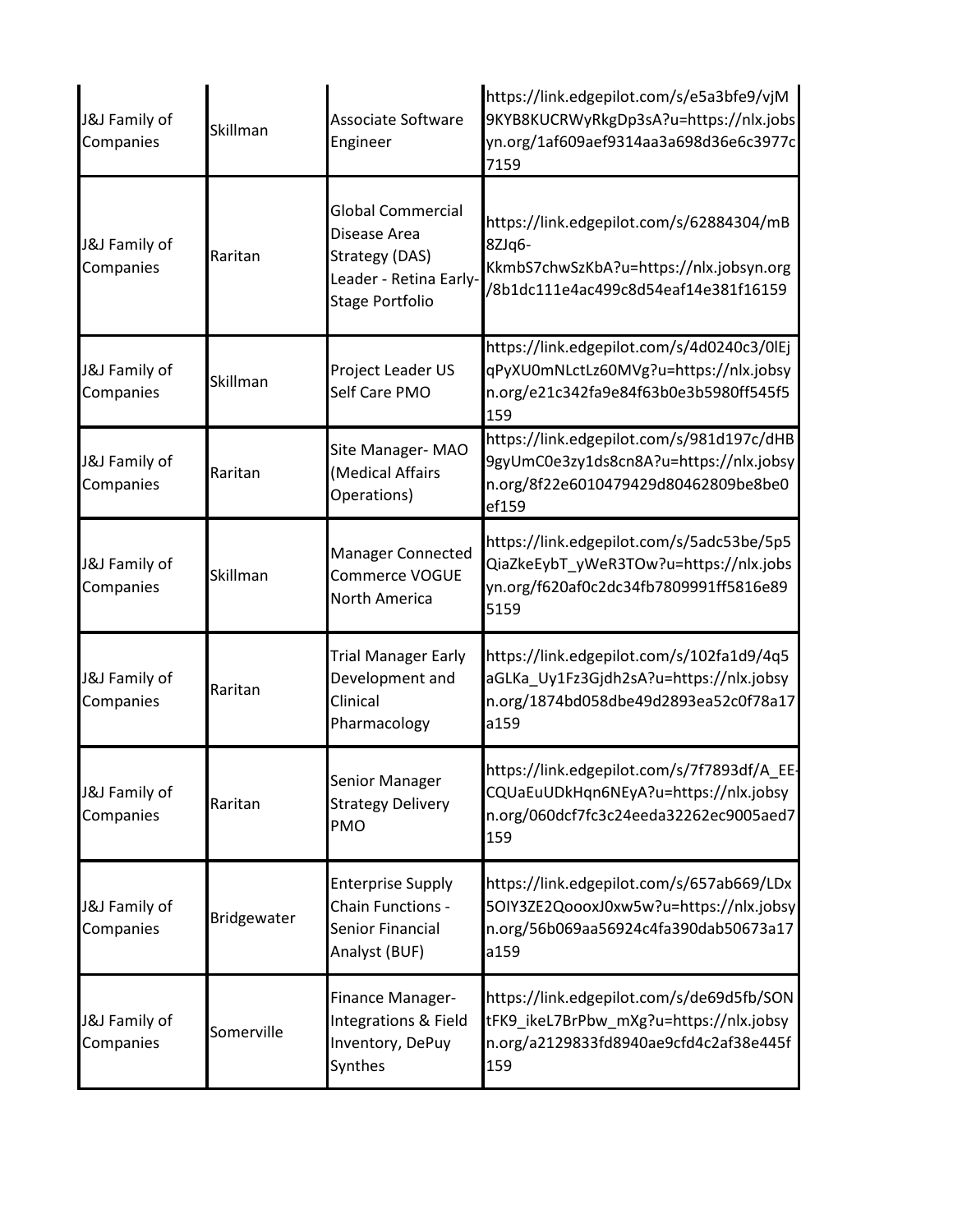| J&J Family of<br>Companies | Bridgewater | Manager Data<br>Engineering                                                      | https://link.edgepilot.com/s/5b657083/R2T<br>yAU_oJ0yaUNOCZqyLyg?u=https://nlx.jobsy<br>n.org/a8bb47e0152f478198b16e2ef18196d<br>5159 |
|----------------------------|-------------|----------------------------------------------------------------------------------|---------------------------------------------------------------------------------------------------------------------------------------|
| J&J Family of<br>Companies | Somerville  | <b>MD Engineering</b><br>Development<br>Program - Fulltime<br>2022               | https://link.edgepilot.com/s/33ae38e3/vB9<br>r5AgCEEmrwfOmY2A_vQ?u=https://nlx.jobs<br>yn.org/cd4c35555a3c4b92a7b3007cf19352<br>5a159 |
| J&J Family of<br>Companies | Raritan     | Associate Director,<br><b>Technical Product</b><br>Owner, Next Gen<br>Labs       | https://link.edgepilot.com/s/59e18dd1/Ef5<br>bUPTGRUSIWoXh5fwewg?u=https://nlx.job<br>syn.org/b4e1f83076ce40448d70d06e8d6b3<br>431159 |
| J&J Family of<br>Companies | Raritan     | <b>Clinical Trial</b><br>Manager - Multi TA                                      | https://link.edgepilot.com/s/c0311357/XCk<br>f9TsE1kW1IgUwzQWi5g?u=https://nlx.jobsy<br>n.org/bbc30a862aed4d698bcf3e55ca261b7<br>2159 |
| J&J Family of<br>Companies | Skillman    | Customer<br>Development<br>Manager, Meijer                                       | https://link.edgepilot.com/s/a99241b0/WX<br>wN2qwmHU_tbTvamZYUzA?u=https://nlx.j<br>obsyn.org/1f43f4edea7c4cb0be3363c27a98<br>4376159 |
| J&J Family of<br>Companies | Skillman    | Sr. Customer<br>Development<br>Manager (Multiple<br>Openings)                    | https://link.edgepilot.com/s/9c547d04/rj4t<br>C5WhukCi7rCyx-<br>pq4g?u=https://nlx.jobsyn.org/558e0288f3<br>0c4627bd0d964357e8a2db159 |
| J&J Family of<br>Companies | Skillman    | Executive Assistant,<br><b>North America</b><br>Consumer Health -<br>Skin Health | https://link.edgepilot.com/s/67233706/Mw<br>70ufdvDkGdoEsbfjgS0w?u=https://nlx.jobsy<br>n.org/9029d125e1804338b23fee186f6e028<br>4159 |
| J&J Family of<br>Companies | Raritan     | Lead Regulatory<br><b>Scientist Oncology</b>                                     | https://link.edgepilot.com/s/b96f3f48/lyBjR<br>MqtlkuHh9-<br>5M6cRCQ?u=https://nlx.jobsyn.org/857c35<br>13befd406b82094f8c96460d8e159 |
| J&J Family of<br>Companies | Skillman    | Senior Analyst,<br>Supply Chain E2E<br>Program<br>Management                     | https://link.edgepilot.com/s/c8ce28af/kSSO<br>scmP00qb7tWeG77xuA?u=https://nlx.jobsy<br>n.org/fcd476353a7443bba227459d82735c0<br>a159 |
| J&J Family of<br>Companies | Raritan     | <b>Global Regulatory</b><br>Affairs Director,<br>Digital Health                  | https://link.edgepilot.com/s/e0e8cb8a/chS<br>ZNSAGU0ibXXI229vKqQ?u=https://nlx.jobsy<br>n.org/f89dec5135fb407a9fe25b7505ed8ca1<br>159 |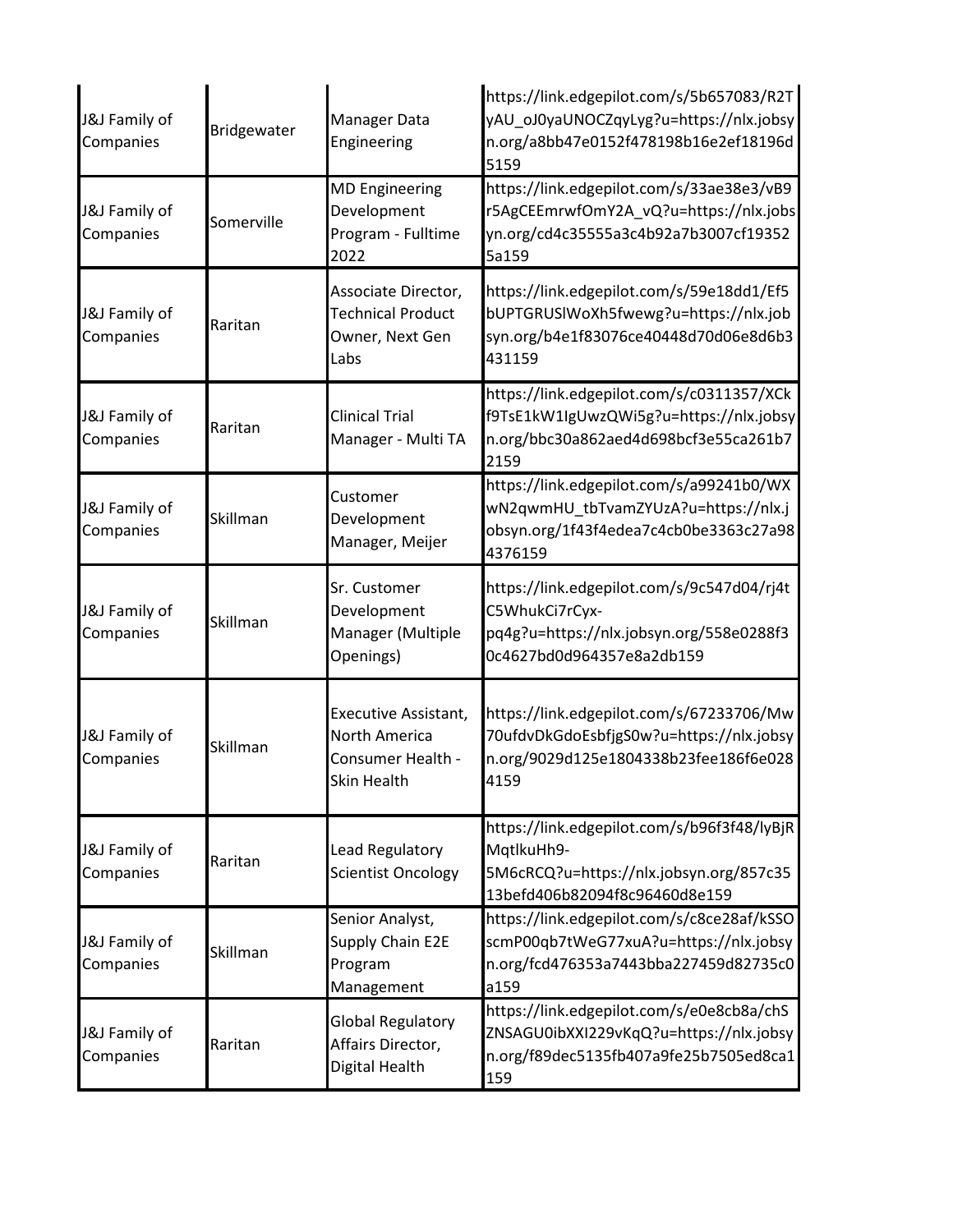| J&J Family of<br>Companies | Raritan     | Senior Manager<br><b>Strategy Delivery</b><br>PMO                                                | https://link.edgepilot.com/s/4fa09101/pKd<br>hvmjF_EC26vD3R_Zccw?u=https://nlx.jobsy<br>n.org/4a9bd0eb1e1b4f898ccc18360e2fda1<br>6159 |
|----------------------------|-------------|--------------------------------------------------------------------------------------------------|---------------------------------------------------------------------------------------------------------------------------------------|
| J&J Family of<br>Companies | Skillman    | Senior Manager,<br>Rapid Response<br>Team                                                        | https://link.edgepilot.com/s/8e26fa02/Dfb5<br>dSDKOEKNl0bbDam_lg?u=https://nlx.jobsyn<br>.org/c481ee4adfef40849677fb040845d836<br>159 |
| J&J Family of<br>Companies | Raritan     | Manager Market<br><b>Access Analytics &amp;</b><br><b>Real World Evidence</b><br>and (MAA & RWE) | https://link.edgepilot.com/s/e8fd0d4a/vse-<br>NHq-kkmm7Hcrb-<br>aGBQ?u=https://nlx.jobsyn.org/20bb25442<br>bb943e7b0f31d8fe118544f159 |
| J&J Family of<br>Companies | Skillman    | Inventory<br><b>Optimization Team</b><br>Lead                                                    | https://link.edgepilot.com/s/a9d48337/Bjq<br>1ptdV0Uq-<br>xLmDnJeKoQ?u=https://nlx.jobsyn.org/e61<br>54345915d473682f5c294dbfb0297159 |
| J&J Family of<br>Companies | Bridgewater | Sr Analyst Data<br><b>DevOps</b>                                                                 | https://link.edgepilot.com/s/f3427c4f/XV4v<br>nuKYgEW_93HA9nq37A?u=https://nlx.jobsy<br>n.org/336deaa79fbe48779eda4a79a1aa816<br>0159 |
| J&J Family of<br>Companies | Bridgewater | Performance<br>Management Data<br>and Analytics Lead                                             | https://link.edgepilot.com/s/26dde962/ygA<br>UszlRE0iF-<br>DxQnkLqzw?u=https://nlx.jobsyn.org/57469<br>4fd90a84bc7b3a267b1240afc2f159 |
| J&J Family of<br>Companies | Raritan     | IT Manager, Data<br>Engineer R&D                                                                 | https://link.edgepilot.com/s/ef9d93cb/6GC<br>OioqAUUmxr_TKAjffQg?u=https://nlx.jobsy<br>n.org/bd2feddf259545ee9909a9c2d3cf6d88<br>159 |
| J&J Family of<br>Companies | Raritan     | Manager Market<br><b>Access Analytics &amp;</b><br><b>Real World Evidence</b><br>and (MAA & RWE) | https://link.edgepilot.com/s/f05bd86d/xh9L<br>oJCajk6N8nwOaXwiBw?u=https://nlx.jobsy<br>n.org/ce4cc0c9fc0d4f02b10d64ded2bac698<br>159 |
| J&J Family of<br>Companies | Raritan     | Lead - IAM Security<br>Operations (1 of 2)                                                       | https://link.edgepilot.com/s/5ba94af6/9T_s<br>vgdEQkyDwftTRXX7MQ?u=https://nlx.jobsy<br>n.org/e2afde3859fb4fe6834c8266fa7739c2<br>159 |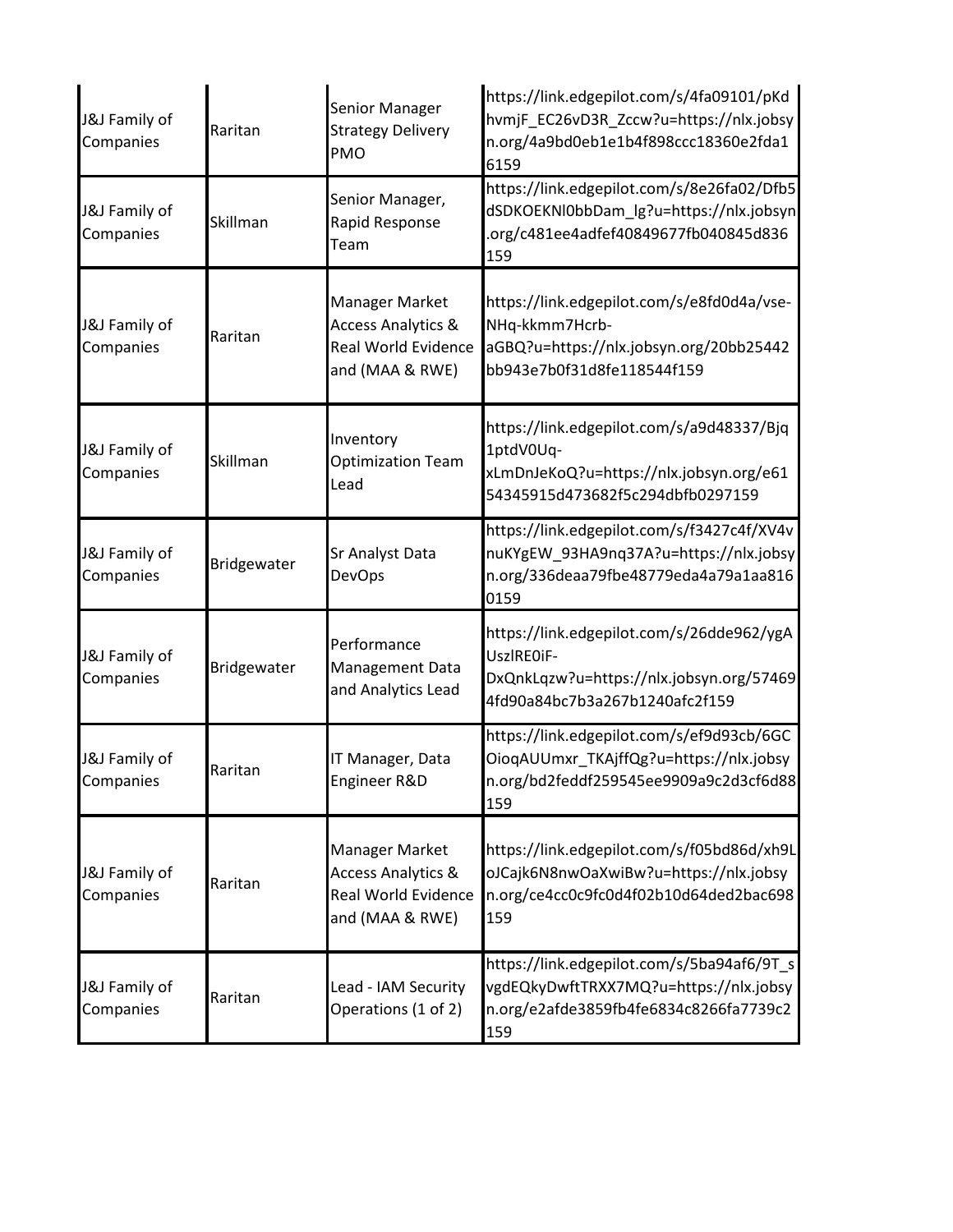| J&J Family of<br>Companies              | Raritan     | Sr Manager, World<br><b>Wide Commercial</b><br><b>Education Strategy &amp;</b><br>Design                   | https://link.edgepilot.com/s/dbd7c912/2Hc<br>jNcYQB06d7WYmPSzzeA?u=https://nlx.jobs<br>yn.org/7fdcda29d67440099f0970ab7b67ea<br>12159                    |
|-----------------------------------------|-------------|------------------------------------------------------------------------------------------------------------|----------------------------------------------------------------------------------------------------------------------------------------------------------|
| JAG-ONE Physical<br>Therapy             | Bridgewater | <b>Staff Accountant</b>                                                                                    | https://link.edgepilot.com/s/7a69cc06/bYL<br>OC30J5ESrKFAYmAmAiA?u=https://nlx.jobs<br>yn.org/8b244e5af5d0445b86f9fb5b984fa9d<br>e159                    |
| JAG-ONE Physical<br>Therapy             | Bridgewater | Office Manager (Full-<br>Time)                                                                             | https://link.edgepilot.com/s/6ea83aae/olkb<br>tfDUB06dMqe sFrCOA?u=https://nlx.jobsy<br>n.org/4a5a92278140409dac1e5135171a45<br>59159                    |
| Jones Lang<br>LaSalle                   | Bedminster  | Associate, Lease<br>Administration                                                                         | https://link.edgepilot.com/s/b7d015ca/MT<br>havl9Yi0iTZKujgj7lEg?u=https://nlx.jobsyn.o<br>rg/6d8b7fc0518d4748ab1fc0f79b47e24915                         |
| JPMorgan Chase                          | Somerville  | Lead Associate<br>Operations-Trainee -<br>Somerville Multi-site-<br>NJ Middlesex<br><b>Somerset Market</b> | https://link.edgepilot.com/s/ec0c1ed5/tu6e<br>JxNTv0eDcnD49XsnuA?u=https://nlx.jobsyn<br>.org/6c1d5b8253a541d4beee3ef00be5b214<br>159                    |
| <b>KASHIV</b><br><b>BIOSCIENCES LLC</b> | Bridgewater | QA Specialist III -                                                                                        | https://link.edgepilot.com/s/cbc17cdb/Dtzl<br>SqVZaU2ocgG7mluMuQ?u=https://nlx.jobsy<br>Compliance Manager n.org/2b788fe54481400f9624dea52f567b4<br>c159 |
| <b>Kelly Services</b>                   | Raritan     | <b>Assistant Scientist</b>                                                                                 | https://link.edgepilot.com/s/521f8fae/liMg<br>SRYazUGSiqAcM2v1Sw?u=https://nlx.jobsy<br>n.org/899f9b3428cc481fad40ded497f6d49c<br>159                    |
| KinderCare<br><b>Education LLC</b>      | Somerville  | Teachers at<br>KinderCare at<br><b>Branchburg</b>                                                          | https://link.edgepilot.com/s/be627f7a/fJYQ<br>XxKtgkyKyf9J5ImMyA?u=https://nlx.jobsyn.<br>org/db26b82074eb4d798cda395841c79eef<br>159                    |
| Kohl's                                  | Watchung    | <b>Full-Time Customer</b><br>Service Supervisor                                                            | https://link.edgepilot.com/s/80b21c2a/Hfsf<br>YFeWLkis77WeGPdkZg?u=https://nlx.jobsyn<br>.org/2df09bdf1aca4dfcb86a96c6d7100c381<br>59                    |
| L'Oreal USA S/D,<br>Inc.                | Somerset    | Packaging Operator<br>M-F 3rd                                                                              | https://link.edgepilot.com/s/a0d45b98/RFe<br>LFpIpZEuZ1liiR4QMig?u=https://nlx.jobsyn.<br>org/7c53f71b25704d42849b3e8d9000d688<br>159                    |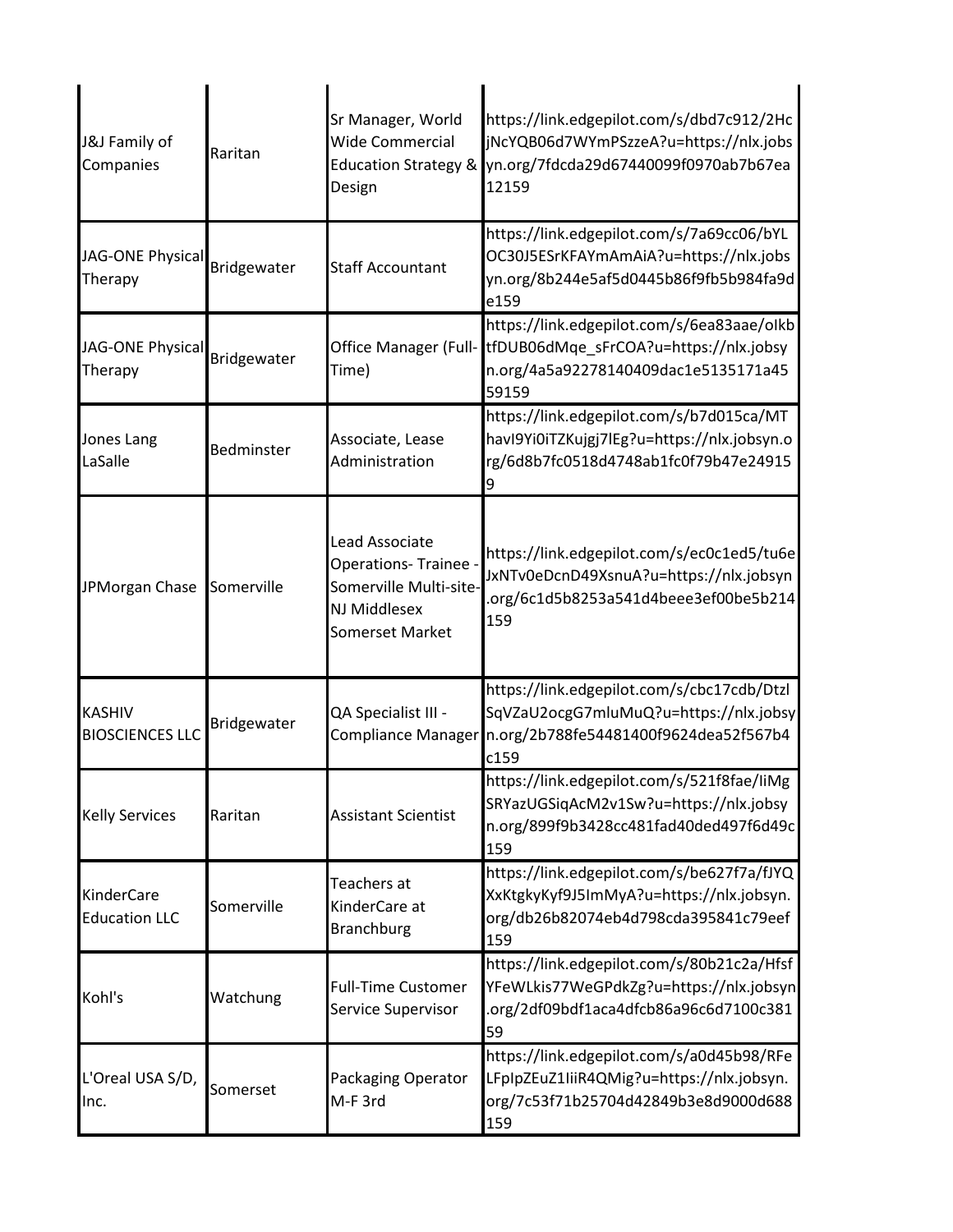| L'Oreal USA S/D,<br>Inc. | Somerset | Packaging Operator<br>M-F 3rd                                                             | https://link.edgepilot.com/s/0ec7ac00/FB7<br>Yt_luQkGGb2eB46PhyA?u=https://nlx.jobsy<br>n.org/874f5ac5725f4c40815325a6df18fc7c<br>159 |
|--------------------------|----------|-------------------------------------------------------------------------------------------|---------------------------------------------------------------------------------------------------------------------------------------|
| L'Oreal USA S/D,<br>Inc. | Somerset | Packaging Operator,<br><b>Friday-Sunday Nights</b><br>$(7pm-7am)$                         | https://link.edgepilot.com/s/bdd07c4f/BC9<br>cwJXabEWRaroIw2yjbA?u=https://nlx.jobsy<br>n.org/3be3cec624a34ef28616fdb2af6a55fd<br>159 |
| L'Oreal USA S/D,<br>Inc. | Somerset | Packaging Operator-<br>12 hour Weekend<br><b>Nights</b>                                   | https://link.edgepilot.com/s/6a1930cd/cy9<br>Umo9aOUuqGdTiXI-<br>MHA?u=https://nlx.jobsyn.org/2d21bdb6f0<br>e44c9a88cb9f5fc9d7dc2a159 |
| L'Oreal USA S/D,<br>Inc. | Somerset | Packaging Operator-<br>12 hour Weekend<br><b>Nights</b>                                   | https://link.edgepilot.com/s/63fd75de/-<br>wnRjXpIrkewAekP9hJ2IA?u=https://nlx.jobs<br>yn.org/9f42ea8cf0b746ac805e885714dc6eb<br>a159 |
| L'Oreal USA S/D,<br>Inc. | Somerset | Mechanic I-<br>Packaging Friday-<br><b>Sunday Nights</b>                                  | https://link.edgepilot.com/s/2baeceb8/t-<br>WyimiHY0OOOSPGV-<br>JBFQ?u=https://nlx.jobsyn.org/43bc22621c<br>1f410e84167855283dc99e159 |
| L'Oreal USA S/D,<br>Inc. | Somerset | Packaging Operator<br>M-F 2nd Shift                                                       | https://link.edgepilot.com/s/c98a1ad1/Z4et<br>y6h32kaGmBbCUQihsQ?u=https://nlx.jobsy<br>n.org/e494cbb1d16441509306acac40d825f<br>d159 |
| L'Oreal USA S/D,<br>Inc. | Somerset | Chemist - Raw<br><b>Materials</b><br>(Manufacturing<br>Tuesday-Saturday<br>8:00am-4:30pm) | https://link.edgepilot.com/s/c85a0c61/n9N<br>b_OxcNku2WWmHy1sdHg?u=https://nlx.jo<br>bsyn.org/1d272a861f464f1d9e6536f06e05b<br>db3159 |
| L'Oreal USA S/D,<br>Inc. | Somerset | Operations-Senior<br>Planner-Master<br>Scheduling                                         | https://link.edgepilot.com/s/8db1c941/EL4<br>MJWpVCkOmn5ZvcOi84g?u=https://nlx.job<br>syn.org/9dc09cf4f29d4b7a961f1bbc449008<br>a3159 |
| L'Oreal USA S/D,<br>Inc. | Somerset | Processor Sunday-<br>Thursday 3rd shift                                                   | https://link.edgepilot.com/s/5f4d9786/KX1j<br>4pcpwU2cY2ure9usUQ?u=https://nlx.jobsy<br>n.org/146f0ac05d484a89a72458e812fbc61<br>1159 |
| L'Oreal USA S/D,<br>Inc. | Somerset | <b>Engineer - Quality</b>                                                                 | https://link.edgepilot.com/s/81a4b030/HXe<br>apprRU0uJMFp3y9Y9Rw?u=https://nlx.jobs<br>yn.org/544f76692bb04b34a875d30c5eb2cc<br>87159 |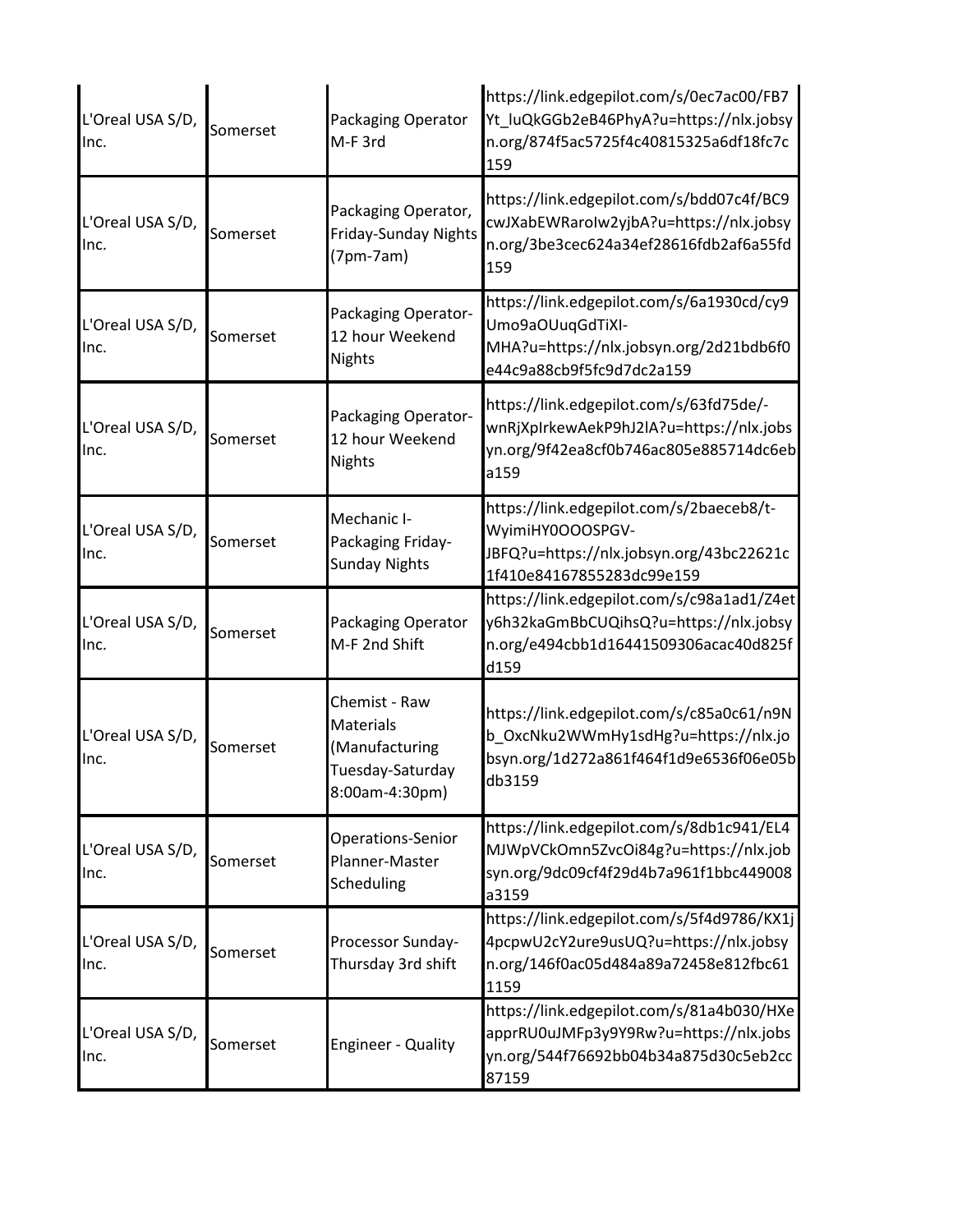| L'Oreal USA S/D,<br>Inc. | Somerset | Mechanic I-<br>Packaging Weekend<br><b>Nights</b>                            | https://link.edgepilot.com/s/8b95a381/B1C<br>KStIB9EukGOPyp_DZVw?u=https://nlx.jobsy<br>n.org/8805b4c5491a4ad0879801427d0092<br>5e159 |
|--------------------------|----------|------------------------------------------------------------------------------|---------------------------------------------------------------------------------------------------------------------------------------|
| Labcorp                  | Somerset | Animal Technician -<br><b>Clinical Research</b>                              | https://link.edgepilot.com/s/c45b95cc/fMp<br>GB1tXn0SaUR_S0KbUNA?u=https://nlx.jobs<br>yn.org/59f1180bbaca4c4089f6c9a75ec8b6d<br>3159 |
| Labcorp                  | Raritan  | <b>Support Services</b><br>Supervisor - Send<br>Outs                         | https://link.edgepilot.com/s/8e754828/R2e<br>bNrrN5Euj0wWSTkHi6g?u=https://nlx.jobsy<br>n.org/0103cf2aa90c4097b79a314dade418d<br>4159 |
| Labcorp                  | Raritan  | IT Customer Service /<br>Helpdesk                                            | https://link.edgepilot.com/s/bf963e1f/xekd<br>wGtlpky9hPblYtz1ZQ?u=https://nlx.jobsyn.o<br>rg/b122af66b66d4d5ebdf6fcc14d6afe2215      |
| Labcorp                  | Raritan  | Lab Assistant -<br>Hematology                                                | https://link.edgepilot.com/s/20b7ca1f/CNQ<br>6c4r7EUq LUidA2zl5w?u=https://nlx.jobsyn<br>.org/636b20d02ead49f38f800dc5571894dd<br>159 |
| Labcorp                  | Raritan  | Lab Assistant -<br>Hematology                                                | https://link.edgepilot.com/s/0886e000/3Ky<br>Bg2qXDUG_P9-<br>5yyRJxQ?u=https://nlx.jobsyn.org/6fcc9faf9<br>f67482cb4c3ee9b54ea5de5159 |
| Labcorp                  | Raritan  | Medical<br>Technologist/Clinical<br>Laboratory<br>Technician -<br>Immunology | https://link.edgepilot.com/s/9fa2ce04/Qkn<br>BOoCKuUqyr_YKd6JEnA?u=https://nlx.jobsy<br>n.org/49139878e1784424bf4f00331f9936a<br>d159 |
| Labcorp                  | Raritan  | Specimen<br>Accessioner<br>(Specimen<br>Processor/Laborator<br>y Associate)  | https://link.edgepilot.com/s/96b72294/2Dz<br>Dw3OUXky8MbIXuJfmtw?u=https://nlx.jobs<br>yn.org/58ed232da5e346ffbaed0cf77220c75<br>4159 |
| Labcorp                  | Raritan  | Medical<br>Technologist/Clinical<br>Laboratory<br>Technician -<br>Chemistry  | https://link.edgepilot.com/s/8deb92e9/sB<br>mxgCB1rEWaL5TSW9tj3g?u=https://nlx.job<br>syn.org/64ab3330f0f14ac1a121903078b12<br>32b159 |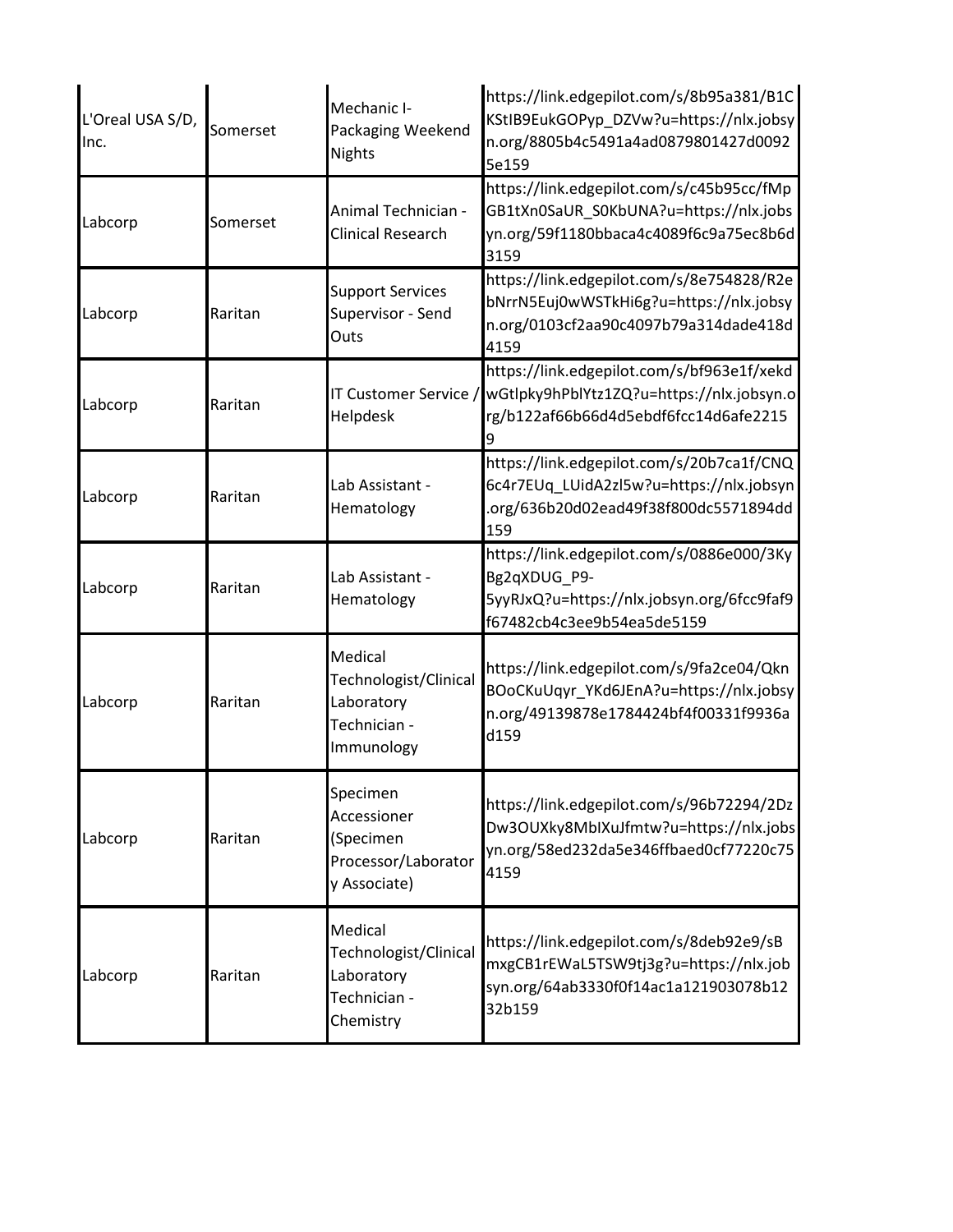| Labcorp        | Raritan           | Medical<br>Technologist/Clinical<br>Laboratory<br>Technician -<br>Microbiology | https://link.edgepilot.com/s/b429827a/Qbb<br>SJQsdmkONFaCIzt0arQ?u=https://nlx.jobsy<br>n.org/7dc1236b626c4c78b276b808e68ebd<br>39159                      |
|----------------|-------------------|--------------------------------------------------------------------------------|------------------------------------------------------------------------------------------------------------------------------------------------------------|
| LHC Group Inc. | Hillsborough      | Senior Living Speech                                                           | https://link.edgepilot.com/s/4e4db42c/KI55<br>PlGt2ECImVKJMvoMjw?u=https://nlx.jobsy<br>Language Pathologist n.org/ccc6956c60474d12beb15dc47452ecb<br>d159 |
| Lilly          | <b>Branchburg</b> | Undergrad<br>Engineering-Intern<br>to Full Time                                | https://link.edgepilot.com/s/a89dbc40/CXE<br>h5ImdRE6cAzh79E7Qcw?u=https://nlx.jobs<br>yn.org/bbf05a9c553f4ca6a559d32f2799368<br>1159                      |
| Lilly          | <b>Branchburg</b> | Undergrad<br>Manufacturing<br>Science- Intern to<br><b>Full Time</b>           | https://link.edgepilot.com/s/7eb531bf/64E<br>BTn4rsEid2iQNMOR6PA?u=https://nlx.jobsy<br>n.org/c9a48fe19f2541dfbbb2de037f6aef2f1<br>59                      |
| Lilly          | <b>Branchburg</b> | <b>Quality Control Lab</b><br><b>Systems Analyst</b>                           | https://link.edgepilot.com/s/fee63acd/X8N<br>LmUp9REy53CuEGD6zmQ?u=https://nlx.job<br>syn.org/85cc4e7511864051b102d6d02c31b<br>95c159                      |
| Lilly          | <b>Branchburg</b> | Sr. Coordinator -<br>Learning &<br>Development FDE                             | https://link.edgepilot.com/s/e16a099d/FZz<br>FztVV7ECRbwnJddM34A?u=https://nlx.jobs<br>yn.org/08832aca40c24e7db99d769c5945ba<br>9e159                      |
| Lowe's         | Hillsborough      | FT-Sales Associate -<br>Flooring-Opening                                       | https://link.edgepilot.com/s/a633477a/X4Is<br>m5ZMqE2-<br>a308fNlx7w?u=https://nlx.jobsyn.org/10c73<br>7ca063d492f8cd38310b5477455159                      |
| Luxottica      | Bridgewater       | Sales Associate<br><b>Sunglass Hut</b>                                         | https://link.edgepilot.com/s/d6b1a8ae/7n0<br>QQ_wjhEirEw6cjt1WyQ?u=https://nlx.jobsy<br>n.org/6f25e01ef1544ef7ba94e53e524b150f<br>159                      |
| MaidPro        | Hillsborough      | Housekeeping                                                                   | https://link.edgepilot.com/s/c5a0e5a4/hSG<br>uL3KFnkGRz-<br>vTstUBrg?u=https://nlx.jobsyn.org/18bbdab<br>4f17f482980901a7121c7a9c8159                      |
| Marriott       | Somerset          | Part Time Breakfast<br>Attendant                                               | https://link.edgepilot.com/s/35543760/6dq<br>wn1zpfk2yxpcmmi6RGQ?u=https://nlx.jobs<br>yn.org/eb43e08ca1f24df9819bcc9856628b<br>32159                      |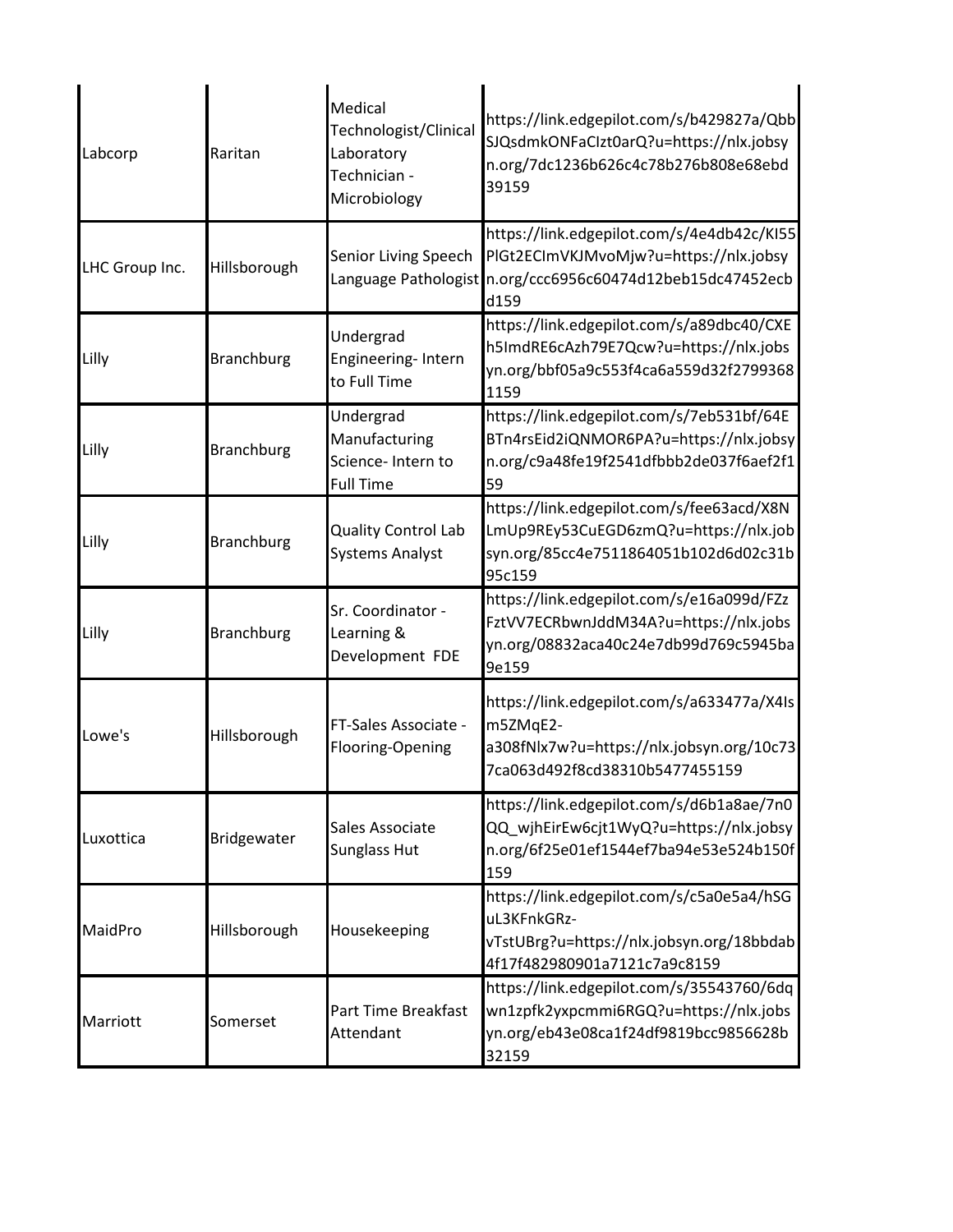| Marsh &<br><b>McLennan Cos</b>                              | Somerset             | Account Manager,<br>Employee Health &<br><b>Benefits (MMA</b><br>Northeast)                 | https://link.edgepilot.com/s/7eac7cf1/CvBk<br>tylHrkmqw5E-<br>HEC50w?u=https://nlx.jobsyn.org/073edf6d<br>00aa462db1022d4e78288707159                        |
|-------------------------------------------------------------|----------------------|---------------------------------------------------------------------------------------------|--------------------------------------------------------------------------------------------------------------------------------------------------------------|
| Matheson Tri-<br>Gas                                        | Warren               | <b>Ecommerce IT</b><br>Project Manager                                                      | https://link.edgepilot.com/s/310719d1/oHF<br>d3BzFZ0yPaN_tJsNrOA?u=https://nlx.jobsyn<br>.org/807e2d406bbb44678bfd01974703de8<br>4159                        |
| Matheson Tri-<br>Gas                                        | Warren               | Senior Payroll<br>Specialist                                                                | https://link.edgepilot.com/s/9654d58f/qk2<br>o8hmzTkOujF6wbWfOow?u=https://nlx.job<br>syn.org/095b42eee6b1490f8dcd81b334f91<br>461159                        |
| Maxim<br>Healthcare<br><b>Services</b>                      | Bedminster           | <b>RN Homecare</b>                                                                          | https://link.edgepilot.com/s/1d6e64d6/MU<br>9Q5w85wUqWEJg9wg6cag?u=https://nlx.jo<br>bsyn.org/30b9c712b52d472b8428cc3db719<br>73e4159                        |
| Meadowbrook<br>Inventions Inc                               | Bernardsville        | Packing Attendant                                                                           | https://link.edgepilot.com/s/edd8008d/qg7<br>6orp4WkKWFQPj61kyZQ?u=https://nlx.jobs<br>yn.org/506b169acd274a9a9df0a13df38737<br>eb159                        |
| Memorial Sloan-<br><b>Kettering Cancer</b><br>Center        | <b>Basking Ridge</b> | <b>Basking Ridge</b>                                                                        | https://link.edgepilot.com/s/8663bb05/Ap9<br>Pharmacy Technician Xw0AQc0KETPwvwcQrzw?u=https://nlx.job<br>syn.org/8c6007c506ec4ae0a5c6c9db94aebf<br>38159    |
| Memorial Sloan-<br>Kettering Cancer Basking Ridge<br>Center |                      | Clinical Nurse II -<br><b>Medical Oncology</b><br><b>Office Practice</b><br>(Basking Ridge) | https://link.edgepilot.com/s/7a9938e5/6W<br>qmjgkIREOlzm2ni0fntg?u=https://nlx.jobsyn<br>.org/59ec0f139da84478bd4183a5117b3256<br>159                        |
| Merck                                                       | <b>Branchburg</b>    | SAP PTP Data and<br><b>Tax IT Lead</b>                                                      | https://link.edgepilot.com/s/e88f2879/Gmg<br>PGH3vnku3TyrDYJVKMw?u=https://nlx.jobs<br>yn.org/3eaba7f8c12e436aac251318228d9a<br>ec159                        |
| MetLife                                                     | Bridgewater          | Large Accounts                                                                              | https://link.edgepilot.com/s/ab762b57/ITO<br>Financial Consultant I gOkPkxkG1FQJW7FAHIA?u=https://nlx.jobs<br>yn.org/ac99db11b2044060a7db6bdbe1a02<br>0fd159 |
| MetLife                                                     | Bridgewater          | AVP, Strategy &<br>Planning                                                                 | https://link.edgepilot.com/s/3253eca5/jCDL<br>eoAgGEaEGyjjYUBzDg?u=https://nlx.jobsyn.<br>org/a25dc8239e8e4e89842d54e72f5e9cc11<br>59                        |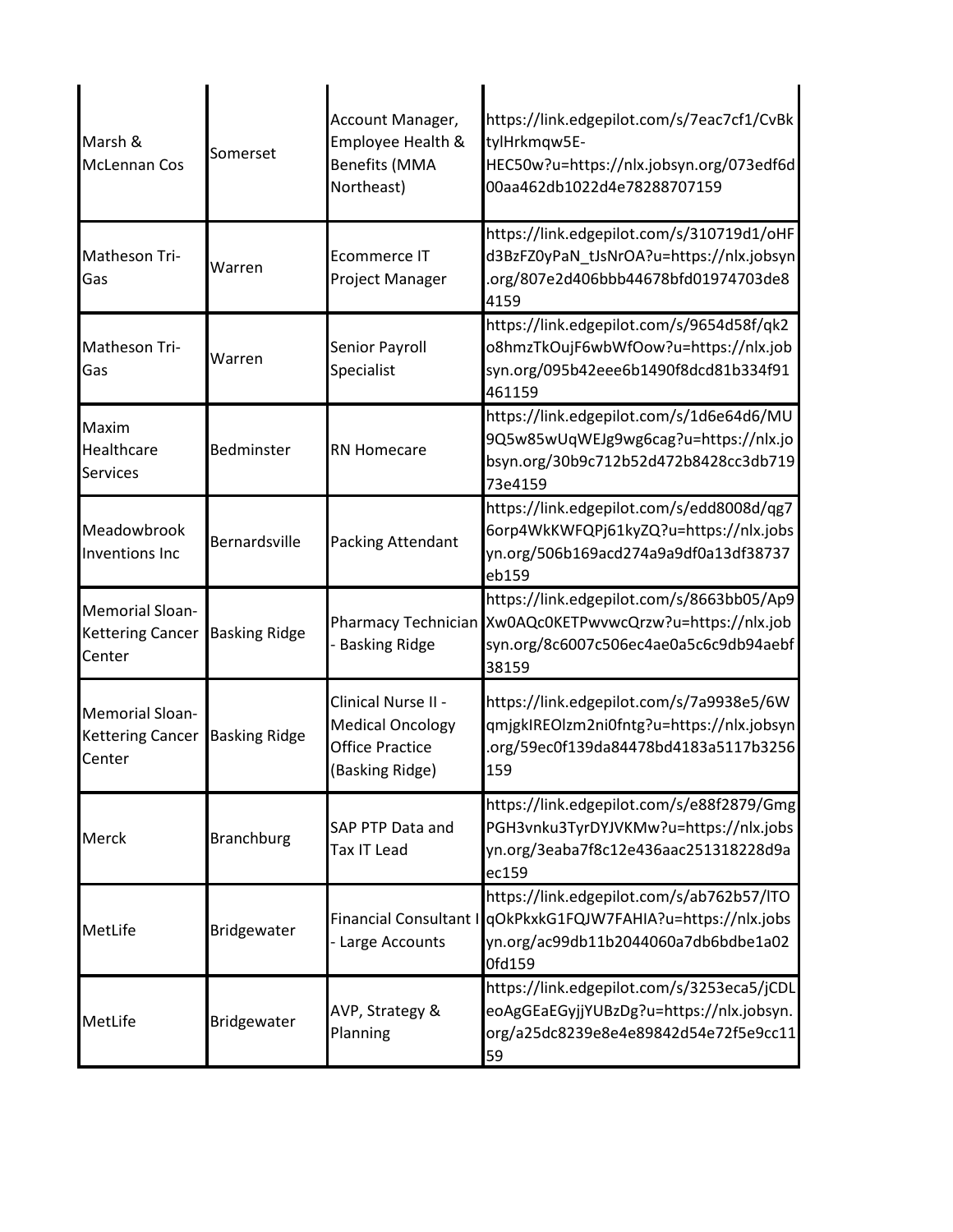| MilliporeSigma                                       | Somerville       | <b>Analytical Chemist</b>                                         | https://link.edgepilot.com/s/575317e5/rnp<br>TwqX1nEO448S5YHXPwA?u=https://nlx.job<br>syn.org/dbf1b9b6b61244388813797736ff9<br>7b4159 |
|------------------------------------------------------|------------------|-------------------------------------------------------------------|---------------------------------------------------------------------------------------------------------------------------------------|
| MilliporeSigma                                       | Somerville       | Lead Operator                                                     | https://link.edgepilot.com/s/b5d3bceb/NFX<br>x4o3C0EeNfZsKC8dmCQ?u=https://nlx.jobs<br>yn.org/e826ad94b18f4276a2027f044e5985<br>f6159 |
| MilliporeSigma                                       | Somerville       | Senior R&D Scientist                                              | https://link.edgepilot.com/s/c2745387/mgp<br>Bh8BDa0iHQNEVr8njhA?u=https://nlx.jobsy<br>n.org/bcc75b65e03845e68e9898fc7665d44<br>b159 |
| <b>National General</b><br>Management<br>Corporation | Bridgewater      | <b>Senior Homeowners</b><br>Field Adjuster                        | https://link.edgepilot.com/s/98a28a9c/xUs<br>H3-<br>f_o0Wnx9pL8aJkWg?u=https://nlx.jobsyn.o<br>rg/5a4d6aa792194aaabde7564876f9aef015  |
| <b>National General</b><br>Management<br>Corporation | Bridgewater      | <b>Managing House</b><br>Counsel                                  | https://link.edgepilot.com/s/79e9c7ec/KJv7<br>6pcryka8WLoXh6QLUA?u=https://nlx.jobsy<br>n.org/60092a97d04348f29eb80dd49c808f4<br>1159 |
| <b>National Vision</b>                               | Raritan          | Licensed Optician                                                 | https://link.edgepilot.com/s/7b729dbe/mC<br>eJrRuhNEurxWPcXQB7kg?u=https://nlx.jobs<br>yn.org/b38f77121e304c7a9b73e789cc4057<br>a8159 |
| <b>Nestle</b>                                        | Bridgewater      | <b>Brand Marketing</b><br>Associate - Boost<br>(REMOTE)           | https://link.edgepilot.com/s/855f5dde/vtIO<br>wenM1UytDLSJMyl4ZQ?u=https://nlx.jobsy<br>n.org/090bac1312e14cba87d545c04237a2c<br>3159 |
| <b>Nestle</b>                                        | Bridgewater      | <b>Associate Specialty</b><br><b>Sales Executive</b><br>(Virtual) | https://link.edgepilot.com/s/e41053ab/4l6S<br>9qGIE_kxOWLJ2Jhig?u=https://nlx.jobsyn.<br>org/99ecb94def924a7a984aafba74a665a91<br>59  |
| New Jersey<br>Conservation<br>Foundation             | <b>Far Hills</b> | Communications<br>Manager                                         | https://link.edgepilot.com/s/c02098cb/Q9b<br>Youdla0a0gR7n9zaoJA?u=https://nlx.jobsyn<br>.org/9abcedd847dc4d8b93e1cd0371c29d06<br>159 |
| <b>NJ AMERICAN</b><br><b>WATER</b>                   | Hillsborough     | Lead Health & Safety<br>Specialist                                | https://link.edgepilot.com/s/a0a47336/mW<br>pfUjiiTUGK9UAQIIIOUw?u=https://nlx.jobsy<br>n.org/9c9e62b81e1a4ddf993c98076bcdc69<br>1159 |
| Organon & Co.                                        | Somerville       | Paralegal -<br>Regulatory Legal<br>Support                        | https://link.edgepilot.com/s/8c31a973/splk<br>v2nctUSN12OCZnhLxw?u=https://nlx.jobsyn<br>.org/1808ef706a924ecc9d5dd5b4d9bbd05e<br>159 |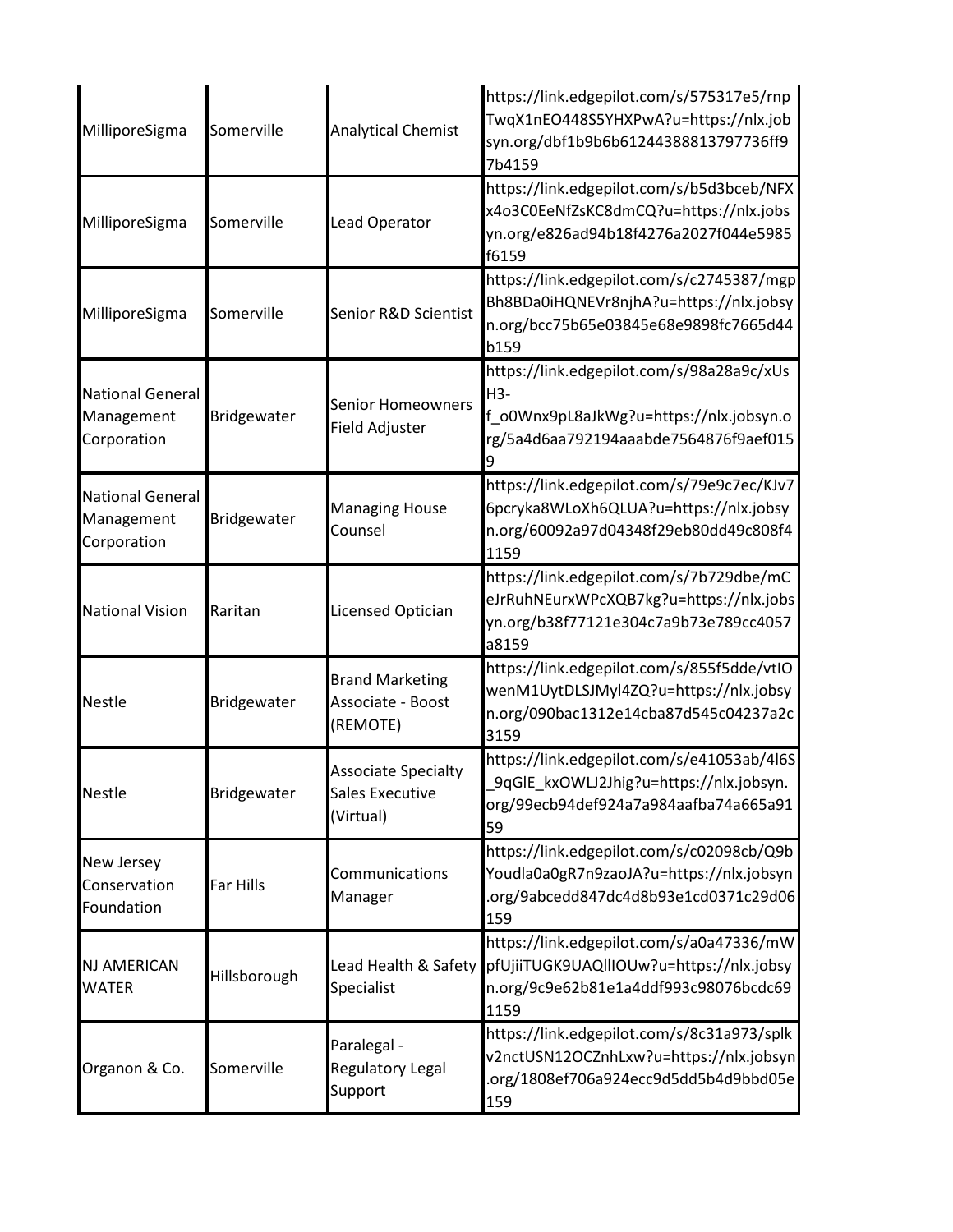| Organon & Co.                              | Somerville | Associate Director,<br><b>ERP SAP MDG</b><br><b>Product Line Lead</b>             | https://link.edgepilot.com/s/38471408/mg<br>yh1Bq3UUeBMuPAqsZ_UQ?u=https://nlx.jo<br>bsyn.org/60011b0b333f40bda0026f3e072e<br>2007159 |
|--------------------------------------------|------------|-----------------------------------------------------------------------------------|---------------------------------------------------------------------------------------------------------------------------------------|
| <b>Ortho Clinical</b><br>Diagnostics, Inc. | Raritan    | <b>Senor Creative</b><br>Copywriter                                               | https://link.edgepilot.com/s/8ace5d34/FBIx<br>POYhfkKy4EMRq2pogQ?u=https://nlx.jobsy<br>n.org/61e36f0361d24958aca933eb2468345<br>6159 |
| <b>Ortho Clinical</b><br>Diagnostics, Inc. | Raritan    | <b>Senior Product</b><br><b>Marketing Manager</b>                                 | https://link.edgepilot.com/s/bd46b952/nFf<br>9xuhm20aGay7tvpeFqA?u=https://nlx.jobsy<br>n.org/a63b311cc4cf4da5b8ac34a57cd1798<br>9159 |
| <b>Ortho Clinical</b><br>Diagnostics, Inc. | Raritan    | Senior Manager of<br>Advanced<br>Manufacturing<br>Technologies and<br>Engineering | https://link.edgepilot.com/s/618dbe46/zd<br>WbweNB6Uy6CV1uIAclmw?u=https://nlx.jo<br>bsyn.org/e63fd949ebc443f6b32b705fb399b<br>807159 |
| <b>Ortho Clinical</b><br>Diagnostics, Inc. | Raritan    | OPERATOR II,<br>Assembly/Packaging                                                | https://link.edgepilot.com/s/c9b36ec6/zSqv<br>ZmRoqUGmBF2wR7TQmg?u=https://nlx.job<br>syn.org/feb878843cbf46448730ccda0edf64<br>30159 |
| <b>Ortho Clinical</b><br>Diagnostics, Inc. | Raritan    | <b>Supply Planner II</b>                                                          | https://link.edgepilot.com/s/0f72cb5b/M2x<br>RLkewTUqe8aRyfJHPCA?u=https://nlx.jobsy<br>n.org/d41d64bf863f4dfe9a198362bab8434<br>b159 |
| <b>Ortho Clinical</b><br>Diagnostics, Inc. | Raritan    | <b>Technical Support</b><br>Specialist II                                         | https://link.edgepilot.com/s/afd0736b/JIFyy<br>DcEokGcB2Vgwdz8_w?u=https://nlx.jobsyn.<br>org/ae5dadcbb1c84e7da5cf070d969dbd81<br>159 |
| <b>Ortho Clinical</b><br>Diagnostics, Inc. | Raritan    | <b>Global Executive</b><br>Assistant                                              | https://link.edgepilot.com/s/68e01fc6/YX5<br>7VmfrF0GyZCOS9wP5Zg?u=https://nlx.jobs<br>yn.org/038d45965a574133b3403d42fd351f<br>be159 |
| <b>Ortho Clinical</b><br>Diagnostics, Inc. | Raritan    | Shift Leader - 2nd<br>Shift                                                       | https://link.edgepilot.com/s/aa58c895/60D<br>oMtwu9U_MiW2BO1FxAw?u=https://nlx.jo<br>bsyn.org/e1ac20d23d3f4927b9c5d870e52f<br>8c3e159 |
| <b>Ortho Clinical</b><br>Diagnostics, Inc. | Raritan    | Scientist I<br>(Microbiology)                                                     | https://link.edgepilot.com/s/0f58edb3/dW<br>8tXVCDMUaqXc0rOtV67A?u=https://nlx.job<br>syn.org/2b96f97c919348d4abc606918cff3a<br>85159 |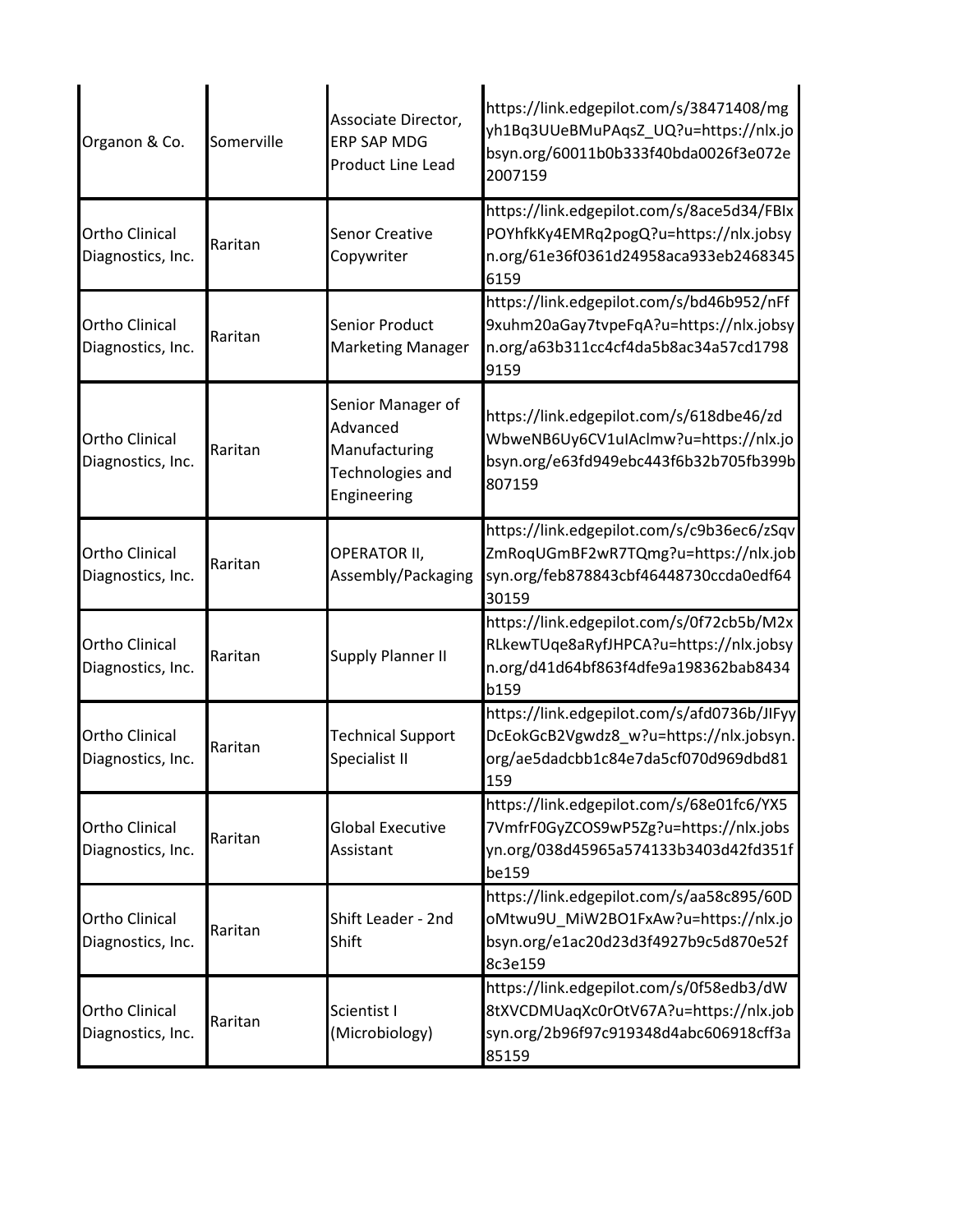| <b>Ortho Clinical</b><br>Diagnostics, Inc. | Raritan  | Customer Experience <sup>9-</sup><br>Manager-Houston,<br><b>TX</b>                 | https://link.edgepilot.com/s/54fca0c6/Rdr6<br>QqdU63sczdxNUOiA?u=https://nlx.jobsyn.o<br>rg/466749a63b124112b9b069e573f8025d1<br>59   |
|--------------------------------------------|----------|------------------------------------------------------------------------------------|---------------------------------------------------------------------------------------------------------------------------------------|
| <b>Ortho Clinical</b><br>Diagnostics, Inc. | Raritan  | <b>Business</b><br>Development<br>Manager (CL), GA/NC<br>(sign on bonus +<br>relo) | https://link.edgepilot.com/s/141a4df0/pr9i<br>YW7usEO9HEcXyAXVCw?u=https://nlx.jobs<br>yn.org/de08371fb56c4e32bd534165a00c21<br>bb159 |
| <b>Ortho Clinical</b><br>Diagnostics, Inc. | Raritan  | <b>Quality Analyst II</b>                                                          | https://link.edgepilot.com/s/5ee3dc95/AN<br>NnbEi-<br>EKXehj1DmsP0A?u=https://nlx.jobsyn.org/<br>a502ceec24b749e98d3d3ca5a85b2542159  |
| <b>Ortho Clinical</b><br>Diagnostics, Inc. | Raritan  | Senior Lean<br>Consultant,<br>ValuMetrix- Midwest                                  | https://link.edgepilot.com/s/1b4f82a9/ODZ<br>gCfiItUeaWDh5PWL9KQ?u=https://nlx.jobsy<br>n.org/dabf08c45b4c441186ddee8ca802bb1<br>c159 |
| <b>Ortho Clinical</b><br>Diagnostics, Inc. | Raritan  | <b>Technical Support</b><br>Specialist II                                          | https://link.edgepilot.com/s/fbc4076c/CU_<br>DpNB9uEiujpx0McZKbA?u=https://nlx.jobsy<br>n.org/5ff9b941d79343ae85dfb6afab9bc3c8<br>159 |
| <b>Ortho Clinical</b><br>Diagnostics, Inc. | Raritan  | Supervisor (QA,<br>Microbiology)                                                   | https://link.edgepilot.com/s/3b2b18d1/Aoh<br>7YPw7o0ScfRNIcFob6w?u=https://nlx.jobsy<br>n.org/397a895c0c5f4e9b9ca103219505d0e<br>e159 |
| Oticon, Inc.                               | Somerset | <b>AR Supervisor</b>                                                               | https://link.edgepilot.com/s/42ea64be/uhJ<br>opnl5Rky2wGBO_7_Vsg?u=https://nlx.jobsy<br>n.org/51fb2303226d4a5c90648a585d291cb<br>5159 |
| Oticon, Inc.                               | Somerset | Sr. Dir., Enterprise<br>Pricing                                                    | https://link.edgepilot.com/s/4f7fadc5/62Kp<br>zIEfhUimGMfw96skEA?u=https://nlx.jobsyn<br>org/610147146ba84a9fa0fe5c28a6815192<br>159  |
| Oticon, Inc.                               | Somerset | <b>Customer Service</b><br>Rep 1                                                   | https://link.edgepilot.com/s/775a1b0a/xVj<br>m5TgyP0CpQTWl26YDzQ?u=https://nlx.jobs<br>yn.org/089b03c719e043cc9ce579c5f52effa<br>1159 |
| Oticon, Inc.                               | Somerset | <b>Audiology Tech</b><br>Support                                                   | https://link.edgepilot.com/s/1a96d0d1/RYS<br>xfQmVc0ChDxMNIxirXQ?u=https://nlx.jobsy<br>n.org/5f57bdc939834e66958d51675cc335f<br>d159 |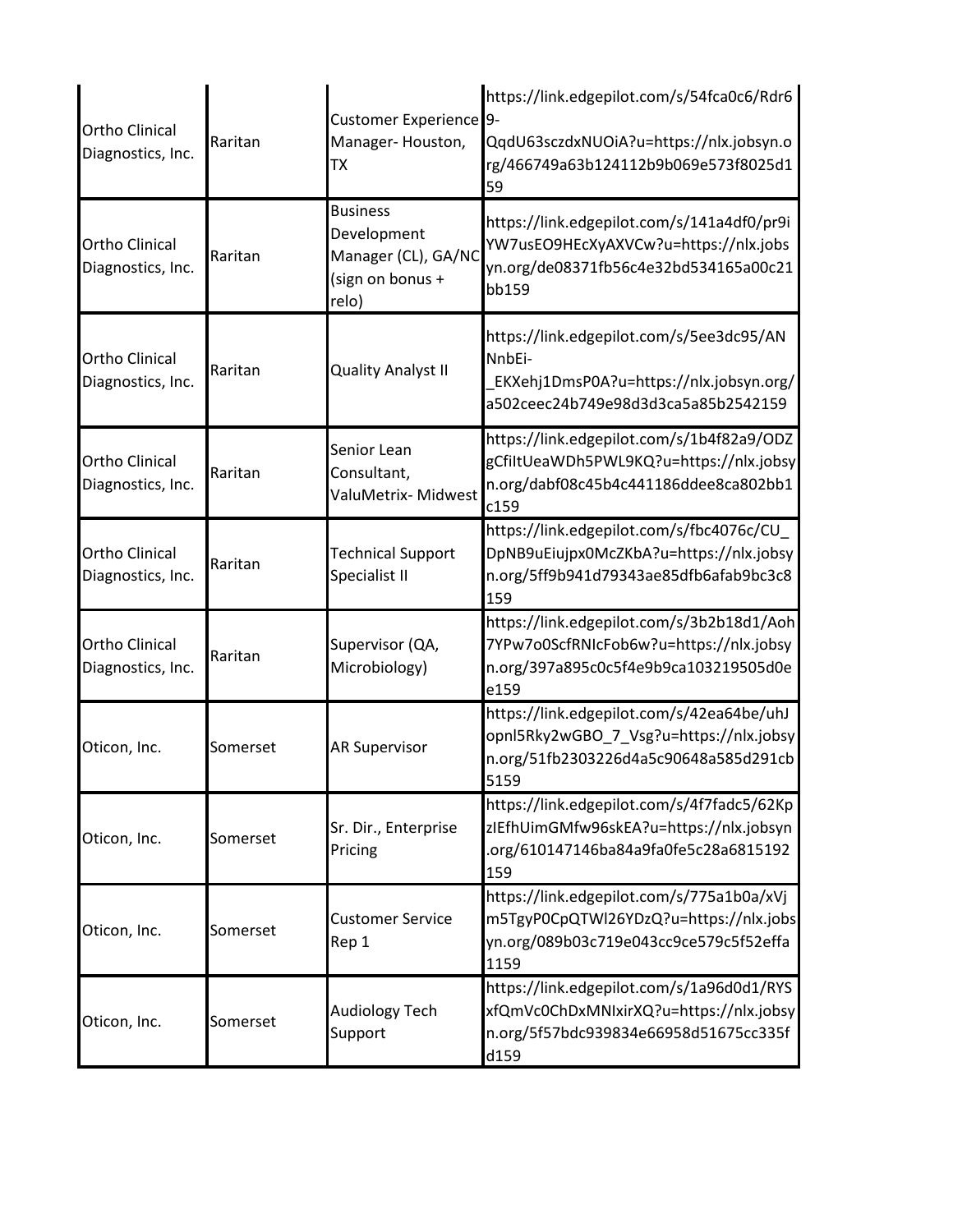| Oticon, Inc.               | Somerset    | <b>Receiving Clerk</b>                                  | https://link.edgepilot.com/s/1200c5ef/ae19<br>W2hX1USzE1tlZKBeJw?u=https://nlx.jobsyn<br>.org/aea7d1f2c09b4c4eb6f29b80ad316265<br>159 |
|----------------------------|-------------|---------------------------------------------------------|---------------------------------------------------------------------------------------------------------------------------------------|
| Peapack-<br>Gladstone Bank | Bridgewater | Universal Banker II                                     | https://link.edgepilot.com/s/50282867/g_l-<br>2f58ck2apbsAczxarg?u=https://nlx.jobsyn.o<br>rg/dcbd75d20b2540db8177457502ce29951<br>59 |
| Peapack-<br>Gladstone Bank | Bridgewater | <b>Retail Client</b><br><b>Experience Manager</b>       | https://link.edgepilot.com/s/8e0ba928/_KS<br>e402htUGV2HJvHw-<br>GZA?u=https://nlx.jobsyn.org/5b6eac7d24f<br>c427d9d8dd4124be52255159 |
| PeopleReady                | Manville    | <b>Auto Auction Driver</b>                              | https://link.edgepilot.com/s/7bc53f01/KwS<br>1bXN4AU6tzb-<br>31hac1A?u=https://nlx.jobsyn.org/dc031b1<br>b8a854f1483a97eea470130d4159 |
| Petco                      | Raritan     | Pet Stylist Apprentice                                  | https://link.edgepilot.com/s/5760033f/xtCq<br>G7pBCk6lBKFEus_6Uw?u=https://nlx.jobsyn<br>.org/71cc35b8d243431abddf197aa736a30f<br>159 |
| Pfizer                     | Peapack     | Safety Surveillance<br><b>Research Methods</b><br>Lead  | https://link.edgepilot.com/s/251f75bb/vmd<br>xrGGYIkeewGM4IdLtIw?u=https://nlx.jobsy<br>n.org/7feb71a95d754165a323de21400d60<br>24159 |
| Pfizer                     | Peapack     | Compliance &<br>Oversight Lead,<br>Manager              | https://link.edgepilot.com/s/21285fcb/UtX<br>b3Od4t02DsPbCFmxhgA?u=https://nlx.jobs<br>yn.org/9329d79b31484777b228ceb395b86<br>804159 |
| Pfizer                     | Peapack     | Compliance &<br>Oversight Lead                          | https://link.edgepilot.com/s/c4baafd5/vT2a<br>fjJWcE_xSaB-<br>uxOvPg?u=https://nlx.jobsyn.org/e90e5938<br>294547aaaa958f975dcdcd03159 |
| Pfizer                     | Peapack     | Corporate Counsel                                       | https://link.edgepilot.com/s/28a6c533/4Ou<br>wBECjrkq84rHeL9Tx-<br>A?u=https://nlx.jobsyn.org/9b5eba48a3094<br>a9ebd419068f2b65a25159 |
| Pfizer                     | Peapack     | Oncology Sr.<br><b>Manager Content</b><br>and Education | https://link.edgepilot.com/s/eba4830b/Mi<br>OEPWa710CZIm26l72mww?u=https://nlx.jo<br>bsyn.org/0c5891a7d2034c31b2c6cd6295fec<br>4f9159 |
| Pfizer                     | Peapack     | Sr. Manager Reg<br><b>CMC Strategy</b>                  | https://link.edgepilot.com/s/14154377/9X<br>WabeWYNUuaOP5izlMjuQ?u=https://nlx.jo<br>bsyn.org/84a0c6db0f274a06a28b5bf3260e<br>72e6159 |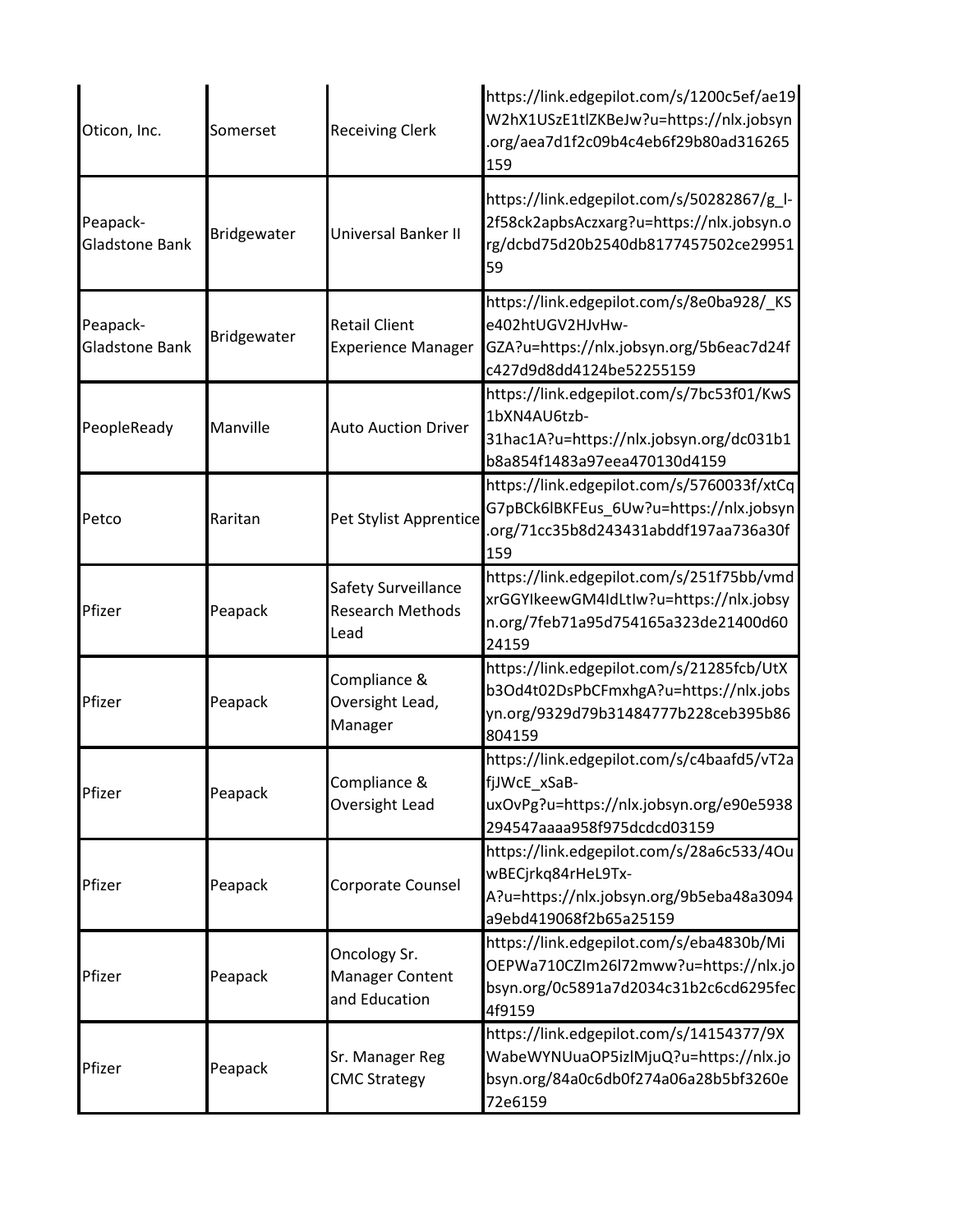| Pfizer      | Peapack | <b>CMC Manager</b>                                                     | https://link.edgepilot.com/s/a046d3e7/NU<br>QgqUhHa02BDNdVHyRk2w?u=https://nlx.jo<br>bsyn.org/74bc96e3328445129bd81c6f5719<br>89e9159 |
|-------------|---------|------------------------------------------------------------------------|---------------------------------------------------------------------------------------------------------------------------------------|
| Pfizer      | Peapack | Senior Associate,<br>Portfolio &<br>Operations                         | https://link.edgepilot.com/s/48536aaa/UG<br>U_8QMof0uyIQqeM7IsoA?u=https://nlx.job<br>syn.org/a4c6b3179d294abf98c4ef79f9f2ed<br>49159 |
| Pfizer      | Peapack | <b>Medical Director</b>                                                | https://link.edgepilot.com/s/0bc8244f/4K2<br>WZX5ZqkCEvlH9de4VYA?u=https://nlx.jobsy<br>n.org/cae7f06ed2124914b4935945e72dea5<br>c159 |
| Pfizer      | Peapack | <b>Senior CMC</b><br>Associate                                         | https://link.edgepilot.com/s/3ce81ac9/DVg<br>yws5WiUmRptiofyfMOw?u=https://nlx.jobs<br>yn.org/70ade6c8494f4e44802c4b5d3c58da<br>37159 |
| Pfizer Inc. | Peapack | <b>Medical Director</b>                                                | https://link.edgepilot.com/s/7ad0c15f/vYF8<br>JHAjB0KRVJ02dzhKKA?u=https://nlx.jobsyn.<br>org/2b10442c29294d24b48c5f71a7aba78e<br>159 |
| Pfizer Inc. | Peapack | Safety Surveillance<br>Associate                                       | https://link.edgepilot.com/s/5303e4d6/uI3<br>2WOsIGEav_j4yffwzRg?u=https://nlx.jobsyn<br>.org/c54fb9e9ab26413fa60c0d744eb3b2cd<br>159 |
| Pfizer Inc. | Peapack | <b>Specialized Statistical</b><br>Programmer (Sr.<br>Associate)        | https://link.edgepilot.com/s/6c153789/c34<br>5jc3FyUaJ_4Fjd163Ag?u=https://nlx.jobsyn.<br>org/42ba77aa0aa24e69aa3004e713a07aef<br>159 |
| Pfizer Inc. | Peapack | Senior Director,<br><b>Digital Medicines</b><br><b>Product Manager</b> | https://link.edgepilot.com/s/43b625a8/p9T<br>5MxpeQUWQTBiW6uPEfA?u=https://nlx.jo<br>bsyn.org/a66201333e2c4927b81503919cbe<br>076d159 |
| Pfizer Inc. | Peapack | Corporate Counsel                                                      | https://link.edgepilot.com/s/31f04172/jhh4<br>x5fXHECSzi_JgmGRDQ?u=https://nlx.jobsyn.<br>org/0004d595ed194f07ac6977b5229bc221<br>159 |
| Pfizer Inc. | Peapack | Director, Finance                                                      | https://link.edgepilot.com/s/ffaabd69/IE1G<br>DHA-fkuYC1VGI60-<br>yg?u=https://nlx.jobsyn.org/25f4c61d37aa4<br>25d9e2cbee35ce15803159 |
| Pfizer Inc. | Peapack | <b>Manager Regulatory</b><br>CMC                                       | https://link.edgepilot.com/s/6eff0518/EQtl<br>WkIqFkOR2fzBniELRQ?u=https://nlx.jobsyn.<br>org/7c84053452d346518b9065ba6243df0e<br>159 |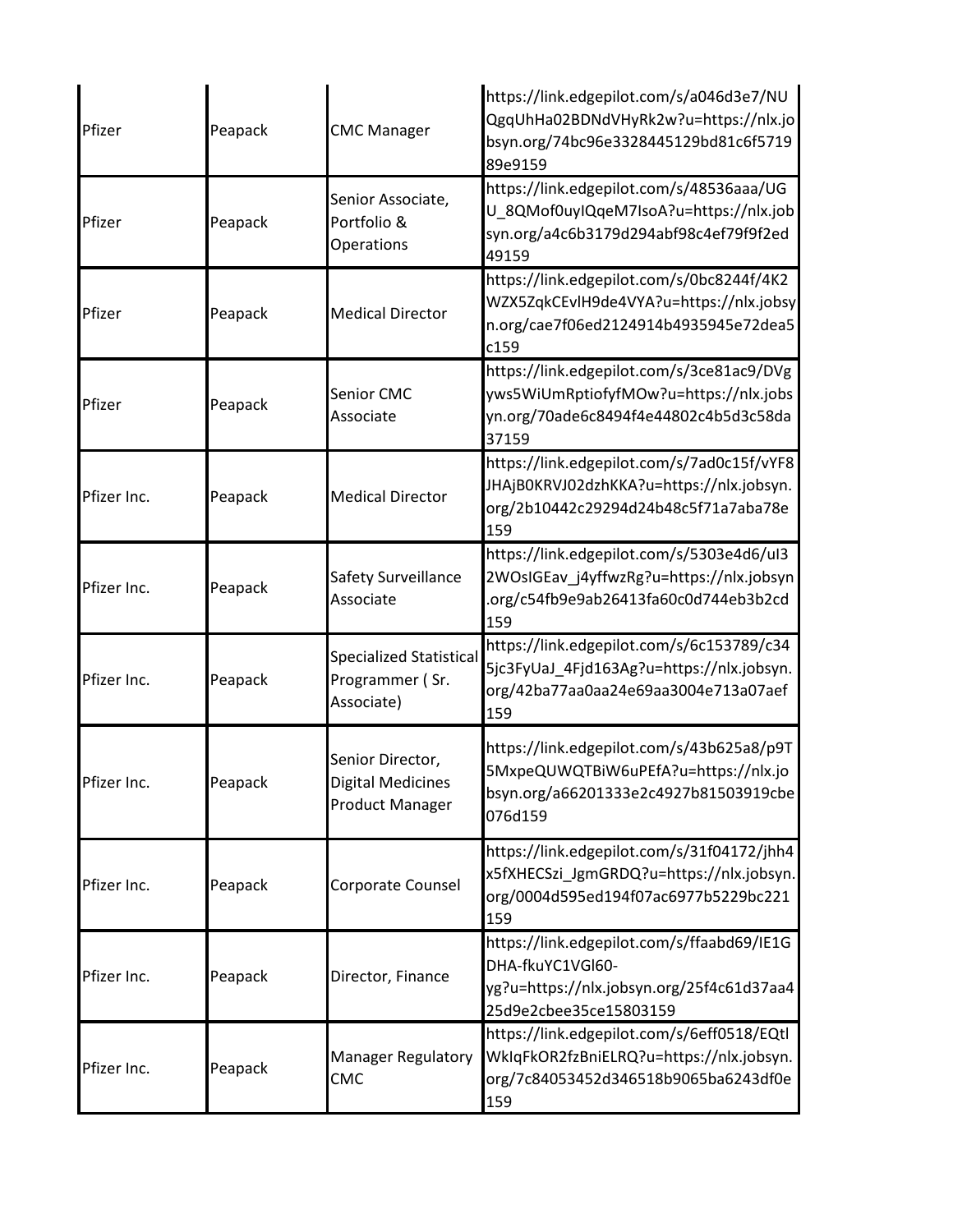| Pfizer Inc. | Peapack | Packaging and<br>Labeling Artwork<br>Implementation<br>Specialist                                        | https://link.edgepilot.com/s/52893b5a/3oT<br>HCjuN6Eu7LQY_37yCPw?u=https://nlx.jobs<br>yn.org/a088fff92259448c97d86ba191e8a39<br>7159 |
|-------------|---------|----------------------------------------------------------------------------------------------------------|---------------------------------------------------------------------------------------------------------------------------------------|
| Pfizer Inc. | Peapack | <b>Business Operations</b><br>& Sourcing Lead                                                            | https://link.edgepilot.com/s/f73f3477/6CYE<br>DgBS80mKNfUpFeeC1w?u=https://nlx.jobsy<br>n.org/02a0e3fd3a5544d8939c86161064021<br>0159 |
| Pfizer Inc. | Peapack | Sr. Manager,<br><b>Solution Engineer</b>                                                                 | https://link.edgepilot.com/s/25cb2176/icmt<br>BfK5Zk_Mb0TYPonVXw?u=https://nlx.jobsy<br>n.org/ea595adf4221486cadcae7912b3b535<br>0159 |
| Pfizer Inc. | Peapack | Sr. Manager,<br><b>Executive Comms &amp;</b><br>Social Media<br>Strategy                                 | https://link.edgepilot.com/s/3317e427/cHk<br>YSq1Ma0qTa59jgaXznQ?u=https://nlx.jobsy<br>n.org/6309f14dd74246abafff6dbdfab8b05c<br>159 |
| Pfizer Inc. | Peapack | Director, Global<br><b>Business Analytics &amp;</b><br>Insights, I&I<br>Commercial/Busines<br>s Developm | https://link.edgepilot.com/s/5fc46df2/YYKi<br>hX3gpU TuS2aWi0ZoQ?u=https://nlx.jobsy<br>n.org/c922c631d04949f89a489225c37afe3<br>4159 |
| Pfizer Inc. | Peapack | Senior Associate,<br>Project Manager,<br>Clinical Database<br>Management                                 | https://link.edgepilot.com/s/12c94420/28Y<br>m86cKNUGvx0SyRv3hjg?u=https://nlx.jobsy<br>n.org/b26e32569b4f4e6cacdb14005716b07<br>d159 |
| Pfizer Inc. | Peapack | Senior Associate<br><b>Specialized Statistical</b><br>Programmer                                         | https://link.edgepilot.com/s/54f5e38b/By8<br>girarkUGfP2849SCJ8A?u=https://nlx.jobsyn.<br>org/c3df40aabc264cc9b763877abf9c29fe15<br>9 |
| Pfizer Inc. | Peapack | Manager, Client<br>Partner HBU and<br>CBIO                                                               | https://link.edgepilot.com/s/17f1869a/d8o-<br>VEp1fkundTQZ9R59MQ?u=https://nlx.jobsy<br>n.org/9ce7e92adc4c4d1eb0737090893f1e2<br>e159 |
| Pfizer Inc. | Peapack | Principal (Staff)<br>Engineer                                                                            | https://link.edgepilot.com/s/d009066d/KdB<br>Us7afSUKHUR5SU3o8FA?u=https://nlx.jobs<br>yn.org/16293b88dce94f21952881661f0455<br>71159 |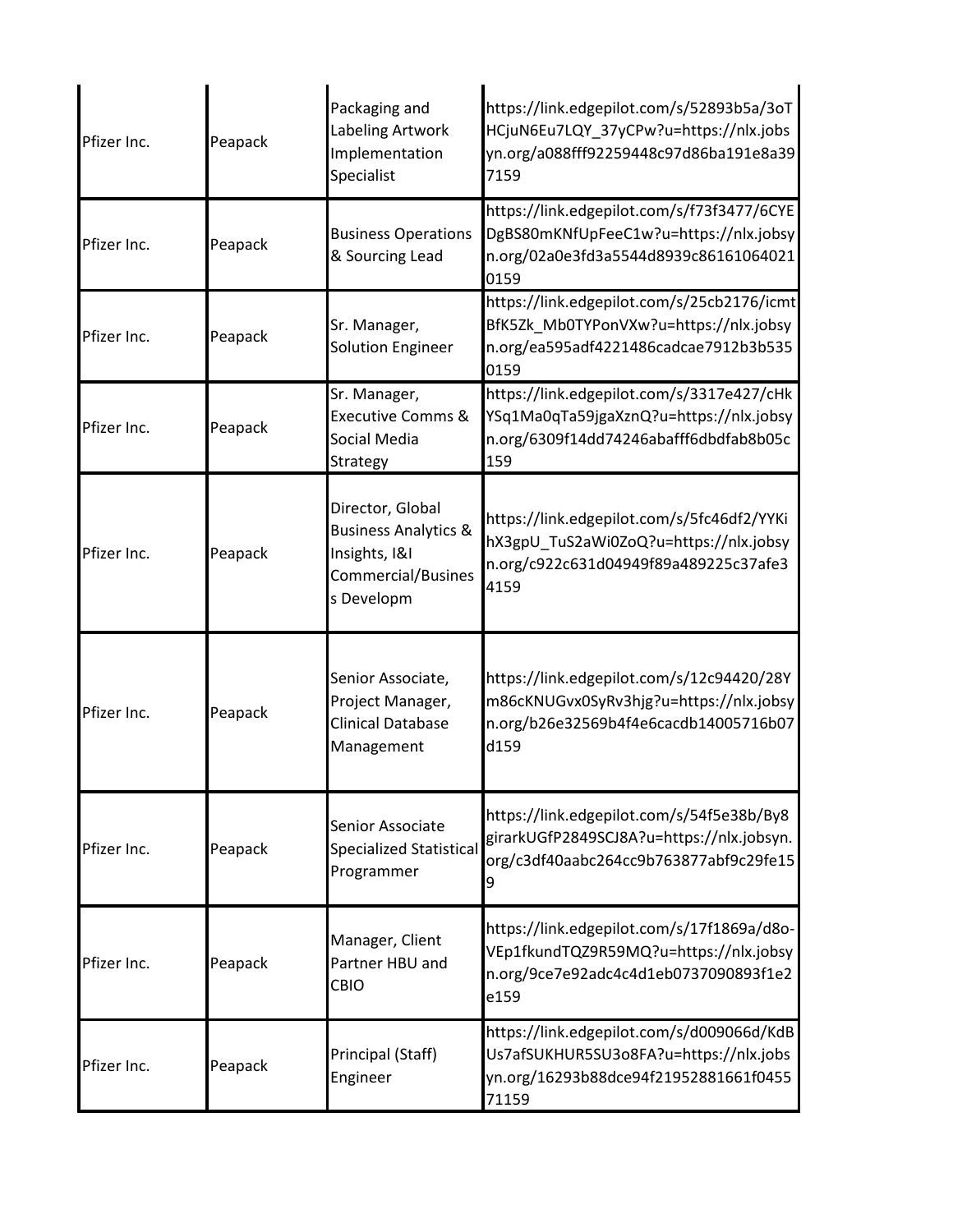| Pfizer Inc. | Peapack     | Safety Surveillance<br><b>Research Methods</b><br>Lead  | https://link.edgepilot.com/s/7a51f5c5/GYQ<br>2pclODkKaMLw3qol-<br>1A?u=https://nlx.jobsyn.org/c49b053c05a7<br>4b6297f1c3348374c83b159 |
|-------------|-------------|---------------------------------------------------------|---------------------------------------------------------------------------------------------------------------------------------------|
| Pfizer Inc. | Peapack     | Sr Manager,<br>Manufacturing<br>Intelligence            | https://link.edgepilot.com/s/caf6964b/Z6N<br>TStjl4EymlcVTuhktYw?u=https://nlx.jobsyn.<br>org/3d1e968eca3d40df9055c4bc3c323a831<br>59 |
| Pfizer Inc. | Peapack     | Oncology Sr.<br><b>Manager Content</b><br>and Education | https://link.edgepilot.com/s/66cf6e1a/LRLi<br>WwocWUa-<br>n47arQDNWA?u=https://nlx.jobsyn.org/2ec<br>cd7c84f034710ae986bc3efbc21c0159 |
| Pfizer Inc. | Peapack     | <b>Senior CMC</b><br>Associate                          | https://link.edgepilot.com/s/09c903b2/jjtD<br>YrPNCEGRx9KUWvNWSw?u=https://nlx.job<br>syn.org/dae5580ac5444fb48cd2f9a9a998bb<br>ec159 |
| Pfizer Inc. | Peapack     | Sr. Manager Reg<br><b>CMC Strategy</b>                  | https://link.edgepilot.com/s/9d0cad06/DzC<br>VMjayDkmIQEIb9mjjjg?u=https://nlx.jobsyn<br>.org/aea90378a8254d54a546922d33123cc6<br>159 |
| Pfizer Inc. | Peapack     | <b>CMC Manager</b>                                      | https://link.edgepilot.com/s/ce1407b4/sqrd<br>D6AdFUe-<br>JifSCesLsQ?u=https://nlx.jobsyn.org/2fe32c<br>4d090f4f6cae5c77fedca4e2fc159 |
| Pfizer Inc. | Peapack     | Senior Associate Reg<br><b>CMC</b>                      | https://link.edgepilot.com/s/5d089436/rfXe<br>Nv4LUOAG0-<br>YxnG2Hw?u=https://nlx.jobsyn.org/bbff2a2<br>337e848feb25d89b26598245c159  |
| Pfizer Inc. | Peapack     | Senior Associate,<br>Portfolio &<br>Operations          | https://link.edgepilot.com/s/26fbcfcd/K8Lm<br>1O3LXEqYSLpmS30k3g?u=https://nlx.jobsyn<br>.org/7871924e42454749ba9f2970aab3ea93<br>159 |
| <b>PNC</b>  | Bridgewater | Relationship<br>Strategist III - PNC<br>Private Bank    | https://link.edgepilot.com/s/119c5a45/T9v<br>yQsGA06d0WLcBhPPbw?u=https://nlx.job<br>syn.org/39b586c2e22d40e29166465dc84c3<br>f3c159  |
| <b>PNC</b>  | Raritan     | Teller Lead                                             | https://link.edgepilot.com/s/ab86fa22/jlUrv<br>iKDp069vWorM2K8CQ?u=https://nlx.jobsyn<br>.org/c8b31ea4aad847aa8d6959a3b93e581<br>4159 |
| <b>PNC</b>  | Bridgewater | <b>Client Solution Spec</b><br><b>PNCI</b>              | https://link.edgepilot.com/s/d179f6b5/8LX<br>ELHhRR0OCwczqIwqMnw?u=https://nlx.job<br>syn.org/60b73259d6e04bef895b192898459<br>97b159 |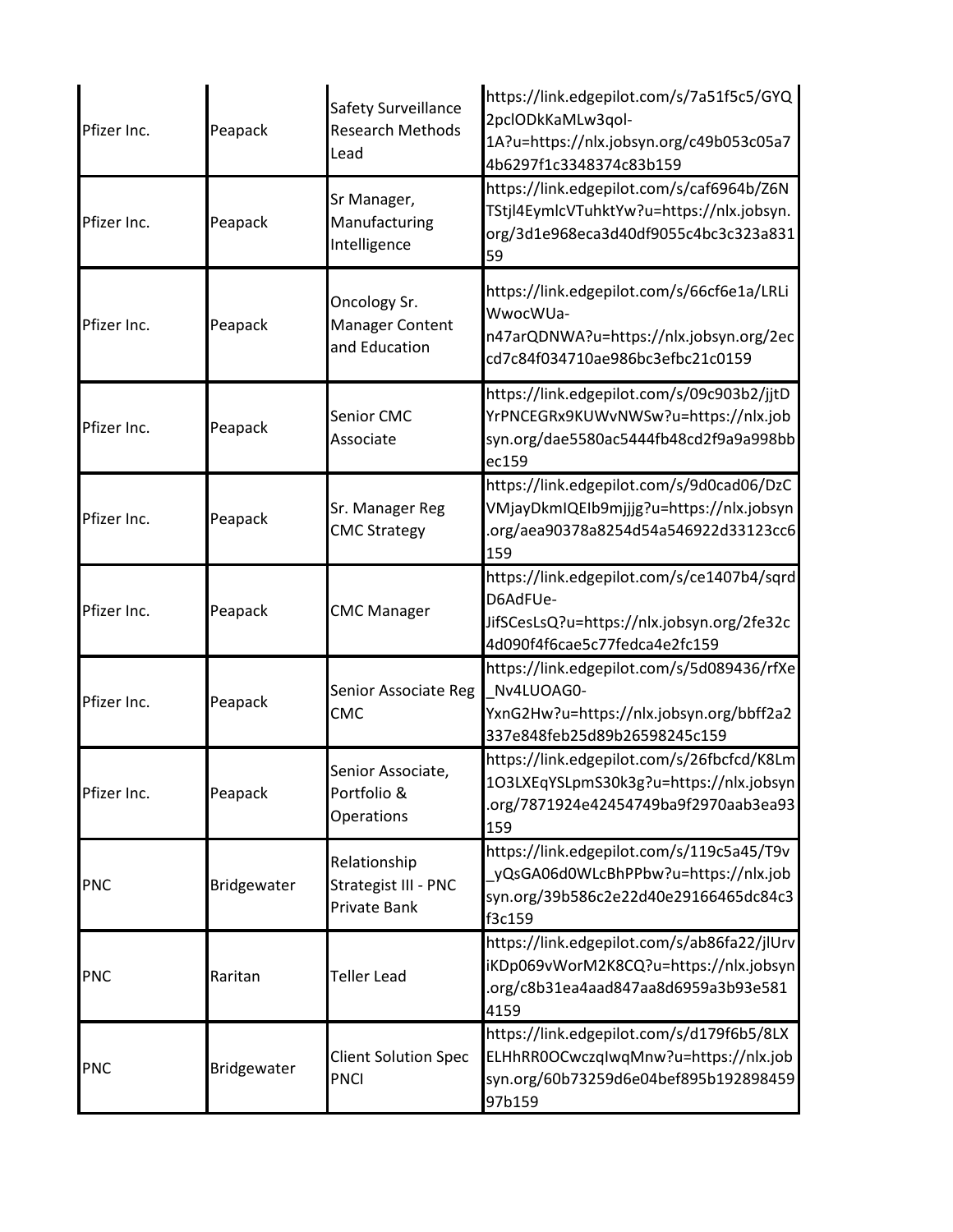| <b>PNC</b>                       | Watchung             | <b>Branch Banker</b><br>(L)(MLO)                                        | https://link.edgepilot.com/s/8c4228de/Aho-<br>cJ5B2Ea9lRZr-<br>uYUJg?u=https://nlx.jobsyn.org/f84e4c496c<br>8c4701879d2370a12ce40a159 |
|----------------------------------|----------------------|-------------------------------------------------------------------------|---------------------------------------------------------------------------------------------------------------------------------------|
| <b>Prager Metis</b><br>CPAs, LLC | <b>Basking Ridge</b> | Senior Tax<br>Associate/Internatio<br>nal Tax                           | https://link.edgepilot.com/s/da861382/Smg<br>wvwTkQUOFpFDHyZkskA?u=https://nlx.jobs<br>yn.org/9cf9b5f4f6cf4ceab728a09db13b1d5<br>7159 |
| <b>PSEG</b>                      | Somerset             | <b>Distribution Manager</b><br><b>Electric Construction</b><br>Overhead | https://link.edgepilot.com/s/debc2bda/SHw<br>IUBAFm0WBJNpdoJ1Vlw?u=https://nlx.jobs<br>yn.org/6cdac9c2b12846e4860a888ba85d97<br>bc159 |
| <b>PSEG</b>                      | Somerset             | 12461 Distribution<br>Spv ED                                            | https://link.edgepilot.com/s/671344c4/MjK<br>Z44EK_kqhpGKmZgZk3A?u=https://nlx.jobs<br>yn.org/fc6f02d4503c47abaab36ec12635dab<br>4159 |
| PTC Therapeutics Bridgewater     |                      | Contract,<br>Pharmacology &<br><b>Biomarkers Fellow</b>                 | https://link.edgepilot.com/s/9ce1e0b3/tw<br>M3p09kXk6sOwlZoYsyAw?u=https://nlx.job<br>syn.org/a685d4d45d90493095150e14eca15<br>7d5159 |
| PVH Corp.                        | Bridgewater          | <b>Cyber Security</b><br>Engineer - PVH Corp.                           | https://link.edgepilot.com/s/ea301fec/zlJw<br>88JbYkqusjY0ARttdw?u=https://nlx.jobsyn.o<br>rg/6d6e7b0e7f0e4cb8852b14308a8d6c811<br>59 |
| PVH Corp.                        | Bridgewater          | <b>Cloud Service</b><br><b>Reliability Engineer -</b><br>PVH Corp.      | https://link.edgepilot.com/s/93a96569/mH<br>21Nw5KuE RIDwuhPq3A?u=https://nlx.jo<br>bsyn.org/53f0173439b8458481d09a7b270d<br>378c159  |
| Pyramid<br>Healthcare Inc.       | Somerville           | Assessment Clinician                                                    | https://link.edgepilot.com/s/f63aa106/UhQ<br>LOxNHfUmygDBGwrf9kA?u=https://nlx.jobs<br>yn.org/84bba21804dc40089148266da11be<br>5b7159 |
| QuickChek                        | <b>BRIDGEWATER</b>   | <b>Food Service</b><br><b>Associate - Part Time</b>                     | https://link.edgepilot.com/s/f2100a4b/I_Rx<br>wJSIN0i7SRK9YEKKZQ?u=https://nlx.jobsyn.<br>org/336522fd59d74ea3b99c62c541b37a8f1<br>59 |
| QuickChek                        | <b>HILLSBOROUGH</b>  | <b>Food Service</b><br>Associate - Part Time                            | https://link.edgepilot.com/s/10646cb3/eQt<br>vauIC7Ey1AWI9YHrzYw?u=https://nlx.jobsy<br>n.org/5237cdc7670f4cdeb87469347b09f06<br>e159 |
| R.C. Construction<br>LLC         | Somerset             | Post-Construction<br><b>Site Cleaner</b>                                | https://link.edgepilot.com/s/904bbe1f/YqQ<br>5mgkfhU6bOeVRd5805Q?u=https://nlx.jobs<br>yn.org/719688baba47461bbcf85ffa18b01b4<br>5159 |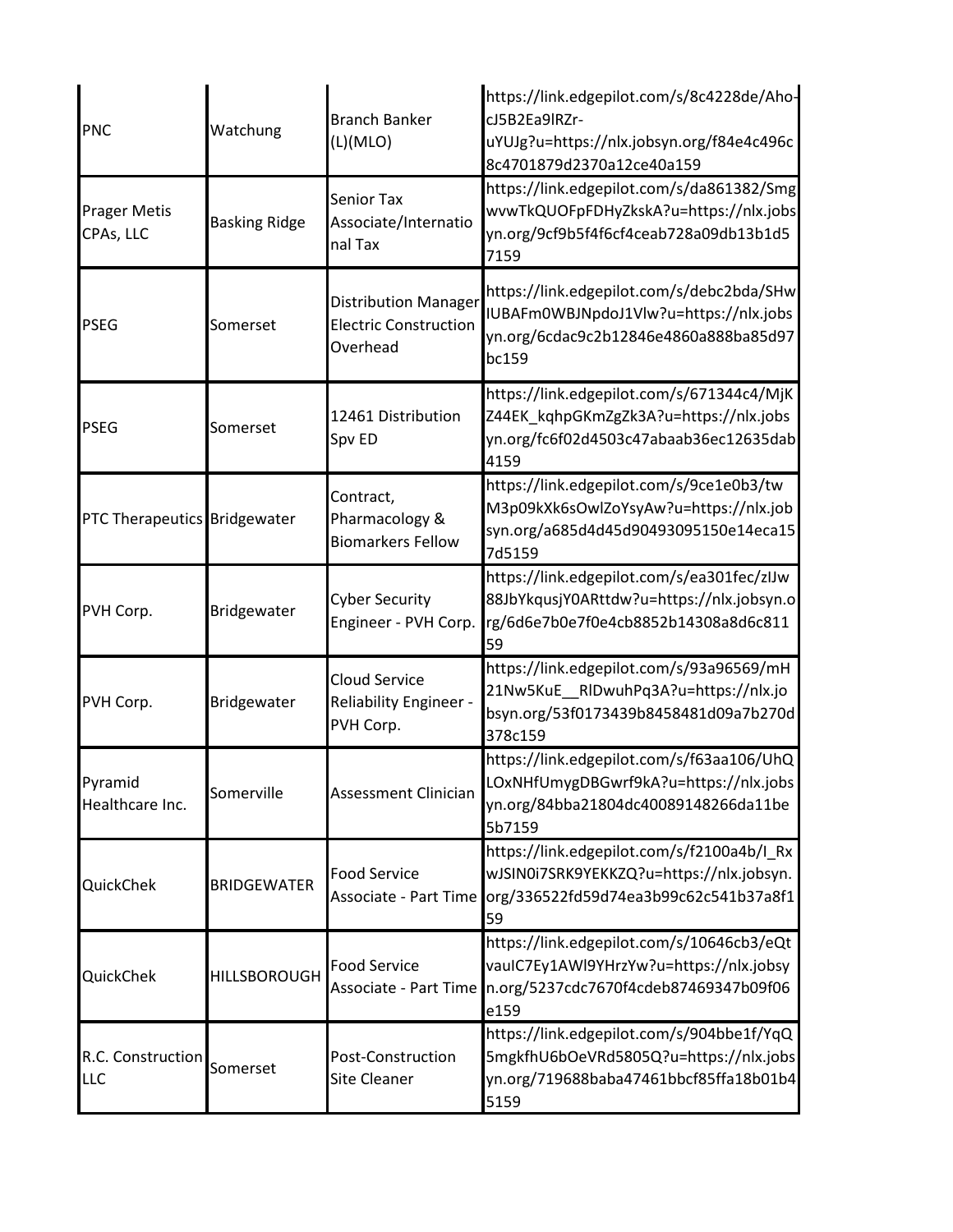| Radiant Digital | <b>Basking Ridge</b> | Lead Engineer//Data<br><b>Mediation Engineer-</b><br>V111   | https://link.edgepilot.com/s/155f4b77/HFo<br>UfCbxC0O16lrVtL9Hcg?u=https://nlx.jobsyn<br>.org/087b5a19e9a6411abf1d84e8852831f6<br>159     |
|-----------------|----------------------|-------------------------------------------------------------|-------------------------------------------------------------------------------------------------------------------------------------------|
| Radiant Digital | <b>Basking Ridge</b> | Administrative /<br><b>Executive Assistant -</b><br>VZ      | https://link.edgepilot.com/s/0aa6d955/x9R<br>Gf-<br>wuXUuwWInZ9EMeCA?u=https://nlx.jobsyn<br>.org/8f27f533e5e74b6ea88626f9c7972aed1<br>59 |
| Randstad US     | somerville           | us - general research<br>& (clinical)<br>development expert | https://link.edgepilot.com/s/3e988ad6/Lby<br>7RgvsjUOd3ZPPFkmYxQ?u=https://nlx.jobsy<br>n.org/b998d45b17ae4d5081d5c8fc5595523<br>1159     |
| Randstad US     | basking ridge        | senior tech lead -<br>project manager                       | https://link.edgepilot.com/s/f859c5e0/8Dsj<br>EeAgyU6gSqrR8d3cZQ?u=https://nlx.jobsyn<br>.org/107c14a8947247c6a4ef6360c5601bbc<br>159     |
| Randstad US     | basking ridge        | full stack developer<br>(java, angularjs)                   | https://link.edgepilot.com/s/f2fa4822/Qpn<br>ErLI7HEy8sQmIanYANA?u=https://nlx.jobsy<br>n.org/d83887be10ce4cc9bb6459cab43d916<br>c159     |
| Randstad US     | basking ridge        | project manager -<br>corporate social<br>responsibility     | https://link.edgepilot.com/s/a19d47e7/Y1gl<br>u4IUX0GwjrrIo6C7wA?u=https://nlx.jobsyn.<br>org/cc8a5d32bba84e4fb8626e97ce329e791<br>59     |
| Randstad US     | basking ridge        | omni-channel senior<br>quality analyst                      | https://link.edgepilot.com/s/742bd92f/kDp<br>r42Dwtk qFSehbJI hA?u=https://nlx.jobsyn<br>.org/f70fa3fb43e243388046342bbc6fa97d1<br>59     |
| Randstad US     | basking ridge        | senior industrial<br>designer                               | https://link.edgepilot.com/s/4525bd43/RVd<br>tlYhWBUSt0w30uWQ9Tg?u=https://nlx.jobs<br>yn.org/e37e0f6b172e4563a77a7fc63cebbe<br>94159     |
| Randstad US     | basking ridge        | omni-channel senior<br>quality analyst                      | https://link.edgepilot.com/s/99274e7a/m x<br>e3YhDEUmjNOnOfy1uOQ?u=https://nlx.job<br>syn.org/feed52cf8f0b475bb29ac108926235<br>d4159     |
| Randstad US     | somerset             | qa tester                                                   | https://link.edgepilot.com/s/59f84859/mX8<br>c6lYI4kWMEKHr8sJELQ?u=https://nlx.jobsy<br>n.org/1ac827a720344461a28659b4cef80bf<br>7159     |
| Randstad US     | basking ridge        | java developer                                              | https://link.edgepilot.com/s/8c5e1f00/tcP6<br>0ptWOE6UAdz42nJWxg?u=https://nlx.jobsy<br>n.org/c6fedf2de6d547b891ec81ff681918cf<br>159     |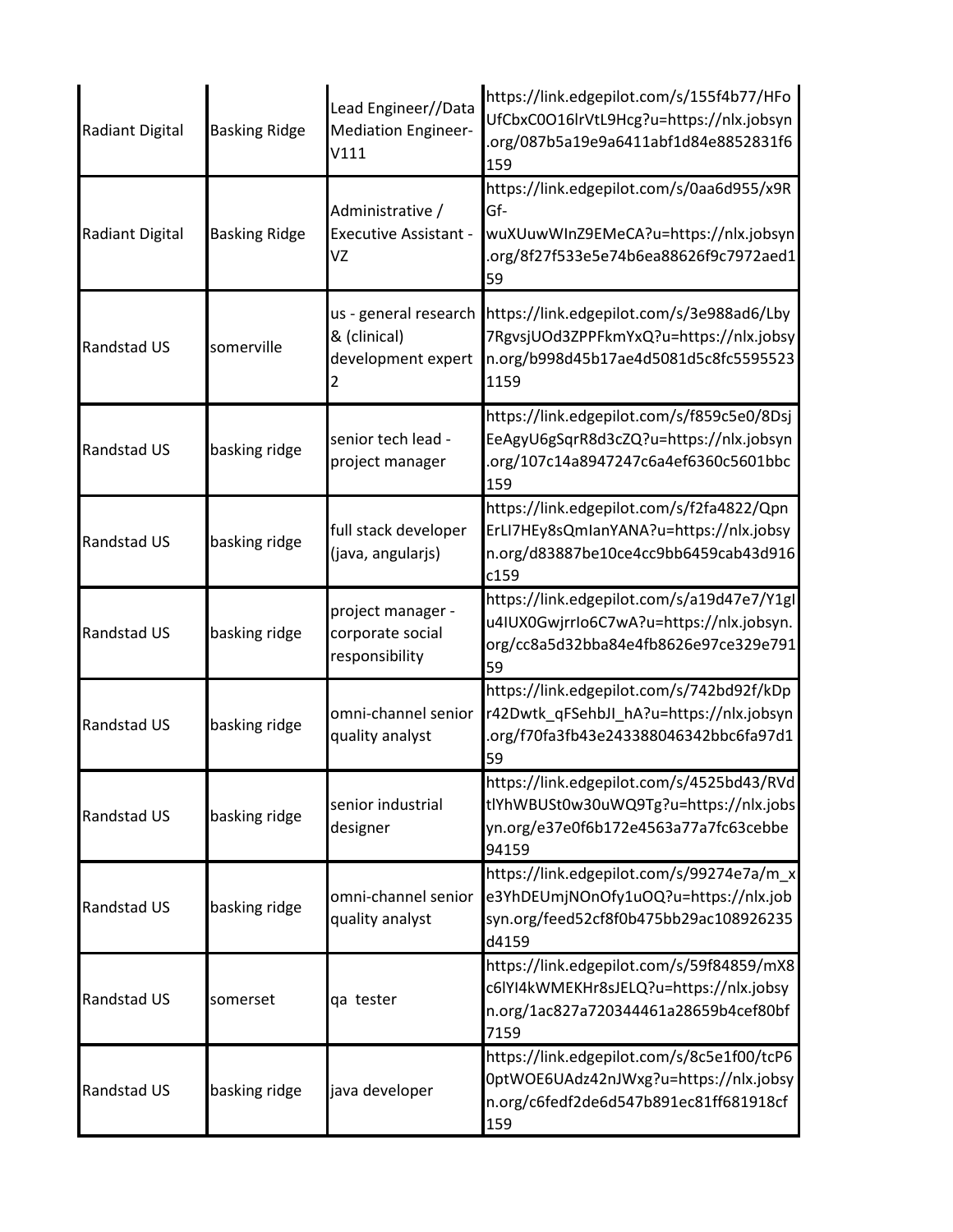| Randstad US                  | basking ridge        | sr. full stack software<br>developer (java, aws,<br>angular) | https://link.edgepilot.com/s/8ca587fe/c7h_<br>ZX6F3kmlkcZhbm5WaA?u=https://nlx.jobsy<br>n.org/2b85a6bf3fbe46629cf07df39b328b7d<br>159                       |
|------------------------------|----------------------|--------------------------------------------------------------|-------------------------------------------------------------------------------------------------------------------------------------------------------------|
| Randstad US                  | basking ridge        | kafka, scala, hadoop)                                        | https://link.edgepilot.com/s/c1e7d2eb/N7X<br>data engineer (spark, 99IMaikifp4a8qHY58Q?u=https://nlx.jobsyn<br>.org/ecbe1b774825495db7e8dfd97469452<br>3159 |
| Regeneron<br>Pharmaceuticals | <b>Basking Ridge</b> | <b>Director Global</b><br><b>Patient Safety</b>              | https://link.edgepilot.com/s/72e749ec/YZJC<br>n-<br>H1u06wJRp9F1IdWQ?u=https://nlx.jobsyn.<br>org/b67d25508fe34bafab80e72fe559559f1<br>59                   |
| Regeneron<br>Pharmaceuticals | <b>Basking Ridge</b> | <b>Temp Manager</b><br>Clinical Study Lead                   | https://link.edgepilot.com/s/d5e2e193/6rjz<br>1jKw90eg6uU66lfaEg?u=https://nlx.jobsyn.<br>org/657081fd35df4dd48fe9143ffeea9a7115                            |
| Regeneron<br>Pharmaceuticals | <b>Basking Ridge</b> | <b>Clinical Study</b><br>Specialist                          | https://link.edgepilot.com/s/c677439e/w79<br>68EtujkG1npjQxC3QaQ?u=https://nlx.jobsy<br>n.org/8f260e07fa524d87b60072b8ea55afd<br>6159                       |
| Regeneron<br>Pharmaceuticals | <b>Basking Ridge</b> | Temp- Clinical Study<br>Associate Manager                    | https://link.edgepilot.com/s/c3fd3530/cdfG<br>2S9n_kKUSPMEbSGZCw?u=https://nlx.jobsy<br>n.org/6263ded65d334bc4a88d8abe657158<br>26159                       |
| <b>Robert Half</b>           | Somerset             | Director of DevOps<br>(Lead)                                 | https://link.edgepilot.com/s/0ef03b3b/VXQ<br>nFKT6Gkic1sFNaSvIZQ?u=https://nlx.jobsyn.<br>org/2a66178ac81a42eebb11e36ba79cd3f0<br>159                       |
| <b>Robert Half</b>           | Bridgewater          | <b>Executive Desktop</b><br>Support                          | https://link.edgepilot.com/s/a2cc8e6e/64O<br>QBZzhV0mDH_E2CmkWBw?u=https://nlx.jo<br>bsyn.org/a9a5ec9b13f24833b8dbac73abc9<br>bf2e159                       |
| <b>Robert Half</b>           | Bridgewater          | <b>Accounts Receivable</b><br>Clerk                          | https://link.edgepilot.com/s/e34f7053/u2G<br>t4llpBkKdqYrVAmqc-<br>g?u=https://nlx.jobsyn.org/58111187dcfe4<br>d3d8d41a6e7b9067473159                       |
| <b>Robert Half</b>           | Warren               | <b>Portfolio Operations</b><br>Associate                     | https://link.edgepilot.com/s/92759892/4NY<br>8lq7-<br>3k_piEyliR0IQA?u=https://nlx.jobsyn.org/e3<br>799959e29f4f3bb832187b5541897b159                       |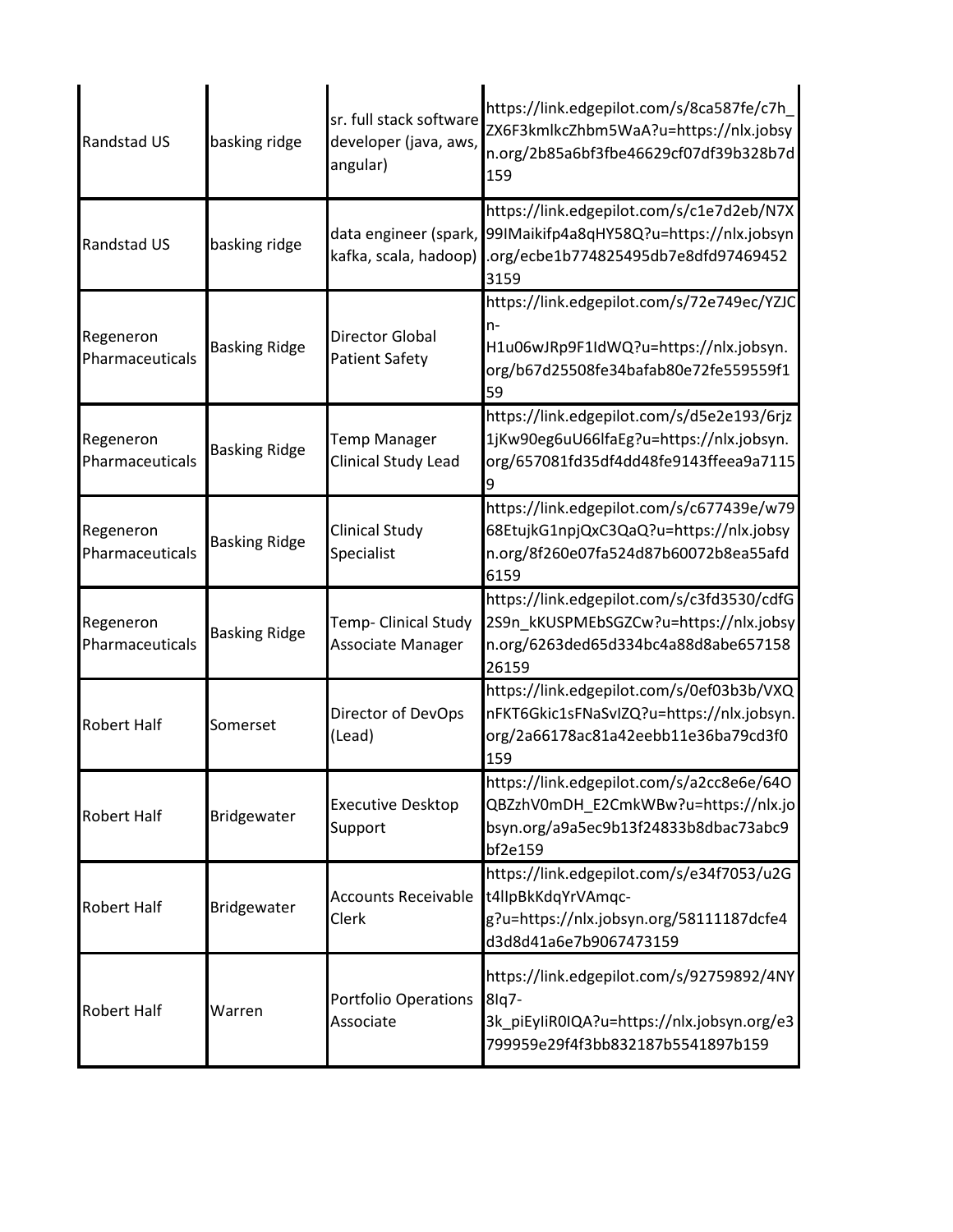| <b>Robert Half</b>            | Somerset    | Marketing/Communi<br>cations Coordinator                                          | https://link.edgepilot.com/s/c622dedc/AT<br>u4rFteE2MIA23n0ASPQ?u=https://nlx.jobsy<br>n.org/2c7049758fc24f3ea724de9db01f1f1e<br>159  |
|-------------------------------|-------------|-----------------------------------------------------------------------------------|---------------------------------------------------------------------------------------------------------------------------------------|
| <b>Robert Half</b>            | Raritan     | <b>Traffic Coordinator</b>                                                        | https://link.edgepilot.com/s/6630a4ba/eha<br>O4iYe70uwG-<br>HQEAWu8A?u=https://nlx.jobsyn.org/fcc67<br>a3f8c1e4256a0d165da027d433e159 |
| <b>Robert Half</b>            | Bedminster  | Office Assistant                                                                  | https://link.edgepilot.com/s/7db40b2d/TX2<br>tClzixUiqDTznQObNZQ?u=https://nlx.jobsyn<br>.org/f8d739a55ec84d7a923ed0ddfaf7e0561<br>59 |
| <b>Robert Half</b>            | Bridgewater | Sr. Accountant                                                                    | https://link.edgepilot.com/s/1c54314f/Fovs<br>SP6ffEW17QuI8D 7Rg?u=https://nlx.jobsyn<br>.org/4d38fb72655f4a43b7d8971a8ece8243<br>159 |
| <b>Robert Half</b>            | Bedminster  | <b>Accountant - Entry</b><br>Level                                                | https://link.edgepilot.com/s/b2faf634/KRcV<br>2RYOUkCe5hi wNfJ7Q?u=https://nlx.jobsyn<br>.org/cbafab812588420ebb33e9d39247c96a<br>159 |
| <b>Roche Holdings</b><br>Inc. | Somerville  | Global Risk Manager                                                               | https://link.edgepilot.com/s/36e24e50/O3S<br>hj0t9BEukdcF4mJIEAg?u=https://nlx.jobsyn.<br>org/921e7e4986e84ad2b170e0950e0e1a48<br>159 |
| <b>Roche Holdings</b><br>Inc. | Somerville  | Production<br>Technician N2                                                       | https://link.edgepilot.com/s/d28deb25/K3N<br>ZnItOiEOCdRnK7FkBAw?u=https://nlx.jobsy<br>n.org/326aab90e0f9431a839d70926c6a742<br>7159 |
| Roche Holdings<br>Inc.        | Somerville  | Sr Manufacturing<br>Mechanic/ Sr<br>Craftsworker Thur-<br>Sat 6AM - 7PM           | https://link.edgepilot.com/s/252a805c/stV<br>MVAzp90OBn9DPqWlVBg?u=https://nlx.job<br>syn.org/4799b042d9f047bcba46cfa2445b7<br>e36159 |
| <b>Roche Holdings</b><br>Inc. | Somerville  | <b>Sr Manufacturing</b><br>Mechanic/ Sr<br>Craftsworker (M-W)<br>6:00 am- 7:00 pm | https://link.edgepilot.com/s/a4aaf891/u1nx<br>gp5Ts0CuuNaVNXSIpA?u=https://nlx.jobsyn<br>.org/0551819e681946ebbb176b9ee7ae1eb<br>d159 |
| <b>Roche Holdings</b><br>Inc. | Somerville  | Diagnostic<br>Technician Associate<br>(M-W 6pm-7am)                               | https://link.edgepilot.com/s/e1e073ef/JiYV<br>SJEe5UWihLVSBVPF_g?u=https://nlx.jobsyn.<br>org/a9ef8ca3b298462a8e6f19db1d5510981<br>59 |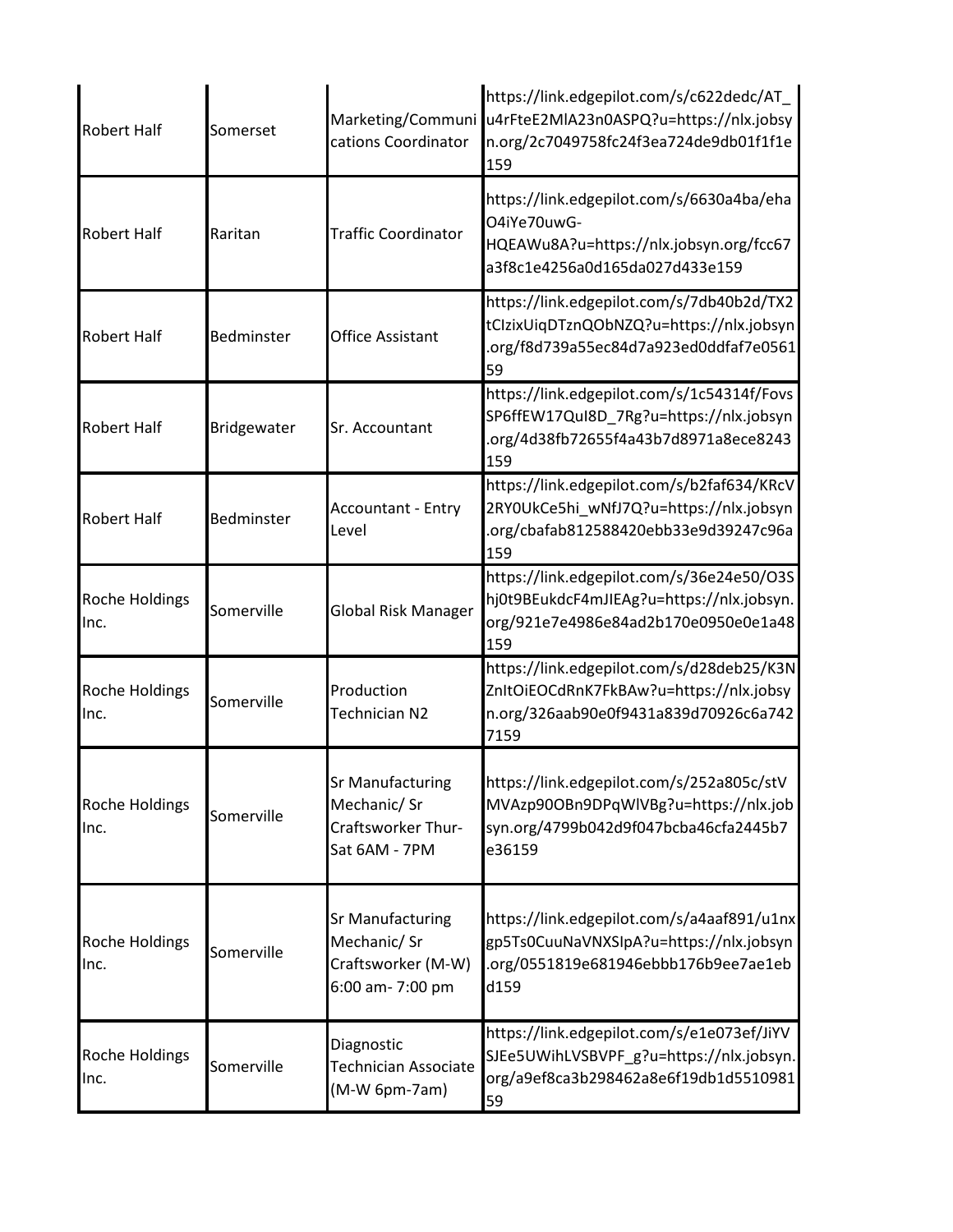| <b>RWJBarnabas</b><br>Health                   | Somerville  | <b>Support Aide</b>                                                                                                              | https://link.edgepilot.com/s/bc535cd2/nVV<br>ImQ468kKbXQUZ-<br>2uHAA?u=https://nlx.jobsyn.org/dbc37590<br>35f94ec8ab3f8f07605c5b73159 |
|------------------------------------------------|-------------|----------------------------------------------------------------------------------------------------------------------------------|---------------------------------------------------------------------------------------------------------------------------------------|
| RWJBarnabas<br>Health                          | Bridgewater | <b>Operating Room</b><br>Scheduler (FT) -<br><b>Somerset Bariatric</b><br>Center -                                               | https://link.edgepilot.com/s/1c9a37ac/5yQ<br>kMiei3kqb-<br>SqcCWwNjw?u=https://nlx.jobsyn.org/a98b<br>75ffe14a44889bed4697f7daab43159 |
| RWJBarnabas<br>Health                          | Somerville  | Recruiter                                                                                                                        | https://link.edgepilot.com/s/10d4befc/VDil<br>H1_YVkiOHOdO7_AYhQ?u=https://nlx.jobsy<br>n.org/002ecbfae7ea4f1ca90adeade14c3a28<br>159 |
| RWJBarnabas<br>Health                          | Bridgewater | Medical Scribe - (FT)<br>Scribe - Bridgewater,<br><b>NJ</b>                                                                      | https://link.edgepilot.com/s/fab41acb/f0dl<br>XTbcaEmQBSasA2DZew?u=https://nlx.jobsy<br>n.org/f948fc411aad41b58d2595299d03953<br>2159 |
| RWJBarnabas<br>Health                          | Somerville  | <b>Clinical Care</b><br>Technician                                                                                               | https://link.edgepilot.com/s/2637ea60/Aq0<br>H0cNcdEWh_p_2SpYvGA?u=https://nlx.jobs<br>yn.org/53065ac048594522a59becf53198cb<br>22159 |
| <b>RWJBarnabas</b><br>Health                   | Somerville  | <b>RN</b>                                                                                                                        | https://link.edgepilot.com/s/b43f84ce/eAio<br>vxEQFk_PMaHb3ZQUpg?u=https://nlx.jobsy<br>n.org/f3bb67fc16d44e679535c7593969678<br>e159 |
| RWJBarnabas<br>Health                          | Somerville  | Paramedic                                                                                                                        | https://link.edgepilot.com/s/af769058/pgek<br>v8ftHkGinOlmeKF0NQ?u=https://nlx.jobsyn.<br>org/a3550c2a77f347deb87f66cc3ea881ca1<br>59 |
| <b>RWIBarnabas</b><br>Health                   | Somerset    | Recruiter                                                                                                                        | https://link.edgepilot.com/s/78e5189f/B3K<br>OtvbdQkOuxJF3vl2drw?u=https://nlx.jobsyn<br>.org/98faccd547154aaaa51d46751fd32a24<br>159 |
| <b>RWJBarnabas</b><br>Health                   | Somerville  | <b>Patient Monitor</b><br>Virtual Open House<br>on June 2nd! Various<br><b>Shifts and Status</b><br>Available! Sign up<br>Today! | https://link.edgepilot.com/s/423d57a4/ql8<br>GXWEfI0mHoES6TXMEIA?u=https://nlx.jobs<br>yn.org/7146c6cc2d234a19a15a9627015419<br>cc159 |
| Saint Barnabas<br><b>Health Care</b><br>System | Somerville  | <b>Clinical Care</b><br>Technician                                                                                               | https://link.edgepilot.com/s/856f5263/RbVI<br>b-E5hE_Cd6wjib-<br>LmQ?u=https://nlx.jobsyn.org/79ee8fbe883<br>74a0c87b7bd0757e80392159 |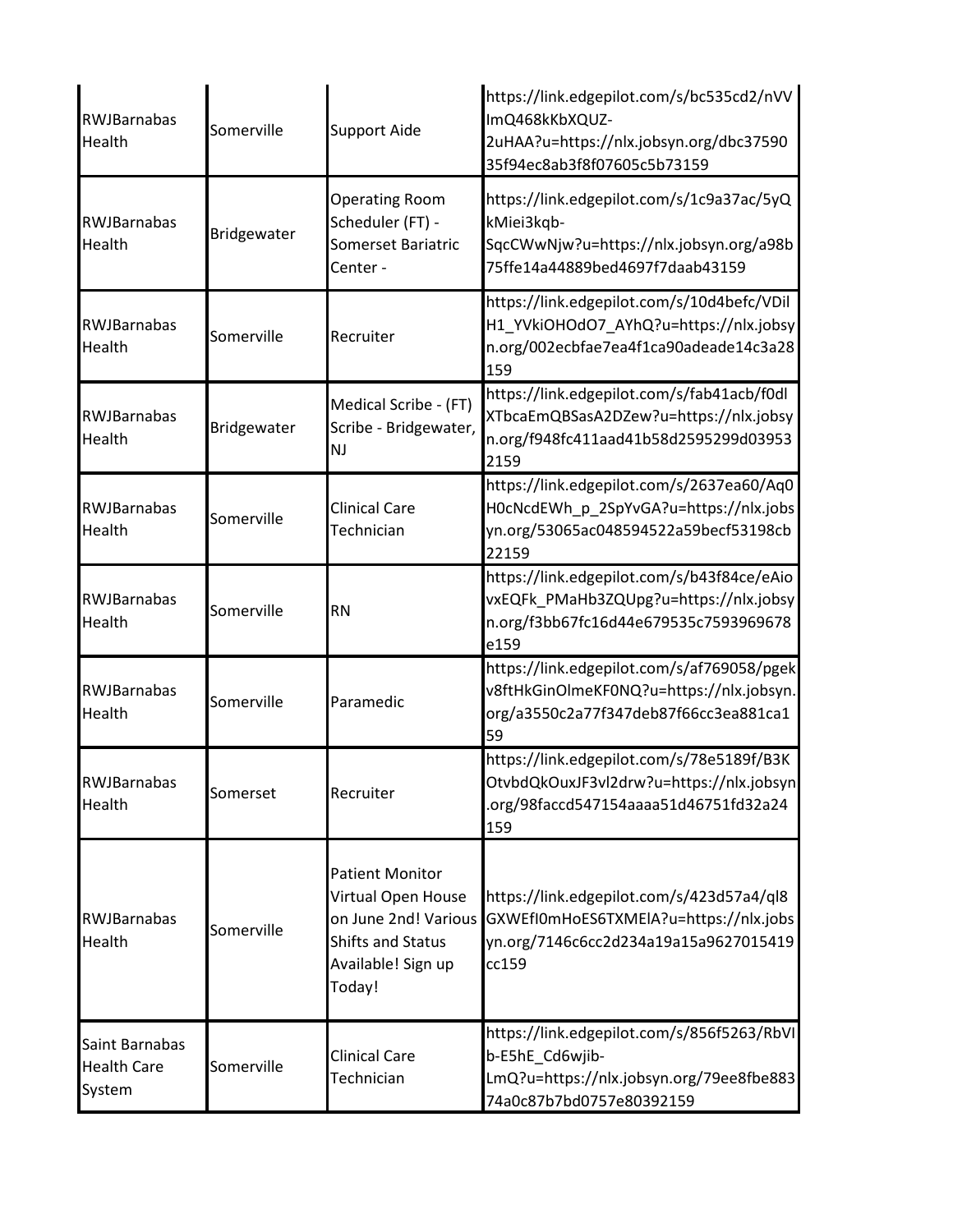| Saint Barnabas<br><b>Health Care</b><br>System | Somerville  | <b>Medical Technologist</b>                                                            | https://link.edgepilot.com/s/a059b5ef/gVG<br>bEkIFmEOta1skIzvX2A?u=https://nlx.jobsyn.<br>org/f358be420eca40fb834b9f4042fc7af215      |
|------------------------------------------------|-------------|----------------------------------------------------------------------------------------|---------------------------------------------------------------------------------------------------------------------------------------|
| Saint Barnabas<br><b>Health Care</b><br>System | Somerville  | Clinical Care<br>Technician                                                            | https://link.edgepilot.com/s/bf34ec05/6yJa<br>ONoSPU6FbkJn7KE_Dw?u=https://nlx.jobsy<br>n.org/80d389861e5d48f2bc5726964662bf4<br>b159 |
| Saint Barnabas<br><b>Health Care</b><br>System | Somerville  | Food Service<br>Worker, Per Diem,<br>Evenings                                          | https://link.edgepilot.com/s/35c42007/0cG<br>XrUqc7k2c9jP4PEZxxw?u=https://nlx.jobsyn<br>.org/307d8770dfd54ebc9cdfc10484471a65<br>159 |
| Saint Barnabas<br><b>Health Care</b><br>System | Somerville  | Paramedic                                                                              | https://link.edgepilot.com/s/952c233b/WK<br>wY3DLJ9026Uors4UvLZw?u=https://nlx.jobs<br>yn.org/f7fa4959600c442db22082daa64174<br>8f159 |
| Saint Barnabas<br><b>Health Care</b><br>System | Somerville  | Clinical Care<br>Technician                                                            | https://link.edgepilot.com/s/1be5cdfb/v3o<br>h 7ly20SO8Yjn-<br>HVCew?u=https://nlx.jobsyn.org/41ddfd5f8<br>0b4456598e1d188ba17087a159 |
| Saint Barnabas<br><b>Health Care</b><br>System | Bridgewater | <b>Operating Room</b><br>Scheduler (FT) -<br><b>Somerset Bariatric</b><br>Center -     | https://link.edgepilot.com/s/debdbff9/NZW<br>oLwoiK0GF2RfAGGdjfw?u=https://nlx.jobsy<br>n.org/edc61a85ae7543d5987cba95254f770<br>4159 |
| Saint Barnabas<br><b>Health Care</b><br>System | Somerville  | Clinical Educator                                                                      | https://link.edgepilot.com/s/c4b55fcd/06n<br>U3u8PlkmOR-<br>toejWLGw?u=https://nlx.jobsyn.org/f6604a<br>c51fc74e4db99e5b953790fefd159 |
| Saint Barnabas<br><b>Health Care</b><br>System | Somerville  | <b>Clinical Supervisor</b><br><b>Registered Nurse</b><br>(FT) - Partners in<br>Urology | https://link.edgepilot.com/s/45e68ace/y6TJ<br>xXFYh0_M7s9PyveRAQ?u=https://nlx.jobsy<br>n.org/a8de005fc81e4a1cbcf40f56c2bd2002<br>159 |
| Saint Barnabas<br><b>Health Care</b><br>System | Somerville  | Ultrasound<br>Technologist RE                                                          | https://link.edgepilot.com/s/26bbebb0/tlW<br>0jYmtdkGg88EYBFno8w?u=https://nlx.jobsy<br>n.org/18dd9108a8af4bff90aa76fe9a8c6d51<br>159 |
| Saint Barnabas<br><b>Health Care</b><br>System | Somerville  | Specialist                                                                             | https://link.edgepilot.com/s/a7b7a5cd/CN4<br>HcWpEI0KoKnpNhmTloQ?u=https://nlx.jobs<br>yn.org/62586d7be80945198ec4f0b0e059c6<br>a9159 |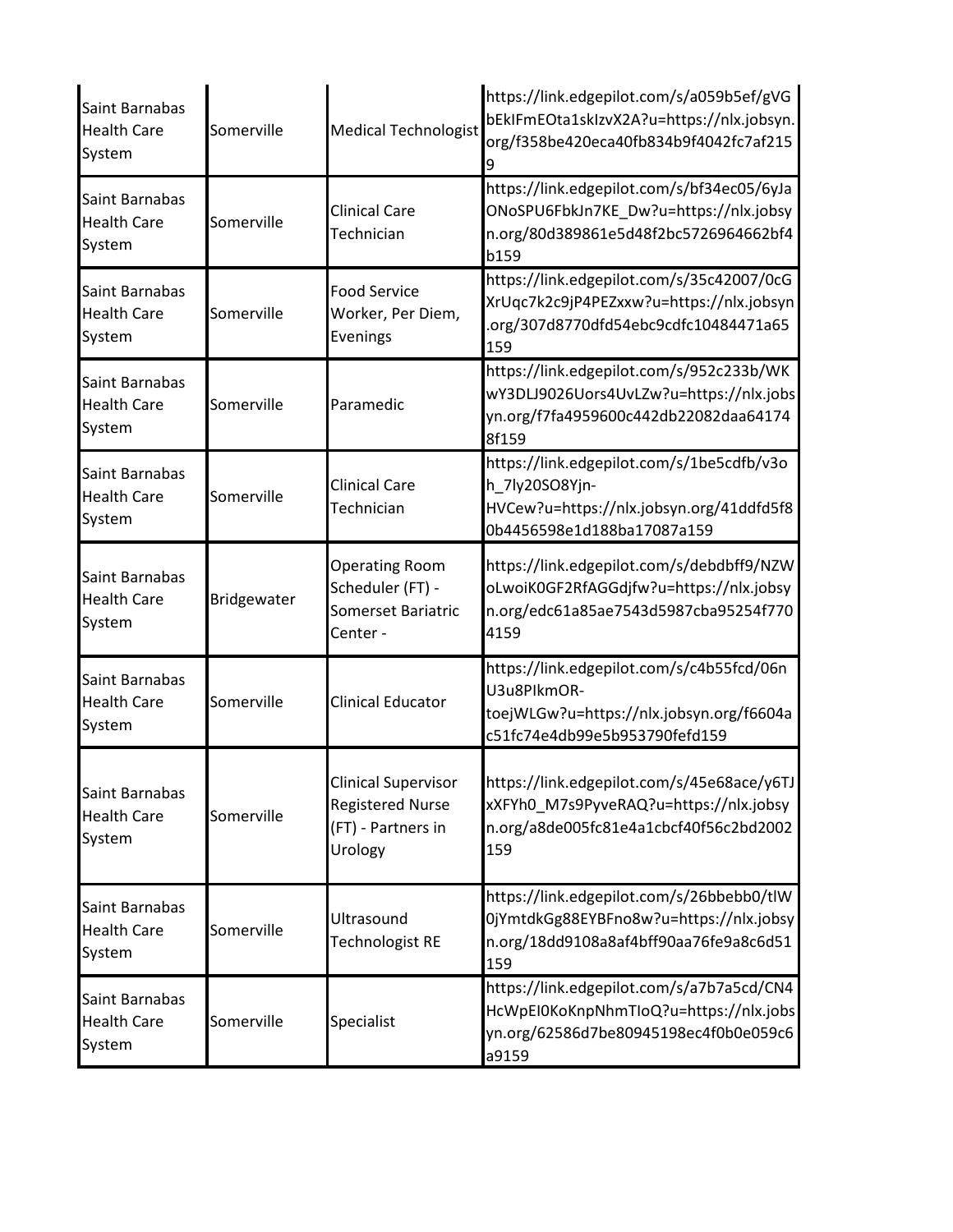| Saint Barnabas<br><b>Health Care</b><br>System | Somerville | Registered Nurse -<br>Nights - Eating<br>Disorder Unit | https://link.edgepilot.com/s/0ede4144/1Jz6<br>U7k290GC3F5G3wH4Xg?u=https://nlx.jobsy<br>n.org/b6e7a6e1ae4342cf8f7a29857ddeebb<br>9159 |
|------------------------------------------------|------------|--------------------------------------------------------|---------------------------------------------------------------------------------------------------------------------------------------|
| Saint Barnabas<br><b>Health Care</b><br>System | Somerville | Scheduling<br>Coordinator - Per<br>Diem, Day Shift     | https://link.edgepilot.com/s/c4329fee/D0c<br>XUUjgL0GSvdbp29KU3w?u=https://nlx.jobs<br>yn.org/ccba90e2906a41388b13621641c6ac<br>2e159 |
| Saint Barnabas<br><b>Health Care</b><br>System | Somerville | <b>Acute Care RN</b><br>Transitions Program,<br>2 West | https://link.edgepilot.com/s/d85eeaa8/aY9<br>XVwgDbkyxaH2dJvc1bA?u=https://nlx.jobsy<br>n.org/be8ecfd51c5f432ab57d0f82ee3519c6<br>159 |
| Saint Barnabas<br><b>Health Care</b><br>System | Somerville | Linen Service Worker                                   | https://link.edgepilot.com/s/e9f16338/ZdBJ<br>wFcPXEijBCMOW0EW9Q?u=https://nlx.jobs<br>yn.org/55144cb35c974caa9c687a1241c052<br>4a159 |
| Saint Barnabas<br><b>Health Care</b><br>System | Somerville | <b>Patient Access</b><br>Representative                | https://link.edgepilot.com/s/cf4a073a/MI8<br>pnj6VIUeeZiXP7fCvLw?u=https://nlx.jobsyn.<br>org/5886f993b1f84a4eb589b5d773713bf11<br>59 |
| Saint Barnabas<br><b>Health Care</b><br>System | Somerville | PD Ultrasound Tech                                     | https://link.edgepilot.com/s/4821a957/hb2<br>CdikG40K1brfp7lZxbA?u=https://nlx.jobsyn.<br>org/f73759bf68164d838b270153829a4fe21<br>59 |
| Saint Barnabas<br><b>Health Care</b><br>System | Somerville | <b>Clinical Care</b><br>Technician                     | https://link.edgepilot.com/s/a380c408/1sLe<br>qGJWgkago51nIjLfPA?u=https://nlx.jobsyn.<br>org/2ad4b844279f47ce8badde6ee1729473<br>159 |
| Saint Barnabas<br><b>Health Care</b><br>System | Somerville | <b>Clinical Care</b><br>Technician                     | https://link.edgepilot.com/s/579bc48e/Jyr<br>mhapADUmPmE_7YsIpvA?u=https://nlx.job<br>syn.org/0d0e3ac3a0df4b629837da16829ef<br>58e159 |
| Saint Barnabas<br><b>Health Care</b><br>System | Somerville | <b>Clinical Care</b><br>Technician                     | https://link.edgepilot.com/s/4187bd3b/nVr<br>njFvHLUOE4ztnBfw7FA?u=https://nlx.jobsy<br>n.org/cd23747b13b24cbbbaeae2e2714ec03<br>d159 |
| Saint Barnabas<br><b>Health Care</b><br>System | Somerville | Clinical Care<br>Technician                            | https://link.edgepilot.com/s/6bb45b61/T6F<br>j2Q5ckk6nkKIgl8GCwg?u=https://nlx.jobsyn<br>.org/dee5ca914aa64e3d8ee318901061453<br>7159 |
| Saint Barnabas<br><b>Health Care</b><br>System | Somerville | Nutritionist/EDU                                       | https://link.edgepilot.com/s/abebe2cf/RhU<br>hPNwuF0yOiHpen71VlA?u=https://nlx.jobsy<br>n.org/bb6c666961b64d028233e63e788254<br>c6159 |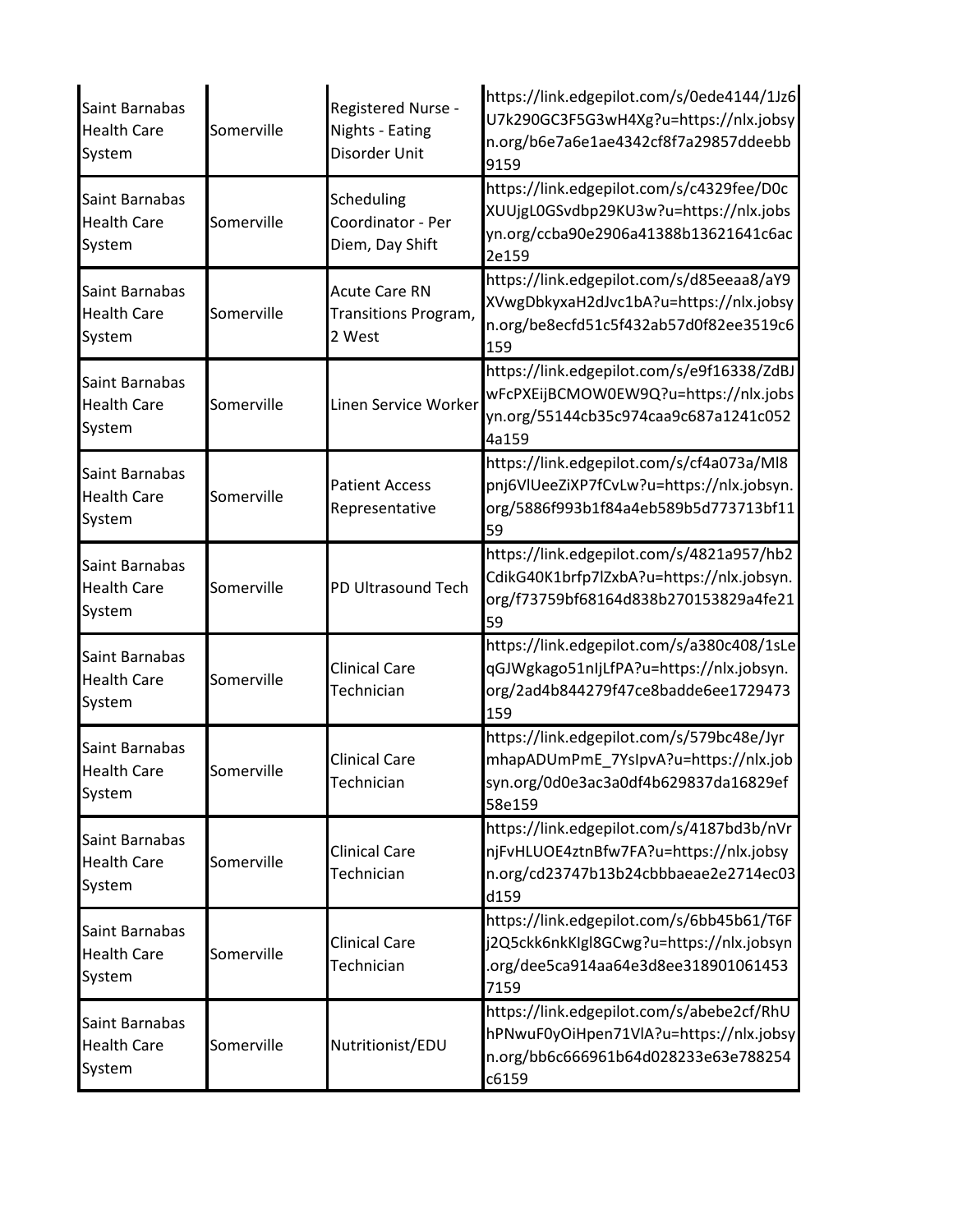| Saint Barnabas<br><b>Health Care</b><br>System | Somerville | Cook                                         | https://link.edgepilot.com/s/5a6dabe0/y8tc<br>UtN8UkS84ML4CyylBA?u=https://nlx.jobsyn<br>.org/136eaecc24344386be1a60a2a1f166e3<br>159                     |
|------------------------------------------------|------------|----------------------------------------------|-----------------------------------------------------------------------------------------------------------------------------------------------------------|
| Saint Barnabas<br><b>Health Care</b><br>System | Somerville | <b>Registered Nurse</b><br>nights Float Pool | https://link.edgepilot.com/s/3da7d3d5/f9b<br>47sggg0S9MQWokeDxaw?u=https://nlx.job<br>syn.org/9b05381dda56466fa736bd9d929eb<br>104159                     |
| Saint Barnabas<br><b>Health Care</b><br>System | Somerville | <b>RN</b>                                    | https://link.edgepilot.com/s/464c3123/OSFi<br>oyq-<br>nUqiiafdJaaeBg?u=https://nlx.jobsyn.org/ba<br>8d4427e9d74671854f3e7c1366ca5a159                     |
| Saint Barnabas<br><b>Health Care</b><br>System | Somerville | Manager                                      | https://link.edgepilot.com/s/6a54efd7/NPD<br>g88A2cUmlWRI-<br>N4ME9A?u=https://nlx.jobsyn.org/eda2a43<br>9b56e4a65bef3472ad4e74cc7159                     |
| Saint Barnabas<br><b>Health Care</b><br>System | Somerville | <b>Medical Technologist</b>                  | https://link.edgepilot.com/s/b2948fc6/PVp<br>9peoquE2lAbAXsYTxnw?u=https://nlx.jobsy<br>n.org/422d67ac1c5043edad48312cdb7fb36<br>6159                     |
| Saint Barnabas<br><b>Health Care</b><br>System | Somerville | <b>Food Service Worker</b><br>Lead           | https://link.edgepilot.com/s/01d15f79/7Jrt<br>Cd3SD0CPqw_nOUGvrA?u=https://nlx.jobsy<br>n.org/7cc9141fdafe4d99a8d3cbe0f3d90828<br>159                     |
| Saint Barnabas<br><b>Health Care</b><br>System | Somerville | <b>CSP Tech</b>                              | https://link.edgepilot.com/s/c6093fdf/sf4B<br>XVTj70Ww4nQGlc4bWw?u=https://nlx.jobs<br>yn.org/b0eb327ae6244b708c6b71b287f799<br>56159                     |
| Saint Barnabas<br><b>Health Care</b><br>System | Somerville | Phlebotomist                                 | https://link.edgepilot.com/s/3abe0be5/Gz4<br>JC95PP06UQIStsnnXig?u=https://nlx.jobsyn.<br>org/4c063c3dfa114dae80854b75a4026c6c1<br>59                     |
| Saint Barnabas<br><b>Health Care</b><br>System | Somerville | Registered Nurse Per                         | https://link.edgepilot.com/s/9e36dba7/RIAj<br>oBhkFUGMKEQCtWO2jg?u=https://nlx.jobs<br>Diem -Med Surg Unit vn.org/269978fd221a4067ae7d252358d950<br>f5159 |
| Saint Barnabas<br><b>Health Care</b><br>System | Somerville | <b>Support Aide</b>                          | https://link.edgepilot.com/s/d422bebb/ZizP<br>Ftzla0W9jnlhxGpjAA?u=https://nlx.jobsyn.o<br>rg/252ac2a745c04ddc8b17597c947f7bec15<br>9                     |
| Saint Barnabas<br><b>Health Care</b><br>System | Somerville | <b>Support Aide</b>                          | https://link.edgepilot.com/s/c02cee1f/nDzC<br>FOsEGUCwT7HccgtQDQ?u=https://nlx.jobsy<br>n.org/22f2c4afafc04da1909bec4f709bebf41<br>59                     |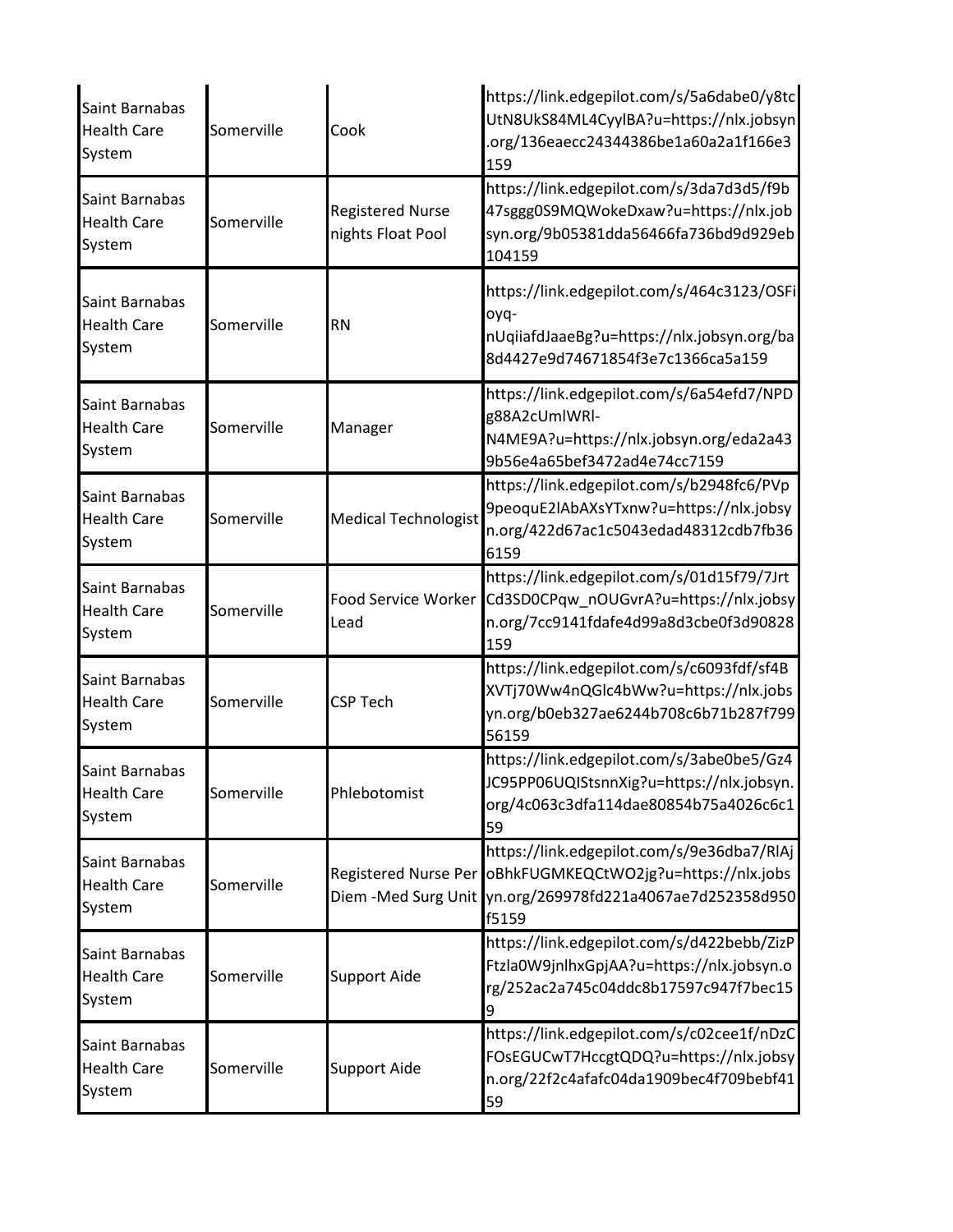| Saint Barnabas<br><b>Health Care</b><br>System | Somerville  | <b>Support Aide</b>                                    | https://link.edgepilot.com/s/9a525b91/Oh<br>UMYCfZgEGs1ur3AjKEbQ?u=https://nlx.jobs<br>yn.org/16ed3ad0fcbc4c0386ce60f5bad403b<br>7159                       |
|------------------------------------------------|-------------|--------------------------------------------------------|-------------------------------------------------------------------------------------------------------------------------------------------------------------|
| Saint Barnabas<br><b>Health Care</b><br>System | Somerville  | <b>Support Aide</b>                                    | https://link.edgepilot.com/s/71d35b74/z9k<br>peqQc0Uq-<br>0Bl8VzVhGg?u=https://nlx.jobsyn.org/26ee<br>9b14959a432da44783d820ca2252159                       |
| Saint Barnabas<br><b>Health Care</b><br>System | Somerville  | Reg                                                    | https://link.edgepilot.com/s/cad6655f/5Gy<br>Respiratory Therapist M8HVbMkKHFgH7k5u6Zg?u=https://nlx.job<br>syn.org/8457806119404bc1b645d8ada9861<br>847159 |
| Saint Barnabas<br><b>Health Care</b><br>System | Somerville  | Recruiter                                              | https://link.edgepilot.com/s/860b8cd6/-<br>dirYZ5yf06cjPezRSVtMA?u=https://nlx.jobsy<br>n.org/7ae0f8b6c45549f480d120bbaa6d62b<br>b159                       |
| Saint Barnabas<br><b>Health Care</b><br>System | Somerville  | <b>Registered Nurse</b><br>(RN) Telemetry, PT,<br>Days | https://link.edgepilot.com/s/2d74e274/keE<br>d9hMdFkefJeumeCFt9Q?u=https://nlx.jobsy<br>n.org/1702a6cb4bd94451b06c734b7c030b<br>84159                       |
| Saint Barnabas<br><b>Health Care</b><br>System | Bridgewater | Medical Scribe - (FT)<br>Scribe - Bridgewater,<br>NJ   | https://link.edgepilot.com/s/7b588993/1Ov<br>vyBB6gkOvDQu4gIxYwA?u=https://nlx.jobsy<br>n.org/d1956a547d7f4c5c9d79169f5596c49<br>4159                       |
| Saint Barnabas<br><b>Health Care</b><br>System | Somerville  | <b>Unit Clerk</b>                                      | https://link.edgepilot.com/s/af7b660d/ZxG<br>eshkM70mB9UirvQFbYQ?u=https://nlx.jobs<br>yn.org/e49074adcb9942b2bcbcdbc4342140<br>ed159                       |
| Saint Barnabas<br><b>Health Care</b><br>System | Somerville  | <b>RN</b>                                              | https://link.edgepilot.com/s/ed1b151e/V2E<br>ts5sd1Ei2SV1vPoUTsQ?u=https://nlx.jobsyn<br>.org/ed27d09ca632486b958f26b24b55b57c<br>159                       |
| Sanofi Group                                   | Bridgewater | <b>Clinical Supply</b><br>Optimisation<br>Specialist   | https://link.edgepilot.com/s/fa79c5fd/R9o7<br>xuDdkU6jIb6c5LhbPg?u=https://nlx.jobsyn.<br>org/7764fa61e7a8408199762d81e77c4f851<br>59                       |
| Sanofi Group                                   | Bridgewater | <b>Clinical Supply Study</b><br>Manager                | https://link.edgepilot.com/s/d973a10d/0Vr<br>ATS6hx0Cb8efFsT_WaQ?u=https://nlx.jobsy<br>n.org/0ac569ebc3714bf9865d6327d9c780e<br>7159                       |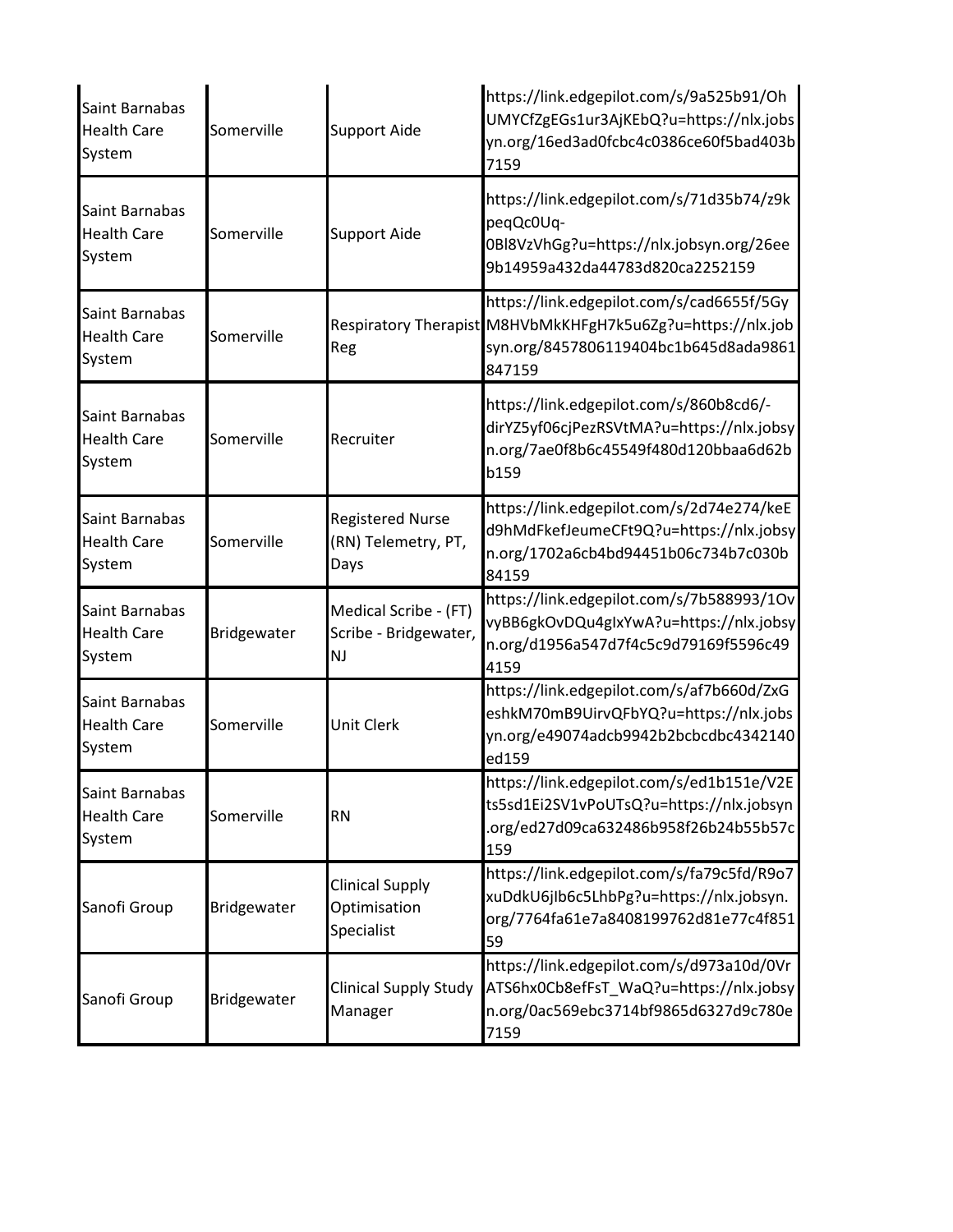| Sanofi Group                         | Bridgewater | <b>US Foundation</b><br>Operations Lead,<br>Orthopedics &<br>Endocrinology | https://link.edgepilot.com/s/aeda265d/XX-<br>qTOCEX0q_qXl7EK9Q3Q?u=https://nlx.jobs<br>yn.org/adb7dd3d28a94d69bb29c1ac2728dc<br>f6159 |
|--------------------------------------|-------------|----------------------------------------------------------------------------|---------------------------------------------------------------------------------------------------------------------------------------|
| Sanofi Group                         | Bridgewater | Director, CI New<br><b>Products Market</b><br>Research                     | https://link.edgepilot.com/s/8e2a0b36/yUv<br>O2vQW5Ue_JqKqI0lg6A?u=https://nlx.jobsy<br>n.org/4ea6c115e3f44ac48e2f810bbb9dac6<br>d159 |
| Sanofi Group                         | Bridgewater | Data Analyst                                                               | https://link.edgepilot.com/s/1c45e2d9/l-<br>yZFLasN0a9NHg_uGQxhg?u=https://nlx.jobs<br>yn.org/dc7e0359adb640a18b2ebaeb2cd074<br>37159 |
| Santander US                         | Somerville  | <b>Branch Operations</b><br>Manager, Somerville,<br><b>NJ</b>              | https://link.edgepilot.com/s/06c82278/mG<br>sZKIfFU02-<br>Rh9uNlVN4Q?u=https://nlx.jobsyn.org/dbcc<br>a6e22e334acd943dabcc5934e5a8159 |
| <b>SAS Retail</b><br><b>Services</b> | Warren      | Retail Data Collector<br>Part Time                                         | https://link.edgepilot.com/s/b047d36f/u6Z<br>nQK7GQkmN4Y5wmGT8Ww?u=https://nlx.j<br>obsyn.org/42e8838ff7ce4cd9b54939b24b7c<br>b16a159 |
| <b>SHI International</b><br>Corp.    | Somerset    | <b>Inside Sales</b><br><b>Operations Admin</b>                             | https://link.edgepilot.com/s/864393e3/ihq<br>XeB-<br>fVkafobROAfO3DA?u=https://nlx.jobsyn.org<br>/4f23b41824cf4bcc89b1e0865adcf19d159 |
| <b>SHI International</b><br>Corp.    | Somerset    | <b>Inside Sales</b><br><b>Operations Admin</b>                             | https://link.edgepilot.com/s/f6ff6689/kljFvj<br>oXYUWEMfxiXDD2oA?u=https://nlx.jobsyn.<br>org/0c90673cf19b41dba74e5c66ad80d601<br>159 |
| <b>SHI International</b><br>Corp.    | Somerset    | <b>Inside Sales</b><br><b>Operations Admin</b>                             | https://link.edgepilot.com/s/9b52d9c0/kcZ<br>nDZsgRECAcHMnQhiajw?u=https://nlx.jobs<br>yn.org/2426b8fc0d8843ff9cad93ee4cd99a8<br>e159 |
| <b>SHI International</b><br>Corp.    | Somerset    | <b>EDI Implementation</b><br>Specialist                                    | https://link.edgepilot.com/s/e989100d/aaq<br>OkHX_z0m2nN-<br>ibAMTrw?u=https://nlx.jobsyn.org/17e19b4<br>3e7ec4c7686e059786a6a4c91159 |
| <b>SHI International</b><br>Corp.    | Somerset    | Stratascale Strategic<br><b>Account Executive</b>                          | https://link.edgepilot.com/s/5ced7a84/JZY<br>QRmkE8UCDuhnkPkdnbA?u=https://nlx.job<br>syn.org/b60ceaafe6ec47ddbba276c8e2367<br>33a159 |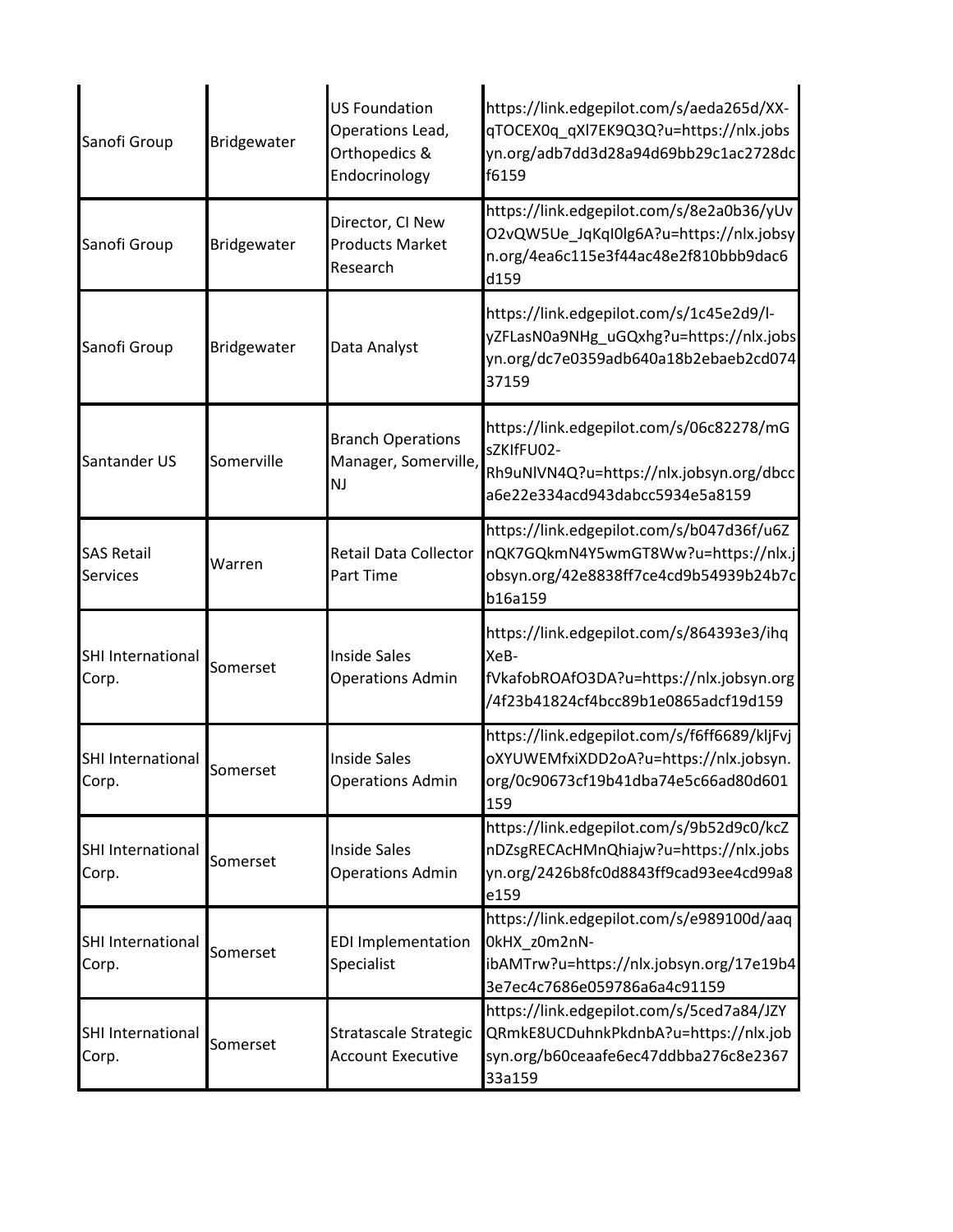| SHI International<br>Corp.                     | Somerset    | Sales Excellence Data<br>Manager - Internship                                                  | https://link.edgepilot.com/s/8558a79a/CI4<br>8U3GE2QiESTed6t9A?u=https://nlx.jobsyn.<br>org/cd6c64600ee547b9a19e5c52bd6ac047<br>159   |
|------------------------------------------------|-------------|------------------------------------------------------------------------------------------------|---------------------------------------------------------------------------------------------------------------------------------------|
| SHI International<br>Corp.                     | Somerset    | <b>Presales Partner</b><br>Specialist - Acer &<br><b>Chrome Solutions</b>                      | https://link.edgepilot.com/s/2494bb67/Hxv<br>7bnKthES6OoSan5Ym9w?u=https://nlx.jobs<br>yn.org/67bef446dad64fcaaf8e95ea6c56630<br>3159 |
| SHI International<br>Corp.                     | Somerset    | <b>Presales Partner</b><br>Specialist - Printing &<br>Imaging                                  | https://link.edgepilot.com/s/c2c9a24e/fyA<br>HC7BH3E_G-<br>rthmvShAA?u=https://nlx.jobsyn.org/bb817<br>ddeb8de42e2a6961696e221f0f6159 |
| <b>Signet Jewelers</b>                         | Bridgewater | Sales Associate /<br>Jewelry Consultant -<br>Kay - Bridgewater<br>Commons -<br>Bridgewater, NJ | https://link.edgepilot.com/s/4ad8f981/gFP<br>moi9M0USYPN7VTP9qMA?u=https://nlx.jo<br>bsyn.org/89021cf59eaf4a2f9f90ec9ede960c<br>4a159 |
| <b>Signify North</b><br>America<br>Corporation | Bridgewater | <b>Product Marketing</b><br>Intern - Fall 2022                                                 | https://link.edgepilot.com/s/43bccdb9/gwX<br>rSgqrXkqQ-<br>BLTIuf1aQ?u=https://nlx.jobsyn.org/461e5b<br>dbbbd547ca9c9e730a513f35a9159 |
| <b>Signify North</b><br>America<br>Corporation | Bridgewater | Integrated<br>Communications<br>Intern - Fall 2022                                             | https://link.edgepilot.com/s/ebc20ce6/nCV<br>zihCNpE_57cmbNX-<br>8oA?u=https://nlx.jobsyn.org/e5733704c12<br>046dfa33f2b3838cc4e69159 |
| <b>Signify North</b><br>America<br>Corporation | Bridgewater | <b>Product Marketing</b><br>Intern (Non<br>Connected) - Fall<br>2022                           | https://link.edgepilot.com/s/1824e036/eIR<br>C48x0XEOvLyt_y-<br>Ck2w?u=https://nlx.jobsyn.org/34f3415f8c<br>9b4b6cbf5fda9a8ed27952159 |
| <b>Signify North</b><br>America<br>Corporation | Bridgewater | <b>Direct to Consumer</b><br><b>Digital Marketing</b><br>Intern - Fall 2022                    | https://link.edgepilot.com/s/b9f11881/C_y<br>DoIC5nU25XRVULEbPtg?u=https://nlx.jobsy<br>n.org/6799476db97a4e14b295e14841b0a7<br>e3159 |
| <b>Signify North</b><br>America<br>Corporation | Bridgewater | Ecommerce<br><b>Marketing Analyst</b><br>Intern - Fall 2022                                    | https://link.edgepilot.com/s/61c50928/UYJ<br>pN6wQH0yifyHae-<br>0sCg?u=https://nlx.jobsyn.org/20adf05e7ce<br>743f3a72aee54399eac71159 |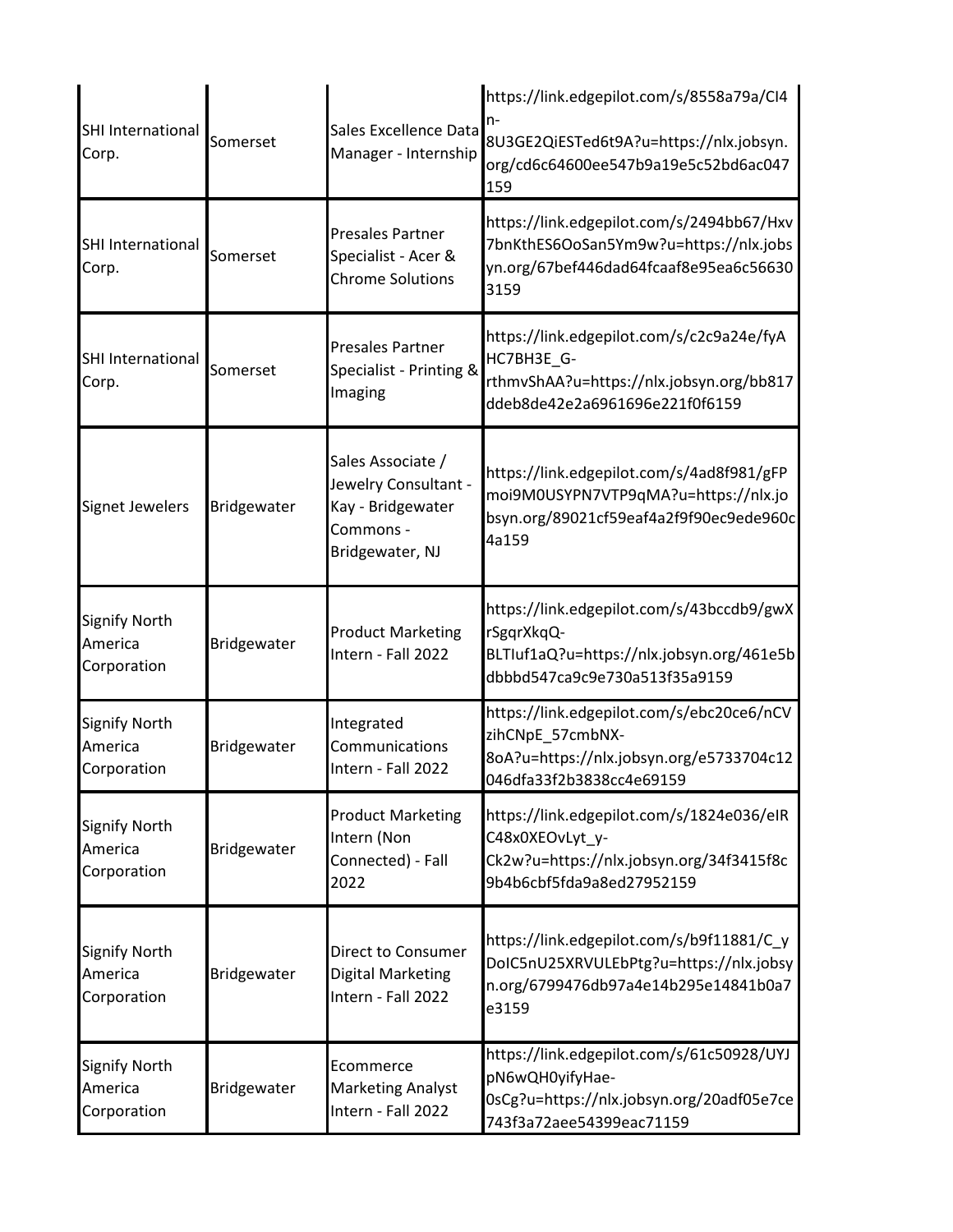| <b>Signify North</b><br>America<br>Corporation | <b>Bridgewater</b> | <b>Demand Planning</b><br>Intern - Fall 2022                                     | https://link.edgepilot.com/s/7c12c862/0qK<br>serLfDUyfjZkGm5bYsQ?u=https://nlx.jobsyn<br>.org/fe30d0cecad84127a2029e0398b7d097<br>159                        |
|------------------------------------------------|--------------------|----------------------------------------------------------------------------------|--------------------------------------------------------------------------------------------------------------------------------------------------------------|
| <b>Signify North</b><br>America<br>Corporation | <b>Bridgewater</b> | Pricing Analyst Intern H0IW40qw-<br><b>Fall 2022</b>                             | https://link.edgepilot.com/s/756125bb/65IL<br>105x1hHDA?u=https://nlx.jobsyn.org/bc4c8<br>410b210418294cfdfd36f8559fd159                                     |
| <b>Signify North</b><br>America<br>Corporation | <b>Bridgewater</b> | <b>Product Marketing</b><br>Intern - Connected<br>(Fall 2022)                    | https://link.edgepilot.com/s/38372f17/ouu<br>MJLpXJkuyAhUL-<br>O3nSw?u=https://nlx.jobsyn.org/08cb437b<br>b89f48109ac765833f68b7d9159                        |
| <b>Signify North</b><br>America<br>Corporation | <b>Bridgewater</b> | Sales Manager, 3D<br><b>Printing - West Coast</b>                                | https://link.edgepilot.com/s/6f66fce4/nA4<br>WdBl2ZkS0Fh5aRCvvJA?u=https://nlx.jobsy<br>n.org/b29fc499f19c4355a38742d51e2150f2<br>159                        |
| <b>Signify North</b><br>America<br>Corporation | Bridgewater        | (Amazon) - Fall 2022                                                             | https://link.edgepilot.com/s/69e3a512/L5f0<br>Sales Analytics Intern 7_uWc0GZZAp_G5IUEw?u=https://nlx.jobsy<br>n.org/69cca0ef704a49fbbb46e3cfed7a81b2<br>159 |
| <b>Signify North</b><br>America<br>Corporation | Bridgewater        | Sales Analytics Intern aB2-<br>(Consumer) - Fall<br>2022                         | https://link.edgepilot.com/s/e5d73c31/Yc5<br>IK0OamRzEFrWqYA?u=https://nlx.jobsyn.or<br>g/f24fd5d85d284554aab6b3e096a90a4b15                                 |
| <b>Signify North</b><br>America<br>Corporation | Bridgewater        | Customer Order<br>Specialist Intern - Fall<br>2022                               | https://link.edgepilot.com/s/ce438cfb/5mG<br>HrMENxUasOpikZi3qWQ?u=https://nlx.jobs<br>yn.org/164473ce3006442e8d3660c30a7aaf<br>b9159                        |
| <b>Signify North</b><br>America<br>Corporation | Bridgewater        | Customer Order<br>Specialist Intern - Fall<br>2022                               | https://link.edgepilot.com/s/e3d2ff21/r41if<br>yInIU2Pdh5NuzmAsQ?u=https://nlx.jobsyn.<br>org/7afc0f8762a548f2b908be203d1d03dc1<br>59                        |
| <b>Signify North</b><br>America<br>Corporation | <b>Bridgewater</b> | Inside Sales Support<br>Intern - Fall 2022                                       | https://link.edgepilot.com/s/970b5b45/-<br>0y5_O5V9kq-MrdvnNvO-<br>w?u=https://nlx.jobsyn.org/85ad0f2cbc404<br>453a690a1955f422e4b159                        |
| Silvi Concrete<br>Products                     | <b>Belle Mead</b>  | 2nd Shift-Industrial<br>Maintenance<br>Mechanic-\$4,000<br><b>Signing Bonus!</b> | https://link.edgepilot.com/s/af4c61fd/CCCr<br>u7T5QE2lPjsKnLKlnA?u=https://nlx.jobsyn.o<br>rg/4590ed20e70e4f5d99f9e5439f06a81c15<br>9                        |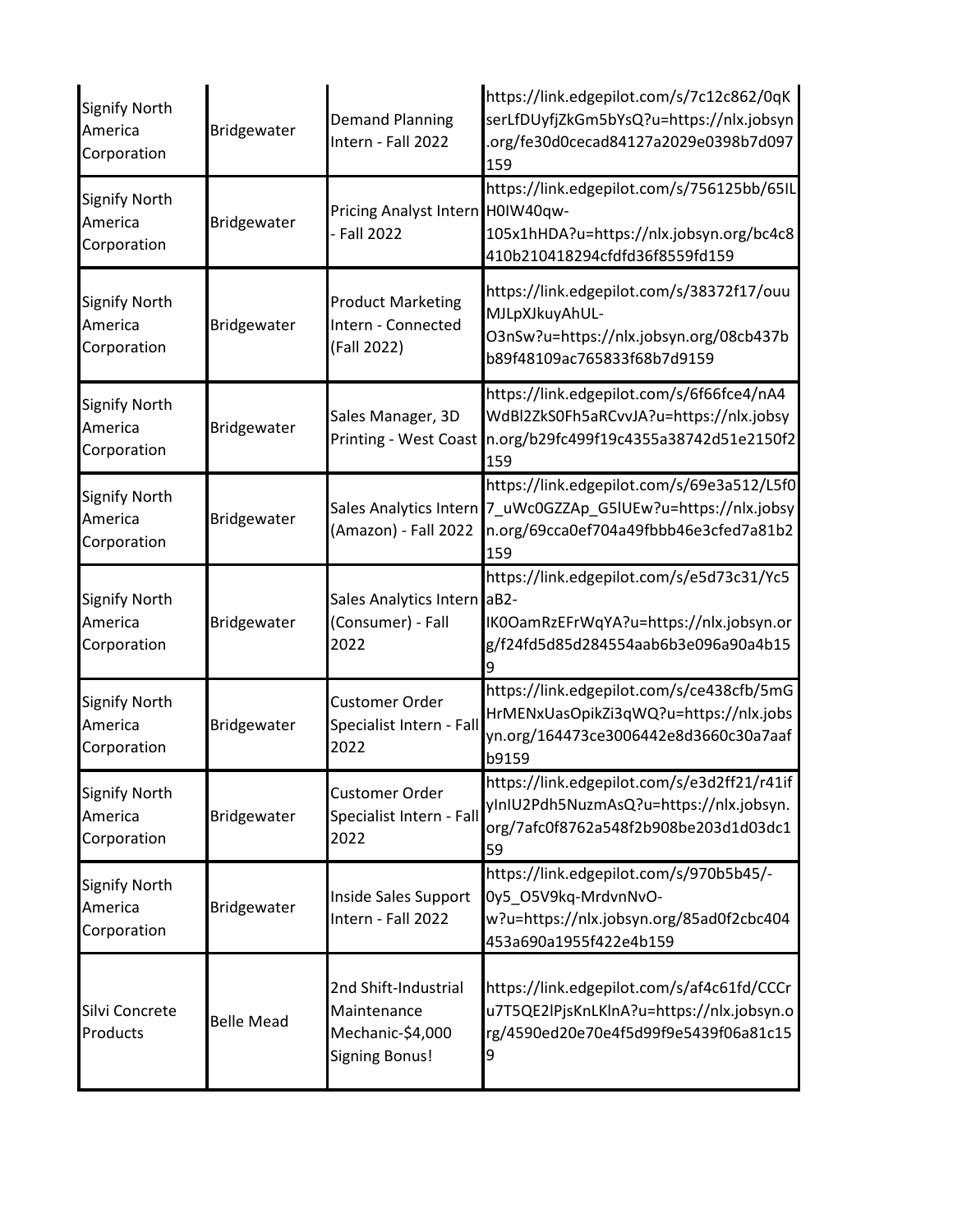| Sodexo                                                                 | SKILLMAN                    | <b>Food Operations</b><br>Manager 1                | https://link.edgepilot.com/s/36e39d7b/ngd<br>E139vqU k3oZugCmPzw?u=https://nlx.jobs<br>yn.org/7f92e91266ea4a1ebf3e5b35436596<br>42159                     |
|------------------------------------------------------------------------|-----------------------------|----------------------------------------------------|-----------------------------------------------------------------------------------------------------------------------------------------------------------|
| Somerset County Somerville                                             |                             | <b>Probate Clerk</b>                               | https://link.edgepilot.com/s/45b2a39e/KR8<br>fm0pdAUapY_p2NH7tHQ?u=https://nlx.job<br>syn.org/aecbe4af28004a5eb1831ce733709<br>eb1159                     |
| <b>Somerset County</b><br>Educational<br><b>Services</b><br>Commission | Bridgewater                 | Human Resources &<br>Payroll Manager               | https://link.edgepilot.com/s/ed2b184b/F4o<br>UpdNiXki4Ul5S_K8yYg?u=https://nlx.jobsyn.<br>org/f5414263d5d748d68fa8924a65fe058f1<br>59                     |
| <b>SRS</b><br>Merchandising                                            | Hillsborough                | POG MERCHANDISER-<br>Cooler                        | https://link.edgepilot.com/s/44a03b45/cFfl<br>Unf0vEWnGdoYMwaykA?u=https://nlx.jobs<br>yn.org/6bee837bd1824128822f1ca4591f1c<br>47159                     |
| <b>SRS</b><br>Merchandising                                            | South Bound<br><b>Brook</b> | Reset<br><b>MERCHANDISERS-</b><br>Cooler           | https://link.edgepilot.com/s/e496d48a/CXa<br>HmIUfy0_uEH9rqCdCYg?u=https://nlx.jobsy<br>n.org/552c41e6e3bd4e28893aad74d5b5f4b<br>c159                     |
| <b>Sunrise Senior</b><br>Living                                        | Bridgewater                 | <b>CNA CHHA Caregiver</b>                          | https://link.edgepilot.com/s/1936889c/iFnS<br>TlZjDkmSAH_FUBFdXw?u=https://nlx.jobsyn<br>.org/c12bee58b961445cb38adb37ecf28474<br>159                     |
| Sunrun                                                                 | Somerset                    | <b>Success Coordinator</b>                         | https://link.edgepilot.com/s/ce5ce3b3/kEzh<br>Operations Customer aLzyH0yCkCoX4UGHWQ?u=https://nlx.jobs<br>yn.org/52029750875b4ffd9a40500500585f<br>df159 |
| Sunrun                                                                 | Somerset                    | Installer                                          | https://link.edgepilot.com/s/0f72d826/7Tv<br>.4ljD50__kqoKFphFYg?u=https://nlx.jobsyn.<br>org/b2927e7fe2564f85805b5be45740034f1<br>59                     |
| Sunset Creations,<br>Inc.                                              | <b>Belle Mead</b>           | Landscape Laborer                                  | https://link.edgepilot.com/s/120b3bfc/UHZi<br>cKXFK02mvPai8OczAQ?u=https://nlx.jobsyn<br>.org/8eaf8dd592ff41d18eb5f2c932695f101<br>59                     |
| <b>Surgery Care</b><br><b>Affiliates</b>                               | <b>Basking Ridge</b>        | RN PreOp PACU (FT) -<br>Franklin Surgery<br>Center | https://link.edgepilot.com/s/782c94fe/-<br>0ogNEy990Oph3IsuzgTbg?u=https://nlx.job<br>syn.org/5c9d5a6270134c40871679ab35716<br>b28159                     |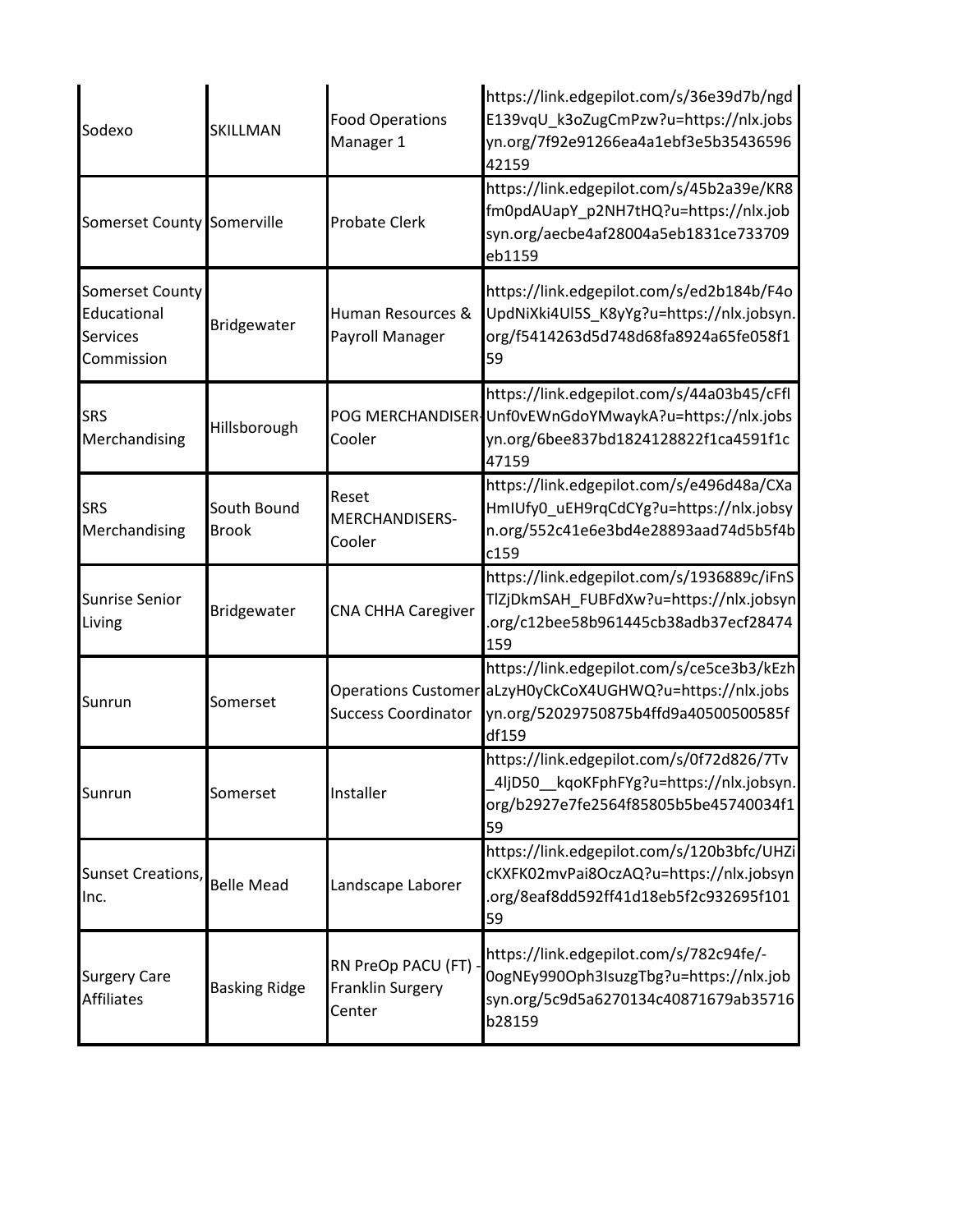| <b>Syneos Health</b> | Somerset | Specialist                                                                      | https://link.edgepilot.com/s/a5431870/7E-<br>Field Reimbursement 8BNgHik_QTM6xshHvJg?u=https://nlx.jobsy<br>n.org/3f032da120fb4b5fac8f739009db5c4c<br>159 |
|----------------------|----------|---------------------------------------------------------------------------------|-----------------------------------------------------------------------------------------------------------------------------------------------------------|
| <b>Syneos Health</b> | Somerset | <b>Sr Account Manager</b>                                                       | https://link.edgepilot.com/s/4ff78e39/sEUR<br>sfHGIkGCvBy6FqhA2w?u=https://nlx.jobsyn<br>.org/5f579043581c476a8b473326034ee2ec<br>159                     |
| <b>Syneos Health</b> | Somerset | Hybrid Field/Inside<br>Sales Player Caoch                                       | https://link.edgepilot.com/s/4cb95f76/9we<br>ghljti0SaGDt3wPHBYQ?u=https://nlx.jobsyn<br>.org/e3df557bb9144f79b8fe0c84529ba309<br>159                     |
| <b>Sysco Corp</b>    | Somerset | <b>Credit &amp; Collections</b><br>Representative -<br><b>Bilingual Spanish</b> | https://link.edgepilot.com/s/9d81c7ad/FGx<br>PND6jU0ifQA bD6PPWA?u=https://nlx.jobs<br>yn.org/10b998892af04223b4c649307a742d<br>9f159                     |
| <b>Sysco Corp</b>    | Somerset | <b>Outside Sales</b><br>Representative -<br>Middlesex, NJ                       | https://link.edgepilot.com/s/2165ce70/aW<br>6704SJBUOWix9piMJefA?u=https://nlx.jobs<br>yn.org/2989a385890b40cabbe77799e9206<br>913159                     |
| <b>Sysco Corp</b>    | Somerset | Senior Database<br>Administrator-<br><b>REMOTE</b>                              | https://link.edgepilot.com/s/9079372c/CUI<br>B32dtH02JlcB5VcYYkg?u=https://nlx.jobsyn.<br>org/90bad6bce961407a8b19fac1d734045e<br>159                     |
| <b>Sysco Corp</b>    | Somerset | Purchasing Assistant -<br>Hybrid                                                | https://link.edgepilot.com/s/abfb01e5/xPW<br>dOwty9UKzxB3PDnemIg?u=https://nlx.jobs<br>yn.org/05f414d9ff5c4159bcd9066dd6dc0ce<br>6159                     |
| <b>Sysco Corp</b>    | Somerset | <b>Finance Intern</b>                                                           | https://link.edgepilot.com/s/56b6f668/vVel<br>UsIcLEi3eeaPoeawnQ?u=https://nlx.jobsyn.<br>org/1843046a75f143cbaf86034c96299c871<br>59                     |
| <b>Sysco Corp</b>    | Somerset | <b>Billing Adjustment</b><br>Coordinator                                        | https://link.edgepilot.com/s/2ebdeeb6/c6b<br>zgXPJl0q6nahNXZcv8A?u=https://nlx.jobsyn<br>.org/61c3625df51247409ea0bda60be03083<br>159                     |
| <b>Sysco Corp</b>    | Somerset | Human Resources<br>Specialist-Hybrid<br>(Somerset, NJ)                          | https://link.edgepilot.com/s/72e1de51/XN<br>WtjRuUukKABuoa-<br>c9n3g?u=https://nlx.jobsyn.org/2d50b574d<br>ef948cc969c398376b2b502159                     |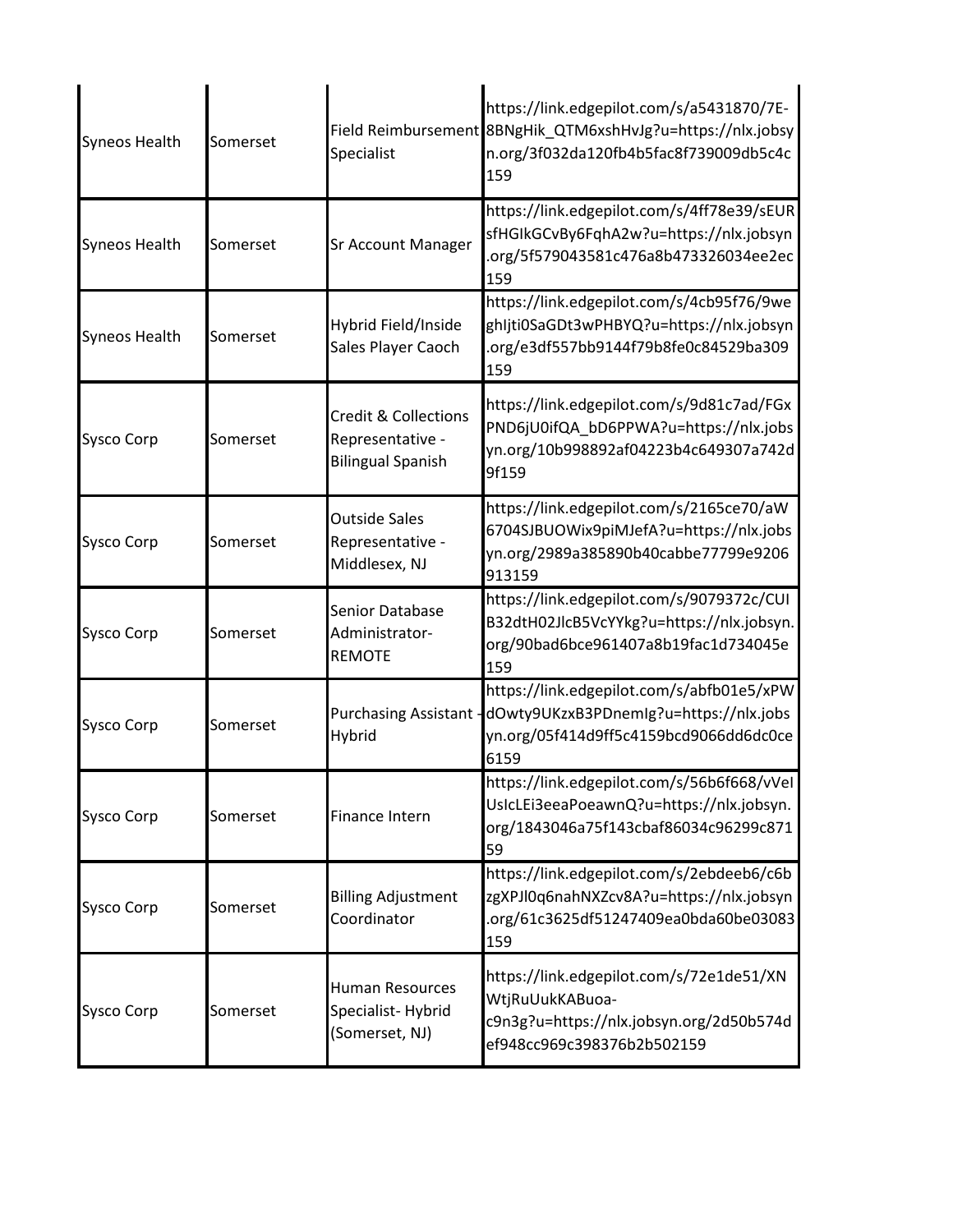| <b>Sysco Corp</b> | Somerset | Senior Financial<br>Planning Analyst -<br>Hybrid                                             | https://link.edgepilot.com/s/e9b9adfc/NHo<br>0fr2V40i9vvc1QAprkg?u=https://nlx.jobsyn.<br>org/f515375f8b4345a38efcf2be7569a9191<br>59 |
|-------------------|----------|----------------------------------------------------------------------------------------------|---------------------------------------------------------------------------------------------------------------------------------------|
| <b>Sysco Corp</b> | Somerset | <b>Senior Staff</b><br>Accountant - Hybrid                                                   | https://link.edgepilot.com/s/d75f1462/YCM<br>isyQwtUWfKTLnlGZKlw?u=https://nlx.jobsy<br>n.org/92e3be46c89c4b6d9f60c028f0b06a1<br>0159 |
| <b>Sysco Corp</b> | Somerset | Director of Sourcing<br>/ Supplier<br>Management                                             | https://link.edgepilot.com/s/d9646475/dcl<br>qmABBGUi901eWMPB6Bw?u=https://nlx.jo<br>bsyn.org/c59337c758ac49ba87e84dcc90a7<br>b0cd159 |
| <b>Sysco Corp</b> | Somerset | Product / Digital<br><b>Marketing Intern</b>                                                 | https://link.edgepilot.com/s/15d575ab/nvv<br>JCIiYwUa9ASvWqUkJAg?u=https://nlx.jobsy<br>n.org/6b6a50c1e4ec4223bf48b9b12390c3b<br>2159 |
| <b>Sysco Corp</b> | Somerset | Sales & Operations<br>Planning Manager -<br>Hybrid                                           | https://link.edgepilot.com/s/785ae0a4/ASH<br>H65l3f0CsEqm4y-<br>w_5A?u=https://nlx.jobsyn.org/9d7857551<br>bb341eeac594f3d752f440f159 |
| <b>Sysco Corp</b> | Somerset | <b>Director of Product</b><br>Development &<br>Innovation - Hybrid                           | https://link.edgepilot.com/s/113c934a/t-3v-<br>8HIoEaCWBGad4N_Ag?u=https://nlx.jobsyn<br>.org/0a536a948a754967bafb922ae9ad5038<br>159 |
| <b>Sysco Corp</b> | Somerset | <b>Product Marketing</b><br>Coordinator -<br>Furniture, Fixtures,<br>and Equipment<br>(FF&E) | https://link.edgepilot.com/s/329a5394/LsTI<br>9pAL1EeUQ5Bfzd-<br>7Jg?u=https://nlx.jobsyn.org/77d261fb94cb<br>4e1b86d2106a12939180159 |
| <b>Sysco Corp</b> | Somerset | <b>Accounts Payable</b><br>Representative                                                    | https://link.edgepilot.com/s/9ac2de57/6W<br>pTu-lTpUSKytp--<br>rSTFw?u=https://nlx.jobsyn.org/b13ca18de<br>17b4c3f8e902de118403ff0159 |
| <b>Sysco Corp</b> | Somerset | <b>Graphic Design</b><br>Intern                                                              | https://link.edgepilot.com/s/53ff5d55/tG-<br>GTfS1rUWvjT5lBL82RA?u=https://nlx.jobsyn<br>.org/e9c3ea9773af40e8bb39d7110b2dc6f9<br>159 |
| <b>Sysco Corp</b> | Somerset | Events /<br>Communication<br>Intern                                                          | https://link.edgepilot.com/s/b6adb813/eILL<br>MCx51UK77On6mswoDg?u=https://nlx.jobs<br>yn.org/ecbc990a2c4c44e7af27300db00675<br>c4159 |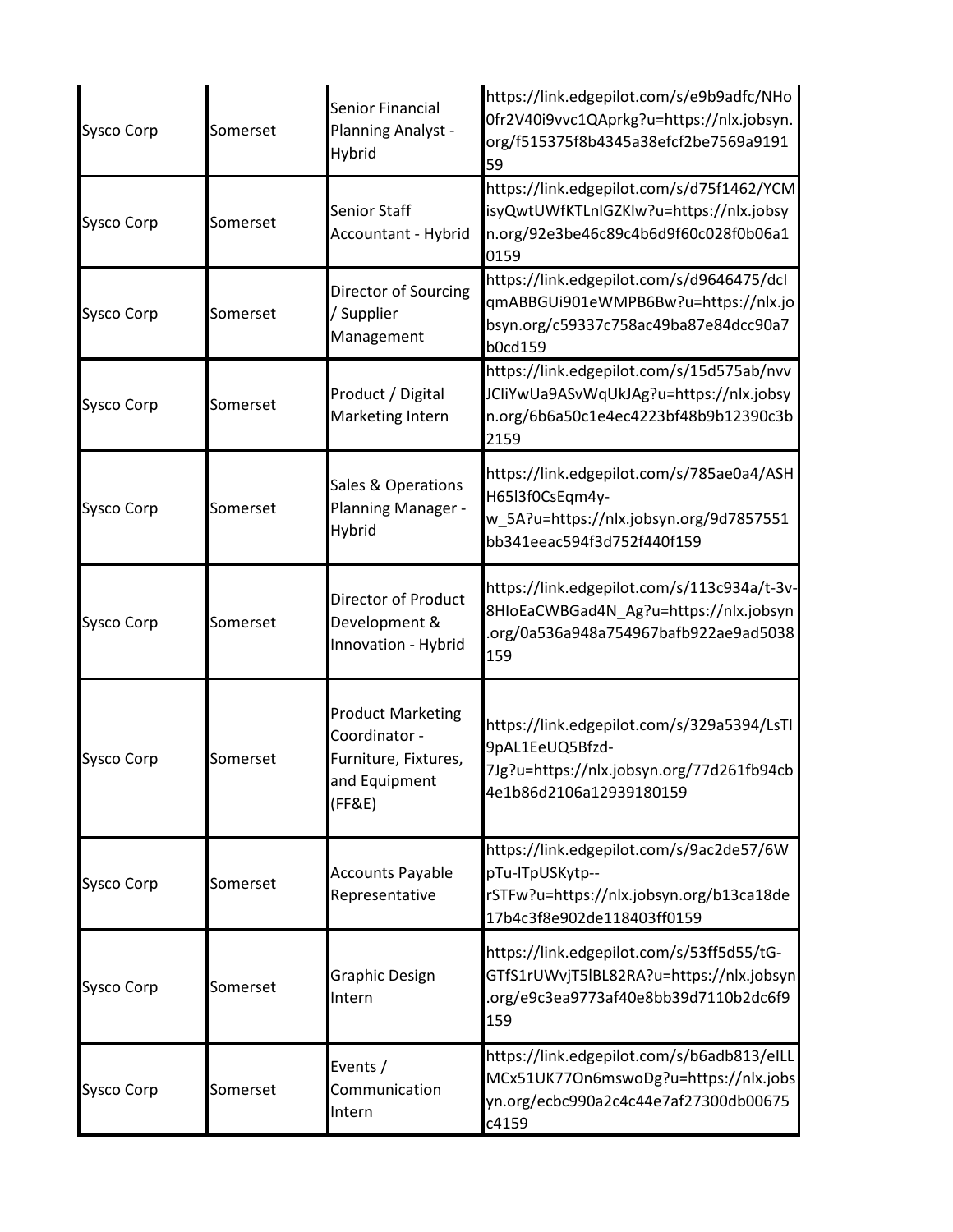| <b>Sysco Corp</b> | Somerset             | Planner/Buyer                                                                     | https://link.edgepilot.com/s/995ce1be/tW1<br>tiqWLrkmiXCj3mgK0Cw?u=https://nlx.jobsy<br>n.org/5924ee83ef35455f8c96d0133c0935e<br>c159 |
|-------------------|----------------------|-----------------------------------------------------------------------------------|---------------------------------------------------------------------------------------------------------------------------------------|
| <b>Sysco Corp</b> | Somerset             | Graphic Designer -<br>Hybrid                                                      | https://link.edgepilot.com/s/ff736df1/fzV0-<br>6i6v0yIEk4L08Mp7A?u=https://nlx.jobsyn.o<br>rg/f99c9f24a93644f0917628eabc39c3d115<br>g |
| <b>Sysco Corp</b> | Somerset             | <b>Accounts Payable</b><br>Representative                                         | https://link.edgepilot.com/s/774d393f/Ni8<br>VwiUPO0CczRBATETTqQ?u=https://nlx.jobs<br>yn.org/419d8cca7f2141c2840461ead25e1a<br>9d159 |
| <b>Sysco Corp</b> | Somerset             | <b>Director of Product</b><br>Development &<br>Innovation - Hybrid                | https://link.edgepilot.com/s/0fbc036b/fIATr<br>HO66E29mE1rFuGD5w?u=https://nlx.jobsy<br>n.org/3fc4b1b39858472da4f5a2f59b82201<br>b159 |
| <b>Sysco Corp</b> | Somerset             | Senior Financial<br>Planning Analyst -<br>Hybrid                                  | https://link.edgepilot.com/s/de446755/y2D<br>oUF1C5U2C7fIjYUx3Ag?u=https://nlx.jobsyn<br>.org/77d7090ed66842a387362b9094d6678<br>a159 |
| <b>Sysco Corp</b> | Somerset             | Graphic Designer -<br>Hybrid                                                      | https://link.edgepilot.com/s/d868ec81/uDx<br>tSv0hSkCXIuEzfQrKeQ?u=https://nlx.jobsyn.<br>org/6954db93d0ff48c99657449a7d866172<br>159 |
| <b>System One</b> | <b>Basking Ridge</b> | Senior Manager,<br><b>Clinical Safety</b><br>Scientist                            | https://link.edgepilot.com/s/0f67c1eb/8rR<br>NjdUXkkahAzMiza9y2A?u=https://nlx.jobsy<br>n.org/6a40f3c475924d8283ff7bca851f403d<br>159 |
| System One        | Warren               | Qualification<br>Specialist / Specific<br>Commissioning and<br>Validation support | https://link.edgepilot.com/s/7521e668/Q5Z<br>rtll-4kiSgU-<br>Is2KyZQ?u=https://nlx.jobsyn.org/38d91e9<br>3c77a47a9a645ad014d9bd01e159 |
| System One        | <b>Branchburg</b>    | Lab Technician                                                                    | https://link.edgepilot.com/s/afbf7aeb/otsg<br>Ghm7pU2s_yQFa6G26g?u=https://nlx.jobsy<br>n.org/678ea71eb12240d584481b3af904e4<br>d8159 |
| System One        | Raritan              | Project Coordinator                                                               | https://link.edgepilot.com/s/9c4e9056/PF4<br>8pHumTkOnRYg1clswmg?u=https://nlx.jobs<br>yn.org/20beae3718c64dbba5fe4bb7609126<br>c1159 |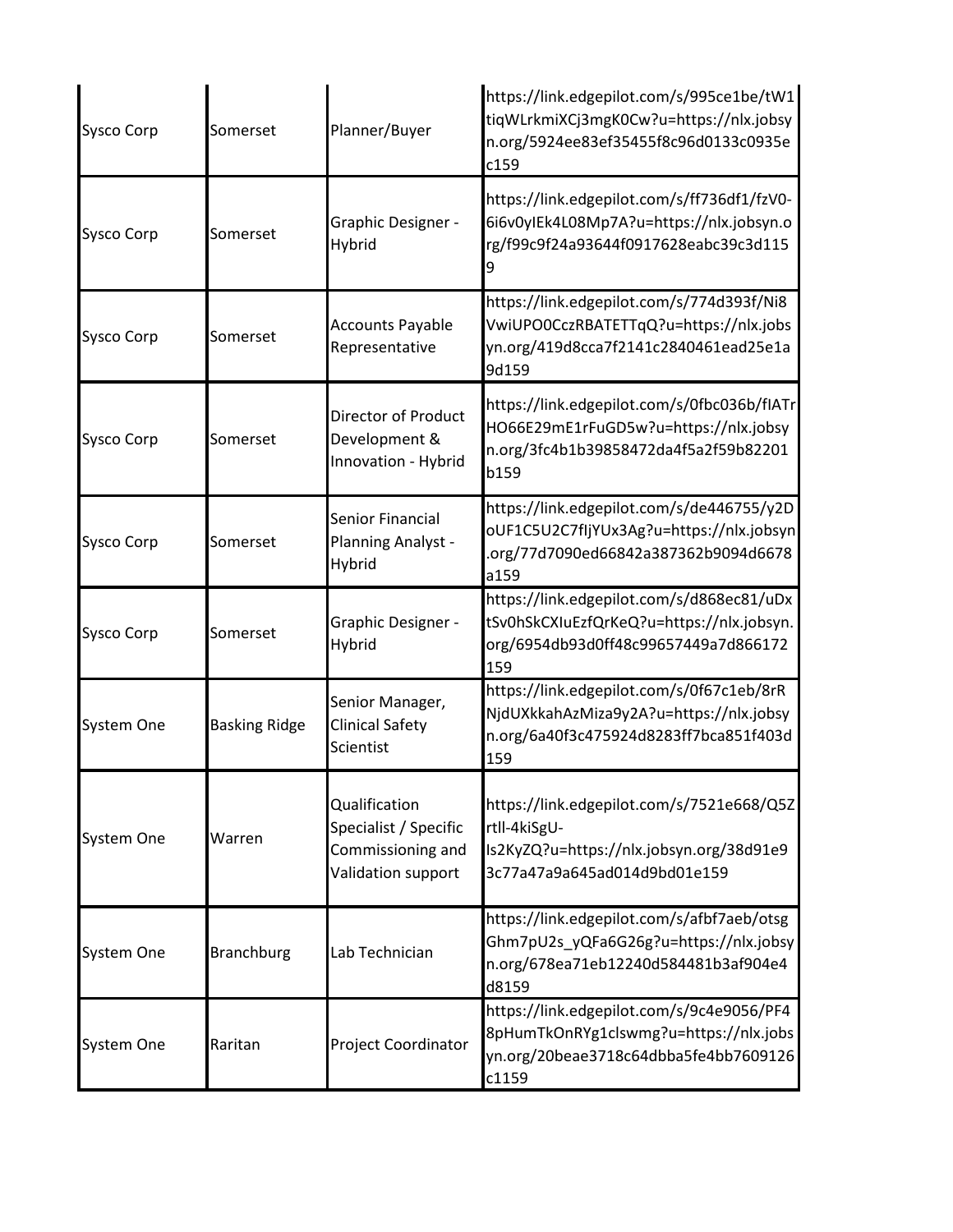| <b>System One</b>                       | Warren      | Process Engineer                                                       | https://link.edgepilot.com/s/5e822be4/L8D<br>IVs6uvUGT8RFjWW2QmQ?u=https://nlx.job<br>syn.org/7b33fe42268040b7aeebc690ff3758<br>d7159                       |
|-----------------------------------------|-------------|------------------------------------------------------------------------|-------------------------------------------------------------------------------------------------------------------------------------------------------------|
| T-Mobile USA,<br>lnc.                   | Warren      | Account Executive,<br><b>SMB Team Sales</b>                            | https://link.edgepilot.com/s/591d31ed/ege<br>S5ht7X0_rjELPPWn65Q?u=https://nlx.jobsy<br>n.org/5c6daf70b98142bbb70b103014eb02<br>83159                       |
| T-Mobile USA,<br>Inc.                   | Warren      | Account Executive,<br><b>SMB Sales - Bergen</b><br>County, NJ          | https://link.edgepilot.com/s/11cddf13/EHK<br>GbcJ-<br>gk6QpMZ6oc2kdQ?u=https://nlx.jobsyn.org<br>/c3dc9f285dce423b8807a854a5e9c768159                       |
| T-Mobile USA,<br>Inc.                   | Warren      | Account Executive,<br><b>SMB Sales</b>                                 | https://link.edgepilot.com/s/b4586ad7/10<br>MxegmkUUecgEprlLrV9w?u=https://nlx.job<br>syn.org/875e8c55d95640d7861891c1be02c<br>bb3159                       |
| T-Mobile USA,<br>Inc.                   | Warren      | Account Executive,<br><b>SMB Sales -</b><br>Monmouth/Middles<br>ex, NJ | https://link.edgepilot.com/s/ed92a103/xtvs<br>RNzmdkuT_gw5MWiuHA?u=https://nlx.jobs<br>yn.org/ead3277db0794db58ba3365ed5dc2<br>80c159                       |
| T-Mobile USA,<br>Inc.                   | Warren      | Account Executive,<br><b>SMB Sales -</b><br>Edison/Piscataway,<br>NJ   | https://link.edgepilot.com/s/ab10883f/YcYfi<br>QPMDkGfQUzgCeVqaw?u=https://nlx.jobsy<br>n.org/e74f37064734451094370b42a30a5c0<br>7159                       |
| <b>Target</b>                           | Bridgewater | <b>Visual Merchandiser</b>                                             | https://link.edgepilot.com/s/71e39611/vRe<br>2Q_uHc0CjCeNJrxmcMg?u=https://nlx.jobs<br>yn.org/c05e36f9efc740bd8a072c98df0f32d<br>6159                       |
| <b>TEKsystems</b>                       | Somerset    | <b>Security Systems</b><br>Service Technician                          | https://link.edgepilot.com/s/f33d36bb/aXf1<br>aGQ7l0_PhMrSNmgw-<br>Q?u=https://nlx.jobsyn.org/09a52afb5f434<br>355af1ee24a949a69fa159                       |
| <b>Terumo Medical</b><br>Corporation    | Somerset    | <b>Clinical Support</b><br>Specialist I (Remote)                       | https://link.edgepilot.com/s/b265985a/oZk<br>5FFFStkGoabkycz8KJg?u=https://nlx.jobsyn.<br>org/152eb462997f43ca9553875a4a1e8c2e<br>159                       |
| The Center for<br>Great<br>Expectations | Somerset    | - Per Diem<br>(Adolescent<br>Program)                                  | Residential Associate https://link.edgepilot.com/s/15fb7d60/js-<br>DvZFVfESyCsrjFnnCcg?u=https://nlx.jobsyn.<br>org/d3425333745f4ef79001cf62ba4072581<br>59 |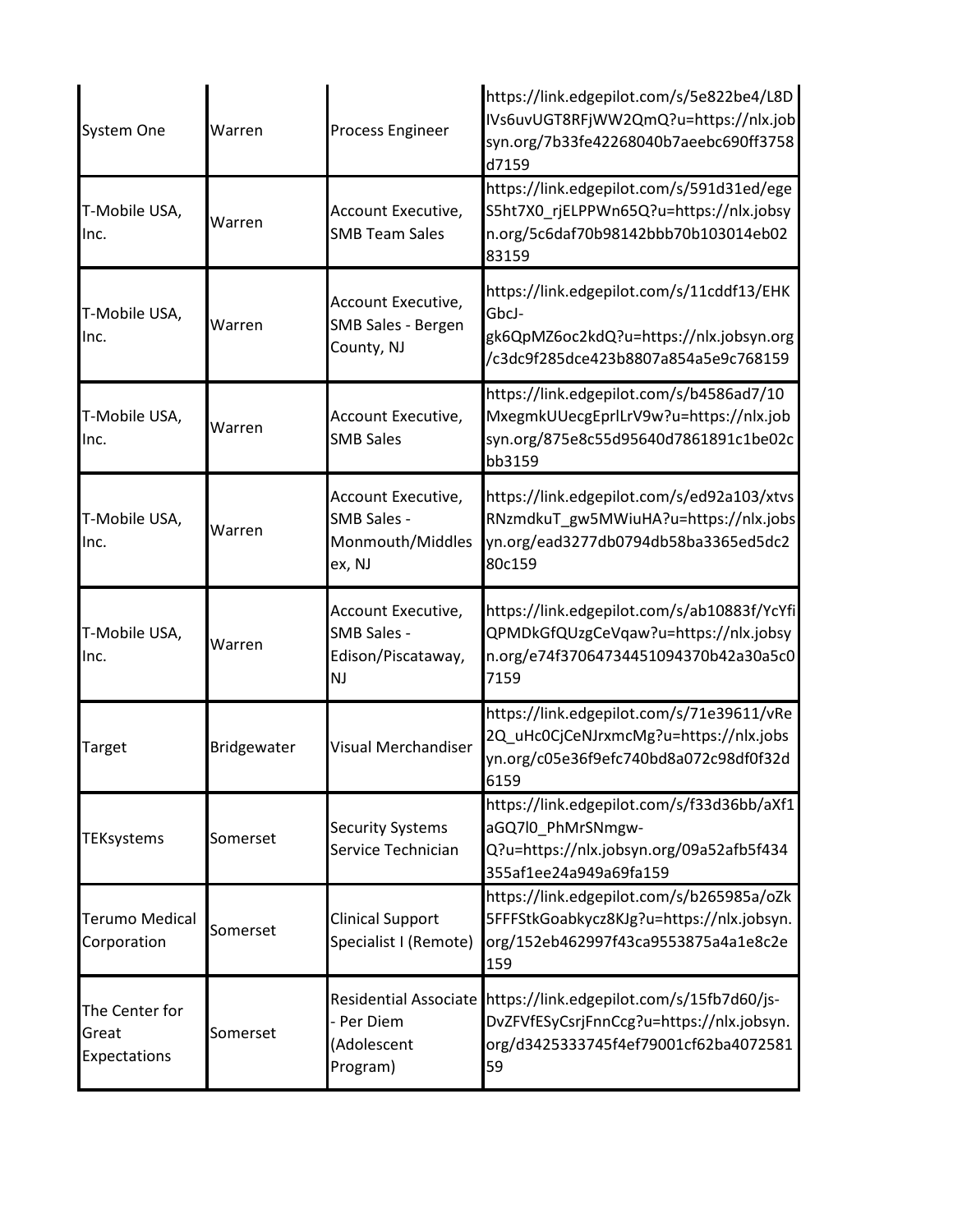| The Center for<br>Great<br>Expectations | Somerset | Residential Associate<br>Monday-Friday,<br>7am-3pm (Adult<br>Program)                       | https://link.edgepilot.com/s/2d6f7d6e/aYQ<br>JFAVmFkWPAdd R t7vw?u=https://nlx.jobs<br>yn.org/96b3a46318f54d9daa16f4e2fd88b7<br>ea159                       |
|-----------------------------------------|----------|---------------------------------------------------------------------------------------------|-------------------------------------------------------------------------------------------------------------------------------------------------------------|
| The Center for<br>Great<br>Expectations | Somerset | <b>Residential Associate</b><br>- Weekends (Adult<br>Program)                               | https://link.edgepilot.com/s/43e6fe03/L-<br>R4EAWEY0Gs3iq24ZjLbA?u=https://nlx.jobs<br>yn.org/8ee12b755640450cb2b336ee129ea<br>bf6159                       |
| The Center for<br>Great<br>Expectations | Somerset | <b>Residential Associate</b><br>- Tuesday-Saturday,<br>7am-3pm<br>(Adolescent<br>Program)   | https://link.edgepilot.com/s/7e290fe7/yew<br>NbK0IFEez6OMhSaGivw?u=https://nlx.jobsy<br>n.org/522d34270c0147a9b461d1f85f62525<br>d159                       |
| The Center for<br>Great<br>Expectations | Somerset | <b>Residential Associate</b><br>- Wednesday-<br>Sunday, 11pm-7am<br>(Adolescent<br>Program) | https://link.edgepilot.com/s/26fd5938/Bos<br>52JiPPE_wkCyn1FL3mg?u=https://nlx.jobsy<br>n.org/6379a054bf5d4319bf0be99ff53d5cba<br>159                       |
| The Center for<br>Great<br>Expectations | Somerset | Residential Associate<br>Monday-Friday,<br>3pm-11pm (Adult<br>Program)                      | https://link.edgepilot.com/s/f35d5d9c/lHlZx<br>UevFUSo6OoBYnj-<br>Qw?u=https://nlx.jobsyn.org/f6c3b3f448e1<br>486d82e64ca817f9c88d159                       |
| The Center for<br>Great<br>Expectations | Somerset | Tuesday-Saturday,<br>3pm-11pm (Adult<br>Program)                                            | Residential Associate https://link.edgepilot.com/s/d1311151/Uch<br>aT3o7GkyxI9WYi1Y0_A?u=https://nlx.jobsy<br>n.org/875669a980874a06b2b343161bfb47<br>66159 |
| The Center for<br>Great<br>Expectations | Somerset | Residential Associate<br>Per Diem (Adult<br>Program)                                        | https://link.edgepilot.com/s/ffe7fc32/x_JTC<br>IbuFUSeSNHIJrI6eg?u=https://nlx.jobsyn.org<br>/29c3149fe87e438798afbc8d790f09e1159                           |
| The Computer<br>Merchant, Ltd.          | Somerset | Analyst                                                                                     | https://link.edgepilot.com/s/be12e19b/Pk5<br>Remote Audit Report 5j814WUymiOtuGzkZ7w?u=https://nlx.jobs<br>yn.org/de9e3b432426429dbbbd372da949b<br>b89159   |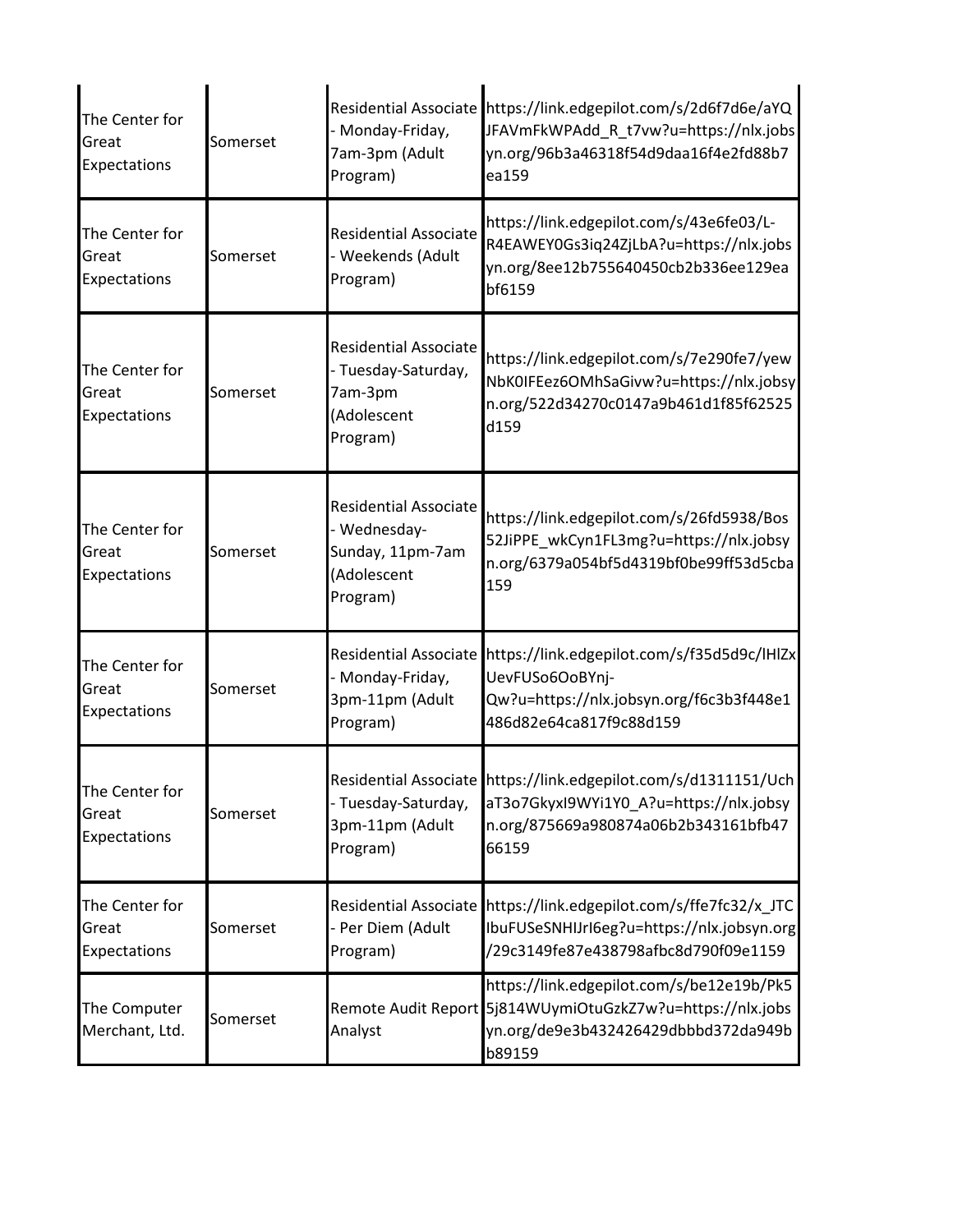| The Container<br><b>Store</b>            | <b>Bound Brook</b> | <b>Seasonal Part-time</b><br><b>Retail Employee</b>   | https://link.edgepilot.com/s/8acfdc95/tmdJ<br>lymCgEWPCKGaG9U-<br>Dw?u=https://nlx.jobsyn.org/f825f358d3a4<br>4070ab17a34070bce6a6159 |
|------------------------------------------|--------------------|-------------------------------------------------------|---------------------------------------------------------------------------------------------------------------------------------------|
| The Fresh<br>Market                      | Bedminster         | <b>Produce Team</b><br>Member                         | https://link.edgepilot.com/s/022d483d/cXQ<br>8CWD6eEuL8yIFv3dWvA?u=https://nlx.jobs<br>yn.org/f64085b8f212438b9e2328e092836b<br>4a159 |
| The Fresh<br>Market                      | <b>Bedminster</b>  | Deli Team Member                                      | https://link.edgepilot.com/s/7f2bb187/w t<br>y1Pj_WU_fJjLWlcxtSA?u=https://nlx.jobsyn.<br>org/3b996c0af2fe459084e59211ab4584881<br>59 |
| The Gap, Inc.                            | Watchung           | Sales Associate -<br><b>Watchung Square</b>           | https://link.edgepilot.com/s/13b6faa9/ITfLx<br>N9AcE2WADoUKTJaEw?u=https://nlx.jobsy<br>n.org/a542ee42f986458d8774e45f9a761e6<br>f159 |
| <b>TJX</b>                               | Bridgewater        | Retail Associate Part<br><b>Time Now Hiring</b>       | https://link.edgepilot.com/s/b743a030/6jEc<br>hq8hnUuq0fAOPBH6JA?u=https://nlx.jobsy<br>n.org/0618e03e2f71470da5fd54dc1f9bceea<br>159 |
| Turner<br>Construction                   | Bridgewater        | Project<br>Superintendent- New<br>Jersey              | https://link.edgepilot.com/s/dea1c408/SfyT<br>9HnzMUWfpnX_pDiZug?u=https://nlx.jobsy<br>n.org/a071601e0d0749dd85e2fc2b24ae0a8<br>e159 |
| Turner<br>Construction                   | Bridgewater        | <b>VDC Engineer</b><br>(Hybrid) -<br>Bridgewater 2022 | https://link.edgepilot.com/s/8009d9f8/X0m<br>zj4DFQECI-<br>8te1KdTPw?u=https://nlx.jobsyn.org/e254e<br>4be6a2b4ac7a2cb0e37682904d4159 |
| <b>Turner</b><br>Construction<br>Company | Bridgewater        | Project<br>Superintendent-New<br>Jersey               | https://link.edgepilot.com/s/16aa031e/sOx<br>wKX_i6kymSM56JBH_mQ?u=https://nlx.job<br>syn.org/013e3e4d27a44cd9a44f59c7be11f7<br>67159 |
| <b>UKG</b> (Ultimate<br>Kronos Group)    | <b>Branchburg</b>  | <b>Product Support</b><br>Specialist                  | https://link.edgepilot.com/s/f4f678b4/zlxtl<br>KMDpE220W-<br>wyuAmfA?u=https://nlx.jobsyn.org/f5242af<br>553684300aebcc41f89fb4a03159 |
| <b>UKG</b> (Ultimate<br>Kronos Group)    | <b>Branchburg</b>  | Lead IT<br>Infrastructure<br>Project Manager          | https://link.edgepilot.com/s/b6b1ff96/xSjot<br>Ae9Tkam3f52KmXT8A?u=https://nlx.jobsyn<br>org/3004e9d35e6d43cf8419623a03e4fb90<br>159  |
| <b>Unisoft Solutions</b><br><b>LLC</b>   | Somerville         | Software<br>Development<br>Engineer                   | https://link.edgepilot.com/s/892a5aaa/abzs<br>znhLY0CEIfZQnnVnRQ?u=https://nlx.jobsyn.<br>org/a7ae4fbb731042eeabea4ba1b709b364<br>159 |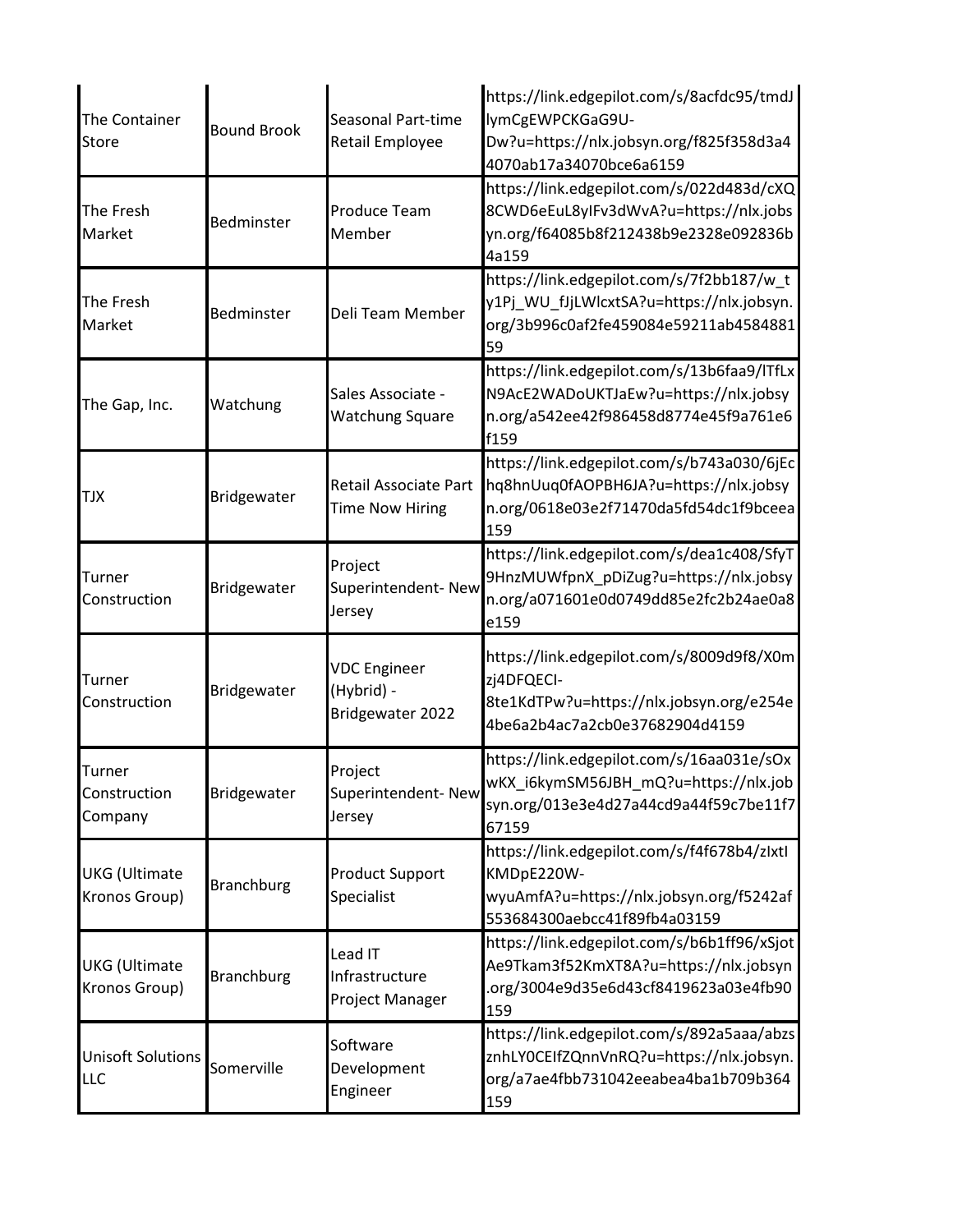| UnitedHealth<br>Group     | <b>Basking Ridge</b> | Senior Software<br>Engineer - Optum<br>Fintech -<br>Telecommute | https://link.edgepilot.com/s/5199df36/om<br>WMScPI50SXyERKMcn6fA?u=https://nlx.job<br>syn.org/a9ff9a844428453d8ae15de056ec5<br>54e159 |
|---------------------------|----------------------|-----------------------------------------------------------------|---------------------------------------------------------------------------------------------------------------------------------------|
| Veeco<br>Instruments Inc. | Somerset             | Senior Software<br>Engineer                                     | https://link.edgepilot.com/s/28b73f19/CpIC<br>emKmA0qla4T02J4_zQ?u=https://nlx.jobsy<br>n.org/c1e5372671f94c14abd38734437f229<br>1159 |
| Veeco<br>Instruments Inc. | Somerset             | <b>Applications Lab</b><br>Intern                               | https://link.edgepilot.com/s/4ea2ecb5/LCy<br>XTC2uq0KVfT4E4ct70A?u=https://nlx.jobsy<br>n.org/aac08bfca4ab4411bc433b737ae2d97<br>4159 |
| Verizon                   | <b>Basking Ridge</b> | <b>Content Partnerships</b><br>Deal Lead                        | https://link.edgepilot.com/s/0757e407/XHi<br>cYypv30abA3C42OSUYw?u=https://nlx.jobs<br>yn.org/c3689c43572d407da4cc5161c8453d<br>53159 |
| Verizon                   | <b>Basking Ridge</b> | Senior Data Scientist                                           | https://link.edgepilot.com/s/b7e4149f/Ji3Jz<br>hkvX0i2vilfVE7NQg?u=https://nlx.jobsyn.or<br>g/ecda0e6917d543ae980cedf8b5640e0e15      |
| Verizon                   | <b>Basking Ridge</b> | Manager<br>Communications                                       | https://link.edgepilot.com/s/ac2078fd/7v3d<br>uxCx-kCf9X-<br>wS3nDMA?u=https://nlx.jobsyn.org/e3906f<br>903d844128acc1a9dba500b391159 |
| Verizon                   | <b>Basking Ridge</b> | <b>Indirect Account</b><br>Manager - SMB                        | https://link.edgepilot.com/s/d152b7d7/X3p<br>XIXUCg0Kjwk1MSHqbZQ?u=https://nlx.jobs<br>yn.org/f09e1b76cf5b4377826122a0ce87c1a<br>c159 |
| Verizon                   | <b>Basking Ridge</b> | Senior Product<br>Manager                                       | https://link.edgepilot.com/s/b51bd7b3/uTS<br>h70bfsEiQz61842XHaA?u=https://nlx.jobsyn<br>.org/1efe7ce344af4a52ae39c87009381aa91<br>59 |
| Verizon                   | <b>Basking Ridge</b> | Principal 4G 5G Core<br><b>Systems Engineer</b>                 | https://link.edgepilot.com/s/834fb553/JndS<br>zn8Y0aanRRq8fO4_w?u=https://nlx.jobsyn<br>.org/40bfb6f3d7c44a6d9c7c234383e4b6e1<br>159  |
| Verizon                   | <b>Basking Ridge</b> | <b>Business Intelligence</b><br>Senior Manager                  | https://link.edgepilot.com/s/6b5608ef/iwCl<br>H8KTDEaAcTDk8S9jOg?u=https://nlx.jobsyn<br>.org/3037689ea7424062b5916d71f25a417<br>1159 |
| Verizon                   | <b>Basking Ridge</b> | Lead Threat Hunter                                              | https://link.edgepilot.com/s/415126ef/LPK<br>7xqnYM0Cu3G-<br>LnNGVYg?u=https://nlx.jobsyn.org/45a4de0<br>acc144d63a197c9e7d633a6eb159 |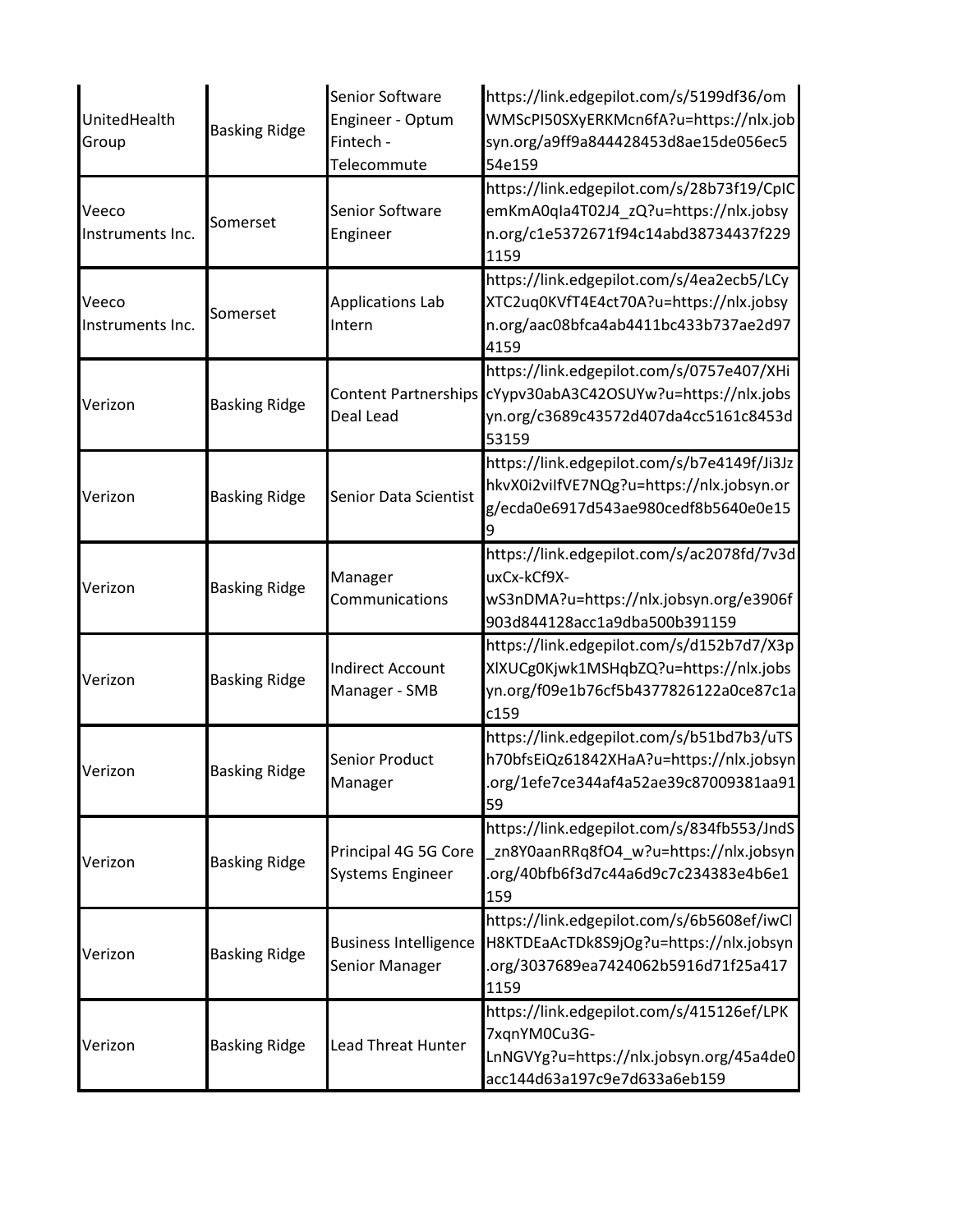| Verizon | <b>Basking Ridge</b> | Sr. Advisor, Product<br>Marketing - Product<br>Enablement      | https://link.edgepilot.com/s/5952ca95/Bw9<br>DsN_wHkWZCuy_7_UXxA?u=https://nlx.job<br>syn.org/90ddf232d09741349bf5a8c5c2f629<br>b4159 |
|---------|----------------------|----------------------------------------------------------------|---------------------------------------------------------------------------------------------------------------------------------------|
| Verizon | <b>Basking Ridge</b> | Manager - FP&A<br>Partner Enablement                           | https://link.edgepilot.com/s/9aa2a21c/cbU<br>Kxir4Jk 2A-<br>_9rNq5Bw?u=https://nlx.jobsyn.org/e0350a<br>cc8f5c4b5694a5f22a25119438159 |
| Verizon | <b>Basking Ridge</b> | Principal 5G Lan<br>Engineer -<br><b>Professional Services</b> | https://link.edgepilot.com/s/549c4ec2/N8n<br>uYxJ9hESS7mMAk_M-<br>GQ?u=https://nlx.jobsyn.org/4b2b48a0101<br>b44a99f8c5b734996c31a159 |
| Verizon | Bedminster           | Principal 4G 5G Core<br><b>Systems Engineer</b>                | https://link.edgepilot.com/s/4a268906/wuv<br>eGB0YNE65EzhxZUxGxA?u=https://nlx.jobs<br>yn.org/f26e3daca6a74b01a62bdffa9fc7ef6d<br>159 |
| Verizon | Bedminster           | Senior Manager -<br>Device Technology                          | https://link.edgepilot.com/s/939a93e4/zVJg<br>LvD820GpjPth7uULQA?u=https://nlx.jobsyn<br>.org/0cbd73d0be614b55ba2d9c2035226d8<br>1159 |
| Verizon | Bedminster           | Distinguished<br>Engineer-Network<br>Planning                  | https://link.edgepilot.com/s/0d2fed7e/gKT<br>MQwme6kGxMMvDmbcNDQ?u=https://nlx<br>.jobsyn.org/9b81a51930f84f749aa2a532d7<br>9a5ab6159 |
| Verizon | <b>Bedminster</b>    | Senior Engineer<br><b>Consultant - Network</b><br>Design       | https://link.edgepilot.com/s/73ebf281/N1fy<br>iDggukugRM32LF2BlQ?u=https://nlx.jobsyn.<br>org/52ec755364984552b1059e523f4ed33a<br>159 |
| Verizon | Somerville           | <b>Security Risk Analyst</b>                                   | https://link.edgepilot.com/s/d4278fd7/c86<br>KqWt4gEyBPO_h7oW-<br>7g?u=https://nlx.jobsyn.org/0801303552a6<br>438abb7e2ca692c34303159 |
| Verizon | Somerville           | Lead Devops<br>Engineer                                        | https://link.edgepilot.com/s/cd8861c4/Px2<br>W7GjCt02BtXJFAboN0A?u=https://nlx.jobsy<br>n.org/bf8dca719a5d4b259d0e065ab029738<br>4159 |
| Verizon | <b>Basking Ridge</b> | <b>Policy Consultant</b>                                       | https://link.edgepilot.com/s/3899397e/2zD<br>aRnki9kGL14H2bilPog?u=https://nlx.jobsyn.<br>org/d900e5dc00284e299574a1649983e4a6<br>159 |
| Verizon | <b>Basking Ridge</b> | <b>Accounting Policy</b><br>Lead Consultant                    | https://link.edgepilot.com/s/e5e5833f/dDn<br>HE2ljf0_C3VwG2b30ig?u=https://nlx.jobsyn<br>.org/ccf7b8ae6cfc4cc0af5d696e8a3fa20a15<br>9 |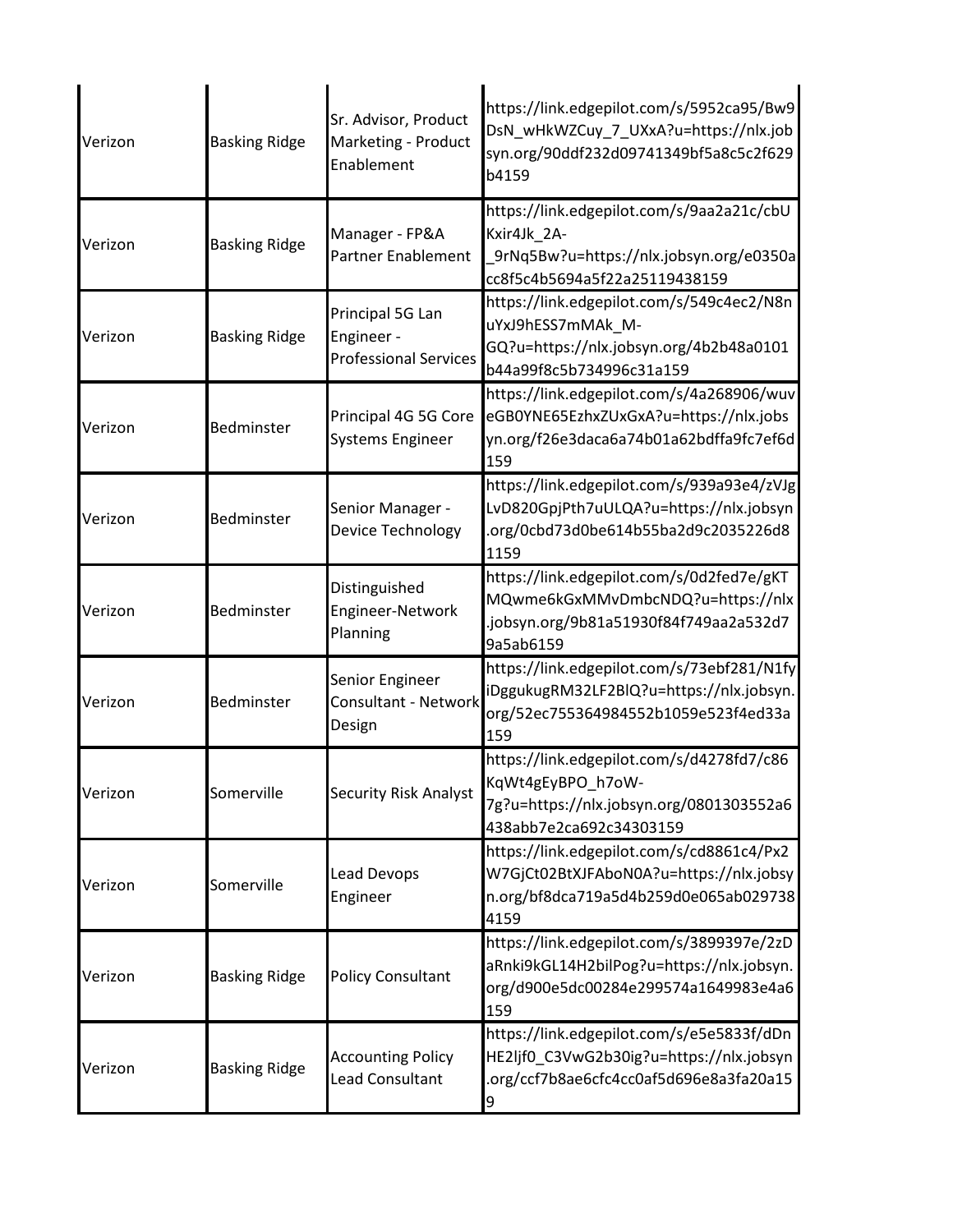| Verizon | <b>Basking Ridge</b> | <b>Financial Planning</b><br>and Analysis Lead               | https://link.edgepilot.com/s/6929a5ad/bKF<br>AE5JXUEOJjkVD6_K1Ag?u=https://nlx.jobsy<br>n.org/388376e9a074427196bb72e3d5ea4f<br>bb159 |
|---------|----------------------|--------------------------------------------------------------|---------------------------------------------------------------------------------------------------------------------------------------|
| Verizon | <b>Basking Ridge</b> | Product<br>Management                                        | https://link.edgepilot.com/s/f9649225/ua_<br>a0o30rEqbXhriVgwHiw?u=https://nlx.jobsy<br>n.org/5ac2ff09f4e34af0be8270dc8463dcb2<br>159 |
| Verizon | <b>Basking Ridge</b> | Manager - FP&A<br><b>Partner Enablement</b>                  | https://link.edgepilot.com/s/78127967/XcF<br>WL1MIVEKEHn5L0L7r7Q?u=https://nlx.jobs<br>yn.org/d507387deb66466e937705a90a44e<br>950159 |
| Verizon | <b>Basking Ridge</b> | <b>Lead Financial</b><br>Analyst - Planning &<br>Forecasting | https://link.edgepilot.com/s/5c1a3bf1/r4y<br>Muc6xck2gDGlfh8F43Q?u=https://nlx.jobsy<br>n.org/9f105ab48f3f4b8e9895b8fd7297722e<br>159 |
| Verizon | <b>Basking Ridge</b> | <b>Head of Social</b>                                        | https://link.edgepilot.com/s/d5540497/gFd<br>UjGp5OU2LKM7BUE5GyQ?u=https://nlx.job<br>syn.org/f7315140f2d84bc8a494fce3c64f94<br>4c159 |
| Verizon | <b>Basking Ridge</b> | Talent and<br><b>Succession Planning</b><br>Manager          | https://link.edgepilot.com/s/c9976f13/5t-<br>Xmafve06LkZudR05JKQ?u=https://nlx.jobsy<br>n.org/94243c76fa8e4db7921fa2493a412aa<br>8159 |
| Verizon | <b>Basking Ridge</b> | Senior Manager -<br>Data Engineering                         | https://link.edgepilot.com/s/c20d48c4/6ygr<br>IXolVUG94WHwfCPO1Q?u=https://nlx.jobsy<br>n.org/e3e6afa1e4dc48b3a7bcb49a53029c7<br>2159 |
| Verizon | <b>Basking Ridge</b> | Senior Manager - API<br>Platforms<br>Management              | https://link.edgepilot.com/s/c5c27d03/OlIK<br>LbgEFkeF1vc0V0lPtw?u=https://nlx.jobsyn.<br>org/d15115fe170b4c23bee17fc3316566ef1<br>59 |
| Verizon | <b>Basking Ridge</b> | <b>Product Operations</b><br>Manager                         | https://link.edgepilot.com/s/34c25050/YTl<br>WWDO8Rk6xjbREd-<br>W6AQ?u=https://nlx.jobsyn.org/dcbd94828<br>2734417b5d52b666ae6a886159 |
| Verizon | <b>Basking Ridge</b> | <b>Security Application</b><br>Developer                     | https://link.edgepilot.com/s/df8bcc36/0hns<br>vh-<br>8IE6EQ0aVLz5mSA?u=https://nlx.jobsyn.org<br>/fa9d11477d7f42a9bb16bc2448b7bb3c159 |
| Verizon | <b>Basking Ridge</b> | <b>Systems Architecture</b><br><b>Principal Engineer</b>     | https://link.edgepilot.com/s/99c11428/v93<br>almWIkUmSXg0Nu_AjEw?u=https://nlx.jobs<br>yn.org/14c573fdd13e437e9685ec3799758d<br>58159 |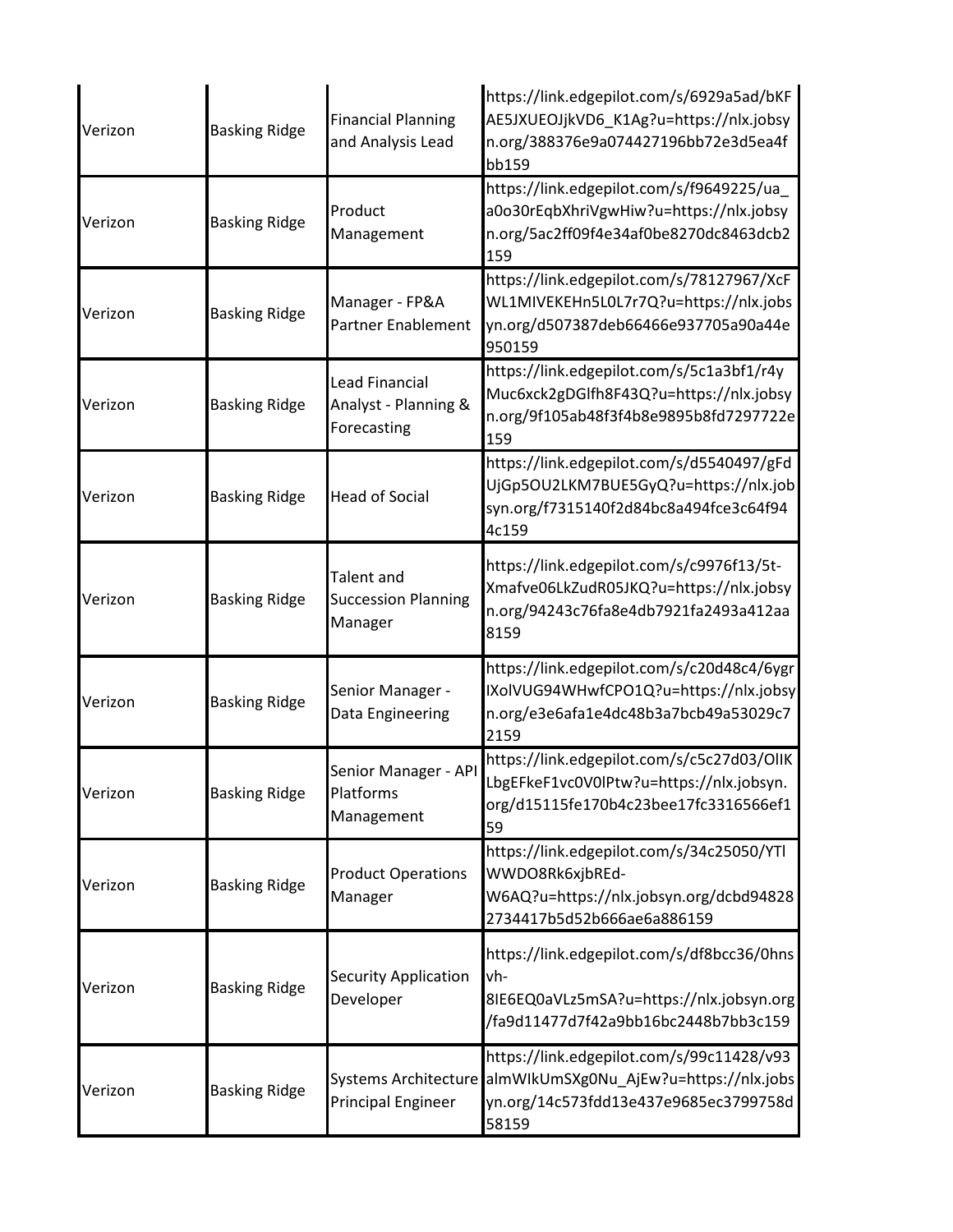| Verizon | <b>Basking Ridge</b> | <b>Security Application</b><br>Developer                                          | https://link.edgepilot.com/s/31e87d3a/L7L<br>hXEcIHkWR7oqVhLagRg?u=https://nlx.jobsy<br>n.org/382c766e2ff245dcbdcfa31b3e4b436a<br>159 |
|---------|----------------------|-----------------------------------------------------------------------------------|---------------------------------------------------------------------------------------------------------------------------------------|
| Verizon | <b>Basking Ridge</b> | <b>Principal Engineer</b><br>System Architecture                                  | https://link.edgepilot.com/s/54c678c5/n0P<br>V06TeCEivvyFF30Ad5Q?u=https://nlx.jobsy<br>n.org/3dcaa84504194661a7264d811073ed<br>d6159 |
| Verizon | <b>Basking Ridge</b> | <b>Federal Information</b><br><b>Systems Security</b><br>Compliance<br>Consultant | https://link.edgepilot.com/s/1756449b/wsT<br>9eednT0awwMqAzUdYgQ?u=https://nlx.job<br>syn.org/abde3cfbdff348a28a1ec3a6f58487<br>e4159 |
| Verizon | Bedminster           | Engineer III -<br>Network Equipment                                               | https://link.edgepilot.com/s/67a4fd14/Bxo<br>1xzMo1k_hCDj0ChSBgw?u=https://nlx.jobs<br>yn.org/f94ce99eb53f4d168f0aa5eaa159177<br>c159 |
| Verizon | <b>Basking Ridge</b> | <b>Principal Experience</b><br>Designer                                           | https://link.edgepilot.com/s/9e31247e/_Ob<br>SvMEgREO1Li4JYcb0GQ?u=https://nlx.jobsy<br>n.org/b3a884b5643b44c3a45f02c0452184f<br>5159 |
| Verizon | <b>Basking Ridge</b> | Manager Platform<br><b>Product Strategy</b>                                       | https://link.edgepilot.com/s/d868bbc8/gLQ<br>Sj703o0aTnS1RdMOotg?u=https://nlx.jobsy<br>n.org/800e87286b874f6ca1d3f28d7ca98f9c<br>159 |
| Verizon | <b>Basking Ridge</b> | Senior Software<br><b>Automation Engineer</b>                                     | https://link.edgepilot.com/s/62f789a3/r4yS<br>W-rtcEew-<br>uAaO3Jkvg?u=https://nlx.jobsyn.org/24eea<br>3605eb7484b8f6e40c39fd184fb159 |
| Verizon | <b>Basking Ridge</b> | Manager Customer<br>Insights                                                      | https://link.edgepilot.com/s/fbc2b45f/5M1<br>wQPeHGUe_TAv-<br>DWdr5Q?u=https://nlx.jobsyn.org/3ad914f<br>bb48c47b2834719dda2260491159 |
| Verizon | <b>Basking Ridge</b> | Manager Product<br>Strategy                                                       | https://link.edgepilot.com/s/1a1466f0/bF9<br>Vqjwc10OBlyBxPLwZ1A?u=https://nlx.jobsy<br>n.org/fb884083659d483aaae1946b1916a58<br>a159 |
| Verizon | <b>Basking Ridge</b> | <b>Financial Business</b><br>Manager                                              | https://link.edgepilot.com/s/fdb3bfd9/9g23<br>jyqb9UK1OkPz6Pxi0A?u=https://nlx.jobsyn.<br>org/7cc7a2bb742543c38bfd53a71935c4e71<br>59 |
| Verizon | <b>Basking Ridge</b> | <b>Manager Business</b><br>Transformation                                         | https://link.edgepilot.com/s/86201723/faR<br>1FpjEYEaduKNTwo2AMg?u=https://nlx.jobs<br>yn.org/711bf9abb3b94116852f5dcf7bcdcd5<br>2159 |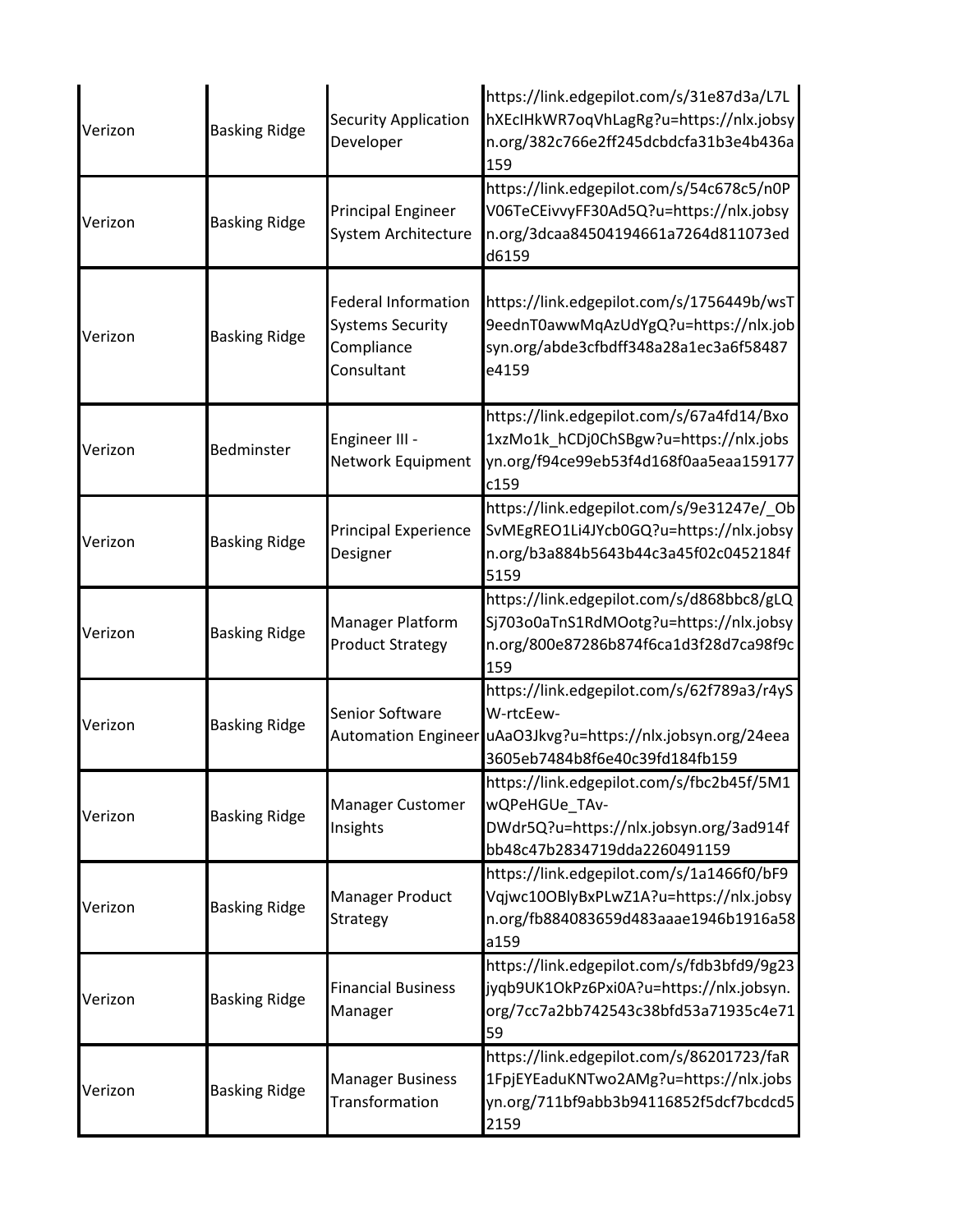| Verizon | <b>Basking Ridge</b> | Senior Engineer -<br><b>Network</b><br>Performance &<br>Analytics | https://link.edgepilot.com/s/4763d5ba/FpE<br>ncxgN_kilu81mnkdopQ?u=https://nlx.jobsy<br>n.org/92bbc97706944cdba33ff2522d81eee<br>c159                    |
|---------|----------------------|-------------------------------------------------------------------|----------------------------------------------------------------------------------------------------------------------------------------------------------|
| Verizon | <b>Basking Ridge</b> | Data Protection<br>Engineer                                       | https://link.edgepilot.com/s/8d24c17e/ML2<br>vreDC0UOvPpvw0CWBIA?u=https://nlx.jobs<br>yn.org/20e9a181f1f94bf3b4b5b90898d9c0<br>3c159                    |
| Verizon | <b>Basking Ridge</b> | Program Manager -<br>Strategic Initiatives                        | https://link.edgepilot.com/s/ee5a94ae/bEJ<br>C3KAVMEO5uNiEDC4DPg?u=https://nlx.job<br>syn.org/36ccba0aae8343d7a887f1cb0c8dd7<br>1b159                    |
| Verizon | <b>Basking Ridge</b> | <b>Cyber Risk Programs</b><br><b>Security Consultant II</b>       | https://link.edgepilot.com/s/e8b99785/tRly<br>8Ql0dkqloMdE1Wc2Yg?u=https://nlx.jobsy<br>n.org/1713114be5ac466aa9568dfdea4278b<br>0159                    |
| Verizon | <b>Basking Ridge</b> | Lead Experience<br>Designer                                       | https://link.edgepilot.com/s/cb9c9bfe/BzAj<br>7xPwKUSMrRhStl8x5A?u=https://nlx.jobsyn<br>.org/6d2a79ed9bb54daf82e74ccb1b90835d<br>159                    |
| Verizon | <b>Basking Ridge</b> | Senior Recruiter                                                  | https://link.edgepilot.com/s/83c01566/n06<br>uXvAqJEO2EDODfZUDvA?u=https://nlx.jobs<br>yn.org/ae1df90f8c7949089ec1bfc81b7dc9e<br>0159                    |
| Verizon | <b>Basking Ridge</b> | Al Product Manager                                                | https://link.edgepilot.com/s/517852c8/IVTI<br>Z0JWpEuxj_ZB2Ca9Rw?u=https://nlx.jobsyn<br>.org/05614a033f1f4c989e188c6e673790f71<br>59                    |
| Verizon | Bedminster           | Senior Engineer -<br>Network<br>Performance &<br>Analytics        | https://link.edgepilot.com/s/8c50041a/Cja_<br>V8ohrUCkVJqtCmSEEQ?u=https://nlx.jobsyn<br>.org/ce38881125b44b819f4013603e8e46a7<br>159                    |
| Verizon | Bedminster           | <b>5G Cloud Architect</b>                                         | https://link.edgepilot.com/s/acc7f315/5wd<br>7S0ugmUWLceQhat2w3A?u=https://nlx.job<br>syn.org/6e20f3bf2b224de39f6eb3d52f996c<br>25159                    |
| Verizon | Bedminster           | Senior DevOps<br>Engineer                                         | https://link.edgepilot.com/s/49ba56f1/9ed<br>Dym5to06sNxA_PhmWwA?u=https://nlx.jo<br>bsyn.org/5bfbe28f62f84fac956c47127cff79<br>4e159                    |
| Verizon | <b>Basking Ridge</b> | Senior QA Test                                                    | https://link.edgepilot.com/s/3521fa8c/ft3Vf<br>U_2cUmRuX_qRwrNA?u=https://nlx.jobsy<br>Automation Engineer n.org/90f6689dc90e4dc29952f14c74b4187<br>a159 |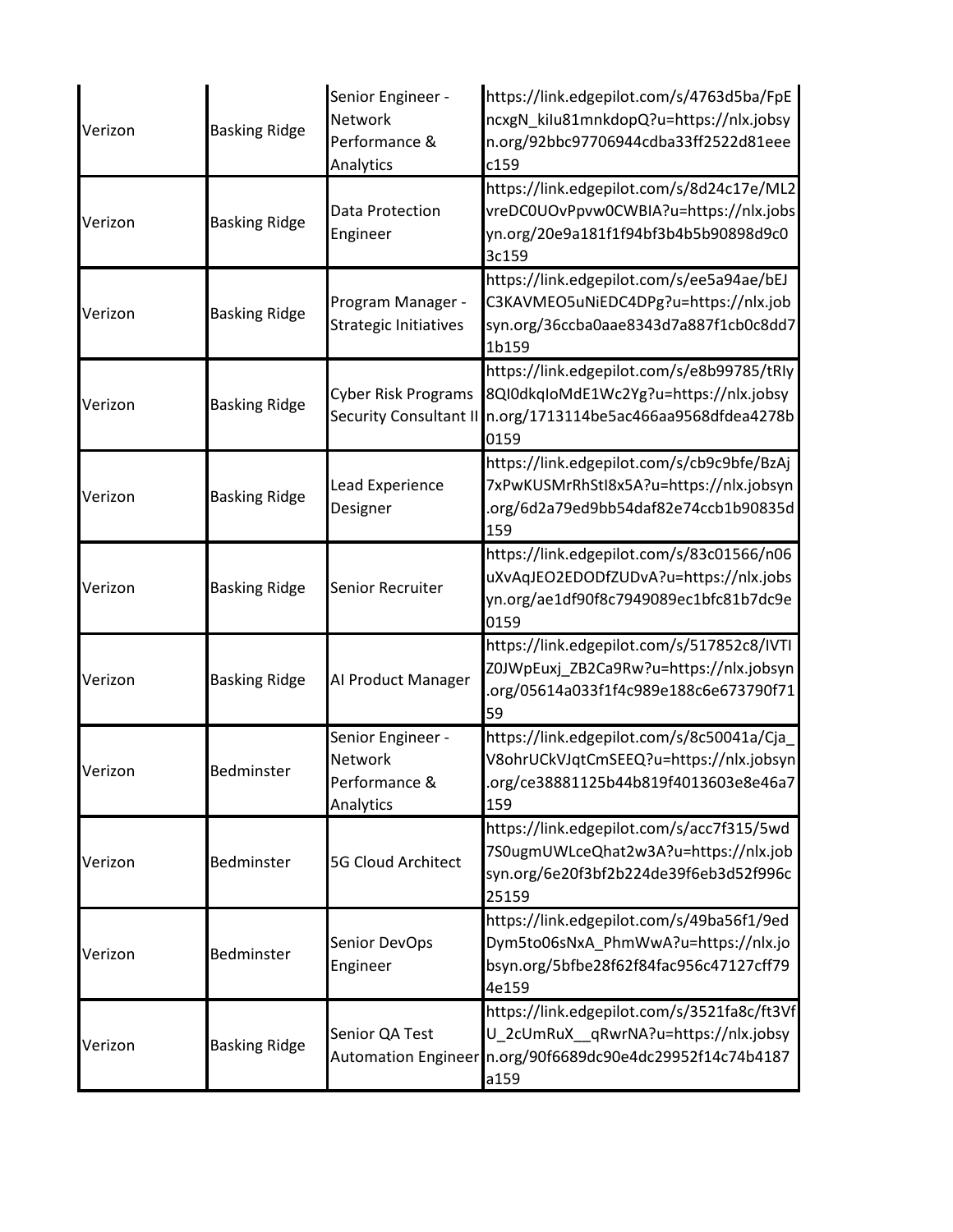| Verizon | <b>Basking Ridge</b> | <b>Customer Success</b><br>Manager                     | https://link.edgepilot.com/s/61698801/FDD<br>gMG3PaEGr8As-<br>l4cjyw?u=https://nlx.jobsyn.org/2c08d1367<br>cfa422197325a393b056feb159 |
|---------|----------------------|--------------------------------------------------------|---------------------------------------------------------------------------------------------------------------------------------------|
| Verizon | <b>Basking Ridge</b> | Manager Corporate<br>Strategy                          | https://link.edgepilot.com/s/28bbb0a5/A1G<br>gwx-AVUSO--<br>bHeAQ4Uw?u=https://nlx.jobsyn.org/4df43<br>7c566964537b1c2eab413ec1f89159 |
| Verizon | <b>Basking Ridge</b> | Product Manager -<br>Data Insights                     | https://link.edgepilot.com/s/21126d30/-<br>82Hxhs9xUepsSZ8vMc2ng?u=https://nlx.job<br>syn.org/c82b55af4e37478faf4d9cda0275f8<br>be159 |
| Verizon | <b>Basking Ridge</b> | Senior Data Scientist                                  | https://link.edgepilot.com/s/4a0787e3/gTIL<br>8tVjuUam3rxtVczDcw?u=https://nlx.jobsyn.<br>org/2d16761e121645c2b3b7b74c02e768b2<br>159 |
| Verizon | <b>Basking Ridge</b> | Program Manager                                        | https://link.edgepilot.com/s/9e1e3ffe/nDW<br>DitW6nkOxrXdQSoQQbw?u=https://nlx.job<br>syn.org/fb3871b8ecb74745893c6c18bdc8a<br>266159 |
| Verizon | <b>Basking Ridge</b> | Senior Manager<br>Platform as a Service                | https://link.edgepilot.com/s/b9e50f8e/_7SJ<br>seNzfkW86NaYV4lhTQ?u=https://nlx.jobsyn<br>.org/d54d0ed47b894d3597a464ff835bcb7b<br>159 |
| Verizon | <b>Basking Ridge</b> | <b>Product Manager for</b><br>Programmable<br>Platform | https://link.edgepilot.com/s/90afb424/D2V<br>6jl_BM0aglJuWA_Ojtw?u=https://nlx.jobsy<br>n.org/9ab31ce61e13443381710992d02680<br>3c159 |
| Verizon | <b>Basking Ridge</b> | Lead Experience<br>Manager                             | https://link.edgepilot.com/s/97c36a2e/riZh<br>praSsEiSwBF5E3p46w?u=https://nlx.jobsyn.<br>org/aa6a679c9f664aecaec7f78508bdc5321<br>59 |
| Verizon | <b>Basking Ridge</b> | <b>HRIS Business</b><br>Analyst                        | https://link.edgepilot.com/s/359e90cc/wh<br>wiYVPMPUCTSLyOKrn6zg?u=https://nlx.job<br>syn.org/2e7fb4c769b647bf86a0874ce4f7f8<br>05159 |
| Verizon | <b>Basking Ridge</b> | <b>Account Manager</b>                                 | https://link.edgepilot.com/s/cecbf9ee/kWp<br>nvPygW0iHO7O4si8vsg?u=https://nlx.jobsy<br>n.org/7fac9d23954b4ea1b0c77b2a7bb4781<br>f159 |
| Verizon | <b>Basking Ridge</b> | <b>Security Project</b><br>Manager                     | https://link.edgepilot.com/s/13c2ea03/xVV<br>sa4_F7EiCt5IIkG_nGA?u=https://nlx.jobsyn.<br>org/efdc2904a46146d290750881b9f9152b<br>159 |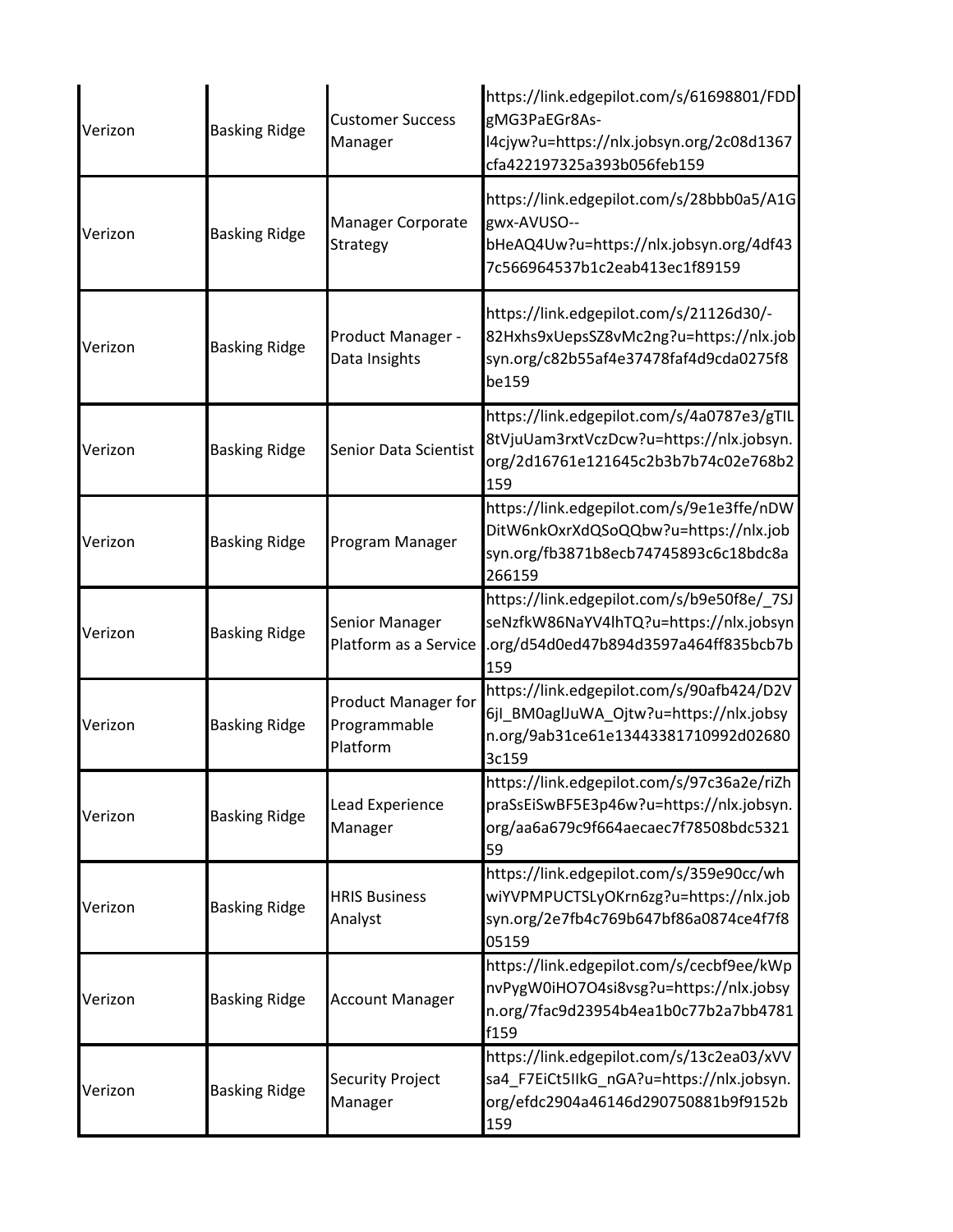| Verizon | <b>Basking Ridge</b> | <b>Professional Services</b><br>Project Manager     | https://link.edgepilot.com/s/e3004451/FrlU<br>i01X_UuDamEmSljwRA?u=https://nlx.jobsy<br>n.org/c45a26cb6bf24db5a7ae3bb0cba80ec<br>b159        |
|---------|----------------------|-----------------------------------------------------|----------------------------------------------------------------------------------------------------------------------------------------------|
| Verizon | <b>Basking Ridge</b> | Project Manager                                     | https://link.edgepilot.com/s/299c212a/JQp<br>hOzkP2Eq1AutP6WOgTg?u=https://nlx.jobs<br>yn.org/4361f248aec54428a3641917cd63e1<br>47159        |
| Verizon | <b>Basking Ridge</b> | Distinguished<br>Engineer - MPLS<br><b>Networks</b> | https://link.edgepilot.com/s/931e7f9d/VqB<br>NZB5GM0en6C_AJjZYbQ?u=https://nlx.jobs<br>yn.org/5ae682d5eb2d4e97964cc0b777c3bd<br>83159        |
| Verizon | <b>Basking Ridge</b> | Corporate<br>Development<br>Manager                 | https://link.edgepilot.com/s/15e18e83/FA0<br>6 OcCOUGmc Tc5SKMhA?u=https://nlx.job<br>syn.org/601e5c760e2c4c9281e5054b4445d<br>e8e159        |
| Verizon | <b>Basking Ridge</b> | <b>Endpoint Security</b><br>Engineer                | https://link.edgepilot.com/s/c83093b1/mIO<br>rAr8U-<br>UaGYZLLKIC9bA?u=https://nlx.jobsyn.org/5<br>d4d05f00b344f0f9aff05225b4fc30f159        |
| Verizon | <b>Basking Ridge</b> | <b>Business Intelligence</b><br>Manager             | https://link.edgepilot.com/s/81db3d23/363<br>aAmFxrUC7QzN3c0rZ-<br>g?u=https://nlx.jobsyn.org/917422d5646e4<br>70da5b13155390742dc159        |
| Verizon | <b>Basking Ridge</b> | Senior Manager -<br>Application<br>Development      | https://link.edgepilot.com/s/39db21e7/jqS<br><b>KRNns-</b><br>Uml_Ms0raESyw?u=https://nlx.jobsyn.org/<br>a78297da60c449689eb54cb9f24c2874159 |
| Verizon | <b>Basking Ridge</b> | <b>Business Intelligence</b><br>Consultant          | https://link.edgepilot.com/s/ec330563/hG<br>JHkRKf0Cb2pzjC7fegg?u=https://nlx.jobsyn.<br>org/e86b21dcc2c14c85aa14cbbf40e3d8251<br>59         |
| Verizon | <b>Basking Ridge</b> | Manager - FP&A -<br><b>Partner Enablement</b>       | https://link.edgepilot.com/s/b34451aa/Cz7t<br>t5dzZUCDPih3QtD8Fw?u=https://nlx.jobsyn<br>.org/d31655b53bf0400c8ccda944977fd4d5<br>159        |
| Verizon | Somerville           | Distinguished<br>Engineer - Network<br>as a Service | https://link.edgepilot.com/s/66941fff/MWf<br>QNS7PbEuiknDy1ErP2w?u=https://nlx.jobsy<br>n.org/8dbd9b0cf2034f8b94a03e21730c4c6<br>5159        |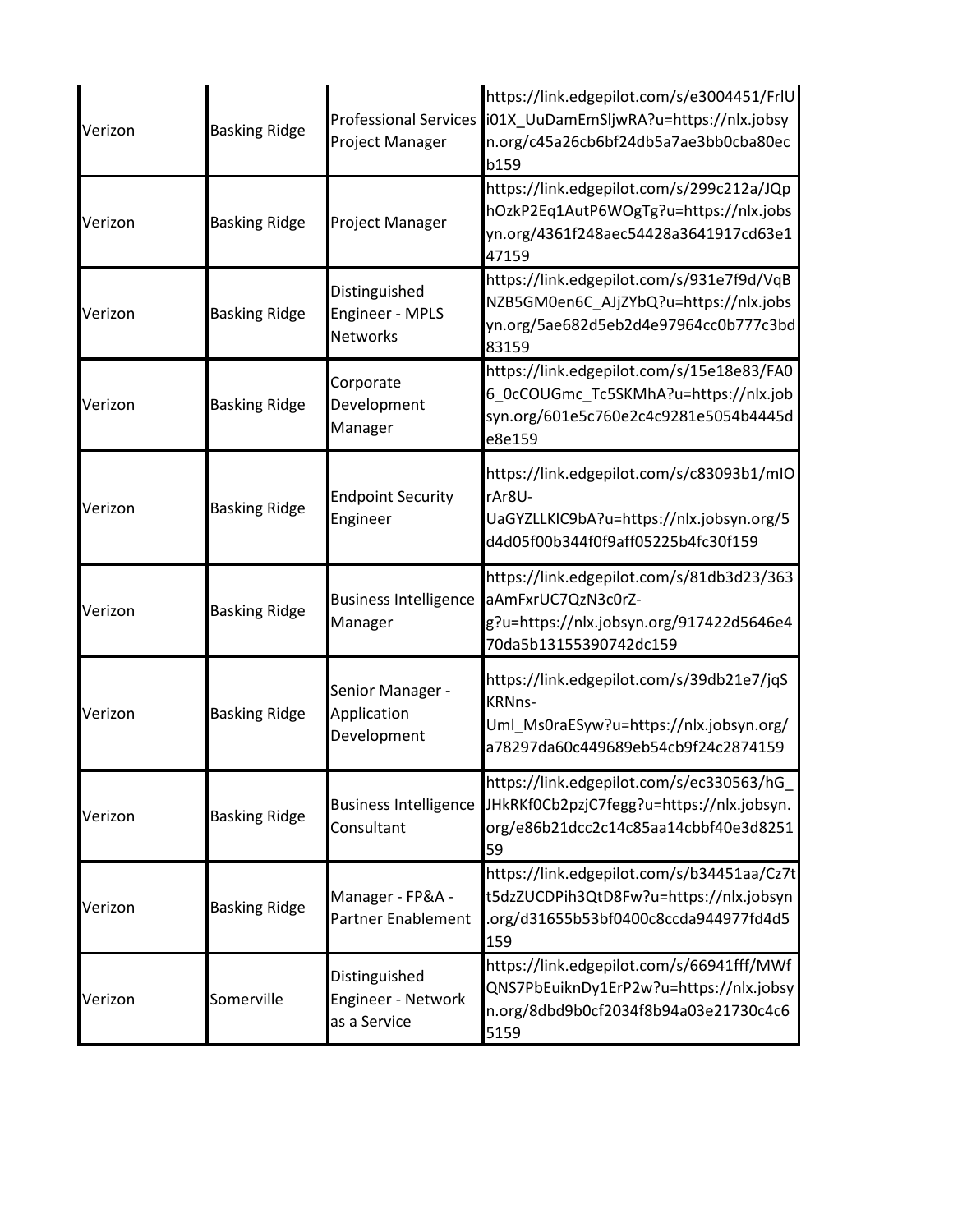| Verizon | Somerville           | Distinguished<br><b>Engineer - MPLS</b><br><b>Networks</b>            | https://link.edgepilot.com/s/d51bd147/mU<br>4S0HltJUa-<br>calCFtwRVQ?u=https://nlx.jobsyn.org/1d37<br>92908e3e4bf6a71fa5a455f69a3b159 |
|---------|----------------------|-----------------------------------------------------------------------|---------------------------------------------------------------------------------------------------------------------------------------|
| Verizon | <b>Basking Ridge</b> | <b>Senior Voice</b><br><b>Application Engineer</b>                    | https://link.edgepilot.com/s/5e94e16d/nU<br>wU5o35KEewjCSGDJg0RQ?u=https://nlx.job<br>syn.org/e29115efb6a84454bbe3024d754be<br>484159 |
| Verizon | <b>Basking Ridge</b> | <b>Acct Mgr-Bus Chnl</b><br>Mgmt                                      | https://link.edgepilot.com/s/98463efd/lAr6<br>tdXtqkOgyd-<br>oSbUsUg?u=https://nlx.jobsyn.org/23c3467<br>f4464437c9de856e2ad6dfe1a159 |
| Verizon | <b>Basking Ridge</b> | <b>Principal Data</b><br>Scientist -<br>Forecasting &<br>Optimization | https://link.edgepilot.com/s/f4bb2c73/71X<br>qLM7Y_k6PNSguL2P_Sg?u=https://nlx.jobsy<br>n.org/1fe34171553a4e4cb0e58c55aa4d285<br>d159 |
| Verizon | <b>Basking Ridge</b> | Principal 4G & 5G<br>Core Systems<br>Engineer                         | https://link.edgepilot.com/s/97cf7849/IMW<br>YsrU90ESJUGvDt4CYrQ?u=https://nlx.jobsy<br>n.org/6b1a741fe48f425fb351c0f9b8b3f84f1<br>59 |
| Verizon | <b>Basking Ridge</b> | Communications<br>Manager                                             | https://link.edgepilot.com/s/817c8e82/xp_<br>AylrWNEe5hQpL6MttyQ?u=https://nlx.jobs<br>yn.org/4a18a667e0a64bfc9a21c7c4a3727f1<br>3159 |
| Verizon | <b>Basking Ridge</b> | <b>Acct Mgr-Bus Chnl</b><br>Mgmt                                      | https://link.edgepilot.com/s/7ca56aa3/HrX<br>W3PicJEOzUCr5fWzaLA?u=https://nlx.jobsy<br>n.org/7b2419d847e94a909a71bf1fc487274<br>d159 |
| Verizon | <b>Basking Ridge</b> | <b>Business Intelligence</b><br>Consultant                            | https://link.edgepilot.com/s/c64a8539/PnLj<br>tsmXY0KJsd2DHlgM8g?u=https://nlx.jobsyn<br>.org/983c7614567e4513914e55f6b7b3f10f<br>159 |
| Verizon | <b>Basking Ridge</b> | Senior Technical<br><b>Product Engineer</b>                           | https://link.edgepilot.com/s/45ff448b/JSkC<br>WDBuh06pHqowhcyEzQ?u=https://nlx.jobs<br>yn.org/fa494109a46d4f2bbf3664b60b8951<br>4e159 |
| Verizon | <b>Basking Ridge</b> | Product Manager                                                       | https://link.edgepilot.com/s/672610a5/ydJc<br>FeqO7E_TRvx4W1Er-<br>Q?u=https://nlx.jobsyn.org/6e374547a47b4<br>657a27c69ed55883c74159 |
| Verizon | <b>Basking Ridge</b> | <b>Senior Business</b><br>Intelligence Analyst                        | https://link.edgepilot.com/s/bfb0dd11/jj6n<br>m6t_oE_UxAB1sSI83Q?u=https://nlx.jobsyn<br>.org/6929ee9abd2845f3bdc4522028e18e7b<br>159 |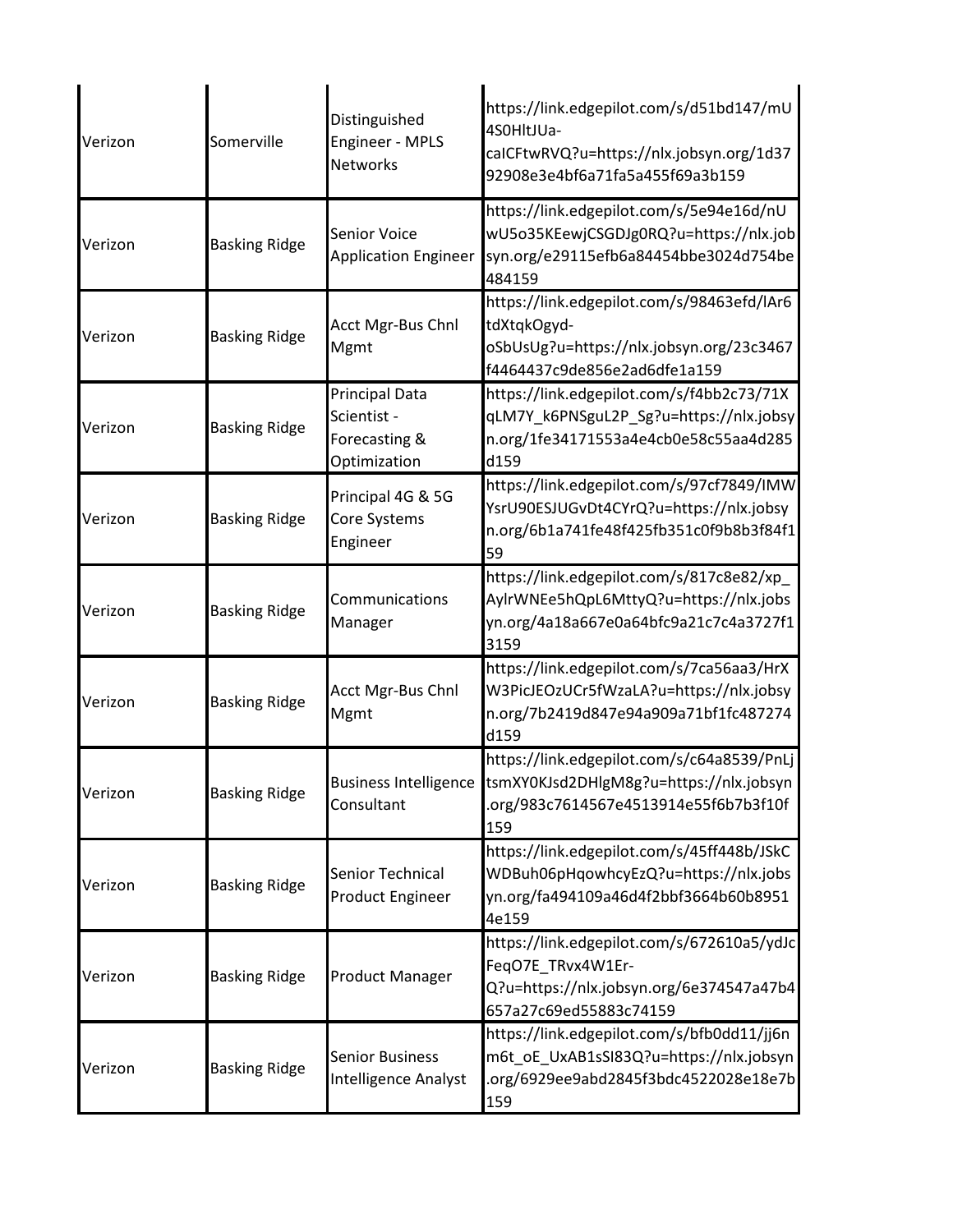| Verizon | <b>Basking Ridge</b> | <b>Business Intelligence</b><br>Consultant          | https://link.edgepilot.com/s/1f3905a7/NAF<br>nHCExzUezx6Uj51HeuA?u=https://nlx.jobsy<br>n.org/e9f3f71d621343298646dfbb2dca60c<br>4159                      |
|---------|----------------------|-----------------------------------------------------|------------------------------------------------------------------------------------------------------------------------------------------------------------|
| Verizon | <b>Basking Ridge</b> | Manager - IAM                                       | https://link.edgepilot.com/s/bcd46c5a/AaJn<br>SyB6pEWR7VnK5eVbJQ?u=https://nlx.jobsy<br>Systems Architecture n.org/1d6bef28516e46f590681d191ffa0e56<br>159 |
| Verizon | <b>Basking Ridge</b> | Director, Business<br>Transformation                | https://link.edgepilot.com/s/fc47ba53/9Kug<br>mwjdVUmlxciTUDLqAQ?u=https://nlx.jobsy<br>n.org/7c513ea45ea14da8a3ddbd867dbe57<br>cd159                      |
| Verizon | <b>Basking Ridge</b> | <b>BD Partner - Product</b><br>Specialist           | https://link.edgepilot.com/s/6d2d0cae/Q9E<br>CNQip_U_VPQAAKO5JVA?u=https://nlx.job<br>syn.org/8f640ea5d3744b18b043312b097db<br>446159                      |
| Verizon | <b>Basking Ridge</b> | Manager of<br>Proposals                             | https://link.edgepilot.com/s/76791665/OAk<br>MRyTQukiFcxdZTnMe2g?u=https://nlx.jobs<br>yn.org/e55005aa14b64e51abd3463c9cae9b<br>11159                      |
| Verizon | <b>Basking Ridge</b> | Manager AI & Data<br><b>Product Strategy</b>        | https://link.edgepilot.com/s/6c9b1f9d/J699<br>p9nQeUeSr5fEeWyUog?u=https://nlx.jobsy<br>n.org/2af8675f4a3443fbae432ee638e99ee<br>3159                      |
| Verizon | <b>Basking Ridge</b> | Principal 4G 5G Core<br><b>Systems Engineer</b>     | https://link.edgepilot.com/s/ddce87b5/AZP<br>JMrjU8kOrp3drt3NRzg?u=https://nlx.jobsyn<br>.org/fedaa86cc1b741b69fc15f5d8a3097ee1<br>59                      |
| Verizon | <b>Basking Ridge</b> | <b>Product Strategy</b><br>_eader                   | https://link.edgepilot.com/s/e3b6842c/3af<br>MroVIS0_jYeHa7cZIGQ?u=https://nlx.jobsyn<br>.org/ff80a6d9d8194f2595b9bbf0091c33201<br>59                      |
| Verizon | Bedminster           | Principal 4G & 5G<br>Core Systems<br>Engineer       | https://link.edgepilot.com/s/c1dce58c/RUG<br>8kR0J0kC1Qipu5a2qrA?u=https://nlx.jobsyn<br>.org/72f64af9d97d4872b982a709a1795031<br>159                      |
| Verizon | Somerville           | <b>Senior Network</b><br><b>Operations Engineer</b> | https://link.edgepilot.com/s/5e205219/n--<br>KHmF8BU2Jyai_tUUOJQ?u=https://nlx.jobs<br>yn.org/6ed9f0ec83a24eb59841885ad6c093<br>c4159                      |
| Verizon | Bedminster           | Principal 4G 5G Core<br><b>Systems Engineer</b>     | https://link.edgepilot.com/s/6db623c8/QG<br>1nyTAlDUitz5UWQAz_0A?u=https://nlx.jobs<br>yn.org/8cfb10b340c44cfcb2205ca8588c7a7<br>6159                      |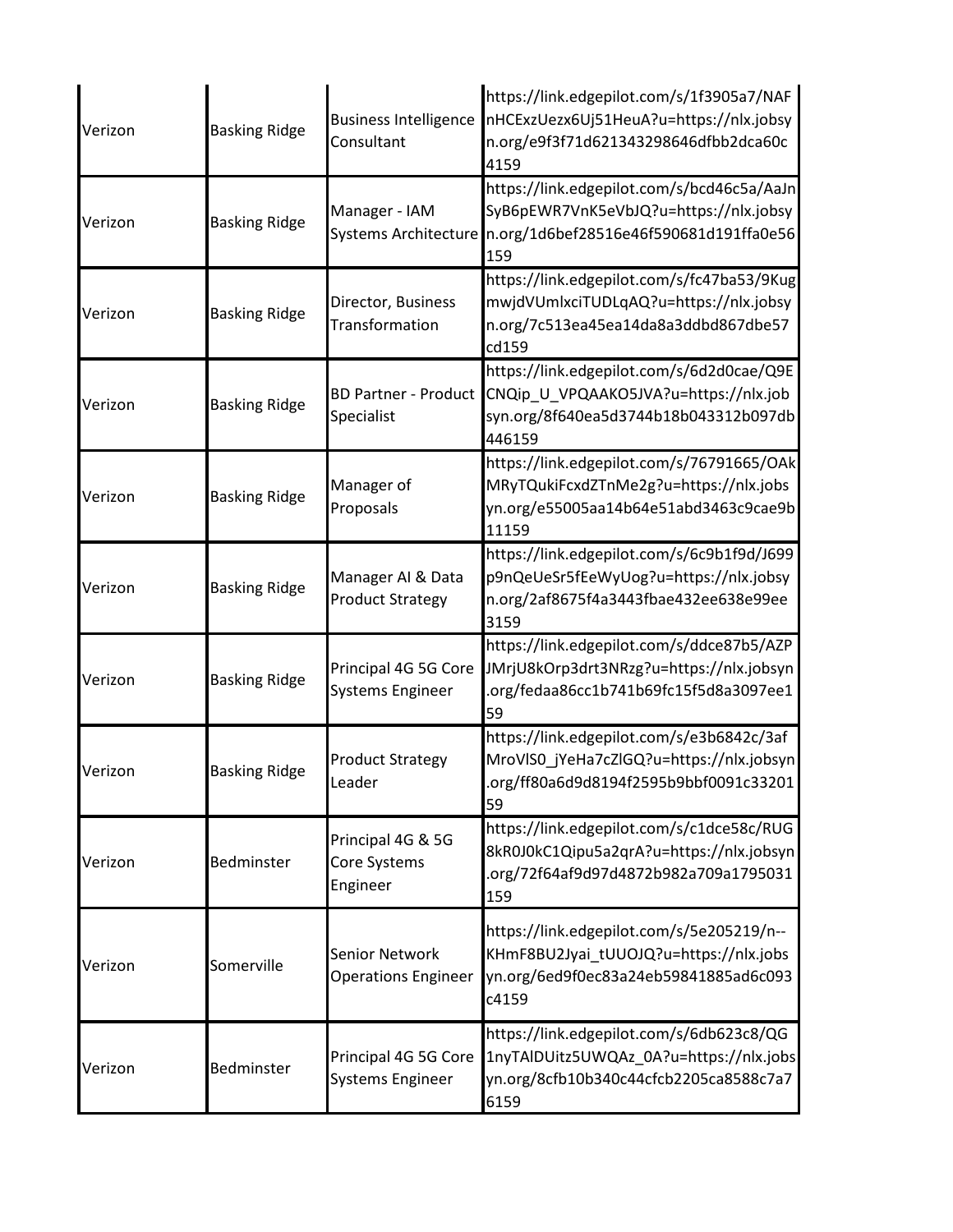| Verizon | <b>Basking Ridge</b> | Lead Technical<br>Developer - Billing                  | https://link.edgepilot.com/s/efab3140/Upg<br>v8y-<br>ILUW4M8RvFCzb4g?u=https://nlx.jobsyn.or<br>g/08158899c0fb4cc290d39402755c536a15  |
|---------|----------------------|--------------------------------------------------------|---------------------------------------------------------------------------------------------------------------------------------------|
| Verizon | <b>Basking Ridge</b> | Senior Media<br>Strategist                             | https://link.edgepilot.com/s/e3a9186c/edi<br>mhPGgm0yPh61F2p8BFQ?u=https://nlx.job<br>syn.org/5141a850306b493c9500ad23e9a74<br>c0a159 |
| Verizon | <b>Basking Ridge</b> | <b>Sales Operations</b><br>Manager - Saleforce<br>CPQ  | https://link.edgepilot.com/s/3c57226d/_JzC<br>C18mmkSD-JASko80-<br>g?u=https://nlx.jobsyn.org/a75f3b23e7d24<br>431ae7c99fc432e5a4e159 |
| Verizon | <b>Basking Ridge</b> | Manager<br>Communications                              | https://link.edgepilot.com/s/a5ebd8b0/oDz<br>Jal7D7EmENY0MC_Pblg?u=https://nlx.jobsy<br>n.org/26aa565abad34f8bb3e6402b13402e8<br>2159 |
| Verizon | <b>Basking Ridge</b> | Senior Manager -<br>Device Technology                  | https://link.edgepilot.com/s/7254564a/OO-<br>DTtRYm0Gx-<br>RZ0vFvhew?u=https://nlx.jobsyn.org/bdea8<br>006cc364632a5987091a994e4ca159 |
| Verizon | <b>Basking Ridge</b> | Financial Analyst -<br>Planning &<br>Forecasting       | https://link.edgepilot.com/s/8fbca685/dviiL<br>pYVbU6E21E2bacAGA?u=https://nlx.jobsyn.<br>org/9c5cc755875c48e6944c53286111b5f61<br>59 |
| Verizon | <b>Basking Ridge</b> | <b>Digital Forensics</b><br><b>Malware Analyst</b>     | https://link.edgepilot.com/s/effe19fb/ZsvV<br>0AhxsEOImN-<br>IEw5P5w?u=https://nlx.jobsyn.org/0ef9b6e<br>0a59747278522927452fddf95159 |
| Verizon | <b>Basking Ridge</b> | Lead AR - VR System<br>Engineer                        | https://link.edgepilot.com/s/68f9a125/_B0<br>CMUj_w0mh7-<br>OUpnzYeA?u=https://nlx.jobsyn.org/4273ca<br>8c41594e9194d38204c13befdf159 |
| Verizon | <b>Basking Ridge</b> | Distinguished<br>Engineer-Network<br>Planning          | https://link.edgepilot.com/s/50c262d1/BXx<br>eMZKcckmInP_rCjSOZQ?u=https://nlx.jobsy<br>n.org/7f7634cab6e546c797ff0e579c49c5fd<br>159 |
| Verizon | <b>Basking Ridge</b> | <b>Principle Engineering</b><br>Systems<br>Engineering | https://link.edgepilot.com/s/88f71c49/lFGz<br>MsOmtECv7Xq_tKJLaA?u=https://nlx.jobsyn<br>.org/c669dc4135b7423db48fc0ce043ed7b2<br>159 |
| Verizon | <b>Basking Ridge</b> | Software Developer                                     | https://link.edgepilot.com/s/7bce586d/1cD<br>QkLOU9kKIzWOaSEQ0VQ?u=https://nlx.job<br>syn.org/0c20a33fbdd440d0b1a913f08e774<br>b8a159 |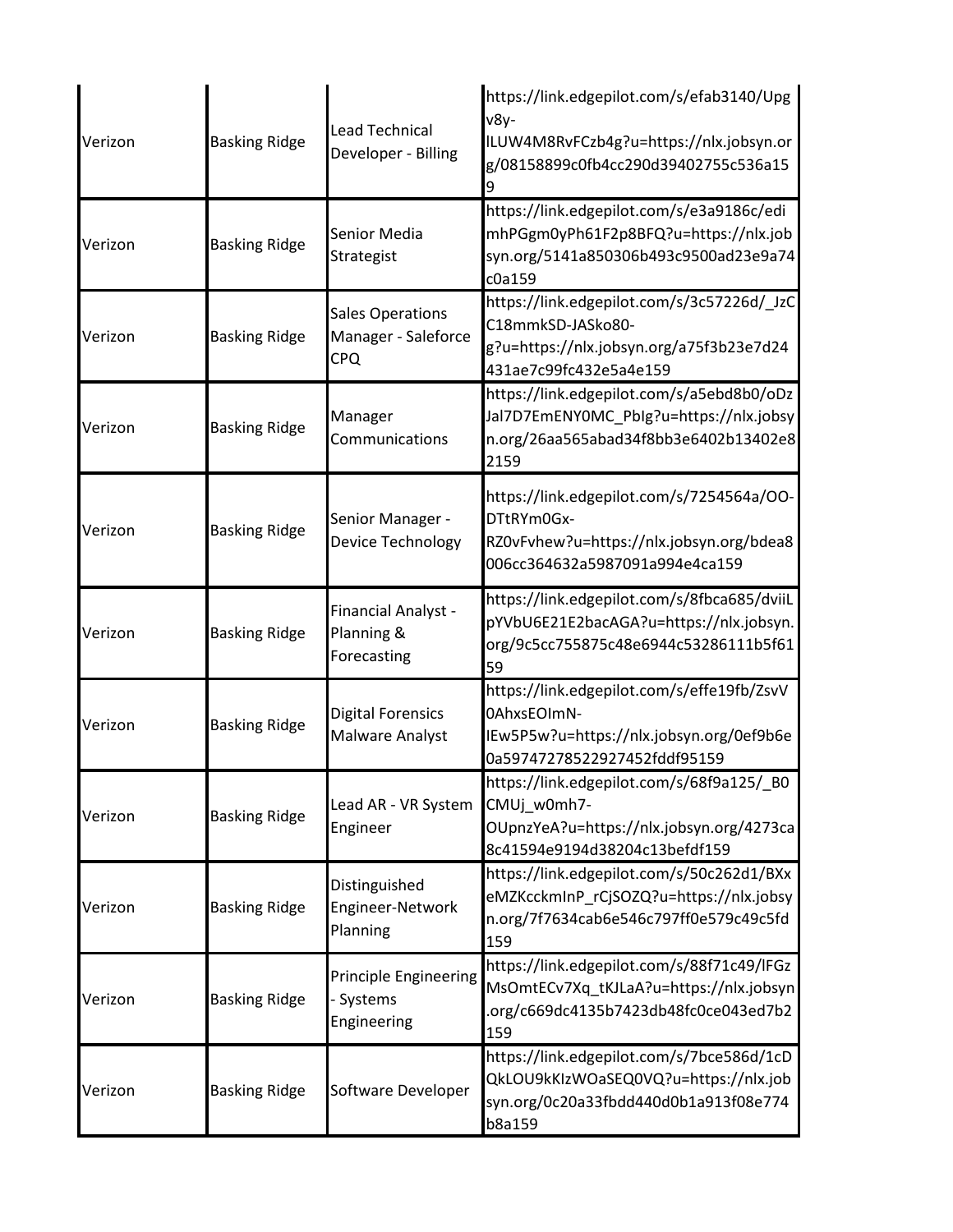| Verizon                                                | <b>Basking Ridge</b> | Principal Engineer -<br>Data Science                                                | https://link.edgepilot.com/s/2243d8fa/qNA<br>ygjjefE6d9tE4qB72FQ?u=https://nlx.jobsyn.<br>org/89ee76a626f746039f33716345bf72e01<br>59     |
|--------------------------------------------------------|----------------------|-------------------------------------------------------------------------------------|-------------------------------------------------------------------------------------------------------------------------------------------|
| Verizon                                                | <b>Basking Ridge</b> | Marketing<br><b>Translation and</b><br><b>Localization Manager</b>                  | https://link.edgepilot.com/s/c4f3fd1e/GoaL<br>A7SRUU2CismaHgvXbw?u=https://nlx.jobsy<br>n.org/917f75ef285a449699ec49a7d03b756<br>f159     |
| Verizon                                                | <b>Basking Ridge</b> | <b>Contract Manager</b>                                                             | https://link.edgepilot.com/s/b866316d/gBn<br>yTS6KpkO8LsdYdrocyg?u=https://nlx.jobsyn<br>.org/635de54ab3c748968f5b0a9b8e904eed<br>159     |
| Verizon                                                | <b>Basking Ridge</b> | Senior Engineer<br>Consultant - Network<br>Design                                   | https://link.edgepilot.com/s/dcbffdb3/rEoA<br>h-<br>mkH0uX6fjsQTmcSA?u=https://nlx.jobsyn.o<br>rg/78a81f9d1df944baa819039ae17b4d301<br>59 |
| <b>VERIZON</b><br>COMMUNICATIO<br>NS INC.              | <b>Basking Ridge</b> | Sr Analyst-Ops Supt<br>(Senior Analyst -<br>Sales Support, VPS<br>Sales Operations) | https://link.edgepilot.com/s/0d5b093e/2Jz<br>klwKwEGqBy8KPNgPvg?u=https://nlx.jobs<br>yn.org/98060b2964b747908d9b22d86e431<br>521159      |
| Veterans Affairs,<br>Veterans Health<br>Administration | Lyons                | Social Worker                                                                       | https://link.edgepilot.com/s/2db3143b/ddA<br>H5U6nkk_uWs_0yG1CdQ?u=https://nlx.job<br>syn.org/8dccc201f6d74dd6bc644480089eb<br>5e8159     |
| Vision<br>Development<br>Group, LLC                    | Somerville           | Site Work Laborer                                                                   | https://link.edgepilot.com/s/fff87806/x25X<br>GXXIfEKPH627K_nT3A?u=https://nlx.jobsyn.<br>org/8aace24095ea49d78bb49a9076922b71<br>159     |
| Vision<br>Development<br>Group, LLC                    | Somerville           | Dispatcher                                                                          | https://link.edgepilot.com/s/00c1b43a/xCM<br>$30q -$<br>s_EmnLHTx6j_yxg?u=https://nlx.jobsyn.org/<br>49e10386bb4d424ba0fe733f27f2e727159  |
| Vision<br>Development<br>Group, LLC                    | Somerville           | <b>ACCOUNTING CLERK</b>                                                             | https://link.edgepilot.com/s/4f2c4c55/_ZJy<br>4297FUeB56emz9Be-<br>A?u=https://nlx.jobsyn.org/6161c22138c24<br>235a83a56075a3534e0159     |
| Walgreens                                              | <b>SOMERSET</b>      | <b>Shift Lead</b>                                                                   | https://link.edgepilot.com/s/34ca4ae4/UPq<br>O3yhL_kiqenIBLUHQpA?u=https://nlx.jobsy<br>n.org/c0148dc20a6a420687ac99ff5171053f<br>159     |